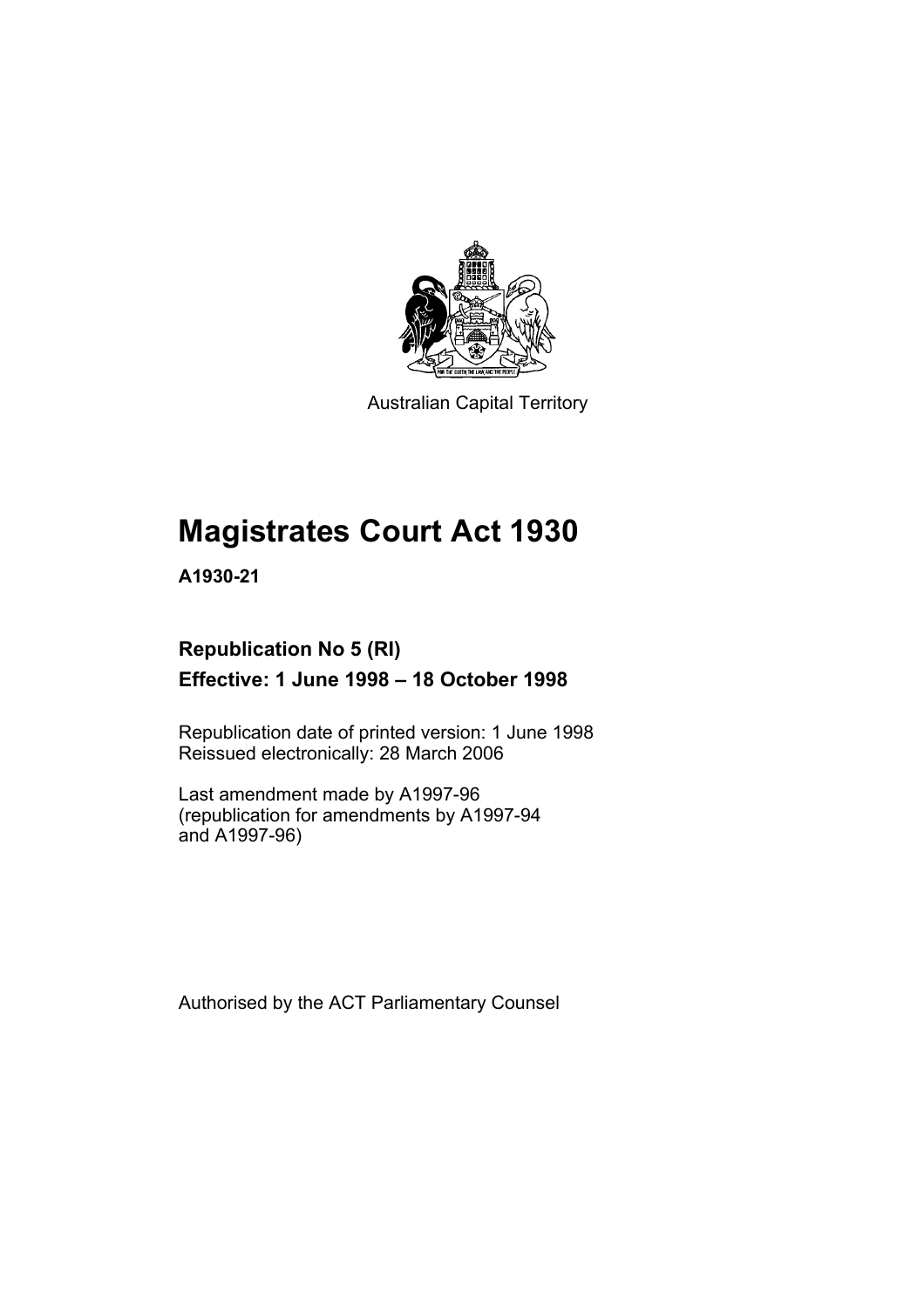## **About this republication**

#### **The republished law**

This is a republication of the *Magistrates* Court Act *1930* effective from 1 June 1998**.** to 18 October 1998.

#### **Kinds of republications**

The Parliamentary Counsel's Office prepares 2 kinds of republications of ACT laws (see the ACT legislation register at www.legislation.act.gov.au):

- authorised republications to which the *Legislation Act 2001* applies
- unauthorised republications.
- The status of this republication appears on the bottom of each page.

#### **Editorial changes**

The *Legislation (Republication) Act 1996*, part 3, division 2 authorised the Parliamentary Counsel to make editorial amendments and other changes of a formal nature when preparing a law for republication. Editorial changes do not change the effect of the law, but have effect as if they had been made by an Act commencing on the republication date (see *Legislation (Republication) Act 1996*, s 14 and s 16). The changes are made if the Parliamentary Counsel considers they are desirable to bring the law into line, or more closely into line, with current legislative drafting practice.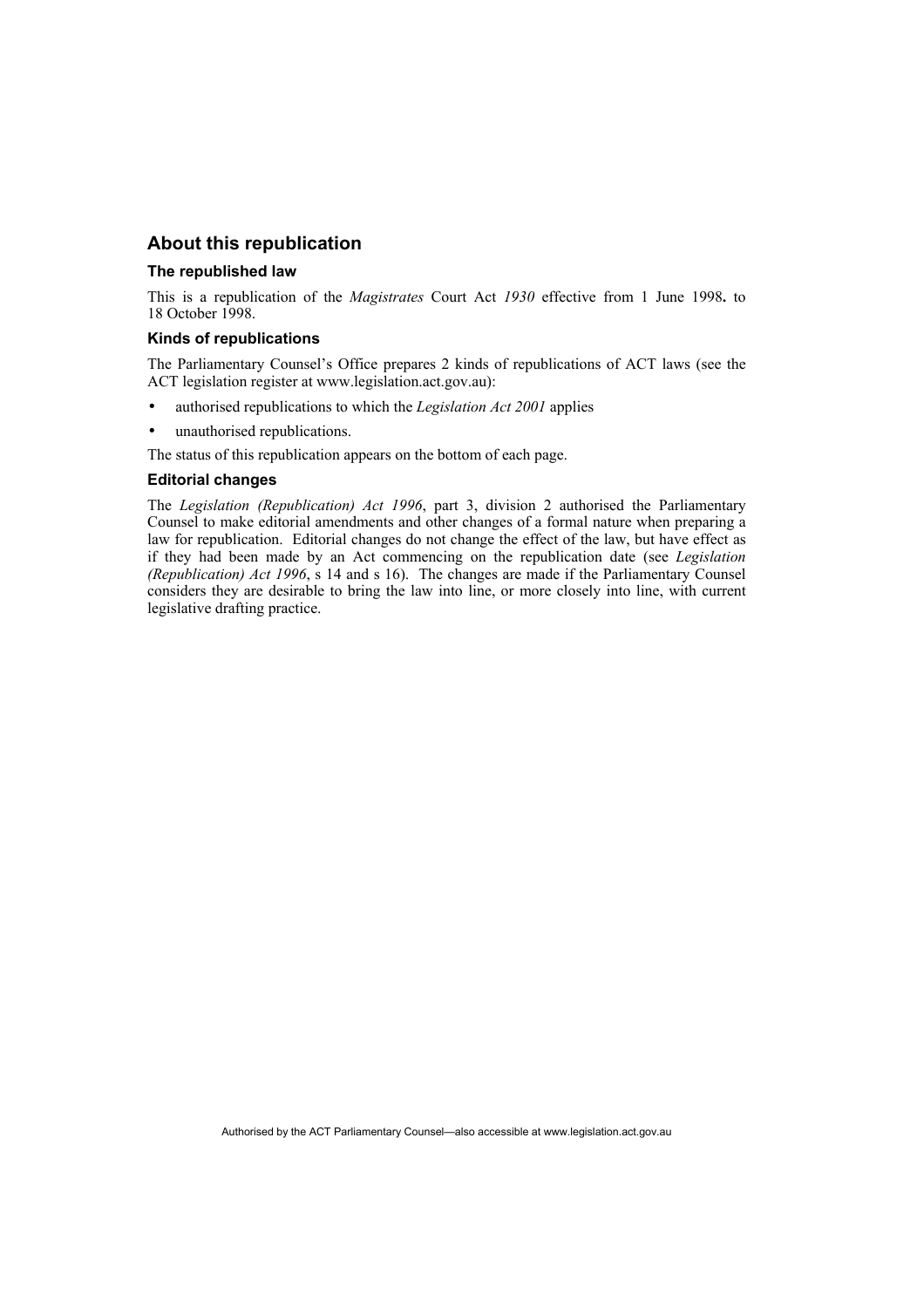

Australian Capital Territory

## **MAGISTRATES COURT ACT 1930**

This consolidation has been prepared by the ACT Parliamentary Counsel's Office

Reprinted as at 1 June 1998

## **TABLE OF PROVISIONS**

#### Section

## PART I—PRELIMINARY

- 1. Short title
- 5. Interpretation
- 6. Application to Jervis Bay Territory

### PART II—APPOINTMENT AND JURISDICTION OF MAGISTRATES

#### *Division 1—Appointment of Chief Magistrate and Magistrates*

- 6A. Interpretation
	- 7. Chief Magistrates, Magistrates
- 8. Eligibility for appointment as Magistrate
- 9. Seniority of Magistrates
- 10. Terms and conditions of appointment
- 10A. Tenure of office
- 10B. Resignation
- 10C. Acting Chief Magistrate
- 10D. Retirement
- 10E. Magistrates not to undertake other work
- 10F. Rights of public servants
- 10G. Arrangement of business of Courts

#### *Division 2—Special Magistrates*

- 10H. Appointment of special magistrates
- 10J. Tenure of office
- 10K. Resignation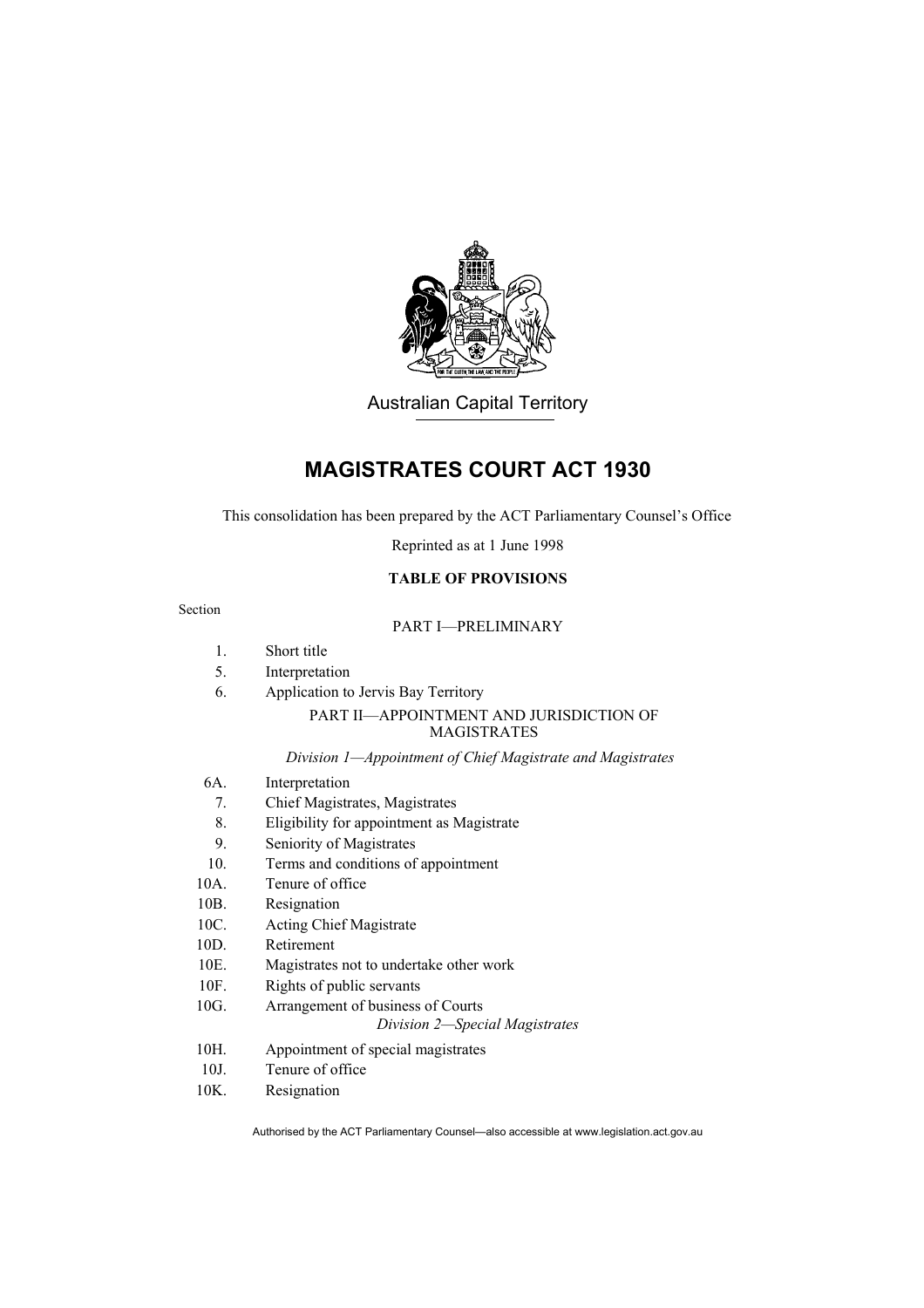## **TABLE OF PROVISIONS**—continued

| Section         |                                                                                                  |
|-----------------|--------------------------------------------------------------------------------------------------|
| 10L.            | Terms and conditions of appointment                                                              |
|                 | Division 3-Registrar and other officers of the Magistrates Court                                 |
| 10M.            | Appointment of Registrar etc.                                                                    |
| 10MA.           | Staff assisting the Registrar                                                                    |
| 10 <sub>N</sub> | Duties of the Registrar                                                                          |
|                 | Division 4—Jurisdiction of Magistrates                                                           |
| 10P.            | Oath etc. of office                                                                              |
| 10Q.            | Acts done beyond the Territory                                                                   |
| 11.             | Authentication of acts of Magistrate or Registrar                                                |
| 12.             | Acts by Magistrate or Registrar                                                                  |
| 13.             | Issue of warrant of commitment or writ of execution                                              |
| 15.             | Process not avoided by death of Magistrate or Registrar                                          |
| 16.             | Order in lieu of mandamus                                                                        |
| 17.             | Powers and functions of Magistrates                                                              |
|                 | PART III-MAGISTRATES COURT                                                                       |
|                 | Division 1-Establishment of Magistrates Court                                                    |
| 18.             | Constitution of the Court                                                                        |
|                 | Division 2-Jurisdiction of Magistrates Court                                                     |
| 19.             | Jurisdiction of the Court                                                                        |
| 21.             | Jurisdiction of the Court where defendant absent from the Territory                              |
| 22.             | Proceedings of Court where it considers offence should be dealt with on<br>indictment            |
| 23.             | <i>Ex parte</i> order may be set aside                                                           |
| 23AA.           | Ex parte conviction may be set aside on application by informant                                 |
| 23A.            | Requests under Conventions regarding Legal Proceedings in Civil and<br><b>Commercial Matters</b> |
| 23B.            | Rectification of certain orders etc.                                                             |
|                 | PART IV-COMMENCEMENT OF PROCEEDINGS                                                              |
|                 | Division 1-General                                                                               |
| 25.             | Informations                                                                                     |
|                 | Division 2-Informations                                                                          |
| 26.             | Laying of informations                                                                           |
| 27.             | Description of persons and property and of offences                                              |
| 28.             | Power of Court to amend information                                                              |
| 29.             | Court may adjourn hearing where amendment made                                                   |
| 30.             | Form of information                                                                              |
| 31.             | Limitation of proceedings                                                                        |
|                 |                                                                                                  |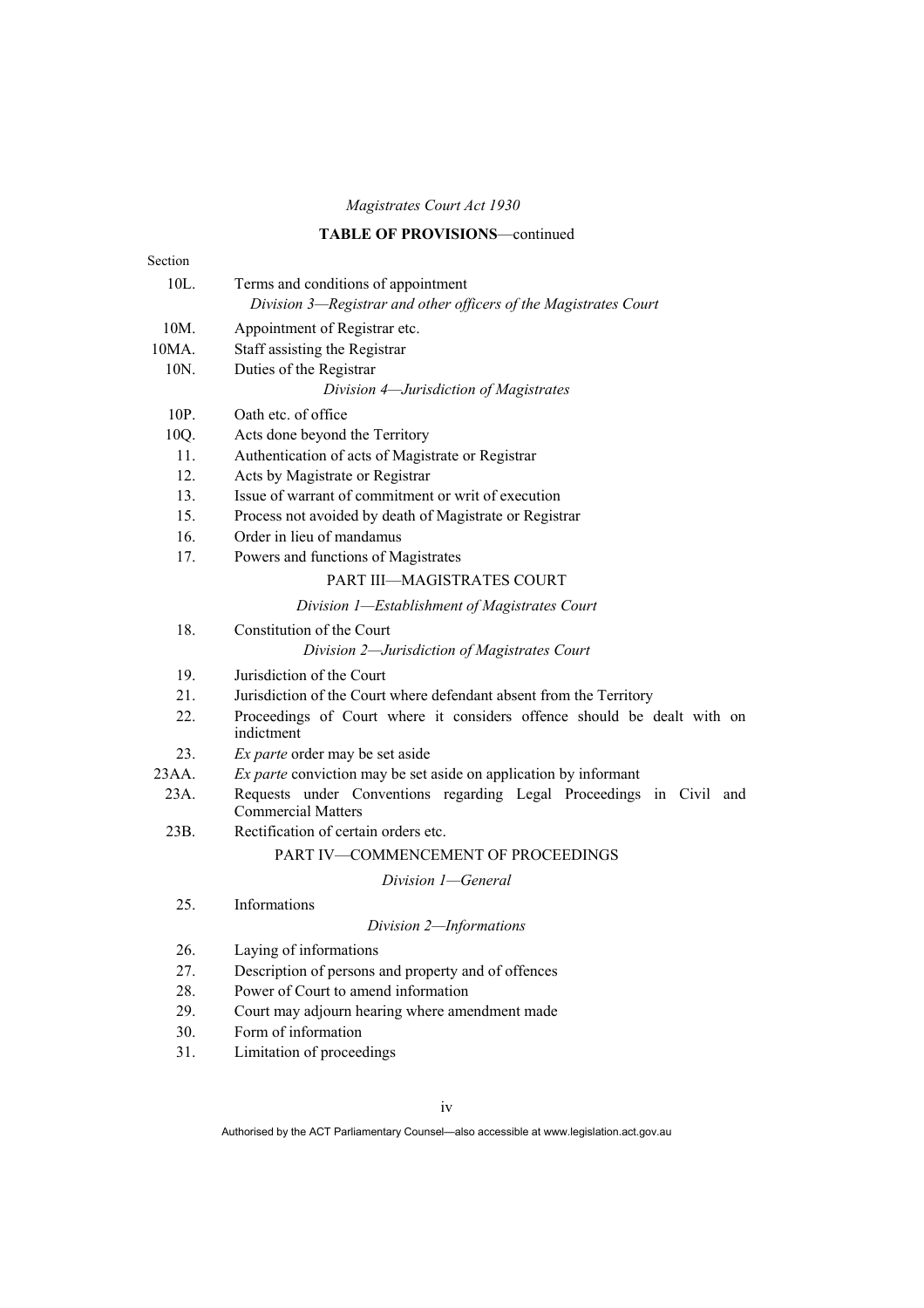#### **TABLE OF PROVISIONS**—continued

#### Section

#### *Division 4—Summonses*

- 37. When Magistrate may issue summons
- 38. Form of summons
- 41. Service of summons

#### *Division 5—Warrants of Arrest*

- 42. Issue of warrant and summons
- 43. Procedure on filing of indictment
- 44. Direction of warrant
- 45. Any police officer may execute warrant
- 47. Form of warrant
- 48. Warrant to be in force till executed
- 49. Sunday warrants

#### PART V—HEARING

#### *Division 1—General*

- 51. Hearings to be in public except in special circumstances
- 53. Conduct of case
- 54. Where both parties present Court to hear case
- 54A. Recording of proceedings

#### *Division 2—Evidence*

- 55. Examination to be on oath
- 58. Defendant and husband or wife, when competent in criminal proceedings
- 59. Proof of negative etc.
- 60. Record of proceedings and transcript
- 60A. Informant may request witness to attend
- 61. Power of Magistrate to summon witnesses
- 62. Service of summons on witness
- 62A. Witnesses entitled to claim expenses
- 63. Warrant to bring witness to Court
- 64. Warrant in the first instance
- 66. Production of documents before Magistrate
- 66A. Setting aside summons
- 67. Person about to leave Territory may be ordered to be examined or produce documents
- 67A. Examination of witnesses—application of *Magistrates Court (Civil Jurisdiction) Act 1982*
- 67B. Affidavits—application of *Magistrates Court (Civil Jurisdiction) Act 1982*
- 68. Witnesses' rights and liabilities
- 69. Depositions to be delivered to the Registrar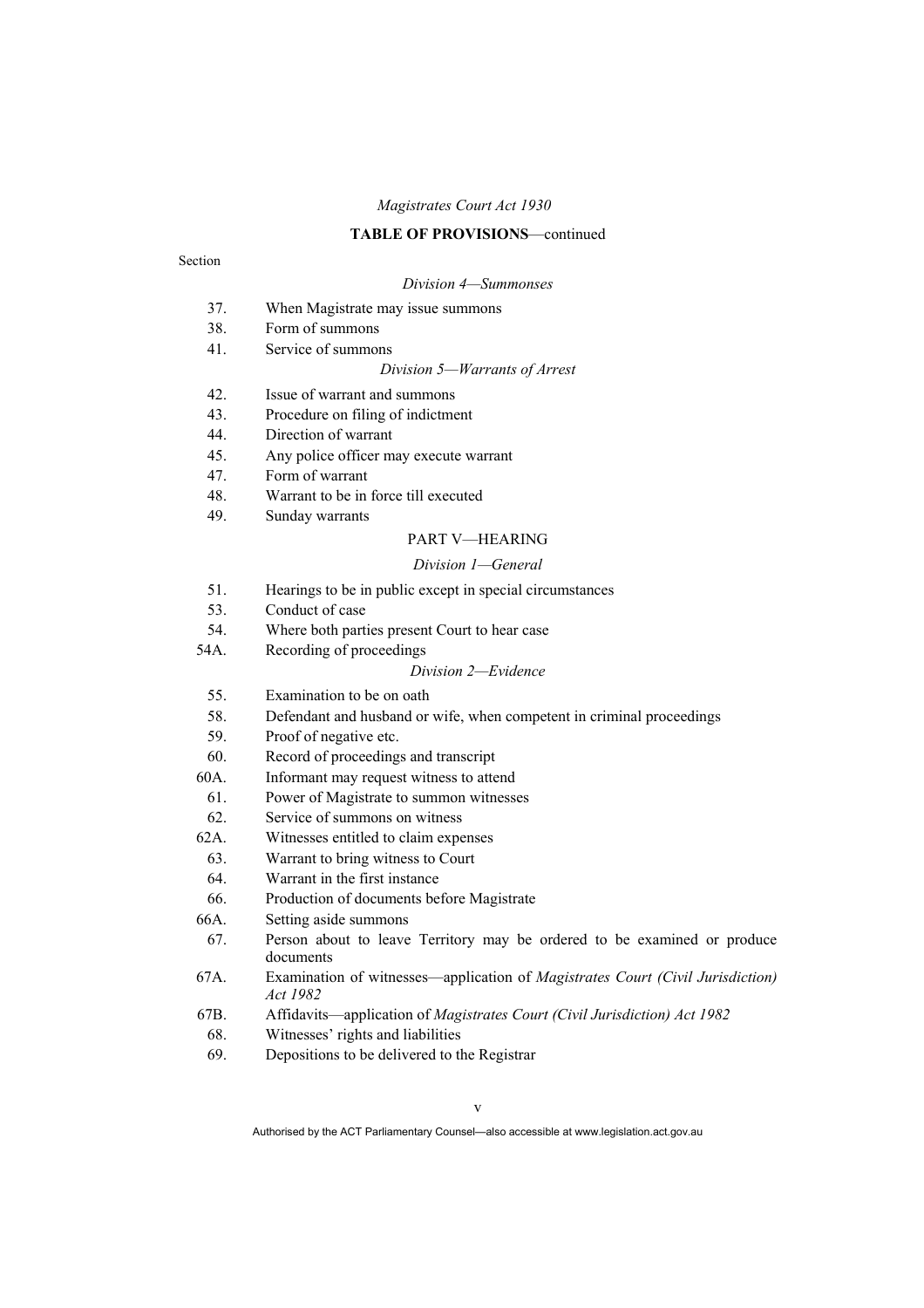## **TABLE OF PROVISIONS**—continued

|        | Division 3-Remand                                                                               |
|--------|-------------------------------------------------------------------------------------------------|
| 70.    | Remand of defendant                                                                             |
| 72.    | Bringing up during remand                                                                       |
| 73.    | Bail of defendant during examination                                                            |
|        | Division 4-Committal and Recognizance                                                           |
| 73A.   | Application of Division                                                                         |
| 74.    | Committal or detention before decision                                                          |
| 75.    | Committal of witness or of defendant after decision                                             |
| 76.    | Witnesses may be discharged on recognizance                                                     |
| 77.    | Recognizances                                                                                   |
| 78.    | Issue of warrant for non-appearance                                                             |
| 79.    | Recognizances taken out of Court                                                                |
| 80.    | Forfeited recognizances-how enforced                                                            |
| 82.    | Conveying persons to custody                                                                    |
|        | Division 5-Adjournment of Proceedings                                                           |
| 83.    | Magistrate may adjourn Court generally                                                          |
| 84.    | Particular cases may be adjourned                                                               |
| 85.    | Proceedings when either party is not present at adjourned hearing                               |
| 86.    | Proceedings when both parties are present at adjourned hearing                                  |
| 87.    | Witnesses to attend adjourned sittings                                                          |
| 88.    | Postponement of hearing                                                                         |
|        | <b>PART VI—PROCEEDINGS IN CASE OF INDICTABLE OFFENCES</b>                                       |
|        | Division 1A-Preliminary                                                                         |
| 88A.   | Meaning of "jury"                                                                               |
|        | Division 1-Institution of Proceedings                                                           |
| 89.    | Disobedience of summons                                                                         |
| 89A.   | Accused person may be excused from attendance before Court                                      |
| 90.    | Procedure where informant proposes to tender written statements to Court                        |
| 90AA.  | Written statements may be admitted in evidence                                                  |
| 90AB.  | Preliminary examination where written statements not tendered                                   |
| 90ABA. | Attendance not required under section 90AA or 90AB where order made under<br>subsection $89(1)$ |
| 90A.   | Plea of guilty in committal proceedings                                                         |
| 91.    | Court may discharge accused                                                                     |
| 92.    | Proceedings where evidence sufficient to put accused on trial                                   |
| 92A.   | Committal for sentence for indictable offence tried summarily                                   |
| 92B.   | Depositions as evidence                                                                         |
|        |                                                                                                 |

93. Admissions and confessions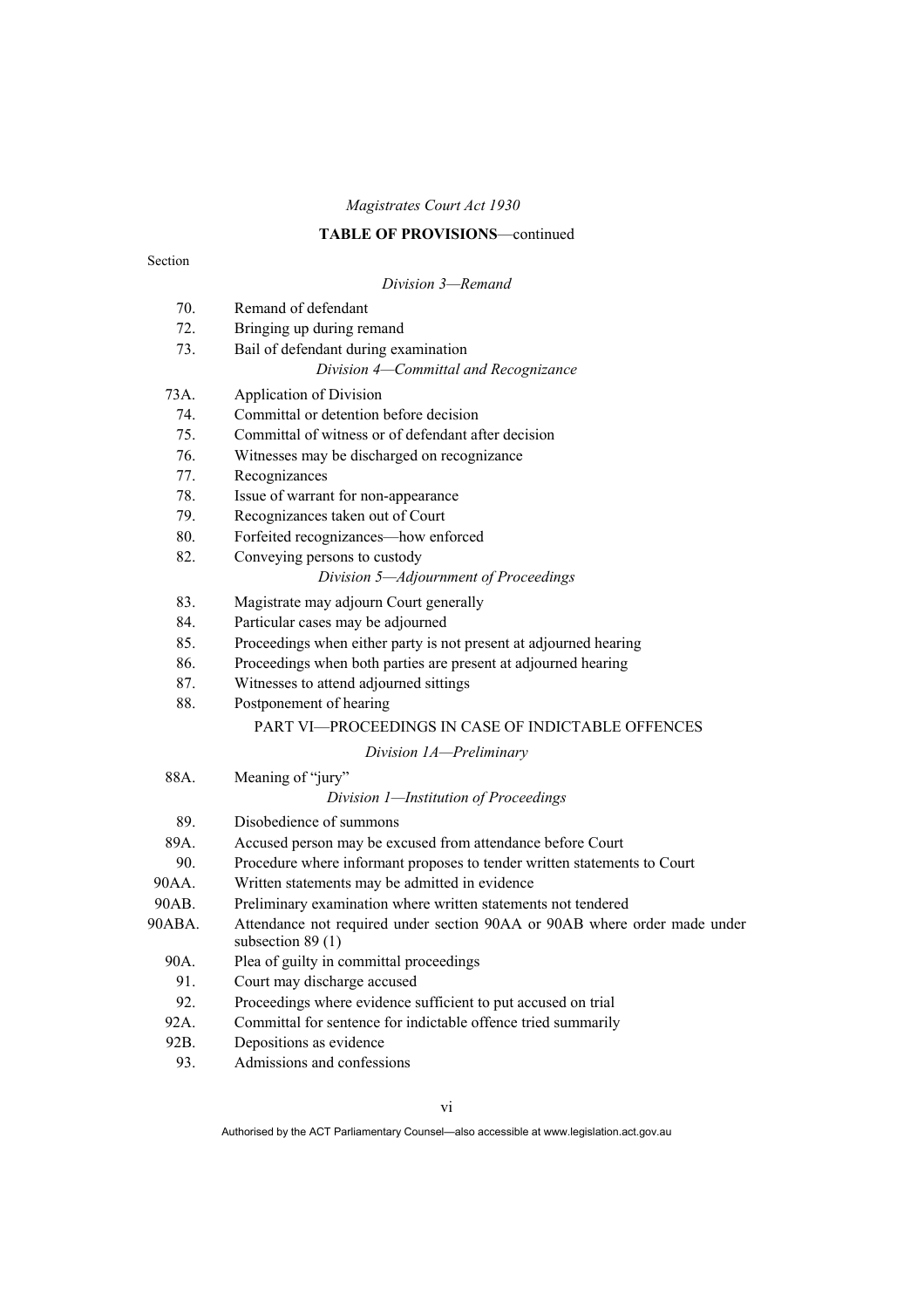#### **TABLE OF PROVISIONS**—continued

## Section *Division 2—Proceedings subsequent to Hearing of Evidence*  94. Discharge or committal for trial 95. Depositions of dead or absent persons 96. Evidence for defence *Division 2A—Costs*  97. Discontinued proceedings *Division 3—Recognizances of Witnesses*  103. Recognizance of witnesses etc. 104. Signature of Magistrate Notice to witnesses 105. Court may commit refractory witness *Division 4—Miscellaneous*  106. Transmission of depositions etc. to Director of Public Prosecutions 107. Delivery of documents to proper officer of Court 108. Copies of depositions may be obtained by accused PART VII—PROCEEDINGS IN CASE OF OFFENCES PUNISHABLE SUMMARILY 108A. Indictable offences dealt with summarily 109. Dismissal or adjournment in absence of informant 110. *Ex parte* hearing in absence of defendant 111. Magistrate may adjourn the case 112. Both parties appearing 113. Proceedings at the hearing on defendant's confession 114. Where defendant does not admit the case 115. Court may proceed to hearing in absence of both or either of the parties 116. Conduct of summary proceedings regulated PART VIIA—SERVICE AND PLEADING BY POST WITH RESPECT TO CERTAIN OFFENCES 116A. Interpretation 116B. Service of summons 116BA. Giving of notice 116C. Proof of service 116D. Pleas 116E. Procedure where plea of guilty entered 116F. Procedure where notice of intention to defend given 116FA. Procedure where defendant pleads not guilty 116G. Procedure where defendant does not plead 116H. Restrictions on the imposition of penalties under this Part 116I. Consequences of conviction *ex parte*

vii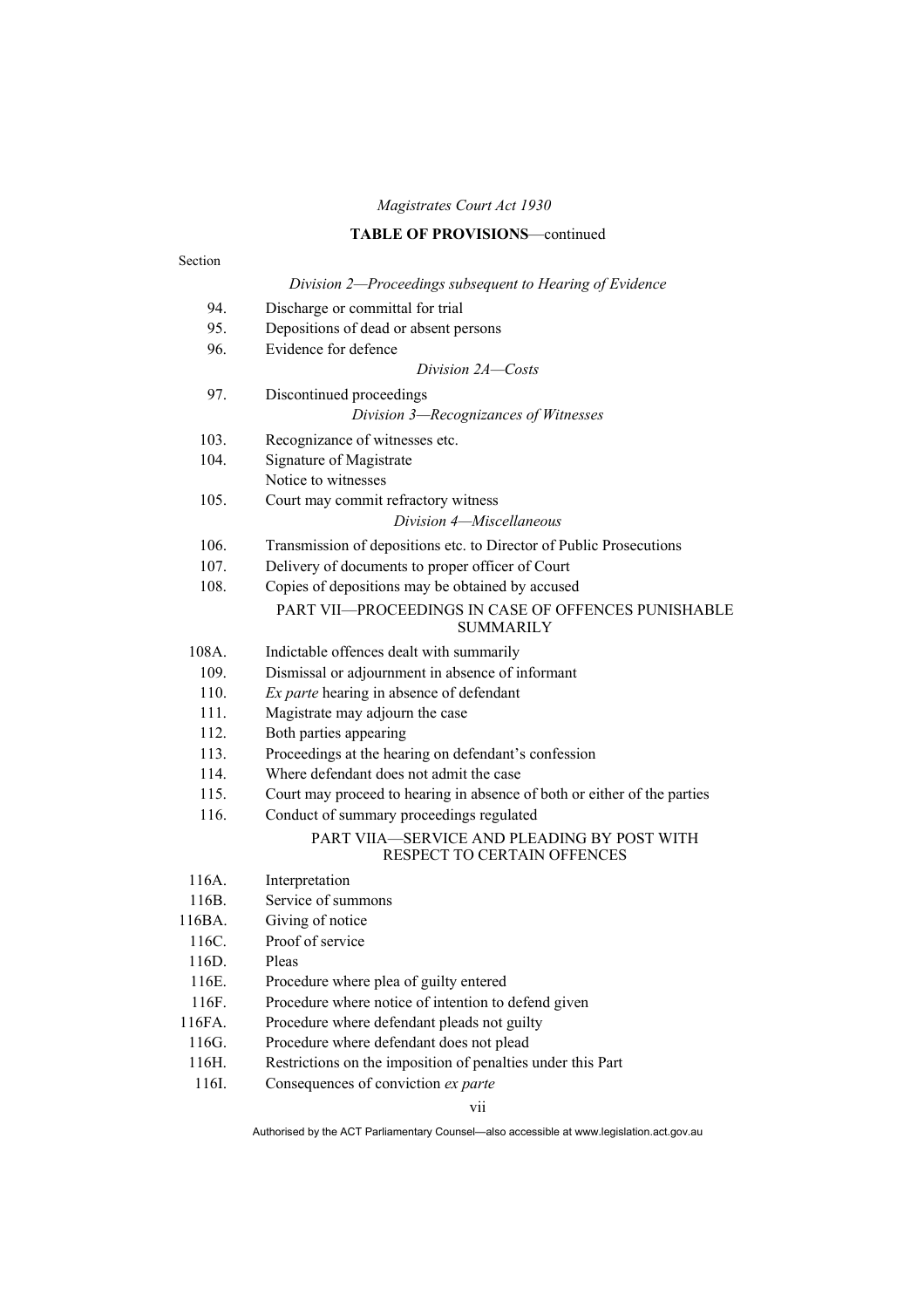## **TABLE OF PROVISIONS**—continued

#### Section

## PART IX—ENFORCEMENT OF DECISIONS

## *Division 1—General*

| 141.  | Minute of decision to be made and defendant to be notified                 |
|-------|----------------------------------------------------------------------------|
| 142.  | Formal convictions and orders                                              |
| 143.  | Proceedings in case of dismissal                                           |
| 144.  | Copies of informations and other documents                                 |
| 145.  | Imprisonment in first instance                                             |
|       | Division 2—Enforcement of fines, penalties and other sums                  |
| 146.  | Interpretation                                                             |
| 146A. | No imprisonment for breach of reparation order                             |
| 147.  | Enforcing convictions and orders                                           |
| 147A. | Parking and traffic offences                                               |
| 148.  | Court may allow time to pay etc.                                           |
| 150.  | Committal to prison where fine or costs not paid                           |
| 150A. | Parking and traffic offences—further orders in respect of natural persons  |
| 150B. | Parking and traffic offences—further orders in respect of bodies corporate |
| 150C. | Further orders-service                                                     |
| 151.  | Committal to prison                                                        |
| 152.  | Warrant of commitment                                                      |
| 153.  | Term of imprisonment where part payment is made                            |
| 153A. | Parking and traffic offences—instalment payments                           |
| 153B. | Consequence of non-compliance with certain orders                          |
| 153C. | Part payments                                                              |
| 154.  | Warrant of commitment where defendant already in prison                    |
| 155.  | Moneys to be paid to Registrar                                             |
| 155A. | Costs to be paid to Registrar by Registrar of Motor Vehicles               |
| 156.  | Execution to cease on payment of amount due                                |
| 157.  | Payment of amount to keeper or Superintendent                              |
|       | Division 2A-Reciprocal Enforcement of Fines against Bodies Corporate       |
| 166A. | Interpretation                                                             |
| 166B. | Declarations relating to reciprocating courts                              |
| 166C. | Enforcement of fine                                                        |
| 166D. | Effect of enforcement by reciprocating court                               |
| 166E. | Registrar to notify payment of Territory fine                              |
|       | Division 6-Miscellaneous                                                   |
| 188.  | Mitigation of payment by court                                             |
| 189.  | Scale of imprisonment for non-payment of money                             |
| 191.  | Accounts to be kept in the form in Third Schedule                          |
| 193.  | Forfeited goods may be sold                                                |

viii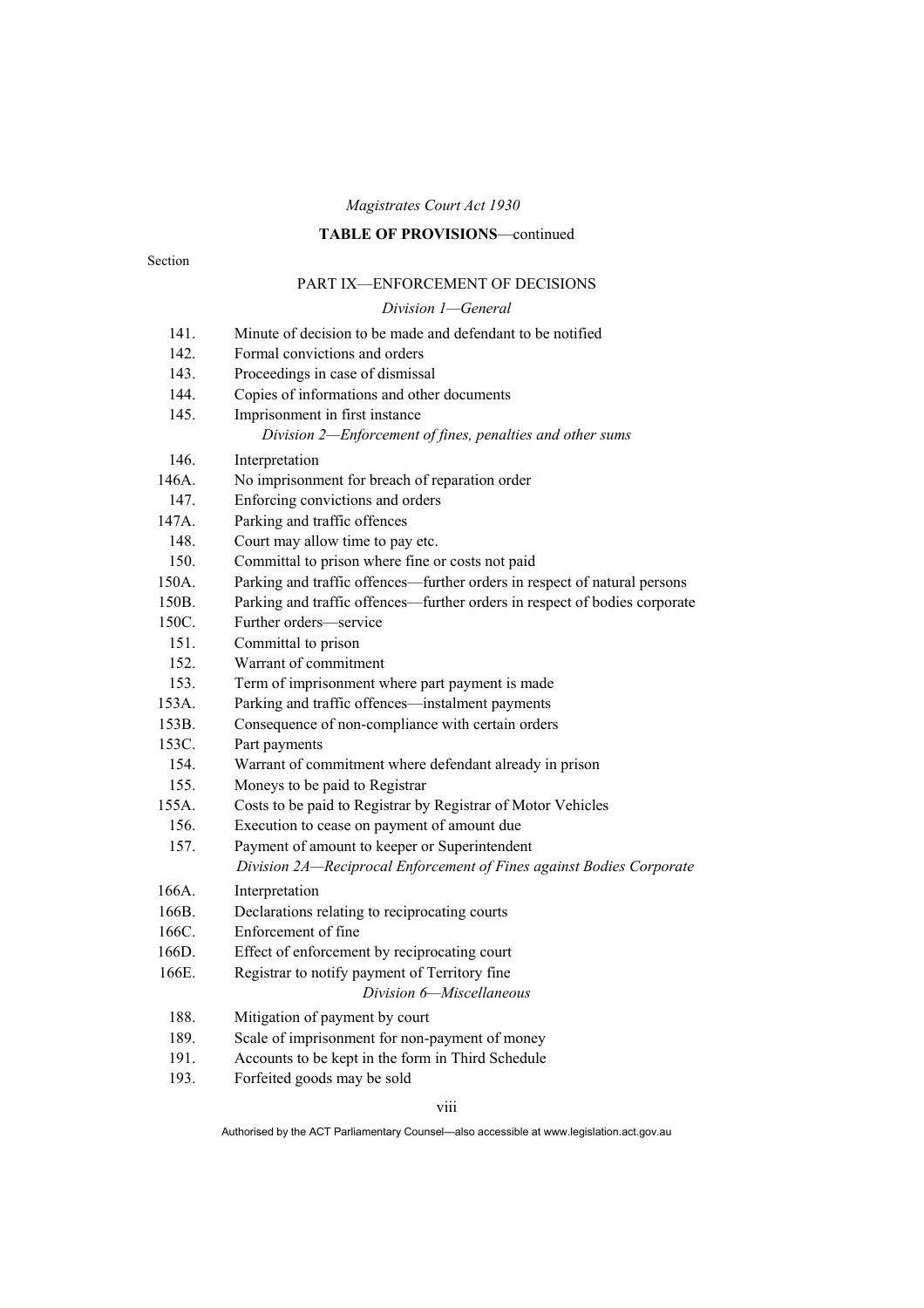## **TABLE OF PROVISIONS**—continued

#### Section

## 194. Warrant of commitment or writ of execution not void for form only

## 195. Convictions etc. to be transmitted to Registrar of Supreme Court

## PART X—RESTRAINING ORDERS

| 196.  | Interpretation                                             |
|-------|------------------------------------------------------------|
| 197.  | Power to make                                              |
| 198.  | Entitlement to apply                                       |
| 199.  | Hearing dates                                              |
| 200.  | Parties—applications by relatives and police officers      |
| 201.  | Parties—applications involving children                    |
| 202.  | Representation of children                                 |
| 203.  | Hearing of applications                                    |
| 204.  | Matters to be taken into account                           |
| 205.  | Restrictions in orders                                     |
| 206.  | Consent orders                                             |
| 206A. | Service of applications                                    |
| 206B. | Procedure in absence of respondent                         |
| 206C. | Interim restraining orders                                 |
| 206D. | Seizure of firearms                                        |
| 206E. | Explaining proposed orders                                 |
| 206F. | Counselling                                                |
| 206G. | Power of Court to make orders where person charged         |
| 206H. | Duration of orders                                         |
| 206J. | Variation and revocation of orders                         |
| 206K. | Service etc. of orders                                     |
| 206L. | Offence                                                    |
| 206M. | Service other than personal service                        |
| 206N. | Service by police officers                                 |
| 206P. | Restrictions on publication of reports of proceedings      |
| 206Q. | Appeals                                                    |
| 206R. | Application of Crimes Act                                  |
|       | PART XI-APPEALS TO THE SUPREME COURT                       |
|       | Division 1-The Appellate Jurisdiction of the Supreme Court |
| 207.  | Jurisdiction of Supreme Court                              |
|       | Division 2-Appeals                                         |
| 208.  | Appeals to which this Division applies                     |
| 209.  | Institution of appeal                                      |
| 210.  | Substituted service of notice of appeal                    |

- 214. Appeals in cases other than civil cases
- 216. Stay of execution pending appeal in certain cases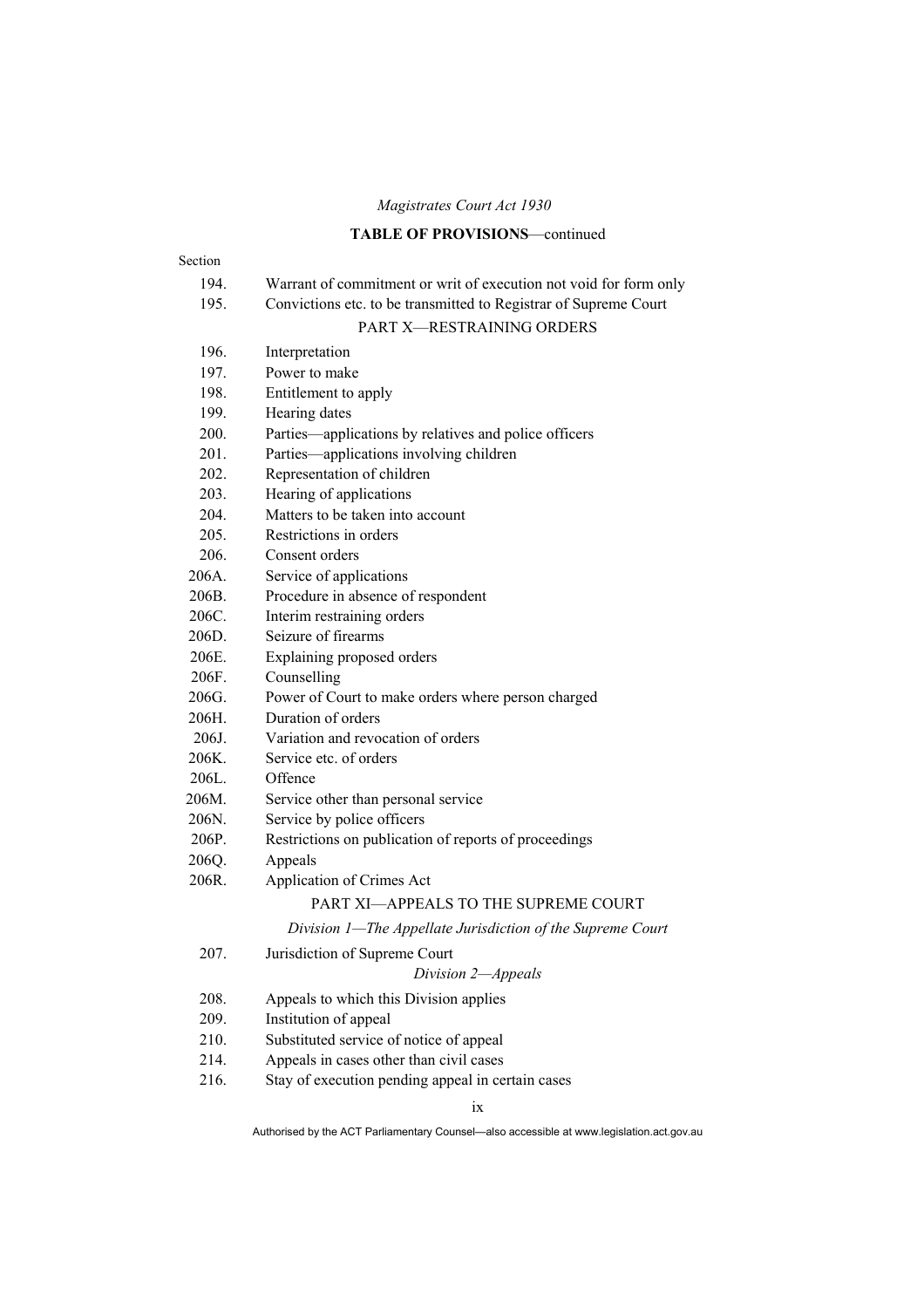## **TABLE OF PROVISIONS**—continued

| Section |                                                                                                                                       |
|---------|---------------------------------------------------------------------------------------------------------------------------------------|
| 218.    | Orders by Supreme Court on appeals                                                                                                    |
| 219.    | Barring of right of appeal under this Division if order to review is granted                                                          |
|         | Division 3-Orders to Review                                                                                                           |
| 219B.   | Appeals by way of orders to review                                                                                                    |
| 219C.   | Grant of order nisi to review                                                                                                         |
| 219D.   | Security for costs and stay of execution                                                                                              |
| 219E.   | Non-appearance of applicant                                                                                                           |
| 219F.   | Powers of Supreme Court                                                                                                               |
|         | Division 4–General Provisions                                                                                                         |
| 222.    | Control of Supreme Court over summary convictions                                                                                     |
| 223.    | Amendment                                                                                                                             |
| 224.    | In cases of certiorari                                                                                                                |
| 225.    | Notice dispensed with                                                                                                                 |
| 226.    | Power of Court or Judge to admit to bail                                                                                              |
| 227.    | Respecting the amendment of convictions etc.                                                                                          |
| 228.    | Want of summons or information                                                                                                        |
| 229.    | Distribution of penalty                                                                                                               |
| 230.    | Provisions applicable in relation to security given for costs of appeal                                                               |
|         | PART XII-PROTECTION OF MAGISTRATES IN THE                                                                                             |
|         | <b>EXECUTION OF THEIR OFFICE</b>                                                                                                      |
| 231.    | Magistrate sued for act not within jurisdiction                                                                                       |
| 232.    | No action against Magistrate after order nisi to quash conviction has been granted                                                    |
| 233.    | Warrant or writ by Magistrate on order of Court                                                                                       |
| 234.    | No action for acts done under order of Supreme Court                                                                                  |
| 235.    | No action where proceedings confirmed on appeal                                                                                       |
| 236.    | Actions in cases prohibited                                                                                                           |
| 239.    | Payment of money into court                                                                                                           |
| 240.    | No action against Magistrate for judicial acts in Magistrates Court                                                                   |
| 241.    | Magistrate sued for acts within his or her jurisdiction only liable in case of malice<br>and absence of reasonable and probable cause |
| 242.    | Verdict for defendant                                                                                                                 |
| 243.    | Damages                                                                                                                               |
|         | PART XIII-COSTS                                                                                                                       |
| 244.    | Award of costs                                                                                                                        |
| 247.    | Witnesses expenses                                                                                                                    |
|         | PART XIIIA-FEES AND CHARGES                                                                                                           |
| 248A.   | Determination of fees and charges                                                                                                     |
| 248B.   | Fees and charges-payment                                                                                                              |
| 248C.   | Fees and charges-remission, refund, deferral, waiver, exemption                                                                       |

x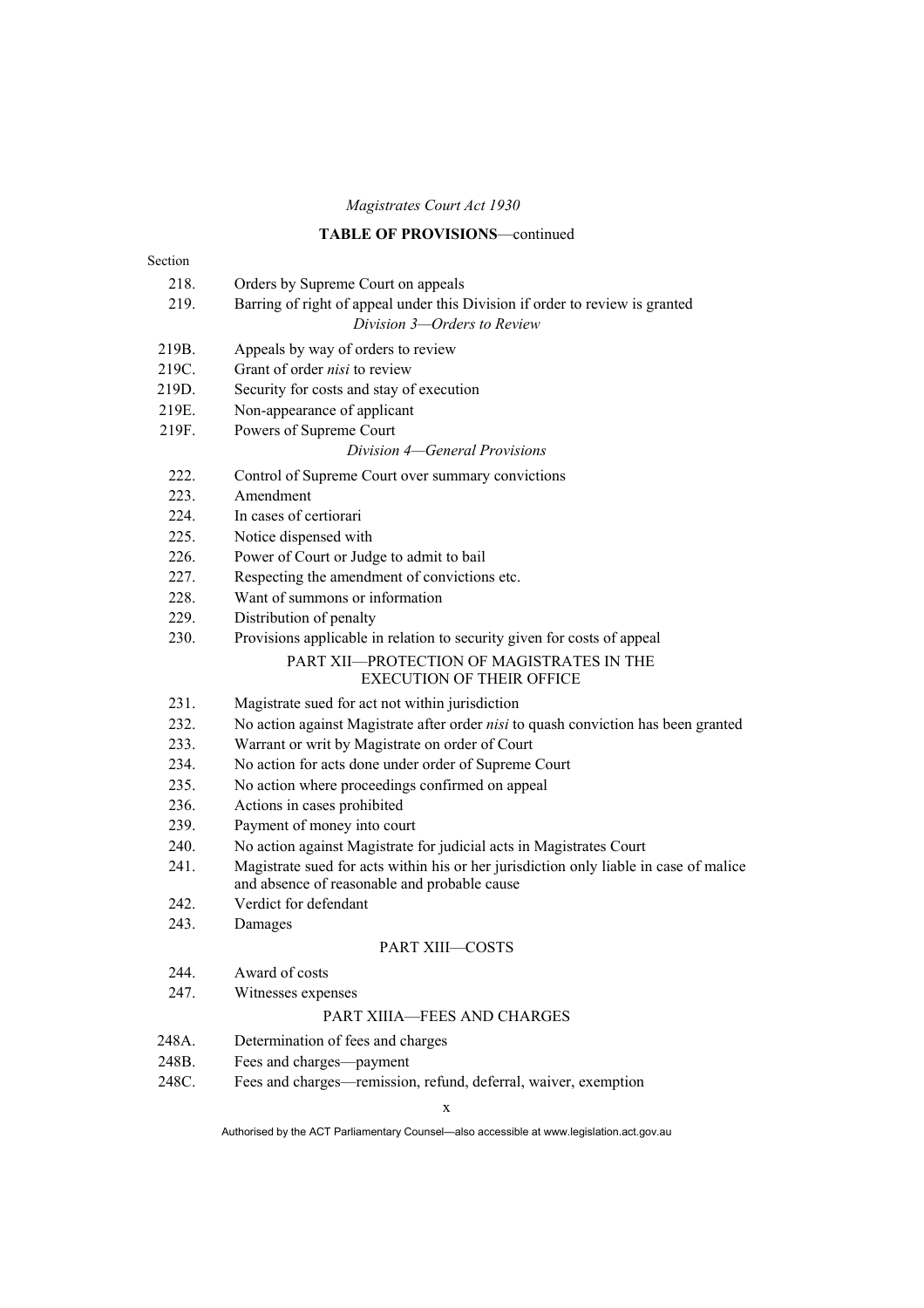## **TABLE OF PROVISIONS**—continued

| Section                            |                                                                              |  |
|------------------------------------|------------------------------------------------------------------------------|--|
| 248D.                              | Fees and charges (civil proceedings)—recovery where otherwise not payable    |  |
| 248E.                              | Fees and charges (criminal proceedings)—recovery where otherwise not payable |  |
| 248F.                              | Fees and charges—review of decisions                                         |  |
| <b>PART XIV-SECURITIES</b>         |                                                                              |  |
| 249.                               | Securities taken under Act                                                   |  |
| 250.                               | Recovery of sum due under security                                           |  |
| 252.                               | Sums paid by surety may be recovered from principal                          |  |
| 253.                               | Payment enforced by security                                                 |  |
| 254.                               | Enforcement of recognizance                                                  |  |
| 254A.                              | Directions as to procedure                                                   |  |
|                                    | PART XV-MISCELLANEOUS                                                        |  |
| 255.                               | Contempt in the face of the Court                                            |  |
| 255AA                              | Refusal or failure to give evidence—offence                                  |  |
| 255AB.                             | Refusal or failure to give evidence—committal                                |  |
| $255A$ .                           | Commitment to remand centre                                                  |  |
| 255B.                              | Registrar to give directions for preparation of transcript                   |  |
| 255C.                              | Applications for transcripts                                                 |  |
| 256.                               | Forms                                                                        |  |
| 258.                               | Rules and Regulations                                                        |  |
| THE FIRST SCHEDULE<br><b>FORMS</b> |                                                                              |  |

#### SECOND SCHEDULE OATHS AND AFFIRMATIONS

#### THE THIRD SCHEDULE ACCOUNT OF REGISTRAR OF MAGISTRATES COURT AND OF THE KEEPER OF THE GAOL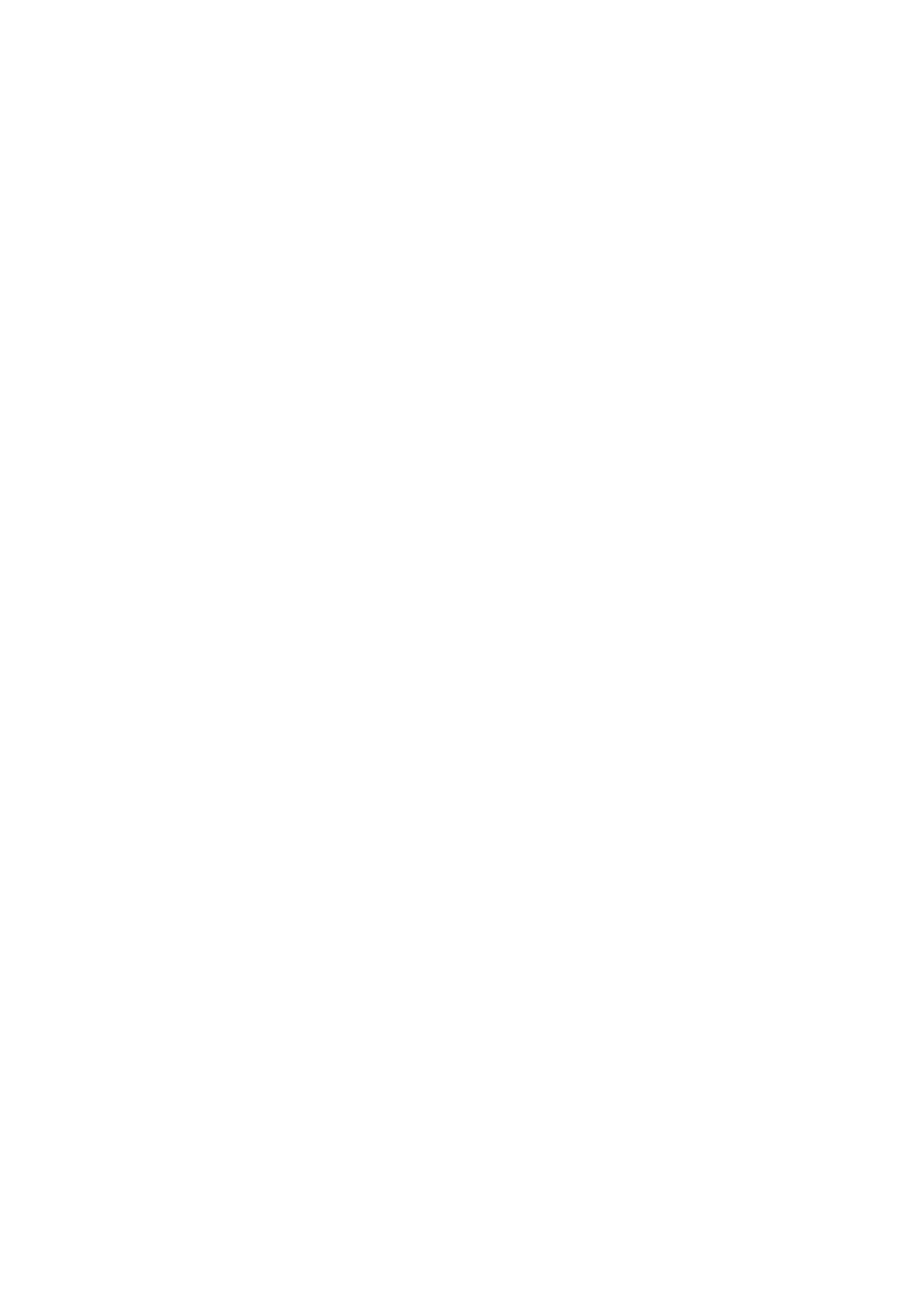

Australian Capital Territory

## **MAGISTRATES COURT ACT 1930**

An Act to establish a Magistrates Court, to provide for the appointment of Magistrates, and for other purposes

## **PART I—PRELIMINARY**

#### **1. Short title**

This Act may be cited as the *Magistrates Court Act 1930.*<sup>1</sup>

#### **5. Interpretation**

**(1)** In this Act, unless the contrary intention appears—

"Administrator" has the same meaning as in the *Remand Centres Act 1976;* 

"approved form" means a form approved under subsection 256 (3);

"bail undertaking" means an undertaking given by a person charged with an offence in order to obtain bail in relation to the offence;

"bailiff" means a bailiff appointed under this Act;

"charge of an indictable offence" means charge of an indictable offence as such and an order to a committal for trial therefor;

"claim" means a claim under the *Magistrates Court (Civil Jurisdiction) Act 1982*;

"Court" means Magistrates Court;

- "Crimes Act" means the *Crimes Act 1900*;
- "decision" includes a committal for trial and an admission to bail, and a conviction, order, order of dismissal, or other determination;

"defendant" means a person against whom an information is laid;

"hearing" includes the examination of a person charged with an indictable offence;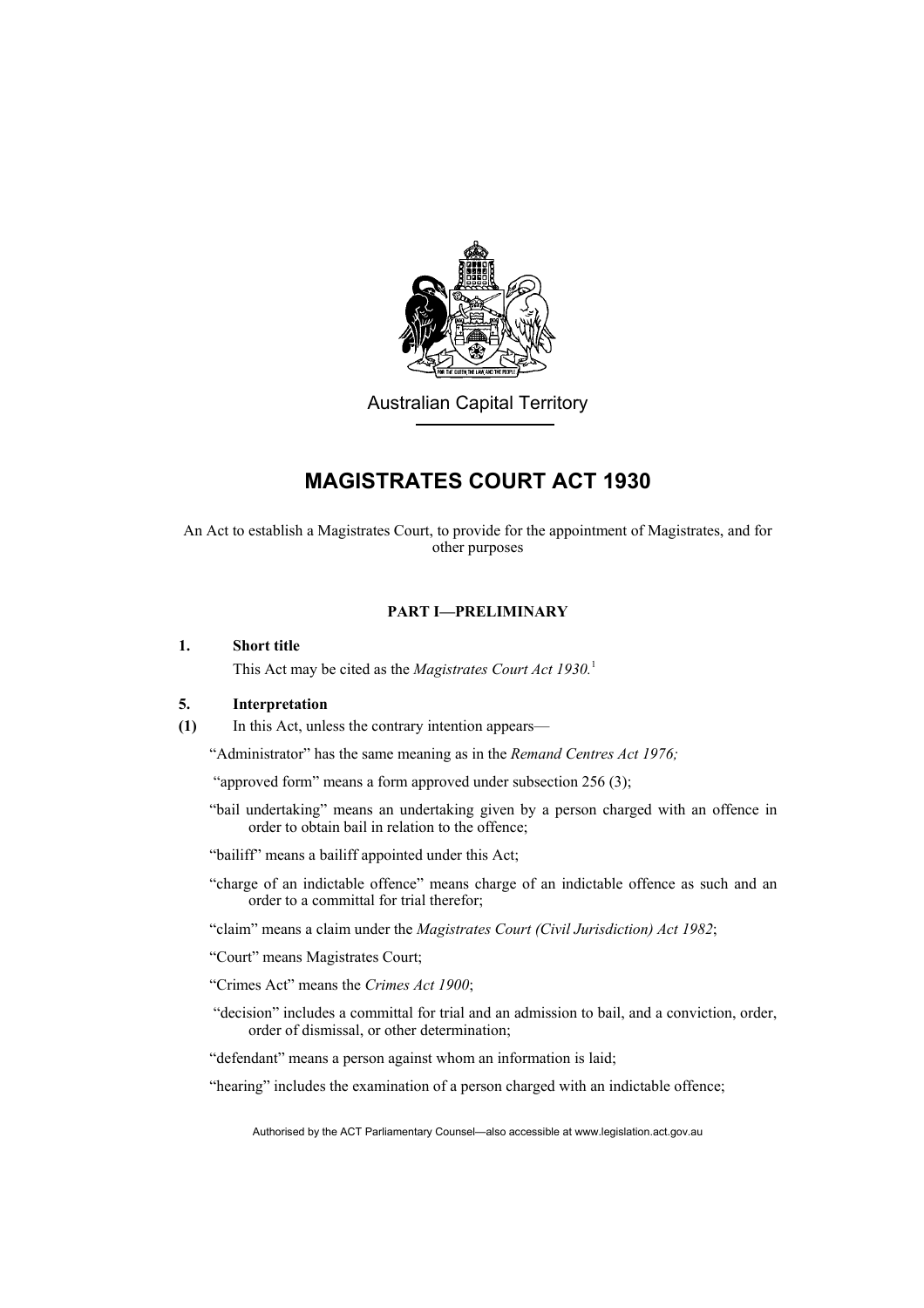- "indictable offence" means an offence which may be prosecuted before the Supreme Court by charge or indictment;
- "indictment" means an information for an indictable offence presented by some authorised officer to a court having jurisdiction to try the accused person;
- "information" includes a complaint or application under the *Maintenance Act 1968* and any complaint upon which an order may be made for the payment of money under any Act of the State of New South Wales which has been continued in force as a law by virtue of section six of the *Seat of Government Acceptance Act 1909* of the Commonwealth;
- "Judge" means a Judge of the Supreme Court;
- "Magistrate" means the Chief Magistrate, a magistrate or a special magistrate appointed under this Act and, where any power or function of a magistrate is exercisable by a Registrar, includes a Registrar;
- "Motor Traffic Act" means the *Motor Traffic Act 1936*;
- "Notice to Defendant form" means the approved form containing the heading "Notice to Defendant";
- "Notice of Intention to Defend form" means the approved form containing the heading "Notice of Intention to Defend";
- "Plea of Guilty form" means the approved form containing the heading "Plea of Guilty";
- "police officer" means any member of the Police Force of the Territory;
- "Registrar" means the Registrar of the Court, and includes a Deputy Registrar of the Court;
- "remand centre" means a remand centre or a temporary remand centre established under the *Remand Centres Act 1976*;
- "summary conviction" or "conviction" means a conviction by a magistrate for an offence;
- "Superintendent" has the same meaning as in the *Remand Centres Act 1976*;
- "the Territory" includes the Territory accepted by the Commonwealth under the *Jervis Bay Territory Acceptance Act 1915* of the Commonwealth.

**(2)** A reference in this Act to a certified copy of depositions or to a certified copy of a statement made by a person in reply to the question referred to in subsection 92 (1) shall be read as a reference to—

- (a) if a record of the depositions or statement was made in accordance with subsection 54A (2)—a transcript of the record certified in accordance with subsection 255B (2); or
- (b) if the depositions were or the statement was taken down in writing and signed in accordance with subsection 54A (3)—the depositions or statement as so taken down and signed.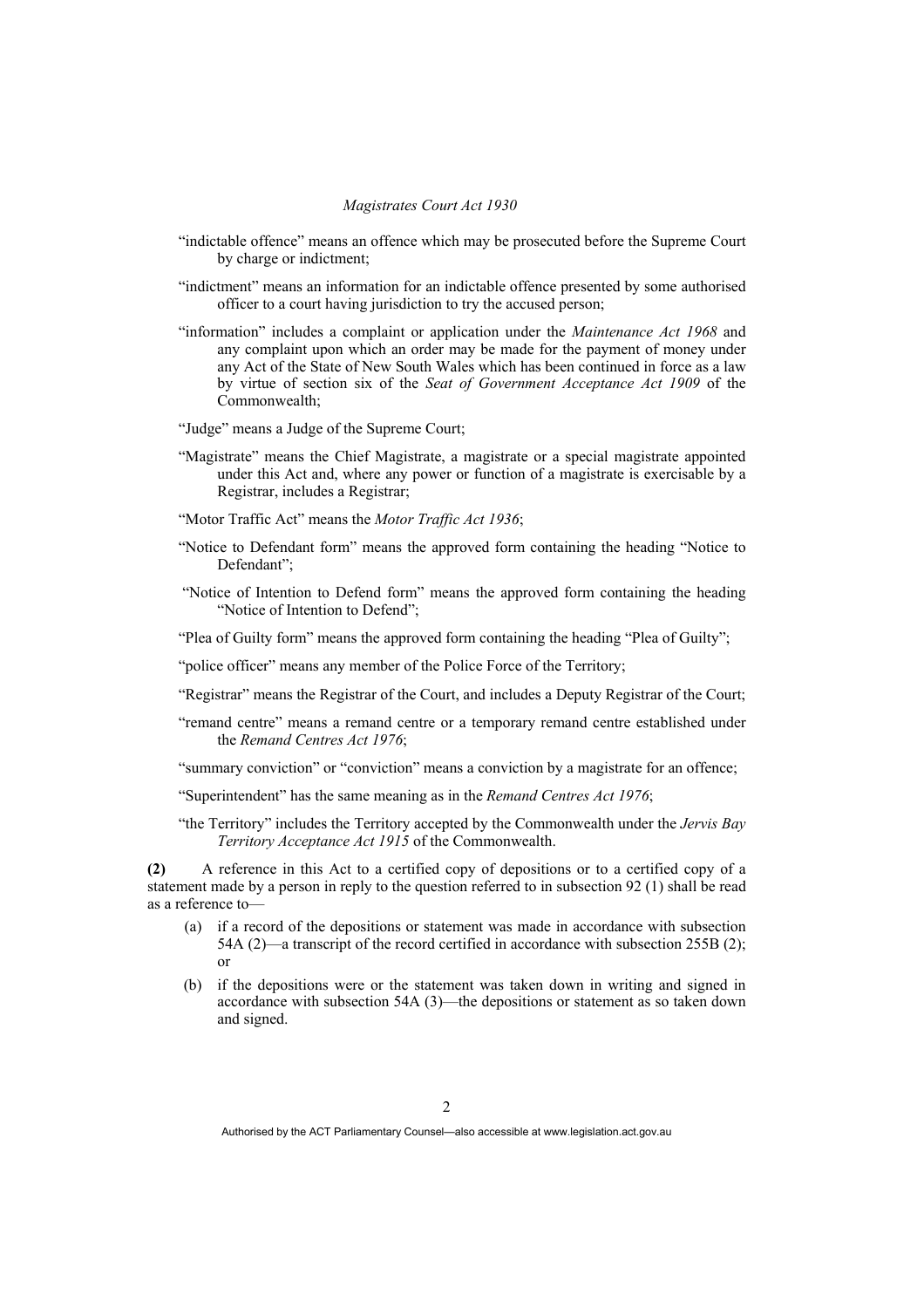#### **6. Application to Jervis Bay Territory**

**(1)** This Act extends to the Territory accepted by the Commonwealth under the *Jervis Bay Territory Acceptance Act 1915* of the Commonwealth.

#### **PART II—APPOINTMENT AND JURISDICTION OF MAGISTRATES**

#### *Division 1—Appointment of Chief Magistrate and Magistrates*

#### **6A. Interpretation**

In this Division, "Magistrate" means—

- (a) a person who holds the office of Chief Magistrate; or
- (b) a person who is appointed under section 7 to hold an office of Magistrate.

#### **7. Chief Magistrates, Magistrates**

**(1)** For the purposes of this Act, there shall be a Chief Magistrate and such other Magistrates as from time to time hold office in accordance with this Act.

**(2)** The Chief Magistrate and each other Magistrate shall be appointed by the Executive.

**(3)** Where a person holding an office of Magistrate is appointed to hold the office of Chief Magistrate, the person ceases to hold the office of Magistrate.

#### **8. Eligibility for appointment as Magistrate**

 A person is not eligible for appointment under subsection 7 (2) unless he or she is a legal practitioner and has been for not less than 5 years.

#### **9. Seniority of Magistrates**

 The Magistrates other than the Chief Magistrate have seniority according to the dates on which their appointments took effect or, where the appointments of 2 or more of them took effect on the same date, according to the precedence assigned to them by the instruments of their appointment.

#### **10. Terms and conditions of appointment**

 A Magistrate holds office on such terms and conditions as the Executive, from time to time, determines.

#### **10A. Tenure of office**

**(1)** Subject to this Act, a Magistrate holds office until he or she attains the age of 65 years.

**(2)** A person who has attained the age of 65 years shall not be appointed under section 7.

#### **10B. Resignation**

 A Magistrate may resign his or her office by writing signed by him or her and delivered to the Executive.

#### **10C. Acting Chief Magistrate**

**(1)** Where—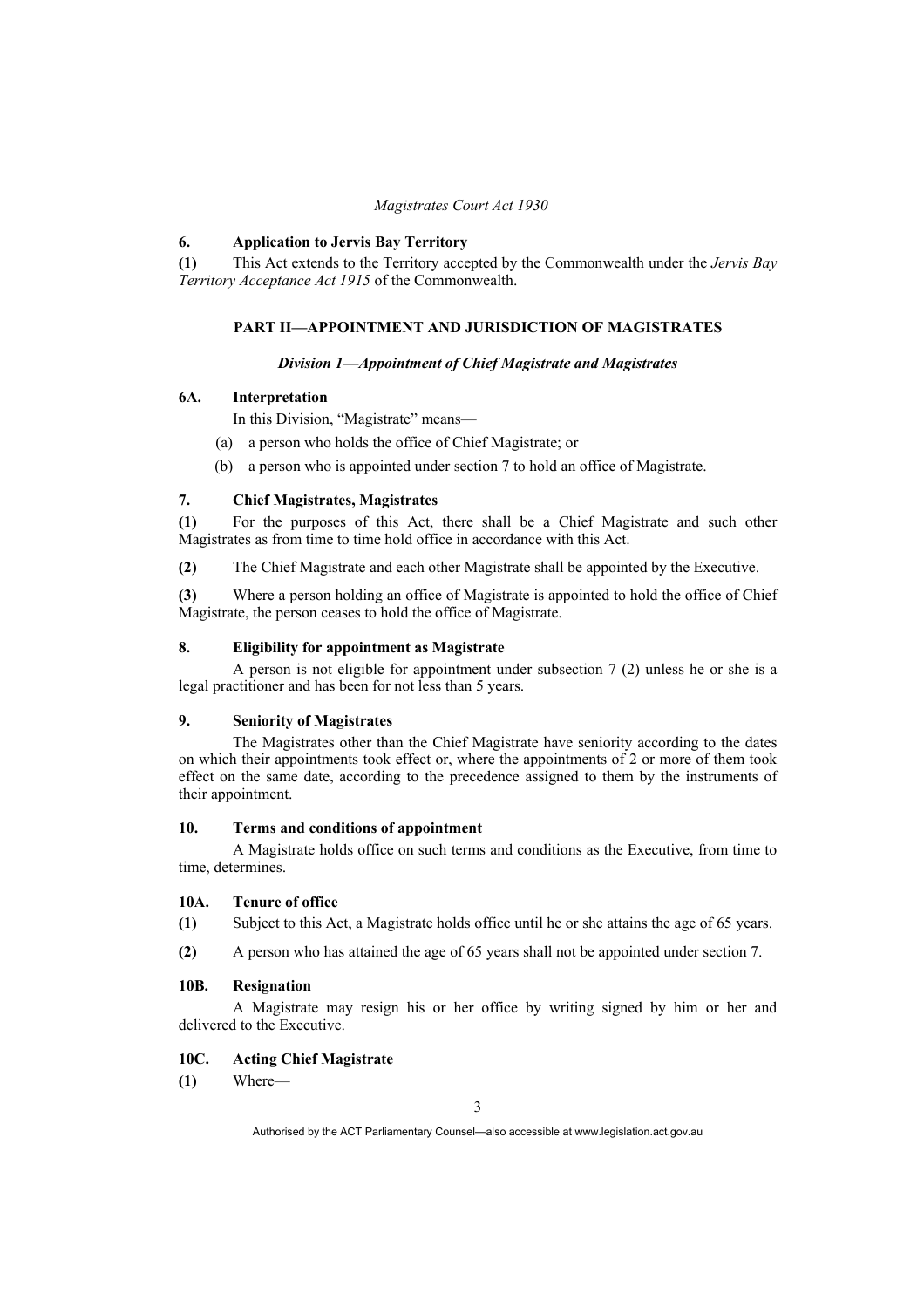- (a) there is a vacancy in the office of Chief Magistrate; or
- (b) the Chief Magistrate is absent from duty or from the Territory or, for any other reason, is unable to carry out the duties of his or her office,

the Executive may appoint a Magistrate to act as Chief Magistrate during that vacancy, absence or inability, as the case may be.

**(2)** Where—

- (a) either—
	- (i) there is a vacancy in the office of Chief Magistrate; or
	- (ii) the Chief Magistrate is absent from duty or from the Territory or, for any other reason, is unable to carry out the duties of his or her office; and
- (b) no appointment is in force under subsection (1),

the senior Magistrate who is in the Territory and is able and willing to do so shall act as Chief Magistrate.

**(3)** Subject to this section, a person appointed under subsection (1) shall not continue to act as Chief Magistrate for more than 12 months.

- **(4)** Where a person is acting as Chief Magistrate under subsection (1) or (2)—
	- (a) a reference in a law of the Territory (including this Act) to the Chief Magistrate includes a reference to that person; and
	- (b) that person has all the powers, functions and duties conferred or imposed upon the Chief Magistrate by this Act or by any other law of the Territory.
- **(5)** The Executive may—
	- (a) determine the terms and conditions of appointment of a person under this section; and
	- (b) at any time terminate such an appointment.

**(6)** Where a person is acting as Chief Magistrate in pursuance of an appointment under subsection (1) and the office of Chief Magistrate becomes vacant while that person is so acting, that person may continue so to act until the Executive otherwise directs, the vacancy is filled or a period of 12 months from the date on which the vacancy occurred expires, whichever first happens.

**(7)** A person may resign an appointment under subsection (1) by writing signed by him or her and delivered to the Executive.

**(8)** The validity of anything done by a person acting as Chief Magistrate under this section shall not be called in question—

- (a) on the ground that the occasion for his or her action had not arisen or had ceased; or
- (b) in the case of a person acting in pursuance of an appointment under subsection (1) by reason of any defect or irregularity in, or in connection with, that appointment.

## **10D. Retirement**

The Executive may, with the consent of a Magistrate who is—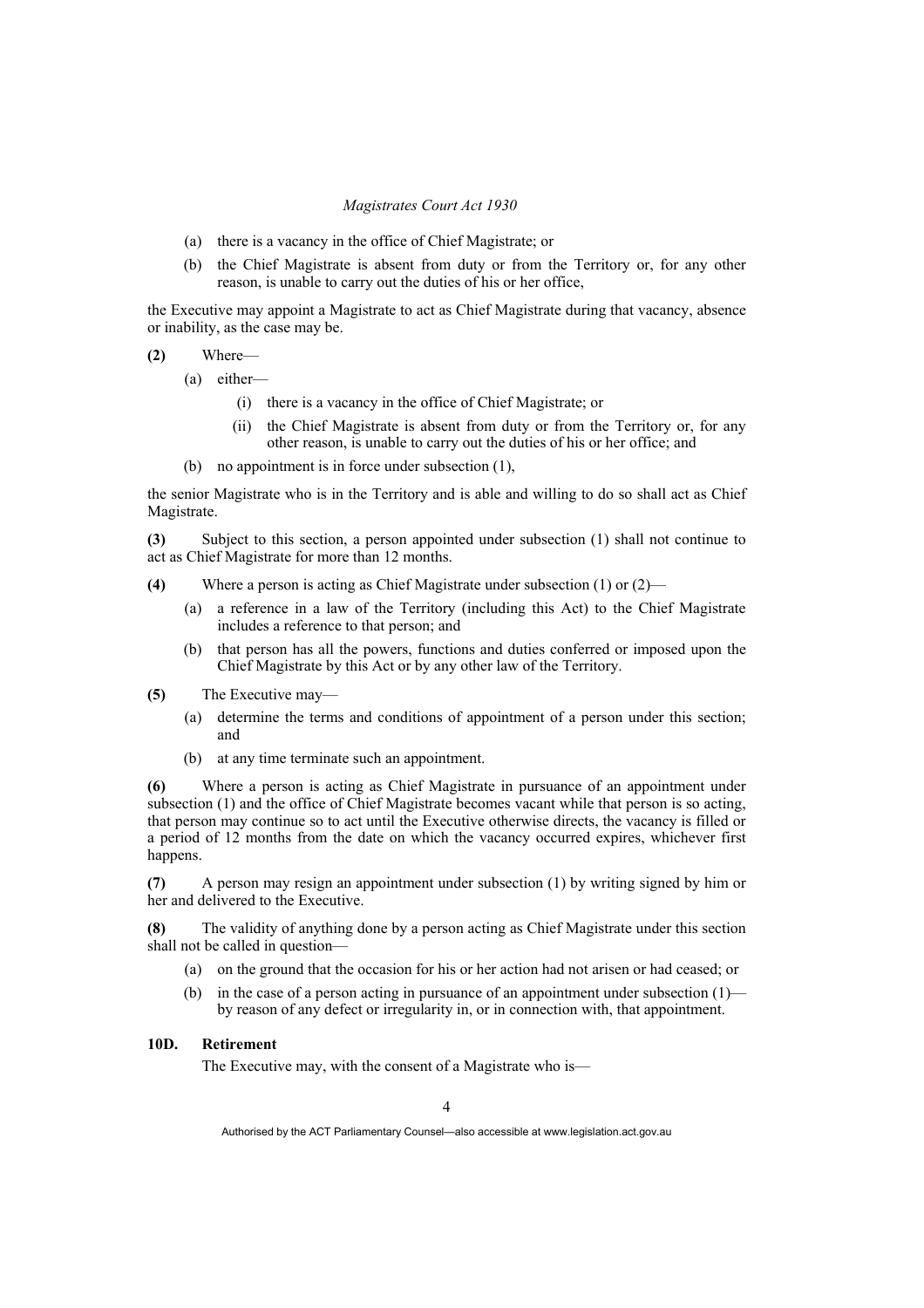- (a) an eligible employee for the purposes of the *Superannuation Act 1976* of the Commonwealth; or
- (b) a member of the Superannuation Scheme for the purposes of the *Superannuation Act 1990* of the Commonwealth;

retire the Magistrate from office on the ground of invalidity.

#### **10E. Magistrates not to undertake other work**

- **(1)** A Magistrate shall not engage in practice as a legal practitioner.
- **(2)** A Magistrate is not, without the written consent of the Attorney-General, entitled to—
	- (a) engage in remunerative employment otherwise than in connection with the duties of office as a Magistrate; or
	- (b) accept appointment to another office under a law of the Territory, the Commonwealth, a State or another Territory.
- **(3)** The Attorney-General shall consult with the Chief Magistrate before giving consent.

#### **10F. Rights of public servants**

Where a Magistrate was, immediately before his or her appointment—

- (a) an officer of the Government Service;
- (b) an officer of the Australian Public Service; or
- (c) a person to whom the *Officers' Rights Declaration Act 1928* of the Commonwealth applied;

he or she retains his or her existing and accruing rights.

#### **10G. Arrangement of business of Courts**

 The Chief Magistrate is responsible for ensuring the orderly and expeditious discharge of the business of the Magistrates Court and the Childrens Court and accordingly may, subject to this Act and to such consultation with the Magistrates and special magistrates as is appropriate and practicable, make arrangements as to the Magistrate or special magistrate who is to constitute each of those Courts in particular matters or classes of matters.

#### *Division 2—Special Magistrates*

### **10H. Appointment of special magistrates**

 For the purposes of this Act, the Executive may appoint such special magistrates as are required.

#### **10J. Tenure of office**

**(1)** A special magistrate holds office—

- (a) for the period specified in the instrument of appointment; or
- (b) if a period is not so specified—until he or she attains the age of 70 years.

**(2)** A person who has attained the age of 70 years shall not be appointed under section  $\frac{(2)}{10H}$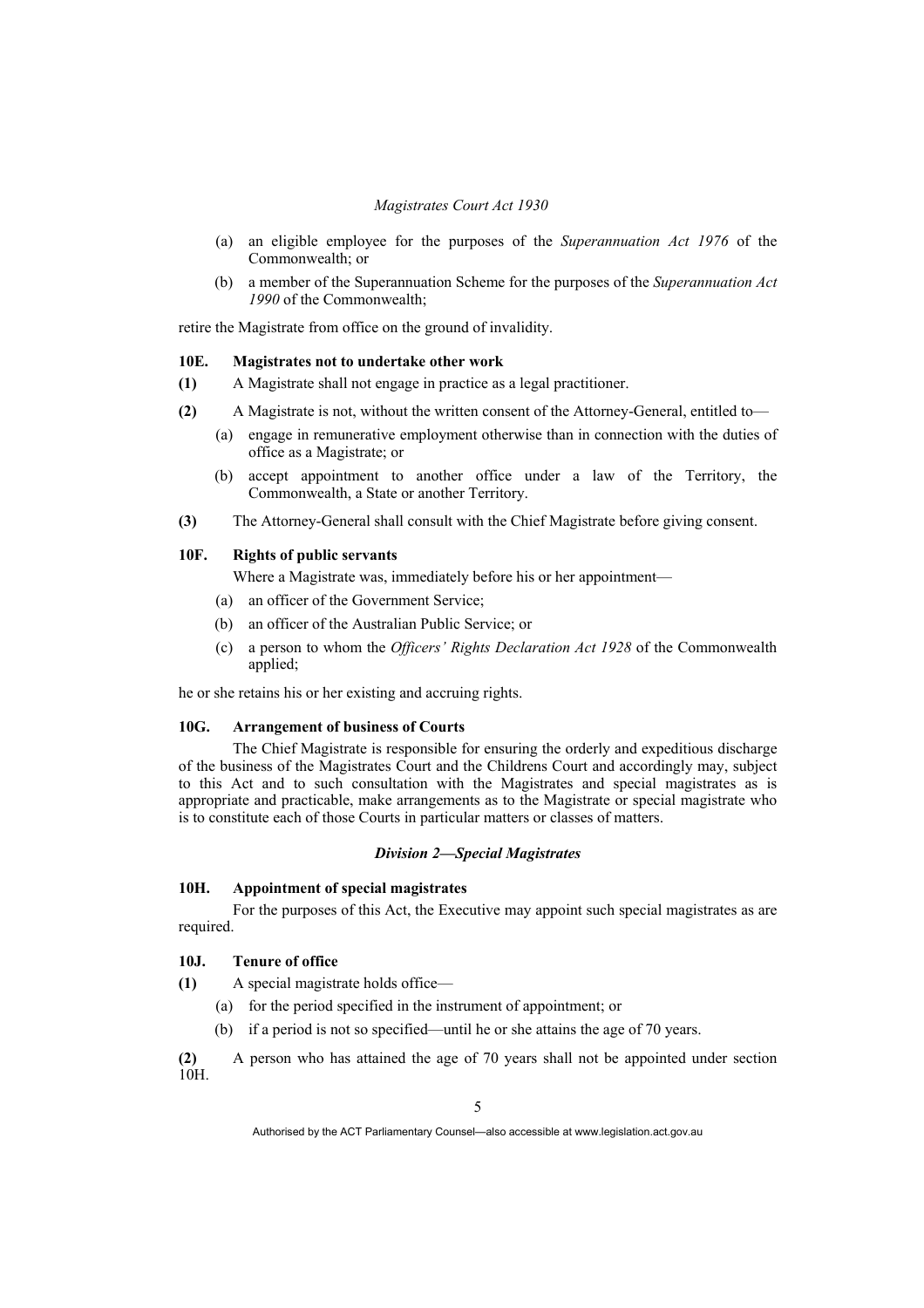**(3)** A person shall not be appointed under section 10H for a period that extends beyond the person's 70th birthday.

#### **10K. Resignation**

 A special magistrate may resign his or her office by writing signed by him or her and delivered to the Executive.

#### **10L. Terms and conditions of appointment**

 A special magistrate holds office on such terms and conditions as the Executive, from time to time, determines.

#### *Division 3—Registrar and other officers of the Magistrates Court*

#### **10M. Appointment of Registrar etc.**

**(1)** The Minister may appoint a Registrar of the Magistrates Court.

**(2)** The Registrar may appoint such Deputy Registrars of the Court, bailiffs and other officers as are required.

**(3)** The power conferred by subsection (2) may not be exercised by a Deputy Registrar of the Court.

#### **10MA. Staff assisting the Registrar**

**(1)** The staff assisting the Registrar shall be employed under the *Public Sector Management Act 1994*.

**(2)** The *Public Sector Management Act 1994* applies in relation to the management of the staff assisting the Registrar.

#### **10N. Duties of the Registrar**

 The Registrar shall perform such duties as are prescribed by or under this Act or as the Chief Magistrate directs.

#### *Division 4—Jurisdiction of Magistrates*

#### **10P. Oath etc. of office**

**(1)** A person appointed under subsection 7 (2) or section 10H shall not exercise or perform any of the powers, functions or duties conferred or imposed upon a Magistrate by any law of the Territory unless he or she has made an oath or affirmation in accordance with the form in the Second Schedule.

**(2)** An oath or affirmation for the purpose of subsection (1) shall be made before the Chief Justice of the Supreme Court.

#### **10Q. Acts done beyond the Territory**

**(1)** An act done by a Magistrate, by virtue of his or her office, outside the Territory for the purpose of authenticating the signature of a person to an instrument intended to take effect in the Territory shall, unless the act is required by law to be done in the Territory, be effective for the purposes of any law of the Territory.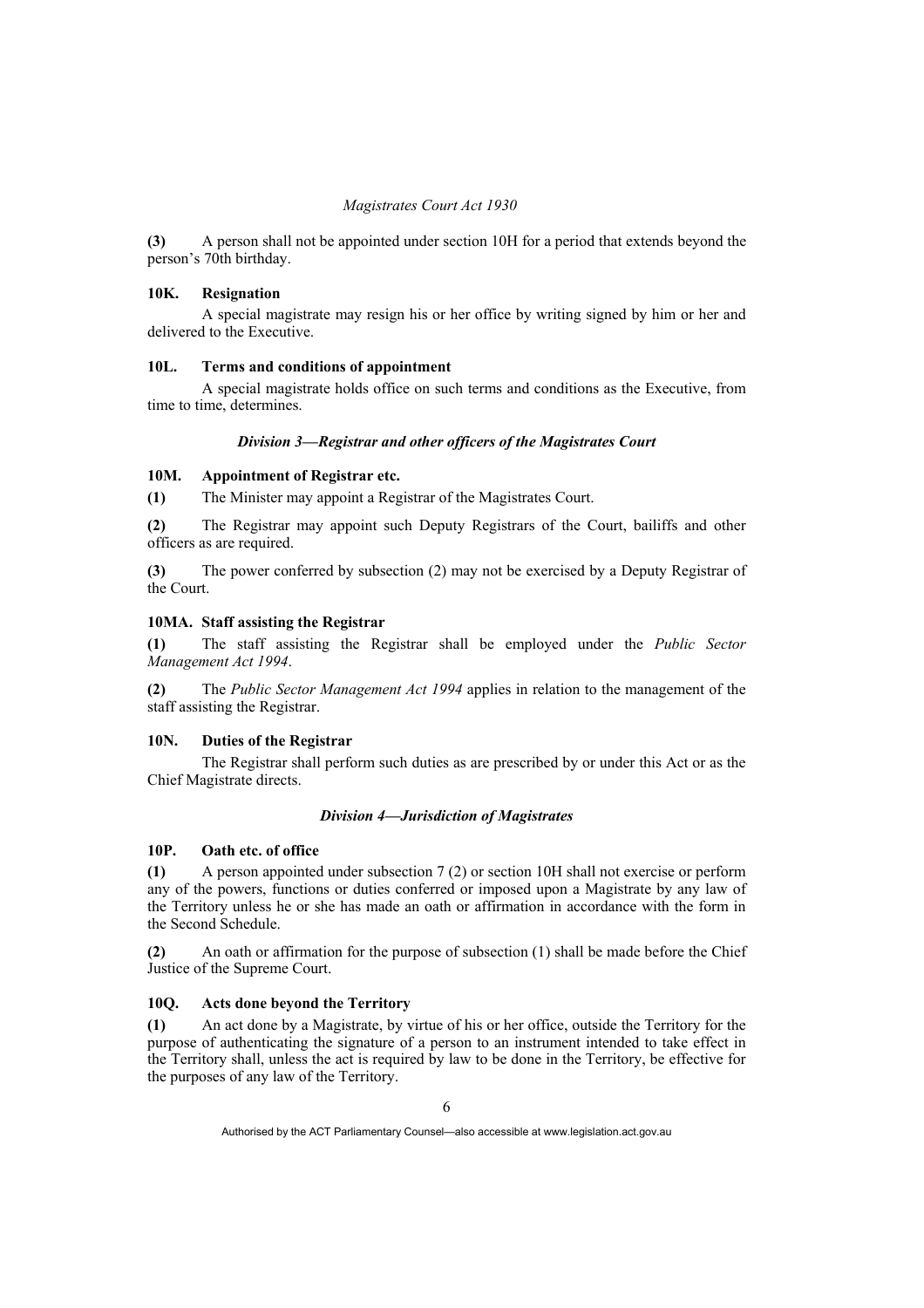**(2)** An oath or affirmation administered by a Magistrate, by virtue of his or her office, outside the Territory in any case in which an oath or affirmation may be administered by a Magistrate shall, unless the oath or affirmation is required by law to be administered in the Territory, be effective for the purposes of any law of the Territory.

#### **11. Authentication of acts of Magistrate or Registrar**

**(1)** Every summons, warrant, writ, conviction, and order (not being by law authorised to be made by word of mouth only) shall be in writing signed by the Magistrate or Registrar issuing or making it and sealed with the Court's seal.

**(2)** Documents relating to Court process shall not be signed in blank.

#### **12. Acts by Magistrate or Registrar**

**(1)** Any Magistrate out of court or the Registrar may receive an information and grant a summons or warrant thereon and may issue his or her summons or warrant to compel the attendance of witnesses and do all other necessary acts and matters preliminary to the hearing.

**(2)** Without affecting the generality of subsection (1), where it is provided in any law in force in the Territory that an information or complaint may be laid or made before, or a summons or warrant issued by, a Court, a Justice of the Peace, a Clerk of Petty Sessions or a Registrar of Petty Sessions, the information or complaint may be laid or made, and the summons or warrant may be issued by, a Magistrate or the Registrar.

#### **13. Issue of warrant of commitment or writ of execution**

 After a case has been heard and determined, any Magistrate or a Registrar may issue any warrant of commitment or writ of execution thereon.

#### **15. Process not avoided by death of Magistrate or Registrar**

 A summons, warrant or writ issued by a Magistrate or Registrar shall not be avoided by reason of the Magistrate or Registrar dying or ceasing to hold office.

#### **16. Order in lieu of mandamus**

**(1)** Where a Magistrate or Registrar refuses to do any act relating to the duties of his or her office as a Magistrate or Registrar, the party requiring the act to be done may apply to the Supreme Court, upon affidavit of the facts, for an order calling upon the Magistrate or Registrar and also the party to be affected by the act to show cause why the act should not be done, and if, after due service of the order, good cause is not shown against it, the Supreme Court may make the order absolute, with or without payment of costs.

**(2)** A Magistrate or Registrar upon being served with an order absolute shall obey the order, and do the act required by it to be done.

**(3)** Where, before 28 March 1977, a Magistrate or the Registrar had refused to do an act relating to the duties of his or her office, subsections  $(1)$  and  $(2)$  apply, on and after that date, and proceedings under subsection (1) may be continued, as if—

- (a) sections 7, 10H and 10M had been in operation at the time of the refusal; and
- (b) the Magistrate or Registrar had held office under section 7, section 10H or section 10M, as the case may be.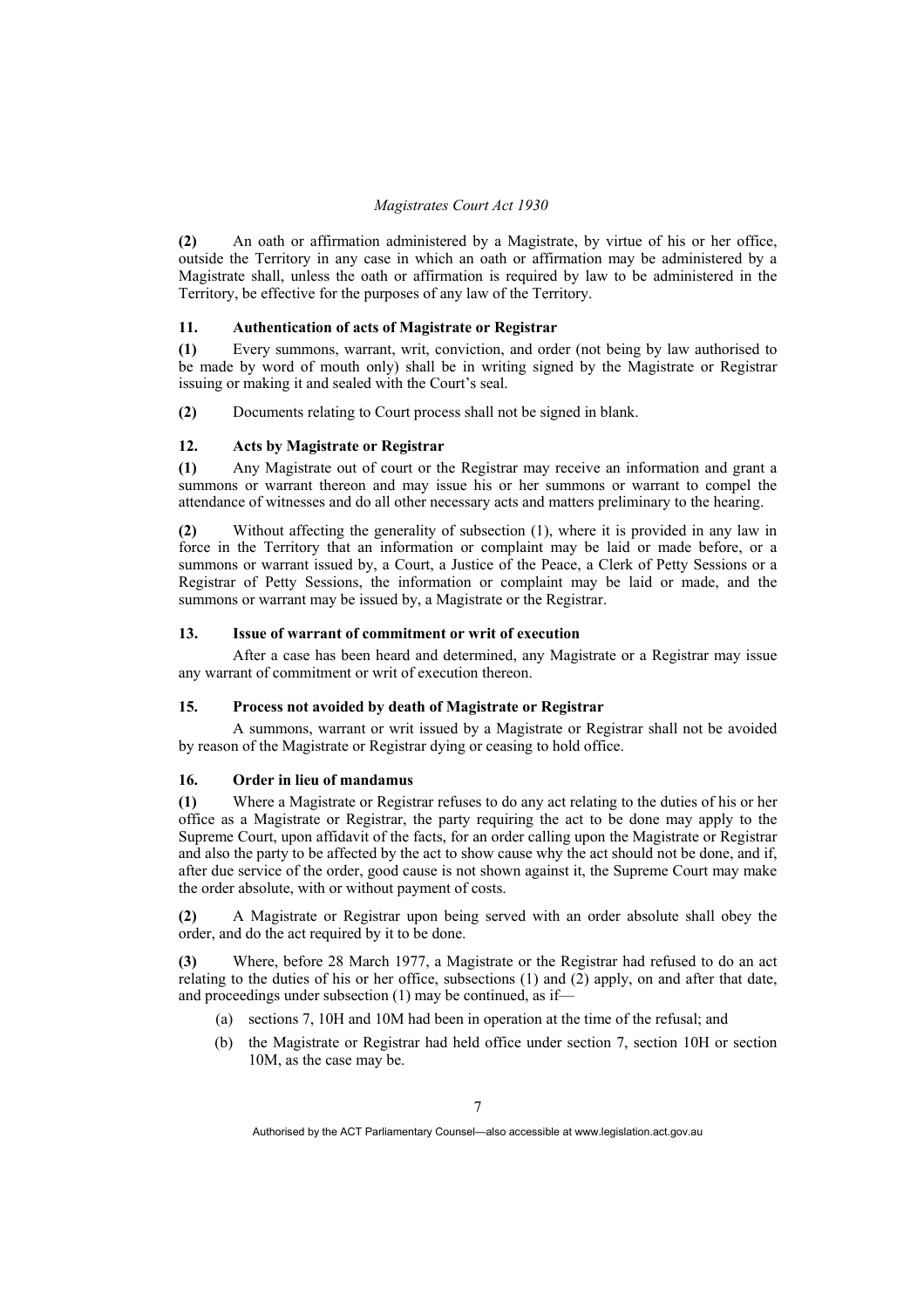#### **17. Powers and functions of Magistrates**

 Where under any law in force in the Territory, anything is required or permitted to be done before, to or by a justice of the peace, it may be done before, to or by a Magistrate.

#### **PART III—MAGISTRATES COURT**

#### *Division 1—Establishment of Magistrates Court*

#### **18. Constitution of the Court**

**(1)** There is hereby established a Magistrates Court which shall have and exercise jurisdiction in the Territory and shall sit at Canberra, Jervis Bay and such other places as are notified in the *Gazette*.

**(2)** The jurisdiction of the Court may be exercised by a Magistrate (other than a Special Magistrate) or by one or more Special Magistrates.

**(3)** When two or more Special Magistrates are divided in opinion on any case, the case shall be decided according to the decision of the majority, if there is a majority; but if the Court is equally divided in opinion, the case shall be adjourned for hearing and determination by a Magistrate (other than a Special Magistrate) on the next day appointed for the holding of the court constituted by that Magistrate.

#### *Division 2—Jurisdiction of Magistrates Court*

#### **19. Jurisdiction of the Court**

**(1)** Whenever, by any law for the time being in force in the Territory, any offence is punishable on summary conviction or any person is made liable to a penalty or punishment or to pay a sum of money for any offence, act or omission, and no other provision is made for the trial of the person committing the offence, the matter may be heard and determined by the Court in a summary manner under the provisions of this Act, and the jurisdiction shall be deemed to be conferred on and may be exercised by the Court.

**(2)** Where, by any law in force in the Territory pursuant to section 6 of the *Seat of Government Acceptance Act 1909* of the Commonwealth or the *Imperial Acts Application Act 1986*, any jurisdiction is given to a Court of Petty Sessions or of summary jurisdiction or any court constituted by a Police or Stipendiary Magistrate or justices, or to a Magistrate or to a justice or justices or a Children's Court the jurisdiction shall be deemed to be conferred on, and may be exercised by, the Court.

#### **21. Jurisdiction of the Court where defendant absent from the Territory**

 The Court shall have jurisdiction notwithstanding that the defendant is not within the Territory.

#### **22. Proceedings of Court where it considers offence should be dealt with on indictment**

 If, in the case of an information with respect to an offence which is punishable either summarily or upon indictment it appears to the Court, upon the close of the case for the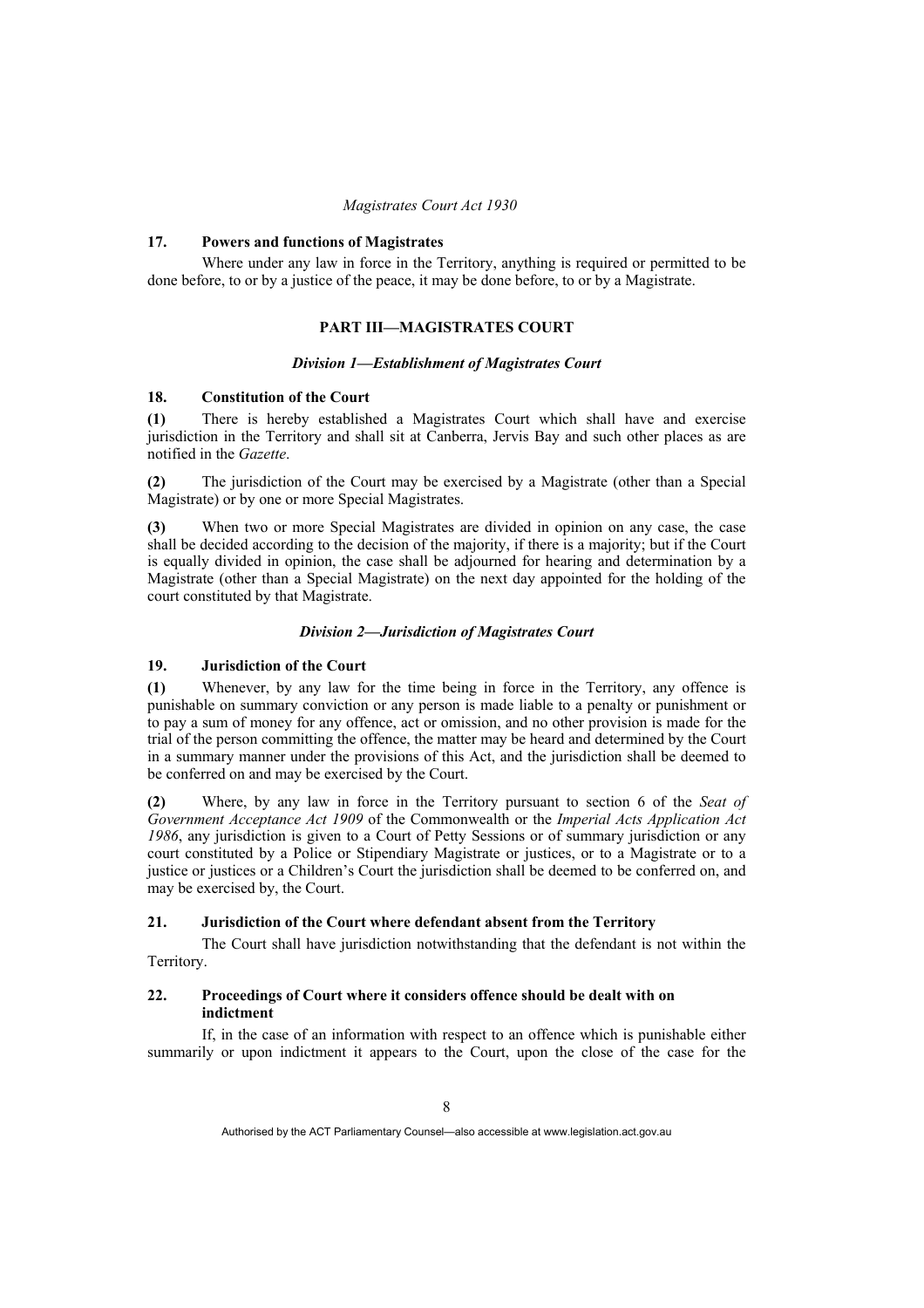prosecution, that the offence ought to be dealt with on indictment, the Court shall abstain from adjudication thereon and shall deal with the case for the purpose of committal for trial only.

#### **23.** *Ex parte* **order may be set aside**

**(1)** Where a conviction or order is made when one party does not appear, the party in whose absence the conviction or order was made may apply to the Court for an order that the Court set aside the conviction or order.

**(2)** Subsection (1) does not apply to or in relation to a conviction or order made in the absence of a defendant who has entered a plea of guilty in accordance with section 116D and has not, before the entry of the conviction or the making of the order, withdrawn his or her plea.

**(3)** Where, in his or her absence, a conviction is entered or an order is made against a person who has duly been served with a summons in accordance with section 116B and—

- (a) that person did not return the Notice of Intention to Defend form or the Plea of Guilty form to the Registrar before the day on which he or she was required by the summons to appear before the Court:
- (b) the Court, in a case in which it has previously, in the absence of that person, adjourned the hearing under subsection 116E (3), is satisfied that a notice under that subsection did not come to his or her attention before the conviction is entered or the order made; or
- (c) the Court is satisfied that the notice referred to in section 116F or 116H did not come to his or her attention before the date fixed under that section for the hearing of the matter,

the Court, upon the application of that person, shall set aside the conviction or order.

**(4)** In any case other than an application to set aside a conviction or order referred to in subsection (3), the Court may set aside the conviction, order or judgment on such terms as to costs or otherwise as the Court thinks just.

**(7)** Where, under this section, the Court has set aside a conviction, the Court may set aside a warrant issued under this Act in consequence of the conviction.

**(7A)** Where, pursuant to this section, the Court has set aside a conviction or order for a parking or traffic offence within the meaning of Division 2 of Part IX—

- (a) the Court shall set aside any further order made under section 150A or 150B, as the case requires, in consequence of that conviction or order; and
- (b) if, in consequence of that conviction or order or an order made under section 147A, a driving licence, the registration of a motor vehicle, a person's right to drive in the Territory or the right to drive a motor vehicle in the Territory has been suspended, under section 162E or 180F of the Motor Traffic Act, the Court shall make an order directing the Registrar of Motor Vehicles, pursuant to section 162H or 180H, as the case requires, of that Act—
	- (i) to reinstate the licence;
	- (ii) to reinstate the registration of the motor vehicle; or
	- (iii) to cancel the suspension;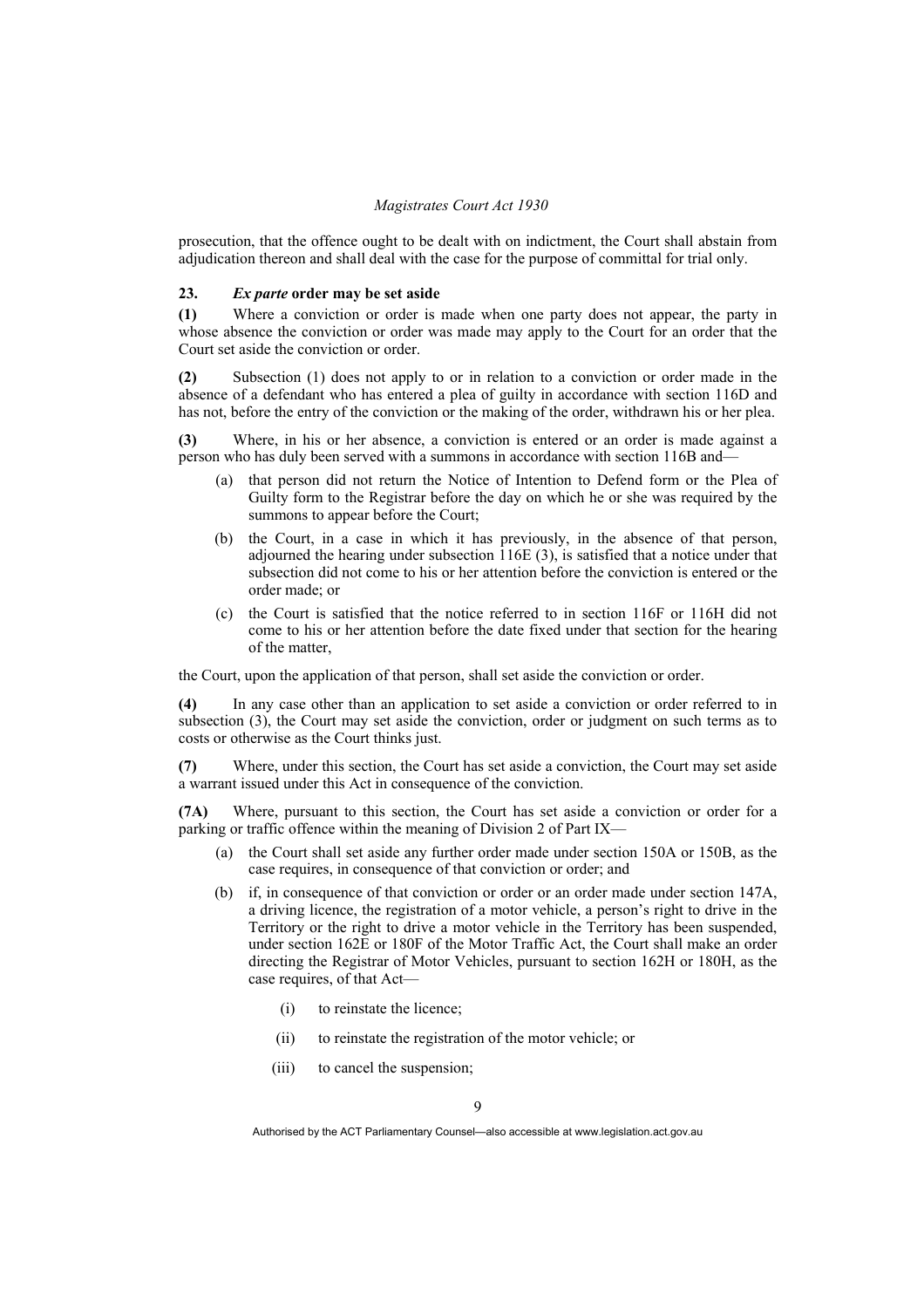#### as the case requires.

**(8)** Where, under this section, the Court has set aside a conviction or order, the Court may, upon service of such reasonable notice upon the parties as the Court directs, proceed to hear and determine the matter, or may adjourn the hearing to such time and place as the Court thinks fit.

**(9)** Where the Court has adjourned the hearing of a matter under subsection (8), the Court shall direct such notice as the Court thinks fit of the adjourned hearing to be given to the parties.

#### **23AA***. Ex parte* **conviction may be set aside on application by informant**

**(1)** Subject to subsection (2), where a conviction is entered or an order is made against a person charged with an offence and the conviction is entered or the order is made in the absence of that person, the informant may apply to the Court for an order that the Court set aside the conviction or order.

**(2)** Subsection (1) does not apply to, or in relation to, a conviction entered or an order made in the absence of a defendant who has entered a plea of guilty in accordance with section 116D and has not, before the entry of the conviction or the making of the order, withdrawn his or her plea.

**(3)** Where an application to set aside a conviction or order is made under this section, the Court may set aside the conviction or order on such terms as to costs or otherwise as the Court thinks just.

**(4)** Where, under this section, the Court sets aside a conviction or order, the Court shall dismiss the information and set aside any warrant issued under this Act in consequence of the conviction.

### **23A. Requests under Conventions regarding Legal Proceedings in Civil and Commercial Matters**

 The Court shall have jurisdiction to make any Order or take any action which is necessary in order to comply with any request received from the Consular or other authority of a foreign country, with which a Convention regarding Legal Proceedings in Civil and Commercial Matters has been made and extended to the Commonwealth, for the service of documents in the Territory or for the taking of evidence in the Territory.

#### **23B. Rectification of certain orders etc.**

**(1)** In this section—

- (a) a reference to a penalty shall be read as including a reference to a cancellation, forfeiture, suspension or other loss of a licence or privilege and to a disqualification of a person from obtaining, holding, using or enjoying a licence or exercising a privilege;
- (b) a reference to the Court in relation to proceedings shall be read as a reference to the magistrate who convicted the defendant or made the order against the defendant; and
- (c) a reference to a business day shall be read as a reference to a day other than a Saturday, a Sunday or a public holiday.

**(2)** Subject to subsection (3), where the Court enters a conviction or makes an order against a defendant and—

(a) imposes a penalty that is contrary to law; or

Authorised by the ACT Parliamentary Counsel—also accessible at www.legislation.act.gov.au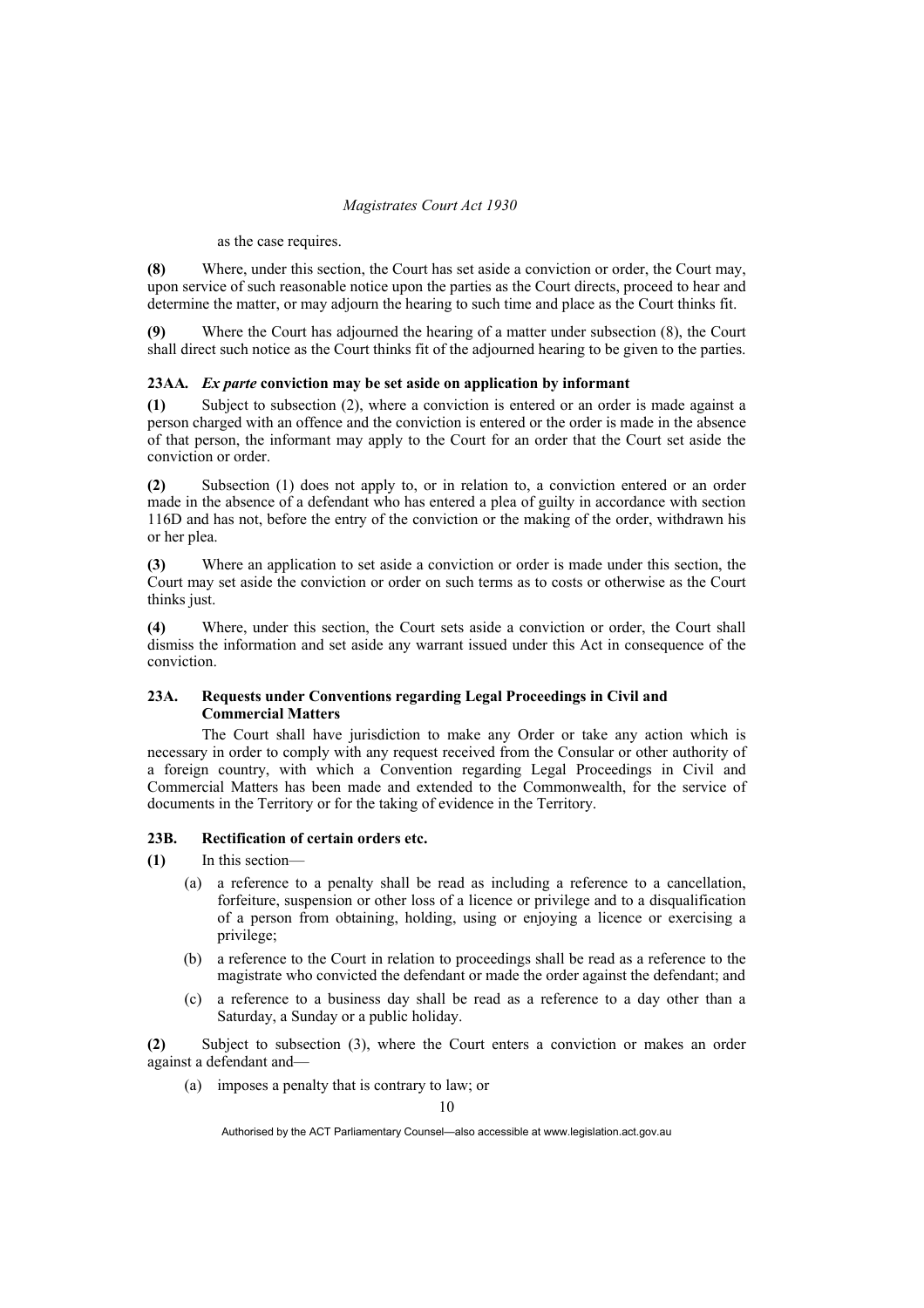(b) fails to impose a penalty that is required by law to be imposed,

the Court may, of its own motion or on the application of a party to the proceedings, re-open the proceedings and, after giving the parties an opportunity of being heard, amend the conviction or order to impose a penalty that is in accordance with the law.

- **(3)** The Court may re-open proceedings under subsection (2)—
	- (a) of its own motion before the expiration of 28 days after the day on which the penalty was imposed, the conviction was entered or the order was made, as the case may be;
	- (b) on application under subsection (2) before the expiration of 28 days after the day on which the penalty was imposed, the conviction was entered or the order was made, as the case may be; or
	- (c) with the consent of the parties to the proceedings—at any time.
- **(4)** Subject to subsection (5)—
	- (a) the Registrar shall serve on each party to the proceedings written notice of the intention of the Court to re-open proceedings of its own motion under subsection (2) at least 3 business days before the proceedings are re-opened; and
	- (b) an applicant shall serve on the Registrar and, at least 3 business days before the day on which the application is heard, on the other party to the proceedings, written notice of an application referred to in subsection (2).

**(5)** The requirements of subsection (4) may be dispensed with by the Court when each of the parties is before the Court.

**(6)** Where, under subsection (2), the Court re-opens proceedings and, in the absence of a party to those proceedings, amends a conviction or an order, the Registrar shall cause written notice of the amended conviction or order to be served on that absent party forthwith.

**(7)** Service of any notice referred to in subsection (4) or (6) may be effected in accordance with section 41 as if the notice were a summons issued in respect of an information.

**(8)** The jurisdiction conferred on the Court by subsection (2) shall be exercised only on the evidence and material before the Court in the original proceedings.

**(9)** Proceedings shall not be re-opened under subsection (2) in respect of a conviction or order that is the subject of an appeal.

**(10)** Where proceedings re-opened under this section have not been determined in respect of a conviction or order that, after the proceedings have been re-opened but before they are determined, becomes the subject of an appeal, the re-opened proceedings shall be stayed until the appeal is determined.

**(11)** Where the Court re-opens proceedings under subsection (2), the Court may make such order as to costs as it thinks just and reasonable.

**(12)** Subject to subsection (13), an order made or a conviction or order amended by the Court in determining proceedings that have been re-opened under this section shall, unless the Court otherwise directs, take effect from the beginning of the day on which the original conviction was entered or on which the original order was made, as the case requires.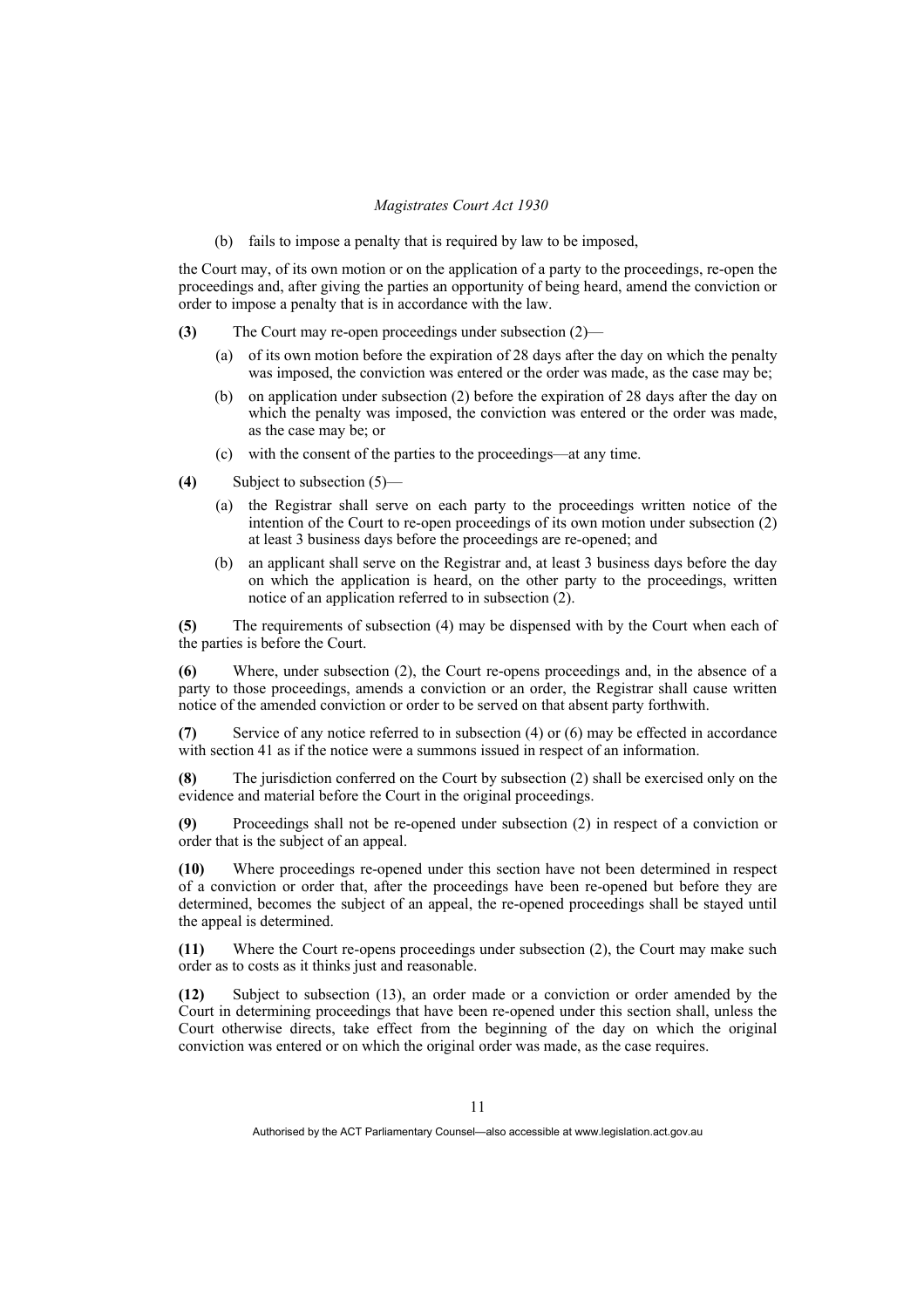**(13)** For the purposes of Part XI, where the Court, in determining proceedings that have been re-opened under this section, makes an order or amends a conviction or order, the time within which an appeal may be made from that order, amended conviction or amended order shall commence on the day on which that order was made, or that conviction or order was amended, as the case may be.

#### **PART IV—COMMENCEMENT OF PROCEEDINGS**

#### *Division 1—General*

#### **25. Informations**

 Proceedings may be commenced in the Court by information laid by the informant or by a legal practitioner or other person representing the informant.

#### *Division 2—Informations*

#### **26. Laying of informations**

**(1)** An information may be laid before a Magistrate in any case where a person has committed or is suspected of having committed, in the Territory, an indictable offence or an offence which may be dealt with summarily as provided in section 19.

#### **27. Description of persons and property and of offences**

**(1)** Such description of persons or things as would be sufficient in an indictment shall be sufficient in informations.

**(2)** The description of any offence in the words of the Act, Ordinance, law, order, by-law, regulation, or other instrument creating the offence, or in similar words, shall be sufficient in law.

#### **28. Power of Court to amend information**

**(1)** If at the hearing of any information or summons any objection is taken to an alleged defect therein in substance or form or if objection is taken to any variance between the information or summons and the evidence adduced at the hearing thereof, the Court may make such amendment in the information or summons as appears to it to be desirable or to be necessary to enable the real question in dispute to be determined.

**(2)** The Court shall not make any such amendment where it considers that the amendment cannot be made without injustice to the defendant.

#### **29. Court may adjourn hearing where amendment made**

 If in any case where an amendment in an information or summons has been made under section 28 the Court considers that the defendant has been misled by the form in which the information or summons has been made out, it may adjourn the hearing of the case for such period as it thinks fit and may make such order as to the costs of the adjournment as it thinks proper.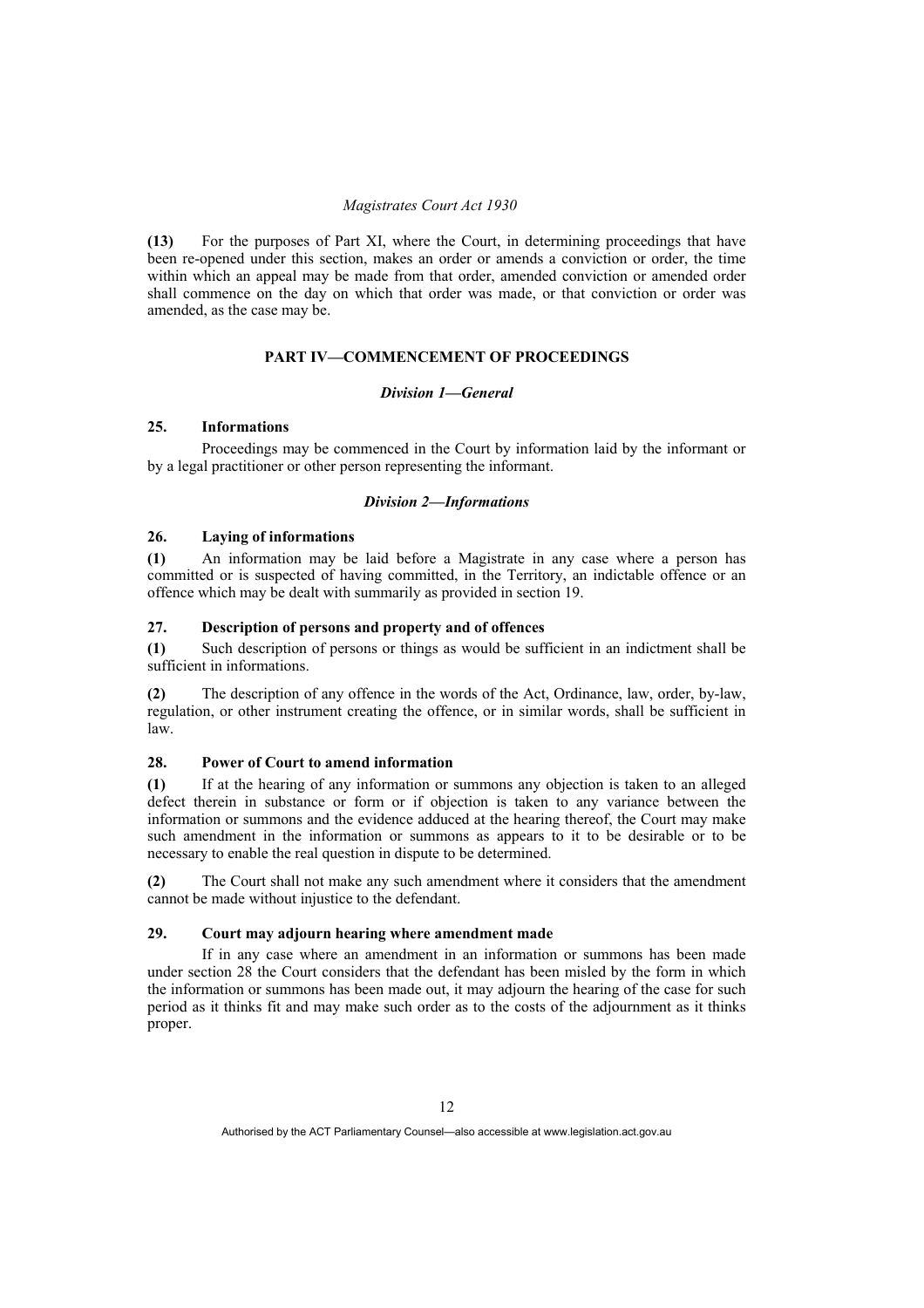#### **30. Form of information**

**(1)** Where it is intended to issue a warrant in the first instance against the party charged, the information shall be in writing and on oath, which oath may be made either by the informant or some other person.

**(2)** Where it is intended to issue a summons instead of a warrant in the first instance, the information need not be in writing or on oath, but may be verbal merely, and without oath, whether any law under which the information is laid requires it to be in writing or not.

#### **31. Limitation of proceedings**

**(1)** A prosecution in respect of an offence of which cognisance may be taken by the Court may be commenced as follows:

- (a) where the maximum term of imprisonment in respect of the offence, in the case of a first conviction, exceeds six months—at any time after the commission of the offence;
- (b) where the maximum term of imprisonment in respect of the offence, in the case of a first conviction, does not exceed six months—at any time within one year after the commission of the offence;
- (c) where the punishment provided in respect of the offence is a pecuniary penalty and no term of imprisonment is mentioned—at any time within one year after the commission of the offence.

**(2)** Where by any law in force in the Territory, any longer time than the time provided by this section is provided for the commencement of a prosecution in respect of an offence against that law, a prosecution in respect of the offence may be commenced at any time within that longer time.

#### *Division 4—Summonses*

#### **37. When Magistrate may issue summons**

Where an information is laid before a Magistrate, the Magistrate may issue a summons.

#### **38. Form of summons**

 A summons issued in the case of an information shall be directed to the defendant, and shall state shortly the matter of the information and require him or her to appear at a certain time and place before the Court, to answer to the information and to be further dealt with according to law.

#### **41. Service of summons**

**(1)** A summons issued in respect of an information may be served upon the person to whom it is directed by-

- (a) delivering a copy of the summons to that person; or
- (b) by leaving a copy of the summons at the last known or usual place of abode or business of that person with some other person who is apparently an inmate of, or employed at, that place and apparently over the age of sixteen years.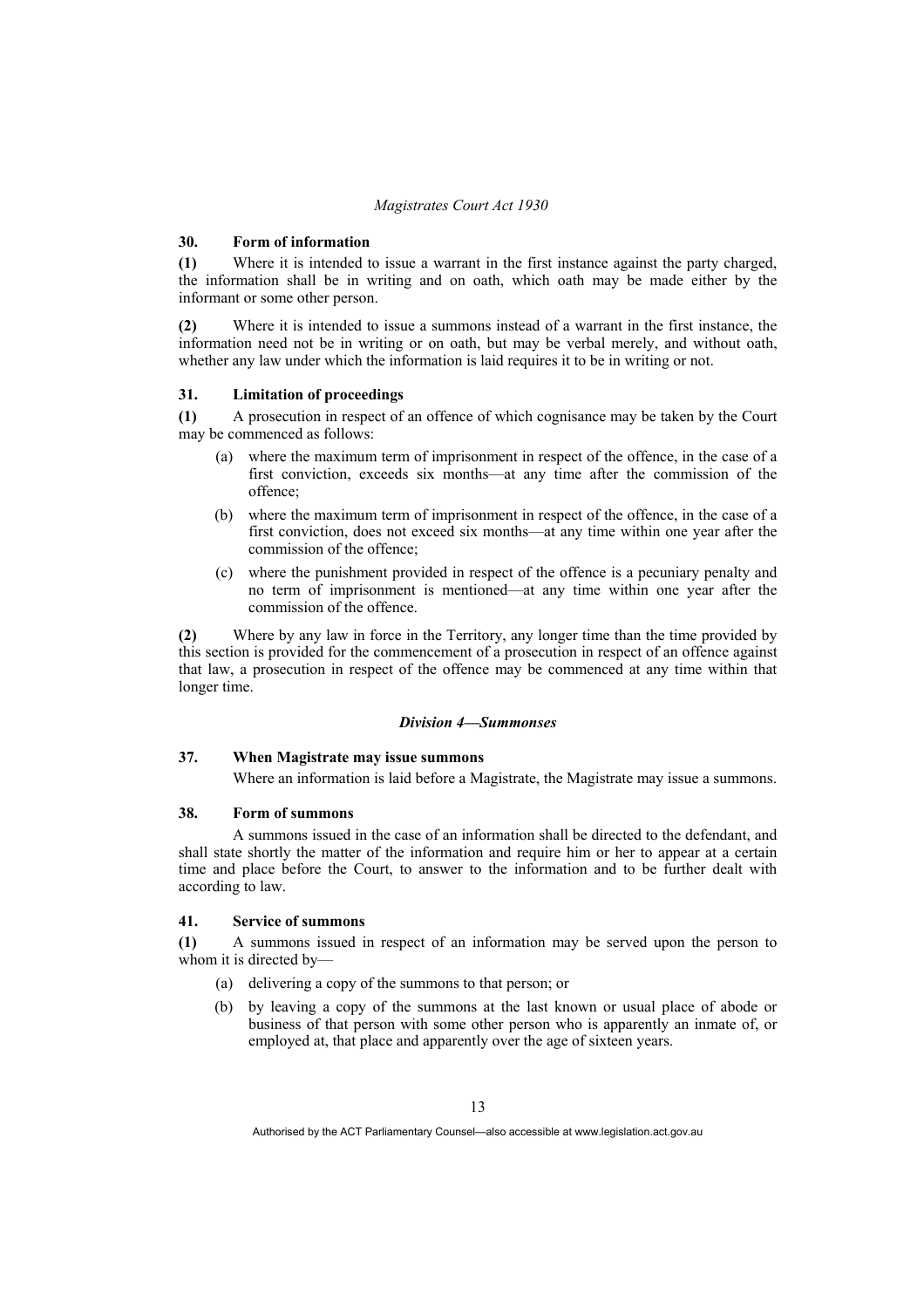**(1A)** Service of a summons under subsection (1) shall be effected at least 72 hours before the time appointed in the summons for the hearing of the information.

**(2)** If it appears to the Court or a Magistrate or the Registrar, by statement on oath or by affidavit, that from any cause service in accordance with subsections (1) and (1A) cannot be effected, the Court or Magistrate or the Registrar may extend the time for hearing.

**(3)** Service of a summons in accordance with this section may be proved by the oath of the person who served it or by affidavit or otherwise.

#### *Division 5—Warrants of Arrest*

#### **42. Issue of warrant and summons**

**(1)** Where an information is laid before a Magistrate as hereinbefore provided, against any person and the matter thereof is substantiated by the oath of the informant or a witness, the Magistrate may, if such a person is not then in custody, issue his or her warrant in the first instance for the arrest of that person, and for bringing him or her before the Court to answer to the information, and to be further dealt with according to law.

**(1A)** The Magistrate, if he or she thinks fit, instead of issuing his or her warrant in the first instance for the arrest of the person charged, may proceed by summons and issue a summons against him or her accordingly.

**(2)** Subject to subsection (3), a Magistrate may, notwithstanding the issue of a summons, issue his or her warrant at any time before or after the time mentioned in the summons for the appearance of the defendant.

**(3)** Subsection (2) does not authorise the issue of a warrant for bringing a person before the Court to answer to an information in relation to which a summons has been served in accordance with section 116B.

#### **43. Procedure on filing of indictment**

**(1)** Where an indictment in respect of an offence committed in the Territory has been filed in the Supreme Court by the Attorney-General, Attorney-General of the Commonwealth or other officer, authority or person duly appointed in that behalf against any person then at large, whether on bail or not, the Registrar of the Supreme Court shall at any time after the end of the then sittings of such Court if the person so indicted has not already appeared and pleaded to such indictment, upon application by or on behalf of the prosecutor, grant to the prosecutor or person applying on his or her behalf a certificate that such indictment has been filed.

**(2)** Upon production of such certificate to a Magistrate, the Magistrate shall—

 (a) where the person indicted is, at the time of both the application for and the production of the certificate, confined in prison for any other offence than that charged in the indictment, upon proof upon oath that the person so confined in prison is the person charged and named in the indictment, issue his or her warrant directed to the gaoler of the prison in which the person is so confined, commanding him or her to detain such person in his or her custody until, by a writ of habeas corpus, he or she is removed from custody for the purpose of being tried upon the indictment, or until he or she is otherwise removed or discharged out of custody by due course of law; and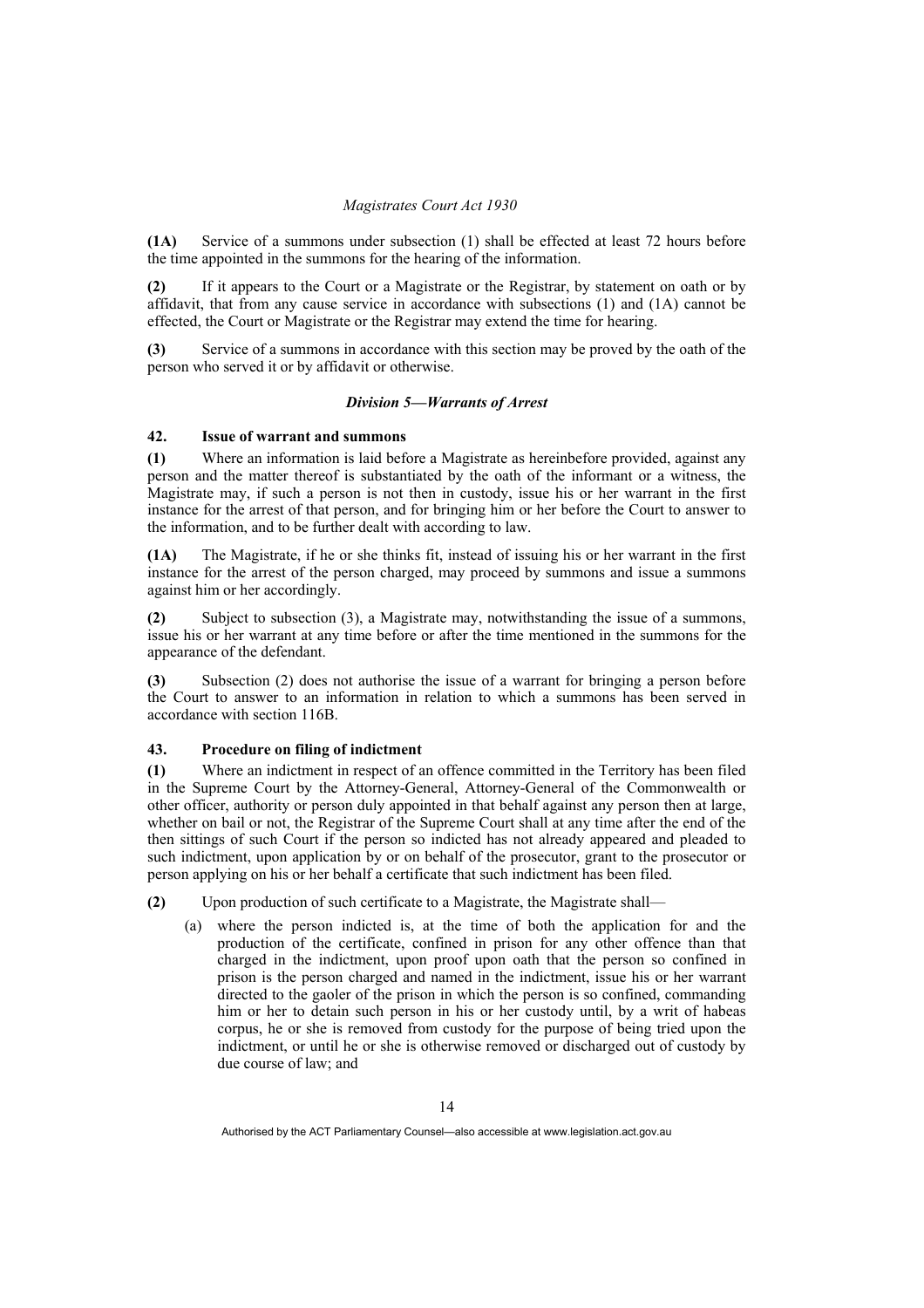(b) in any other case, issue his or her warrant to apprehend the person so indicted and to cause him or her to be brought before the Court to be dealt with according to law and the Court when any person apprehended under any such warrant is brought before it shall upon proof upon oath that such person is the person charged and named in such indictment, and without further inquiry commit him or her for trial or admit him or her to bail in accordance with the provisions of the *Bail Act 1992*.

#### **44. Direction of warrant**

 A warrant to apprehend a defendant that he or she may answer to an information may be directed either to any police officer by name or generally to all police officers within the Territory, without naming them, or to both.

#### **45. Any police officer may execute warrant**

 When a warrant is directed to all police officers, any police officer may execute the warrant as if it were directed specially to him or her by name.

#### **47. Form of warrant**

 A warrant shall state shortly the offence or matter of the information on which it is founded, and shall name or otherwise describe the person against whom it is issued, and it shall order the police officers to whom it is directed to apprehend the defendant, and to bring him or her before the Court to answer to the information and to be further dealt with according to law.

#### **48. Warrant to be in force till executed**

 A warrant need not be returnable at any particular time, but may remain in force until executed.

## **49. Sunday warrants**

 A Magistrate may grant or issue a warrant upon an information of an indictable offence, or a search warrant, on a Sunday as on any other day.

#### **PART V—HEARING**

#### *Division 1—General*

#### **51. Hearings to be in public except in special circumstances**

**(1)** Subject to subsection (2), the hearing of a proceeding before the Court shall be in public.

**(2)** Where the Magistrate presiding at a hearing is of the opinion that it is desirable in the public interest or in the interests of justice to do so, the Magistrate may, by order—

- (a) direct that the hearing or part of the hearing shall take place in private and give directions as to the persons who may be present;
- (b) give directions prohibiting or restricting the publication of evidence given at the hearing, whether in public or in private, or of matters contained in documents lodged with the Court or received in evidence by the Court for the purposes of the proceeding; and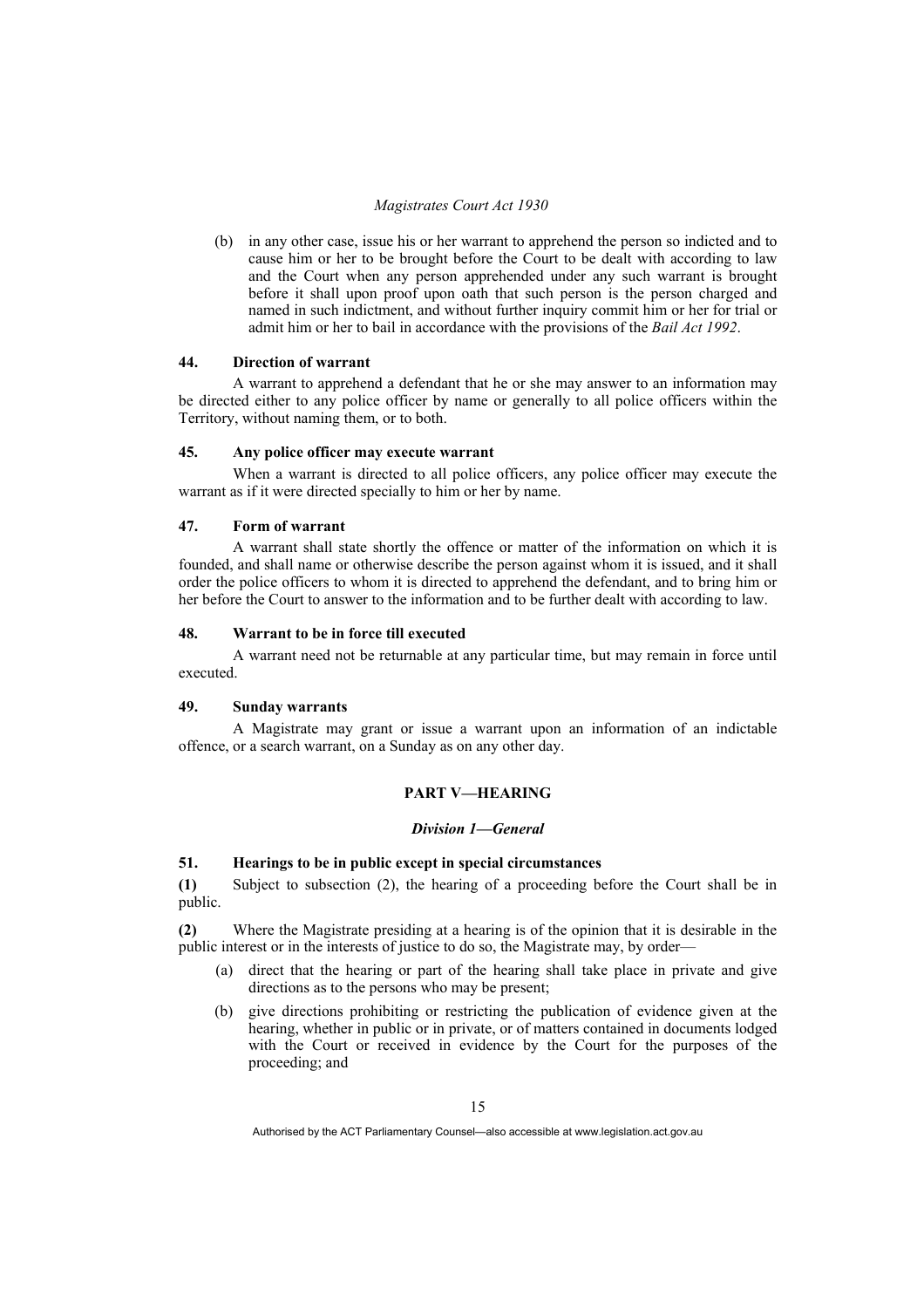(c) give directions prohibiting or restricting the disclosure to some or all of the parties to the proceeding of evidence given at the hearing, or of a matter contained in a document lodged with the Court or received in evidence by the Court for the purposes of the proceeding.

**(3)** A person who, without reasonable excuse, contravenes an order under subsection (2) is guilty of an offence punishable, on conviction—

- (a) if the offender is a natural person—by a fine not exceeding 100 penalty units or a term of imprisonment not exceeding 12 months, or both; or
- (b) if the offender is a body corporate—by a fine not exceeding 500 penalty units.

#### **53. Conduct of case**

**(1)** The informant may himself or herself or by a legal practitioner representing the informant conduct his or her case and may examine and cross-examine the witnesses giving evidence for or against him or her and may, if the defendant gives any evidence or examines any witness as to any matter other than as to general character, call and examine witnesses in reply.

**(2)** The defendant may himself or herself or by a legal practitioner representing the defendant make full answer and defence and may give evidence himself or herself and may examine and cross-examine the witnesses giving evidence for or against him or her respectively.

#### **54. Where both parties present Court to hear case**

 If both parties appear either personally or by legal practitioners or other persons appearing for them, the Court shall proceed to hear and determine the information.

#### **54A. Recording of proceedings**

**(1)** In this section, unless the contrary intention appears, "deposition" includes a statement made by an accused person in reply to the question referred to in subsection 92 (1), but does not include a written statement admitted under section 90AA or subsection 110 (2).

**(2)** Subject to subsection (3), a record of the depositions of a witness in any proceedings shall be made—

- (a) by means of sound-recording apparatus; or
- (b) if the Court so directs, by means of shorthand or any similar means.

**(3)** Where the Court so directs, the depositions of a witness in any proceedings shall not be recorded in accordance with subsection (2), but shall be taken down in writing, and, after being read over to the witness or given to him or her to read, signed by the witness and the Magistrate constituting the Court.

**(4)** The Registrar shall have the custody of any record of depositions made in accordance with subsection  $(2)$ .

**(5)** The Registrar may cause to be erased the record of the depositions of a witness recorded by means of sound-recording apparatus and the record of any other part of a proceeding made by means of sound-recording apparatus after the expiration of 7 years after the date of completion of the proceedings in which the record was made.

Authorised by the ACT Parliamentary Counsel—also accessible at www.legislation.act.gov.au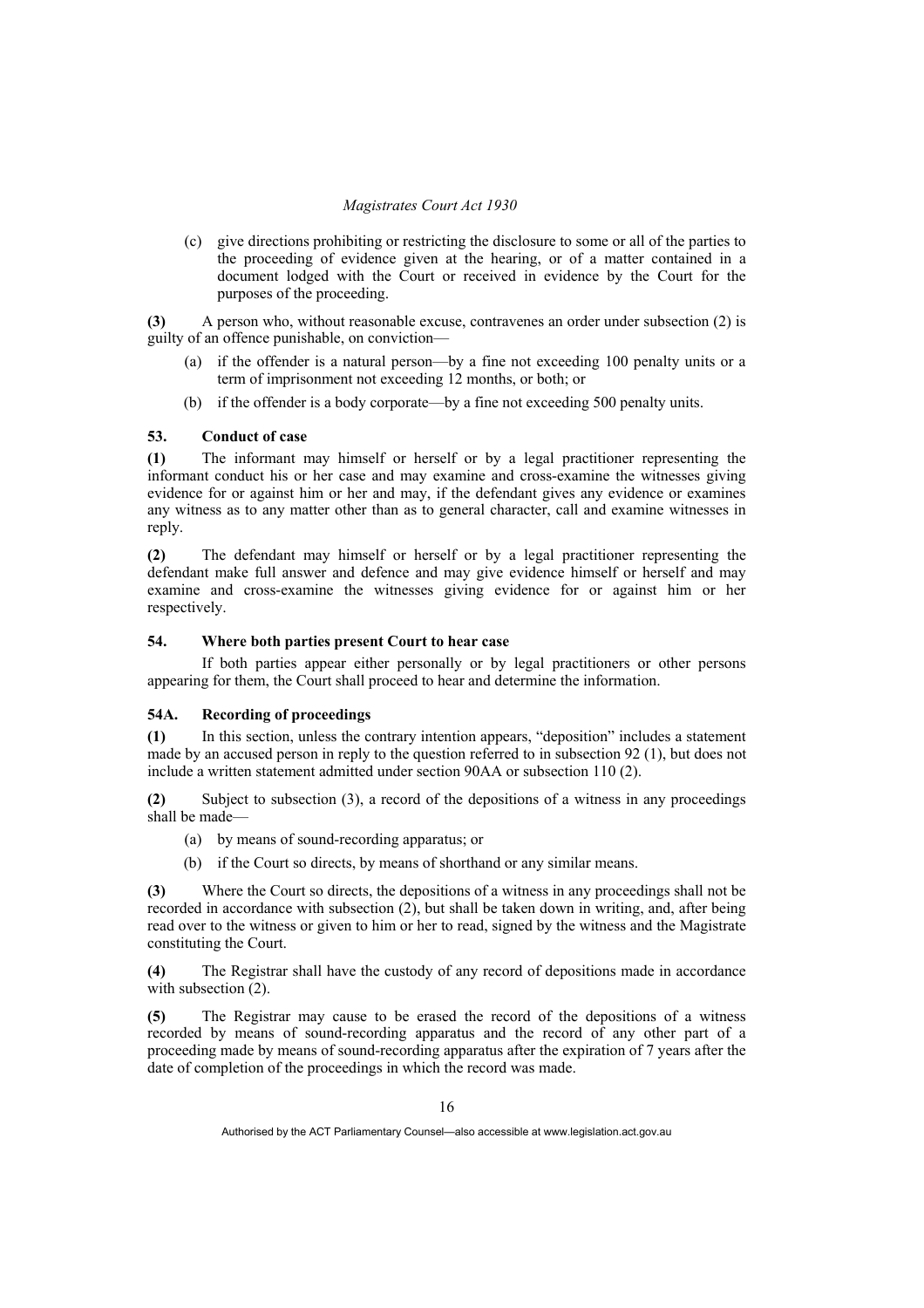- **(5A)** Notwithstanding subsection (5), the sound recording of any part of proceedings—
	- (i) under the *Maintenance Act 1968*;
	- (ii) in which a person charged with an indictable offence is committed to take his or her trial before the Supreme Court;
	- (iii) in which evidence is taken in pursuance of a request referred to in section 23A;
	- (iv) under the *Commonwealth Employees' Rehabilitation and Compensation Act 1988* of the Commonwealth; or
	- (v) under the *Workers' Compensation Act 1951* (other than prosecutions for offences against that Act),

shall not be erased unless a transcript of the record of that part of the proceedings has been prepared.

**(6)** This section applies to and in relation to proceedings before a Magistrate as if a reference to the Court were a reference to a Magistrate.

#### *Division 2—Evidence*

#### **55. Examination to be on oath**

**(1)** Every person appearing to give evidence shall be examined on oath.

**(2)** The Court may administer or cause to be administered to every person so appearing the usual or other lawful oath.

**(3)** It shall not be necessary to administer an oath to any person who appears solely for the purpose of producing documents.

#### **58. Defendant and husband or wife, when competent in criminal proceedings**

**(1)** Every accused person in a criminal proceeding, and the husband or wife of such person shall be competent, but not compellable, to give evidence in such proceeding.

**(2)** No such person shall be liable—

- (a) to be called as a witness on behalf of the prosecution; or
- (b) without the leave of the Court, to be questioned on cross-examination as to his or her previous character or antecedents.

#### **59. Proof of negative etc.**

 If the information in any case negatives any exemption, exception, proviso, or condition contained in the Act, Ordinance or law on which the information is framed, it shall not be necessary for the informant to prove the negative; but the defendant may prove the affirmative in his or her defence.

#### **60. Record of proceedings and transcript**

**(1)** Where a record made by means of sound-recording apparatus, shorthand or similar means is produced out of the custody of the Registrar and the record purports to be a record made in accordance with subsection 54A (2) of the depositions of a witness in any proceedings, the record is evidence that that person made those depositions in those proceedings.

Authorised by the ACT Parliamentary Counsel—also accessible at www.legislation.act.gov.au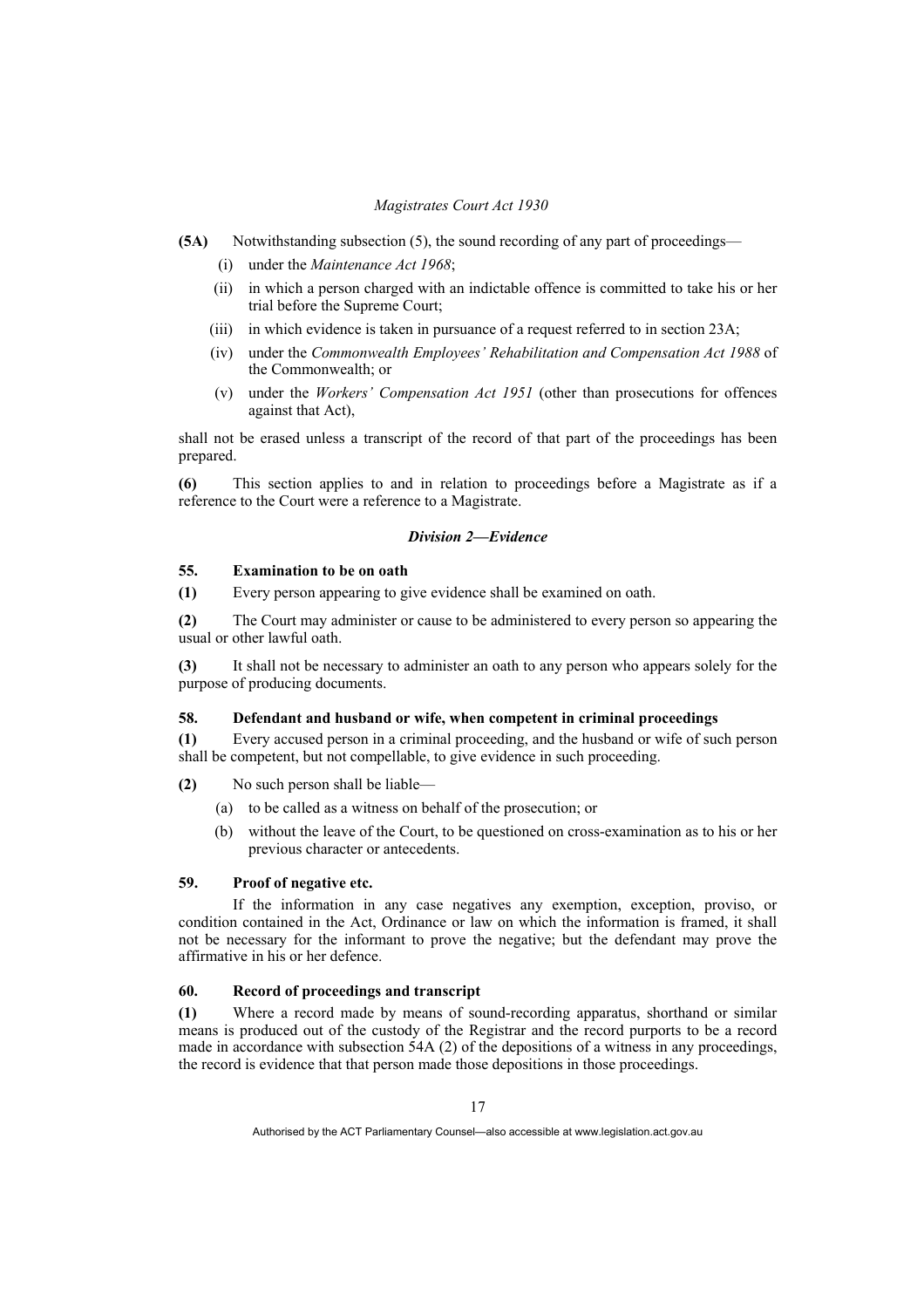- **(2)** Where—
	- (a) a sound-recording is produced out of the custody of the Registrar; and
	- (b) the sound-recording contains a record of comments that purport—
		- (i) to have been made at the same time as a sound-recording made in accordance with subsection 54A (2) of the depositions of a person in any proceedings; and
		- (ii) to have been made for the purpose of identifying the proceedings, voices recorded on the last-mentioned sound-recording or any other matter or thing so recorded,

the first-mentioned sound-recording is evidence of the identity of the proceedings, of the voices or of that other matter or thing, as the case may be.

- **(3)** Where—
	- (a) a document purports to be a transcript, or a copy of a transcript, of a record made in accordance with subsection 54A (2) of depositions made by a person in any proceedings; and
	- (b) the document bears a certificate that purports to be a certificate given in accordance with subsection 255B (2) or 255C (6),

the document is evidence that the person made those depositions in those proceedings.

- **(4)** Where a document—
	- (a) purports to be the depositions of a witness in any proceedings as taken down in writing and signed in accordance with subsection 54A (3); or
	- (b) purports to be a copy of the depositions of a witness in any proceedings as so taken down in writing and signed and bears a certificate that purports to be a certificate given in accordance with subsection 255C (6),

the document is evidence that the witness made those depositions in those proceedings.

#### **60A. Informant may request witnesses to attend**

**(1)** The informant may, by letter sent by a form of post that requires a signature on receipt, request a person to appear as a witness at the hearing of an information.

- **(2)** The letter shall—
	- (a) set out the time and place for the hearing;
	- (b) be accompanied by an undertaking to appear for the signature of the person and return to the informant by the date specified in the undertaking; and
	- (c) be accompanied by a form to be completed by the person to claim his or her reasonable costs and expenses of attendance at the hearing.

#### **61. Power of Magistrate to summon witnesses**

**(1)** If it appears to a Magistrate that a person who is likely to give material evidence at the hearing of an information will not voluntarily appear at the hearing, the Magistrate shall issue a summons requiring the person to appear before the Court at the time and place specified in the summons to give that evidence.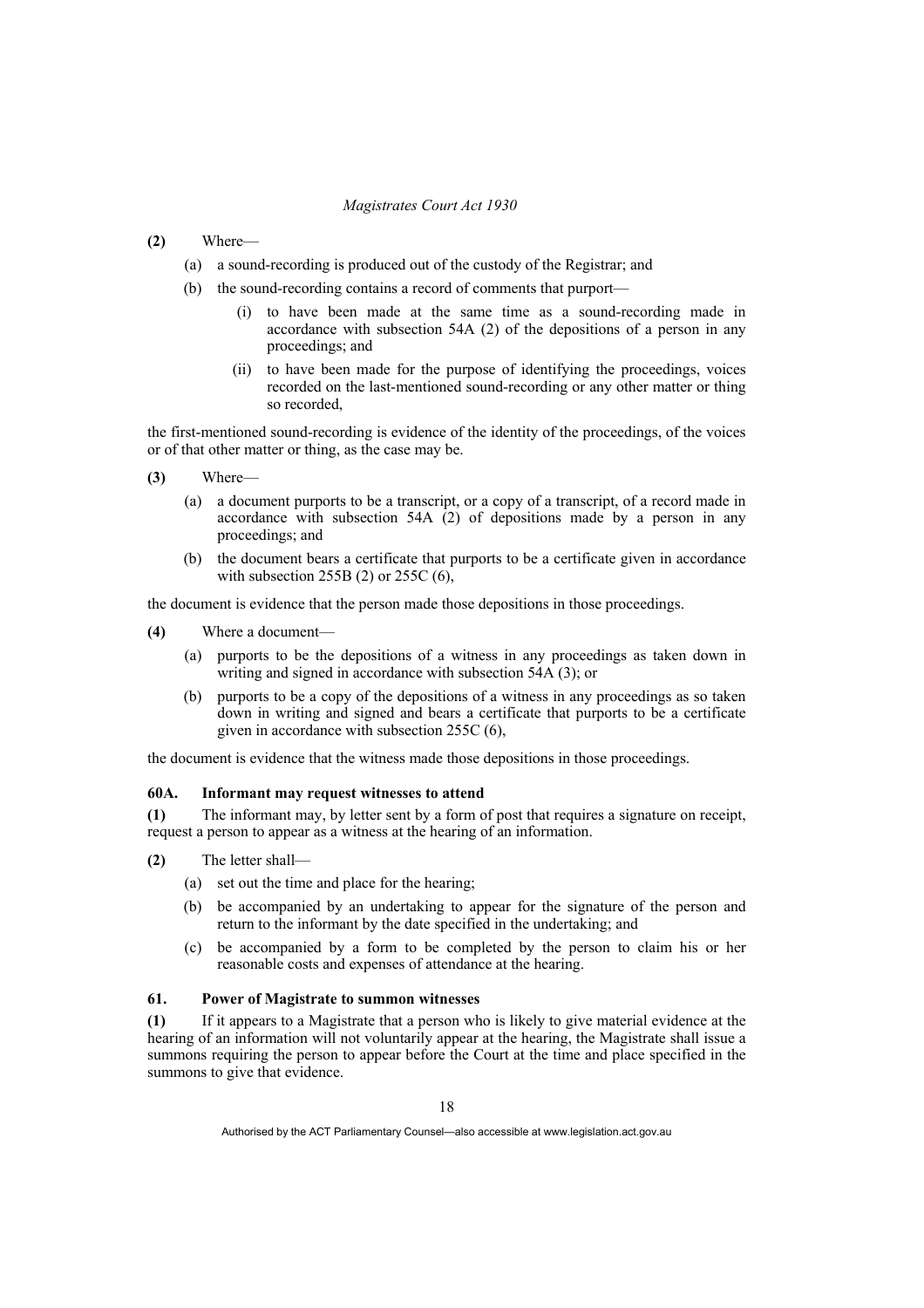**(2)** In considering whether a person will voluntarily appear at a hearing or not, a Magistrate may take into account any response by the person to any request made of the person to appear.

#### **62. Service of summons on witness**

**(1)** A summons may be served on a witness—

- (a) personally;
- (b) by sending it to the witness's last known place of residence or employment by a form of post that requires a signature on receipt; or
- (c) by leaving it with a responsible adult at the witness's last known place of residence or employment.
- **(2)** The summons shall be accompanied by—
	- (a) an undertaking to appear for the signature of the person and return to the Court by the date specified in the undertaking; and
	- (b) a form to be completed by the person to claim his or her reasonable costs and expenses of attendance at the hearing.

**(3)** Service of a summons on a witness may be proved by the oath of the person who served it or by affidavit.

#### **62A. Witnesses entitled to claim expenses**

**(1)** Any notice (however described and whether written or oral) requiring a person to appear as a witness at a hearing shall be accompanied by a form to be completed by the person to claim his or her reasonable costs and expenses of attendance at the hearing.

**(2)** A person is not entilted to refuse to comply with such a notice because it was not accompanied by that form.

#### **63. Warrant to bring witness to Court**

Where a witness—

- (a) has been informed of the time and place for the hearing;
- (b) has been requested, has given an undertaking, or has been served with a summons, to appear at the hearing to give evidence; and
- (c) the witness does not appear in accordance with that request, undertaking or summons and does not provide to the Court a reasonable explanation for his or her non-appearance;

the Court may issue a warrant requiring the witness to be brought before the Court at the time and place specified in the warrant to give evidence.

#### **64. Warrant in the first instance**

 If a Magistrate is satisfied by evidence upon oath that it is probable that a person whose evidence is desired will not attend to give evidence without being compelled to do so, then, instead of issuing a summons, he or she may issue a warrant in the first instance.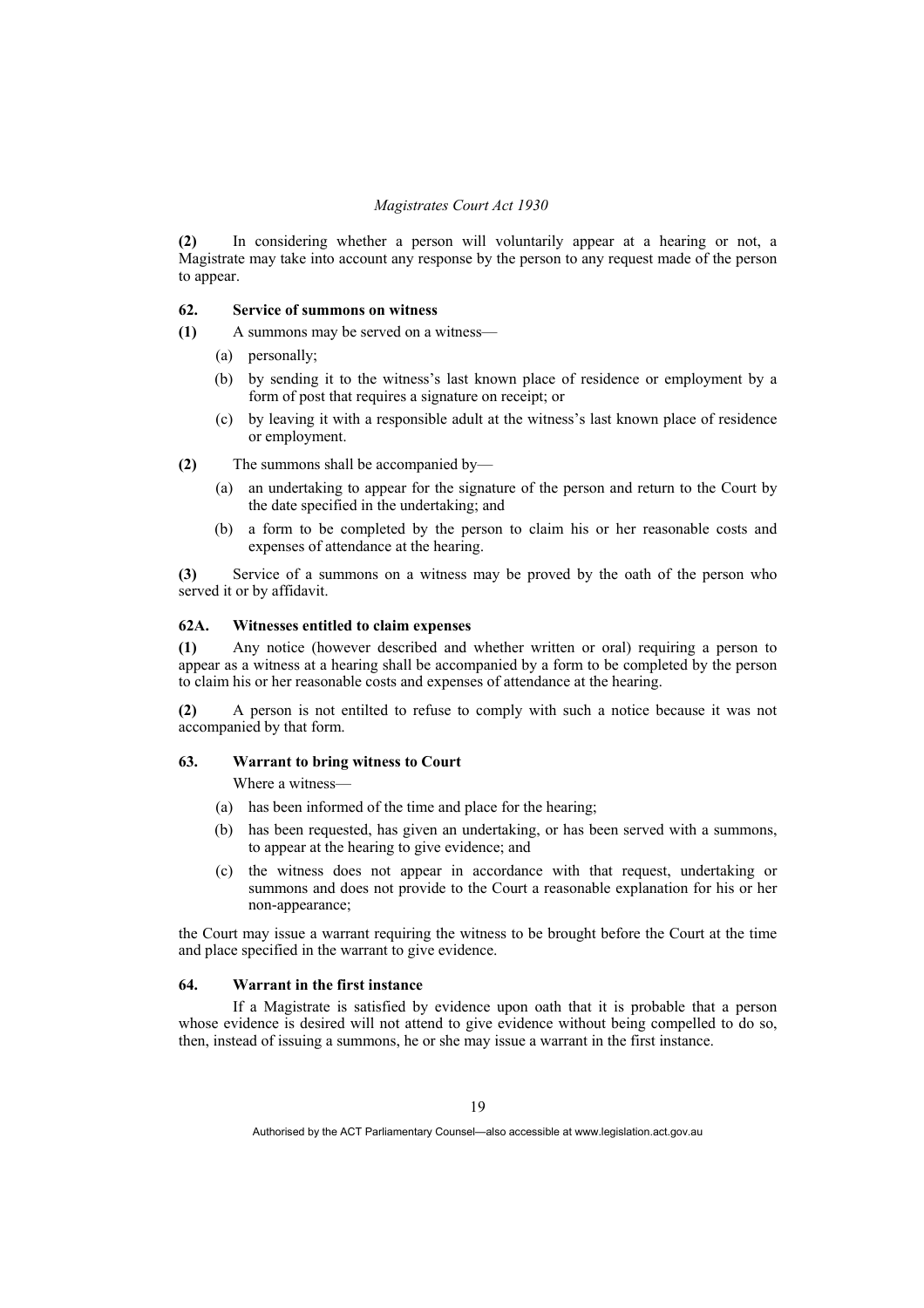#### **66. Production of documents before Magistrate**

**(1)** Where a Magistrate has authority to summon any person as a witness, he or she shall have the like authority to require and compel him or her to bring and produce, for the purposes of evidence, all documents and writings in his or her possession or power, and to proceed against him or her, in case of neglect or refusal so to do, in the same manner as in case of neglect or refusal to attend or refusal to be examined.

**(2)** A person shall not be bound to produce any document or writing not specified or otherwise sufficiently described in the summons, or which he or she would not be bound to produce upon a subpoena *duces tecum* in the Supreme Court.

#### **66A. Setting aside summons**

**(1)** A summons issued under section 61 or 66 may be set aside, wholly or in part, by the Court on the application of the person to whom the summons is addressed.

**(2)** An applicant shall serve a copy of the application on the party to the proceedings on whose request the summons was issued.

#### **67. Person about to leave Territory may be ordered to be examined or produce documents**

**(1)** Where, by evidence on oath, a Magistrate is satisfied that any person is able to give material evidence or to produce relevant or material documents relating to any information or claim pending before a Court, and that that person is likely to be absent from the Territory when the case comes on for hearing, the Magistrate may, on the application of any party, order that the evidence of that person be taken or the documents be produced before him or her, at any time before the hearing, in the same manner as the evidence would be taken or the documents be produced at the hearing and after reasonable notice of the intended examination or production is given to the other party.

**(1A)** When an order under subsection (1) is served on a person, it shall be accompanied by a form to be completed by the person to claim his or her reasonable costs and expenses of attending the examination or production.

**(1B)** A person is not entitled to refuse to comply with an order under subsection (1) because the person was not given the form mentioned in subsection (1A) at the time the order was served on him or her.

**(2)** The taking of depositions before a Magistrate under subsection (1) is a proceeding for the purposes of section 54A.

#### **67A. Examination of witnesses—application of** *Magistrates Court (Civil Jurisdiction) Act 1982*

 Section 202 of the *Magistrates Court (Civil Jurisdiction) Act 1982* applies in relation to proceedings on an information in respect of the alleged commission of an offence against a law in force in the Territory, as if references in that section to proceedings were references to proceedings on an information.

#### **67B. Affidavits—application of** *Magistrates Court (Civil Jurisdiction) Act 1982*

 Sections 203, 204, 205, 210, 211, 212, 213 and 214 of the *Magistrates Court (Civil Jurisdiction) Act 1982* apply in relation to affidavits for use in proceedings under this Act.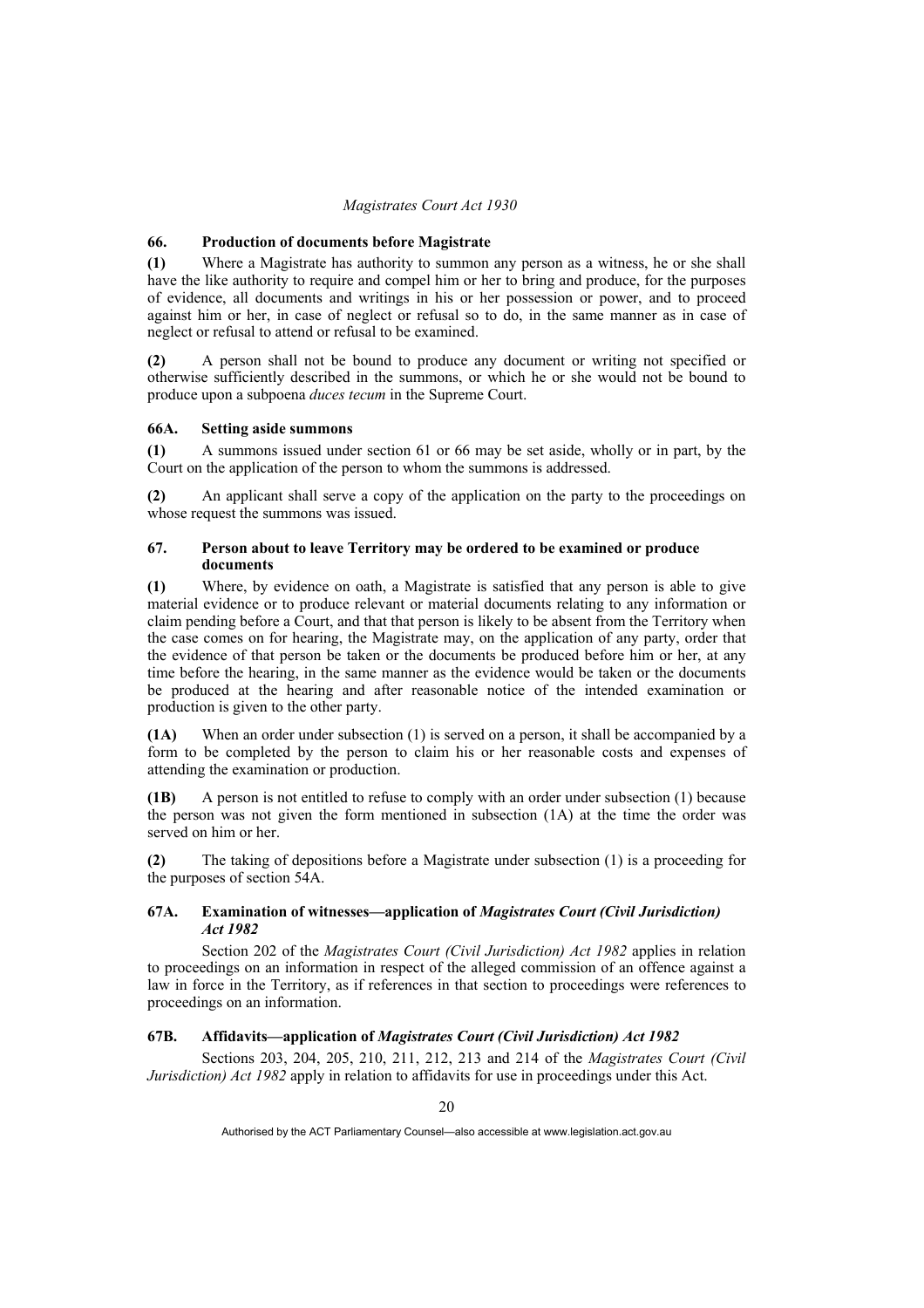#### **68. Witnesses' rights and liabilities**

 Upon service on any person of an order made under section 67, that person shall attend at the time and place thereby appointed, and shall have all the rights and liabilities which he or she would have if he or she was duly summoned to appear to give evidence or to produce documents on the hearing.

#### **69. Depositions to be delivered to the Registrar**

**(1)** Where depositions are taken before a Magistrate under section 67 there shall be delivered to the Registrar—

- (a) the record of the depositions made in accordance with subsection 54A (2) or the document containing the depositions as taken down in writing and signed in accordance with subsection 54A (3); and
- (b) any documents produced to the Magistrate.

**(2)** Where documents are produced by a person not giving evidence, the documents, shall, on delivery to the Registrar, be accompanied by a certificate signed by the Magistrate stating the name of the person producing them.

**(3)** Where the Court is satisfied that the person who made the depositions is not in the Territory, his or her depositions may be read by any party.

**(4)** Any documents so delivered to the Registrar may, subject to all just exceptions, be put in at the hearing as if produced at the hearing by the person producing them.

#### *Division 3—Remand*

#### **70. Remand of defendant**

**(1)** If—

- (a) because of the absence of witnesses; or
- (b) for any other reasonable cause;

it becomes necessary or advisable to defer the hearing of proceedings for an indictable offence, the Court may adjourn the hearing and may by warrant or, if the period of remand is not to exceed 3 days, by order made orally, remand the defendant into the custody of the Administrator for such period (not exceeding 15 days at any one time) as the Court considers reasonable.

**(2)** A warrant or order under subsection (1) shall direct the Administrator to—

- (a) keep the defendant in custody for the specified period; and
- (b) bring the defendant before the Court at the specified time and place for the hearing.

#### **72. Bringing up during remand**

 The Court may order the defendant to be brought before it at any time before the expiration of the time for which he or she was so remanded, and the officer in whose custody he or she then is shall duly obey the order.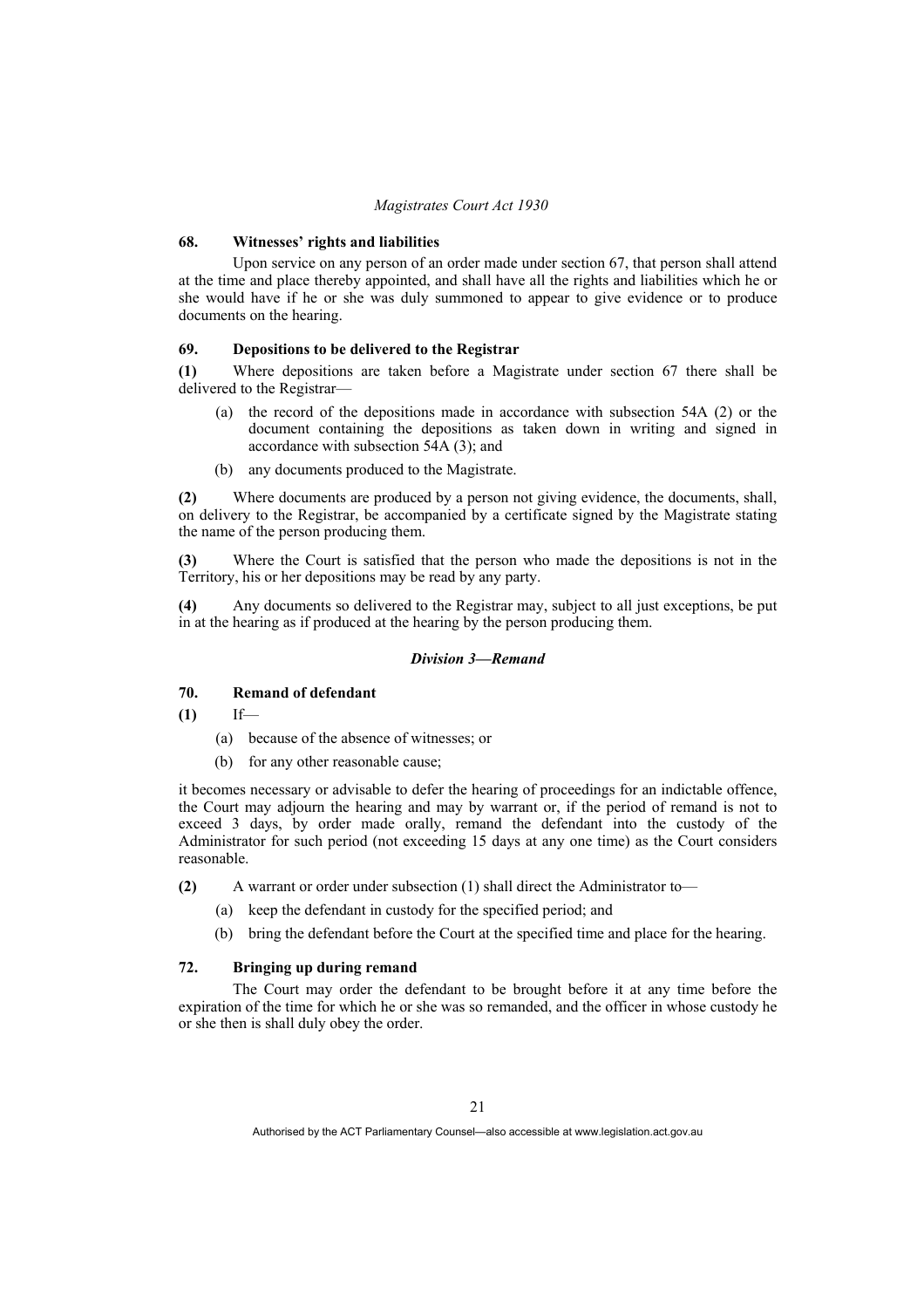#### **73. Bail of defendant during examination**

 Instead of detaining the defendant in custody during the period for which he or she is remanded, the Magistrate before whom he or she appears or is brought may remand the defendant into the custody of the Administrator.

#### *Division 4—Committal and Recognizance*

#### **73A. Application of Division**

 This Division applies in relation to a person in respect of whom a warrant has been issued under subsection 187 (8) of the *Magistrates Court (Civil Jurisdiction) Act 1982*.

#### **74. Committal or detention before decision**

 Where the Court commits a defendant by way of remand or upon adjournment, or at any time before the decision, it may remand the defendant into the custody of the Administrator.

#### **75. Committal of witness or of defendant after decision**

**(1)** Where the Court commits a witness, or a person sought to be made a witness, it shall remand him or her into the custody of the Administrator.

**(2)** Where the Court commits a defendant after the decision, it shall remand the defendant into the custody of the Administrator.

#### **76. Witnesses may be discharged on recognizance**

 A witness, other than a witness committed under section 255AB, or person sought to be made a witness may be discharged upon recognizance.

#### **77. Recognizances**

 Where the Court is authorised to discharge the witness, or person sought to be made a witness, upon recognizance, it may order his or her discharge upon his or her entering into a recognizance, with or without a surety or sureties at its discretion, conditioned for his or her appearance at the time and place to which the hearing is adjourned, or which is named in the recognizance.

#### **78. Issue of warrant for non-appearance**

 If the witness, or person sought to be made a witness does not appear at the time and place mentioned in the recognizance the Court may adjourn the hearing, and may issue a warrant for his or her apprehension in accordance with the provisions of Division 5 of Part IV.

#### **79. Recognizances taken out of Court**

 Notwithstanding anything in this or any other Act, a recognizance under this Act need not be entered into before the Court, but may be entered into by the parties before any Magistrate or before any Registrar, or before a police officer who is in charge of a police station, or, where any one of the parties is in gaol or in a remand centre, before the keeper of the gaol or Superintendent of the remand centre, as the case requires; and thereupon all the consequences of the law shall ensue, and the provisions of this Act with respect to recognizances taken before the Courts shall apply, as if the recognizance had been entered into before the Court in accordance with section 77.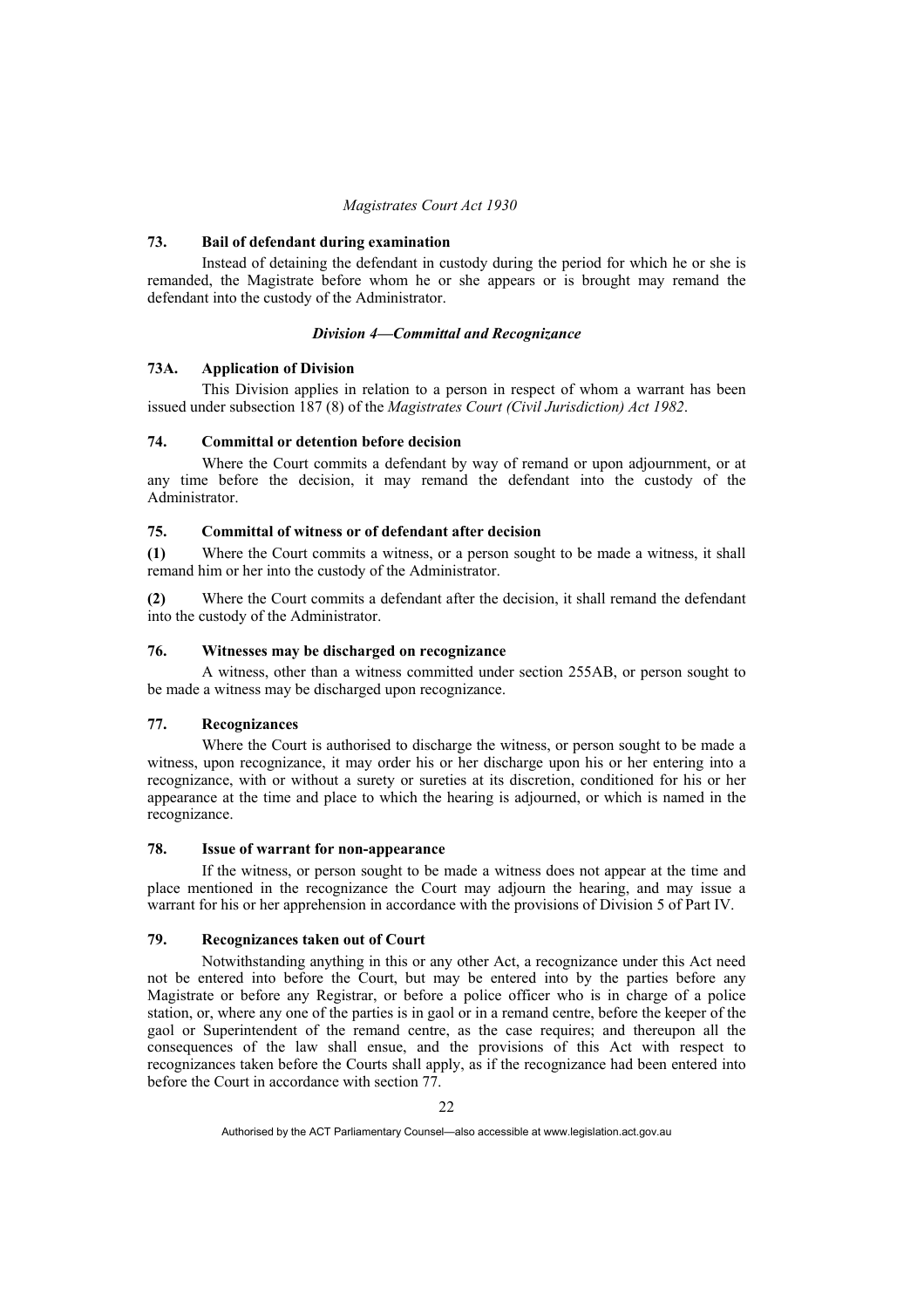#### **80. Forfeited recognizances—how enforced**

 Where the conditions, or any of them, in a recognizance entered by a witness or a person sought to be made a witness are not complied with, any Magistrate may certify upon the back of the recognizance in what respect the conditions have not been observed, and transmit it to the proper officer, to be proceeded upon in like manner as other recognizances, and that certificate shall be deemed sufficient *prima facie* evidence of the recognizance having been forfeited.

#### **82. Conveying persons to custody**

**(1)** The person to whom a warrant of remand or commitment is directed shall convey and deliver the person named in the warrant into the custody of the Administrator, and shall also deliver the warrant to the Administrator.

**(2)** Where a person is delivered to the Administrator in accordance with subsection (1), the Administrator shall give a written acknowledgment of the delivery stating the condition of the person at the time.

#### *Division 5—Adjournment of Proceedings*

#### **83. Magistrate may adjourn Court generally**

 Where all the cases have not been heard and determined at any sitting of the Court, the Magistrate may adjourn the cases remaining unheard or undetermined, either to the next day appointed for the holding of the Court or to such other time as he or she thinks fit.

#### **84. Particular cases may be adjourned**

**(1)** Where, before or during the hearing or further hearing of any information, it appears advisable, the Magistrate may, in his or her discretion, adjourn the hearing or further hearing to a certain time and place to be then appointed and stated in the presence and hearing of the parties or the legal practitioners or other persons appearing for them.

**(2)** The Magistrate may, in the meantime, suffer the defendant to go at large or commit him or her to gaol or a place of security, or to such other safe custody as the Magistrate thinks fit, or may admit the defendant to bail in accordance with the provisions of the *Bail Act 1992*.

#### **85. Proceedings when either party is not present at adjourned hearing**

 If, at the time and place to which the hearing or further hearing is so adjourned, either or both of the parties do not appear personally or by legal practitioners or other persons appearing for them, the Court may proceed to the hearing or further hearing as if the party or parties were present, or, if the informant does not appear, the Court may dismiss the information, with or without costs as to the Court appears just.

#### **86. Proceedings when both parties are present at adjourned hearing**

 If, at the time and place to which the hearing or further hearing is so adjourned, the parties appear personally or by legal practitioners or other persons appearing for them, the Court may, subject to the provisions of this Act, proceed with the further hearing.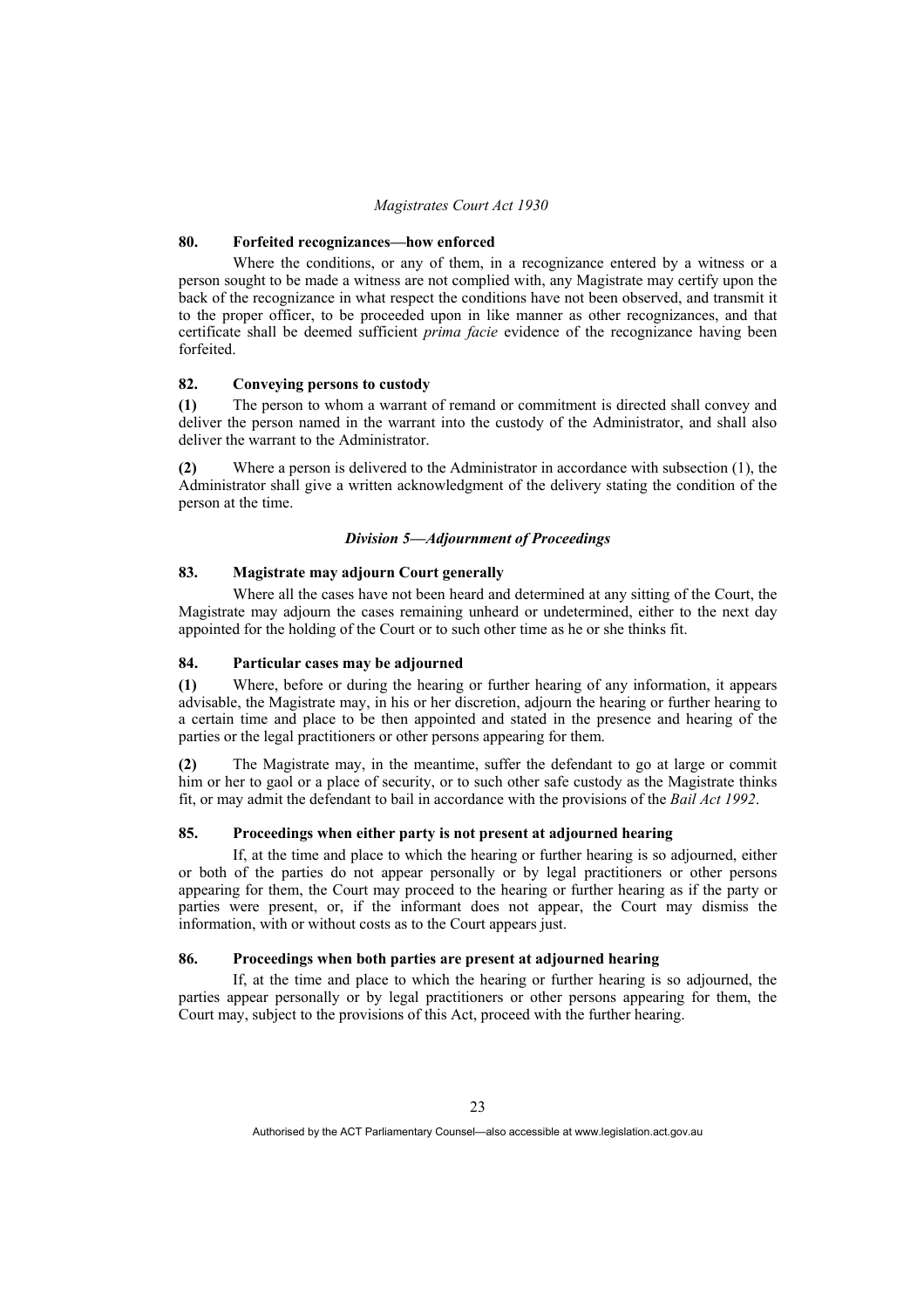#### **87. Witnesses to attend adjourned sittings**

 All persons whose attendance to give evidence or produce documents has been required by summons in any cases which have been adjourned or postponed, shall attend at the time and place to which the case has been adjourned or postponed without the issue or service of any further summons, but shall nevertheless be entitled to their additional expenses for so attending.

#### **88. Postponement of hearing**

 If, on the return of any summons or at any adjournment of the hearing or at the time to which the hearing is postponed, a Magistrate is not present, the Registrar may, and after the lapse of an hour, at the request of the informant, shall, postpone the hearing until the next day on which a Court will be held at the place mentioned in the summons or to which the case has been so adjourned.

### **PART VI—PROCEEDINGS IN CASE OF INDICTABLE OFFENCES**

#### *Division 1A—Preliminary*

#### **88A. Meaning of "jury"**

In this Part, "jury" means a reasonable jury properly instructed.

#### *Division 1—Institution of Proceedings*

#### **89. Disobedience of summons**

**(1)** Subject to subsection (2), where a person who is alleged by an information to have committed an indictable offence and against whom a summons has been issued does not appear before the Court at the time and place mentioned in the summons, and it is made to appear to the Court, by oath, that the summons was duly served upon him or her a reasonable time before the time therein appointed for appearing to it, the Court, upon oath being made before it substantiating the matter of the information to its satisfaction, may issue its warrant for the arrest of the defendant and to bring him or her before the Court to answer to the information and to be further dealt with according to law.

**(2)** Subsection (1) does not apply where an order has been made under subsection 89A (1).

#### **89A. Accused person may be excused from attendance before Court**

- **(1)** Where—
	- (a) an information for an indictable offence has been laid; and
	- (b) a summons has been issued against the person named in the information;

the Court may, on an application made by or on behalf of that person, by order excuse that person from attendance before the Court to answer the information or for any other purpose in connection with the proceedings commenced by the information.

- **(2)** An order under subsection (1) may be made—
	- (a) at any time after the issue of the summons and before the completion of the taking of evidence for the prosecution;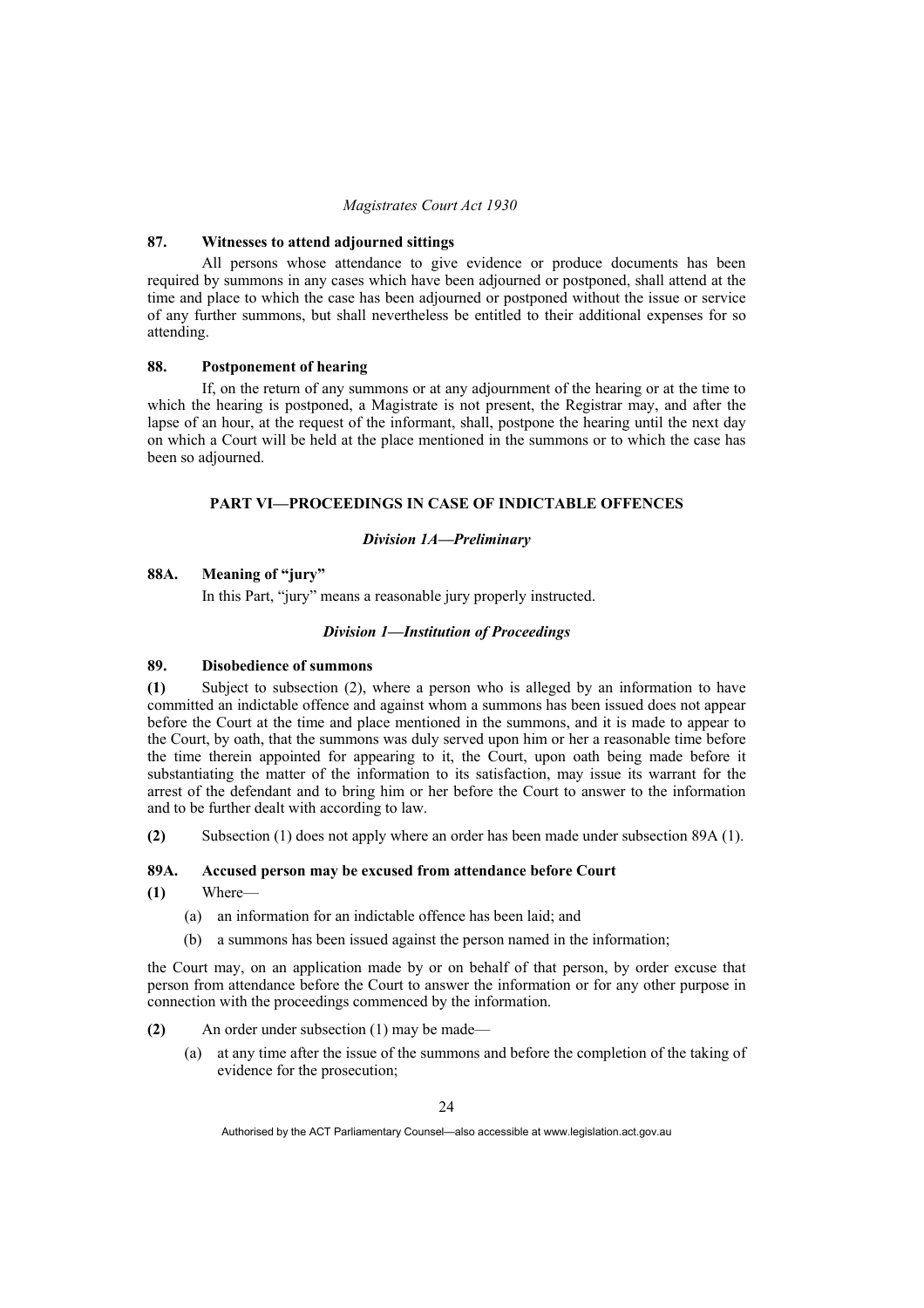- (b) whether or not any evidence has been taken in the proceedings; and
- (c) whether or not the applicant for the order is before the Court or has attended before the Court in connection with the proceedings.

**(3)** The Court shall not make an order under subsection (1) unless the Court has been informed, by or on behalf of the applicant, that the applicant is represented by a legal practitioner for the purposes of the proceedings.

**(4)** The Court may, at any time during proceedings commenced by an information for an indictable offence, direct the informant to give to a person in respect of whom an order has been made under subsection (1) notice in writing requiring him or her to attend before the Court, for the purposes of those proceedings, at such time and place as are specified by the Court.

- **(5)** Where—
	- (a) a person has been excused, under subsection (1), from attendance before the Court; and
	- (b) after all the evidence for the prosecution has been taken, the Court is of the opinion, having regard to all the evidence before it, that the evidence is capable of satisfying a jury beyond reasonable doubt that the person has committed an indictable offence;

the Court shall direct the informant to give to the person a notice in writing requiring him or her to attend, at such time and place as are specified by the Court, to be dealt with in accordance with section 92.

**(6)** A notice under subsection (4) or (5) may be given to a person by delivering a copy of the notice to him or her or by leaving a copy of the notice at his or her last-known or usual place of residence or business with a person who is apparently an inmate of, or employed at, that place and is apparently over the age of 16 years.

**(7)** The giving of a notice under subsection (4) or (5) may be proved in the same manner as the service of a summons.

**(8)** If an accused person does not attend before the Court in accordance with a notice under subsection (4) or (5), the Court may issue a warrant for the arrest of the person and for bringing him or her before the Court at the time and place specified in the warrant.

# **90. Procedure where informant proposes to tender written statements to Court**

**(1)** Where a person is alleged to have committed an indictable offence, the informant, not later than 14 days, or such shorter period as the Court may approve, before the date fixed for the taking of the preliminary examination, may give to that person a notice in writing—

- (a) informing him or her of the time and place of the preliminary examination;
- (b) stating that the Court will be asked to admit written statements as evidence without requiring the attendance of the persons who made the statements; and
- (c) setting out the terms of this section and section 90AA.

**(2)** A notice under subsection (1) is not duly given unless it is accompanied by—

- (a) a copy of the information;
- (b) a list of persons who have made written statements which the informant proposes to tender to the Court at the preliminary examination;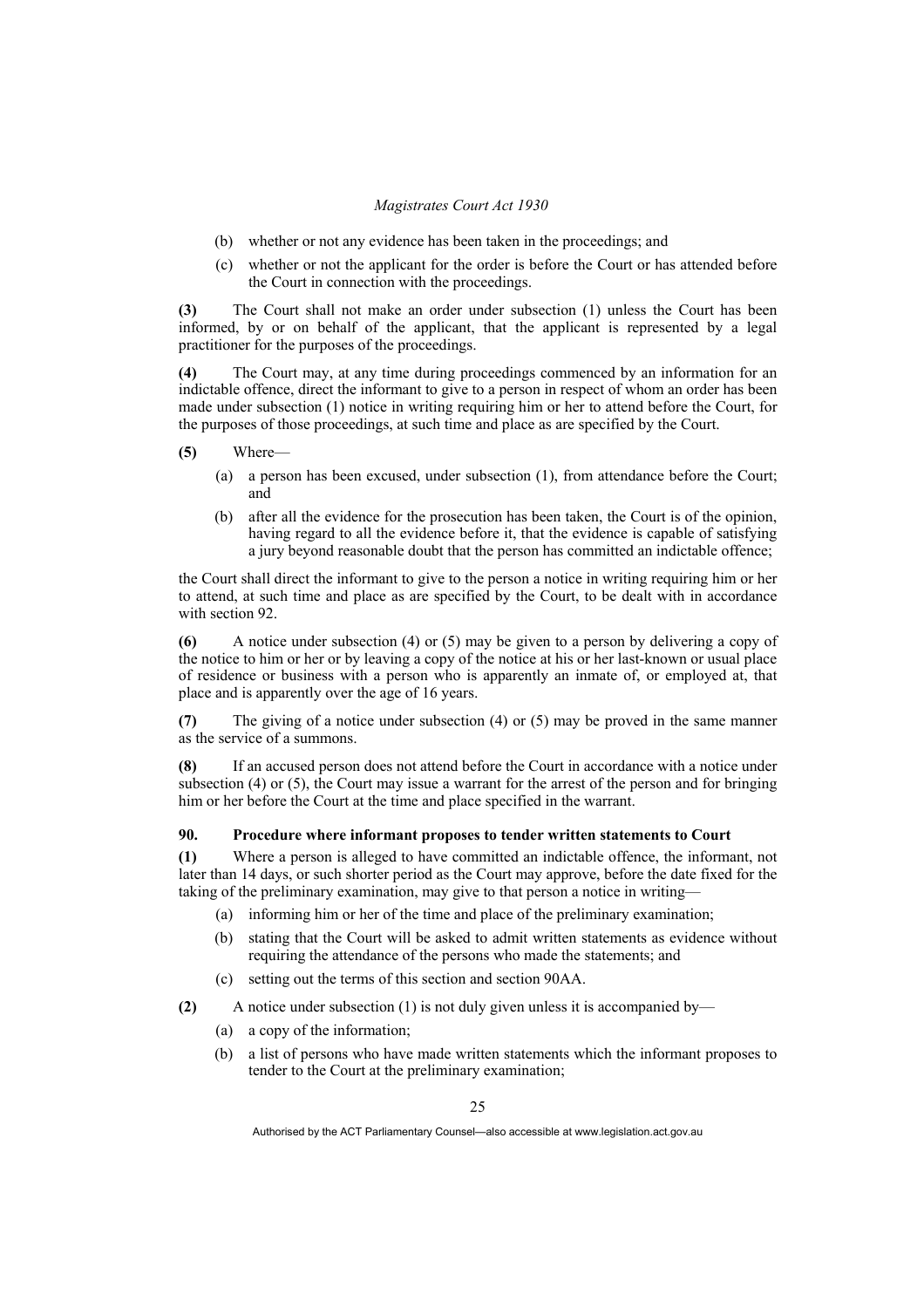- (c) a copy of each of those statements;
- (d) a list of the documents and things (if any) referred to in those statements which the informant proposes to tender to the Court at the preliminary examination;
- (e) where a thing, not being a document, cannot adequately be described in that list, a photograph of that thing; and
- (f) a copy of each document mentioned in the list.

**(3)** A notice and accompanying documents may be given to an accused person in any manner in which a summons issued in respect of an information may be served under any provision of this Act.

**(4)** The giving of a notice under subsection (3) may be proved in the same manner as the service of a summons.

**(5)** Where a notice has been given to an accused person under this section, the informant, not later than 7 days, or such shorter period as the Court may approve, before the date set down for the preliminary examination, shall file with the Registrar a copy of the notice together with a copy of each document and photograph accompanying the notice.

**(6)** Where copies are filed with the Registrar under subsection (5), he or she shall transmit them before the preliminary examination to the Magistrate constituting the Court for the preliminary examination.

**(7)** The informant, if so requested by the accused person or a legal practitioner representing the accused person shall, before the taking of the preliminary examination, permit the accused person or his or her legal practitioner to inspect the documents and things referred to in the list (if any) given to the accused person under paragraph (2) (d).

## **90AA. Written statements may be admitted in evidence**

**(1)** Subject to this section, where an informant has duly given notice to an accused person under section 90, the Court at the preliminary examination may admit a written statement, a copy of which accompanied that notice, as evidence of the matters stated in the statement, and the statement shall thereupon constitute depositions of the person who made it.

- **(2)** A written statement shall not be admitted in evidence by the Court unless—
	- (a) it is made in the form of a statutory declaration;
	- (b) it contains a statement that the person who made it—
		- (i) has attained the age of 18 years; or
		- (ii) has attained the age of 14 years but not the age of 18 years; and
	- (c) it contains a statement that before he or she signed it, the person who made it read the statement or had it read to him or her.

**(3)** Where a person has made a written statement which, but for this subsection, would be admissible under subsection (1), that statement shall not be admissible where the accused person, not later than 5 days before the date set down for the preliminary examination, gives notice in writing to the informant that he or she requires the attendance at the preliminary examination of the person who made the statement.

Authorised by the ACT Parliamentary Counsel—also accessible at www.legislation.act.gov.au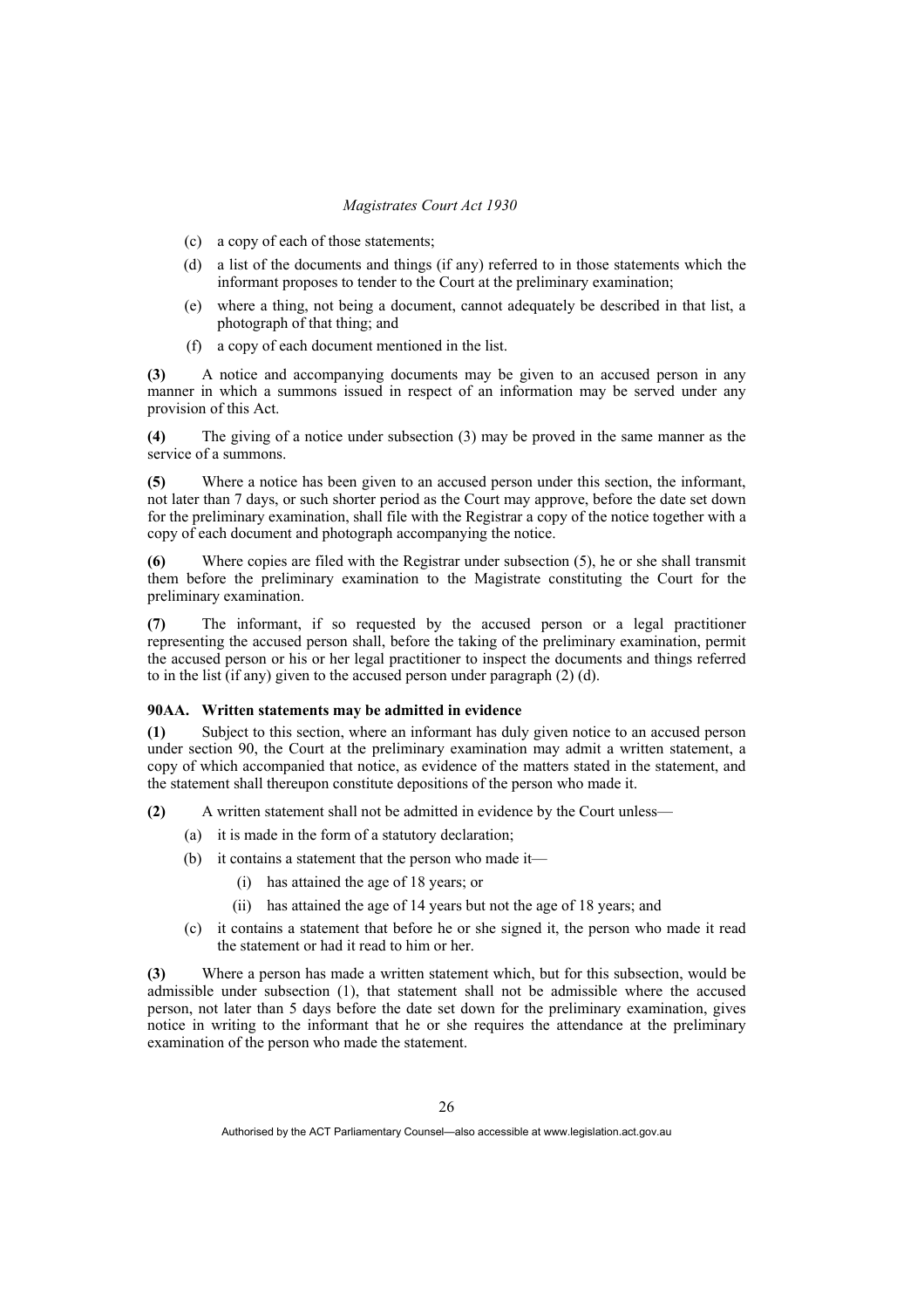**(4)** Where the accused person gives notice in writing to the informant under subsection (3), he or she shall file a copy of that notice with the Registrar.

**(5)** Where an accused person has given notice under subsection (3), he or she may, at any time before the preliminary examination, notify the informant in writing that he or she withdraws that notice and this section shall apply as if the notice under subsection (3) had not been given.

**(6)** Notwithstanding the failure by an accused person to give notice under subsection (3), he or she may object at the preliminary examination to a written statement being tendered in evidence and the Court may, if it thinks fit, uphold the objection and require the person who made the statement to attend and give evidence to the Court.

**(7)** Where, under this section, the Court admits a written statement, the Court may, of its own motion, require the person who made the statement to attend before the Court to give evidence.

**(8)** Where it appears to the Court that any part of a written statement tendered in evidence under this section is inadmissible according to the rules of evidence, the Court may, where the statement is otherwise admissible under this section, admit that statement, but, where it does so, shall identify the part that is inadmissible and shall, with reference to that part, write on the statement the words "ruled inadmissible" or words to that effect.

**(9)** Where the Court admits a written statement under this section, the informant, or a legal practitioner representing the informant, may call the person who made the statement to give oral evidence and that person and any other witnesses, not being witnesses called by the accused person, who attend before the Court—

- (a) shall be examined in the presence or hearing of the accused person and, if the accused person so desires, in the presence or hearing of a legal practitioner representing the accused person; and
- (b) may be cross-examined by the accused person or his or her legal practitioner.

# **90AB. Preliminary examination where written statements not tendered**

 Where a person is alleged to have committed an indictable offence and a notice has not been given to that person in accordance with section 90, the Court shall, in the presence or hearing of the accused person and, if the accused person so desires, in the presence or hearing of a legal practitioner representing the accused person, take the preliminary examination or statement on oath of any persons who know the facts and circumstances of the case, and the accused person or his or her legal practitioner may cross-examine those persons.

## **90ABA. Attendance not required under section 90AA or 90AB where order made under subsection 89 (1)**

 An accused person is not required to be present during the preliminary examination under subsection 90AA (9) or section 90AB where he or she is excused from attendance during that examination under section 89A.

## **90A. Plea of guilty in committal proceedings**

**(1)** This section does not apply in relation to a person charged with an indictable offence punishable by imprisonment for life.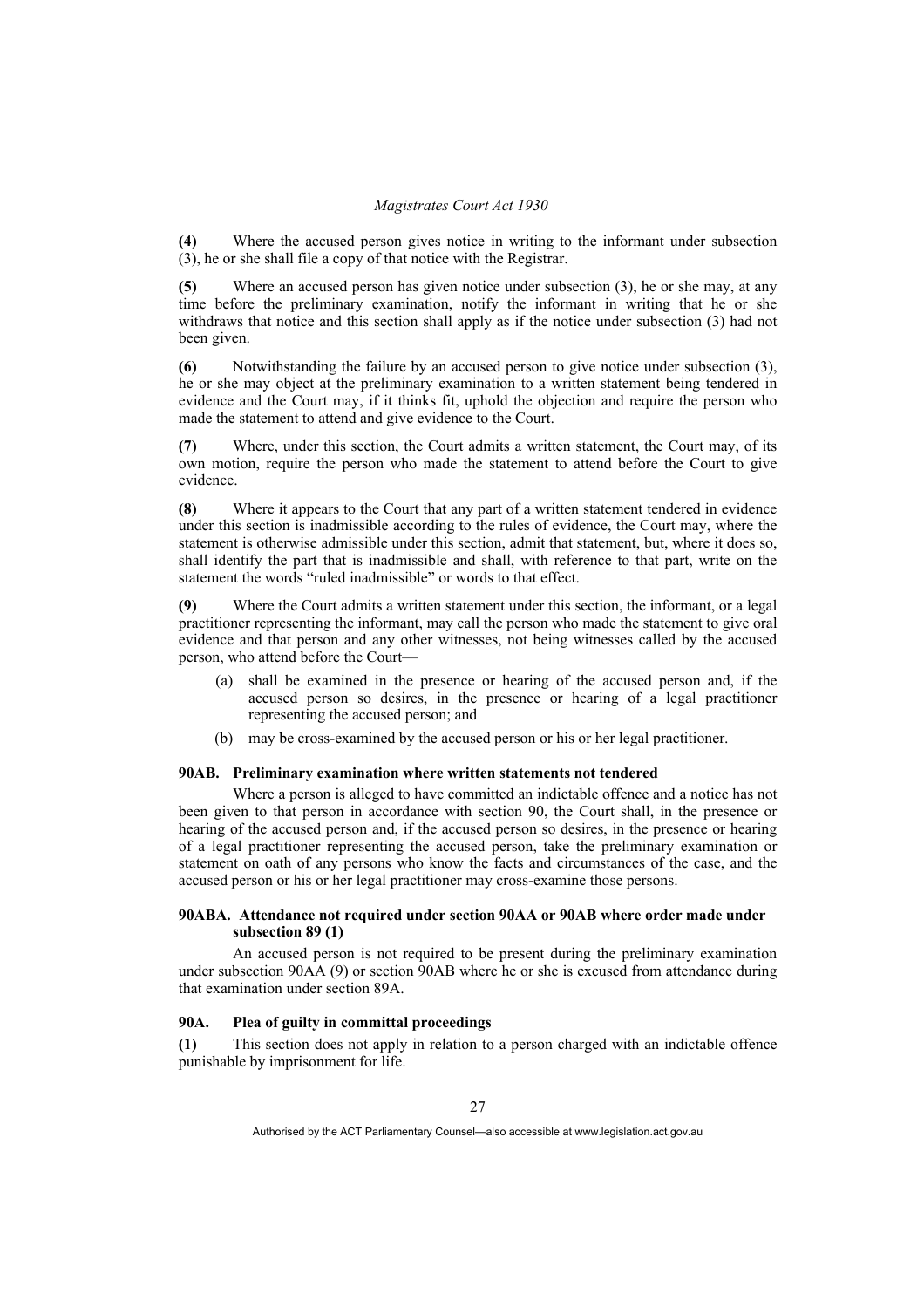**(1A)** Subsections (1B), (2), (3) and (4) do not apply in relation to a person charged with an offence in relation to which section 477 of the Crimes Act applies.

**(1B)** A person (in this section referred to as "the accused person") who is before the Court charged with an indictable offence may at any stage of the proceedings plead guilty to the charge.

**(2)** The Court may accept or reject the plea but the rejection of the plea at any stage of the proceedings does not prevent the accused person from pleading guilty under this section at a later stage of the proceedings and the Court may accept or reject the plea at that later stage.

**(3)** Where the Court rejects the plea, the proceedings before the Court shall continue as if the plea had not been made.

- **(4)** Where the Court accepts the plea and—
	- (a) the offence is one that, under any law in force in the Territory is punishable either on indictment or on summary conviction;
	- (b) the offence is one that may be dealt with summarily without the consent of the accused person;
	- (c) the offence is one that may be dealt with summarily if the accused person consents to its being so dealt with and the accused person does so consent; or
	- (d) the offence is one that may, upon the request of the prosecutor, be dealt with summarily and the prosecutor requests that it be so dealt with,

and it appears to the Court that it is proper to deal with the case summarily, the Court may, without hearing further evidence, sentence or otherwise deal with the accused person and finally dispose of the charge and all incidental matters.

- **(5)** Where the Court accepts the plea and—
	- (a) it does not appear to the Court that it is proper to deal with the case summarily;
	- (b) the offence is one that is punishable only on indictment;
	- (c) the offence is one that may be dealt with summarily if the accused person consents to it being so dealt with and the accused person does not so consent;
	- (d) the offence is one that may, upon the request of the prosecutor, be dealt with summarily and the prosecutor does not so request; or
	- (e) this section applies to an accused person by virtue of section 477 of the Crimes Act,

the Court shall commit the accused person to such sittings of the Supreme Court as the Court directs and the Supreme Court shall deal with the accused person in accordance with subsections (6) to (10) (inclusive).

**(6)** A committal under subsection (5) shall, for all purposes relating to the venue or change of venue of proceedings consequent on that committal, be deemed to be a committal for trial.

**(7)** The Supreme Court shall, where it appears to the Supreme Court from the information or evidence given to or before it that the facts in respect of which the accused person was charged before the Court do not support the charge to which the accused person pleaded guilty or where the accused person or a legal practitioner representing either the accused person or the informant requests that an order be made under this subsection, and may, where for any other

Authorised by the ACT Parliamentary Counsel—also accessible at www.legislation.act.gov.au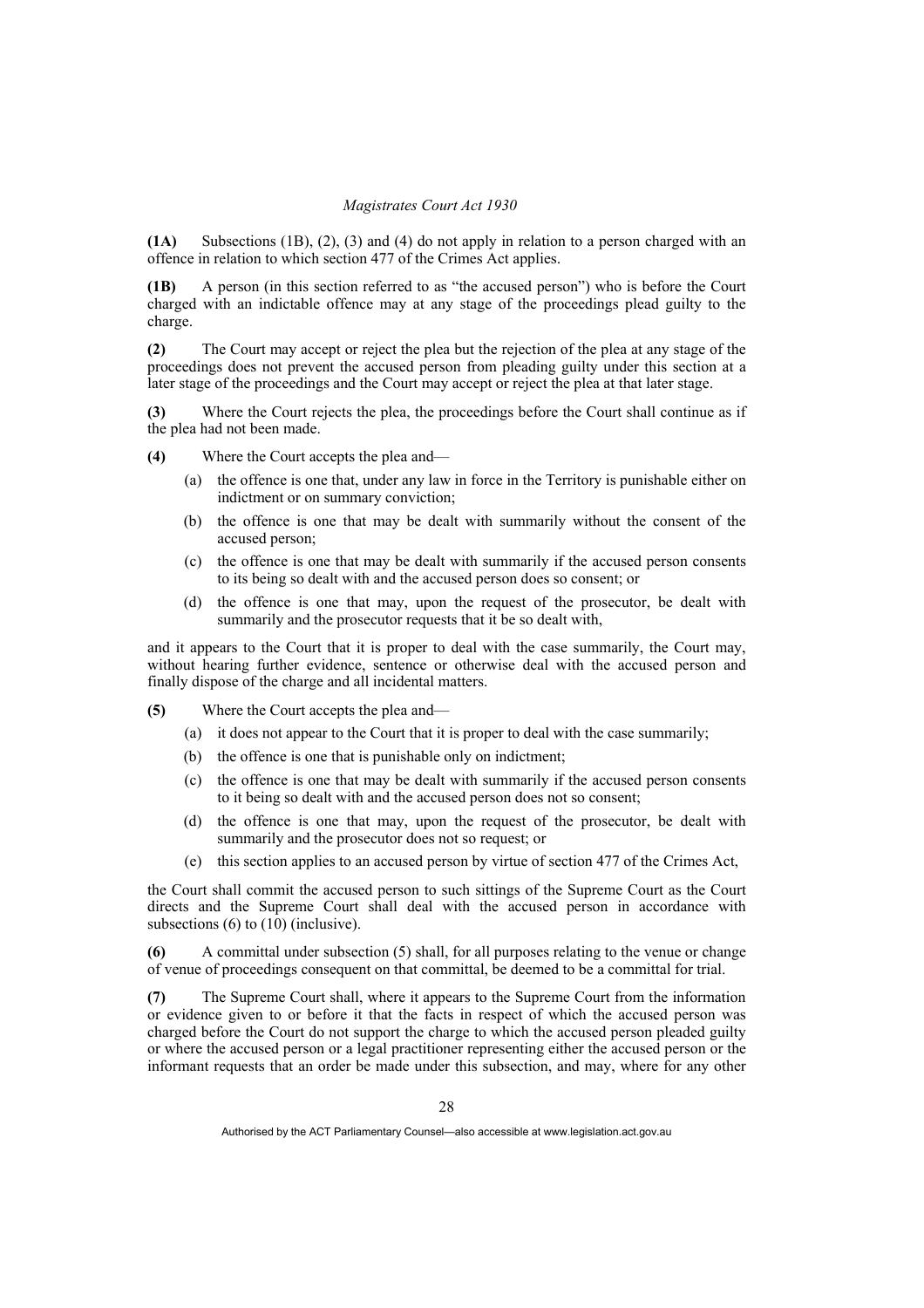reason it sees fit so to do, order that the proceedings before the Court at which the accused pleaded guilty be continued at a time or place specified in the order.

**(8)** Except where an order is made under subsection (7), the Supreme Court has the same powers of sentencing or otherwise dealing with the accused person and of finally disposing of the charge and of all incidental matters as it would have had if the accused person, or arraignment at any sittings of the Court, had pleaded guilty to the offence charged on an indictment filed by the Attorney-General or the Attorney-General of the Commonwealth.

**(9)** The procedure relating to committal for trial applies, as nearly as may be, to a committal under subsection (5) and bail may be granted as on a committal for trial, but a person shall not be bound over to give evidence on a committal under that subsection unless the Court otherwise orders.

**(10)** Where an order is made by the Supreme Court under subsection (7) that proceedings before a Court at which an accused person pleaded guilty be continued at a time and place specified in the order—

- (a) those proceedings shall be continued in all respects as if the accused person had not pleaded guilty and as if those proceedings had been adjourned by the Court to the time and place so specified; and
- the Supreme Court may exercise any power that the Court might have exercised under Division 3 of Part V if the order had been an order made by the Court adjourning the proceedings to the time and place so specified, and the provisions of Division 3 of Part V apply to and in respect of the accused person.

## **91. Court may discharge accused**

 When all the evidence offered upon the part of the prosecution against a person charged with an indictable offence has been taken, the Court shall—

- (a) if the Court is not of the opinion referred to in paragraph (b)— forthwith order the accused person, if in custody, to be discharged from custody in respect of that offence; or
- (b) if the Court is of the opinion, having regard to all the evidence before it, that the evidence is capable of satisfying a jury beyond reasonable doubt that the accused person has committed an indictable offence—proceed as hereinafter provided.

## **92. Proceedings where evidence sufficient to put accused on trial**

**(1)** Where the Court is of the opinion, having regard to the evidence for the prosecution, that the evidence is capable of satisfying a jury beyond reasonable doubt that the accused person has committed an indictable offence, the Court shall charge the accused person with such offence and shall say to the accused person these words, or words to the like effect: "Do you wish to say anything in answer to the charge? You are not obliged to say anything unless you desire to do so; but whatever you say may be given in evidence against you upon your trial. You are clearly to understand that you have nothing to hope from any promise or favour, and nothing to fear from any threat which may have been held out to you to induce you to make any admission or confession of your guilt; but whatever you now say may be given in evidence against you upon your trial, notwithstanding any such promise or threat.".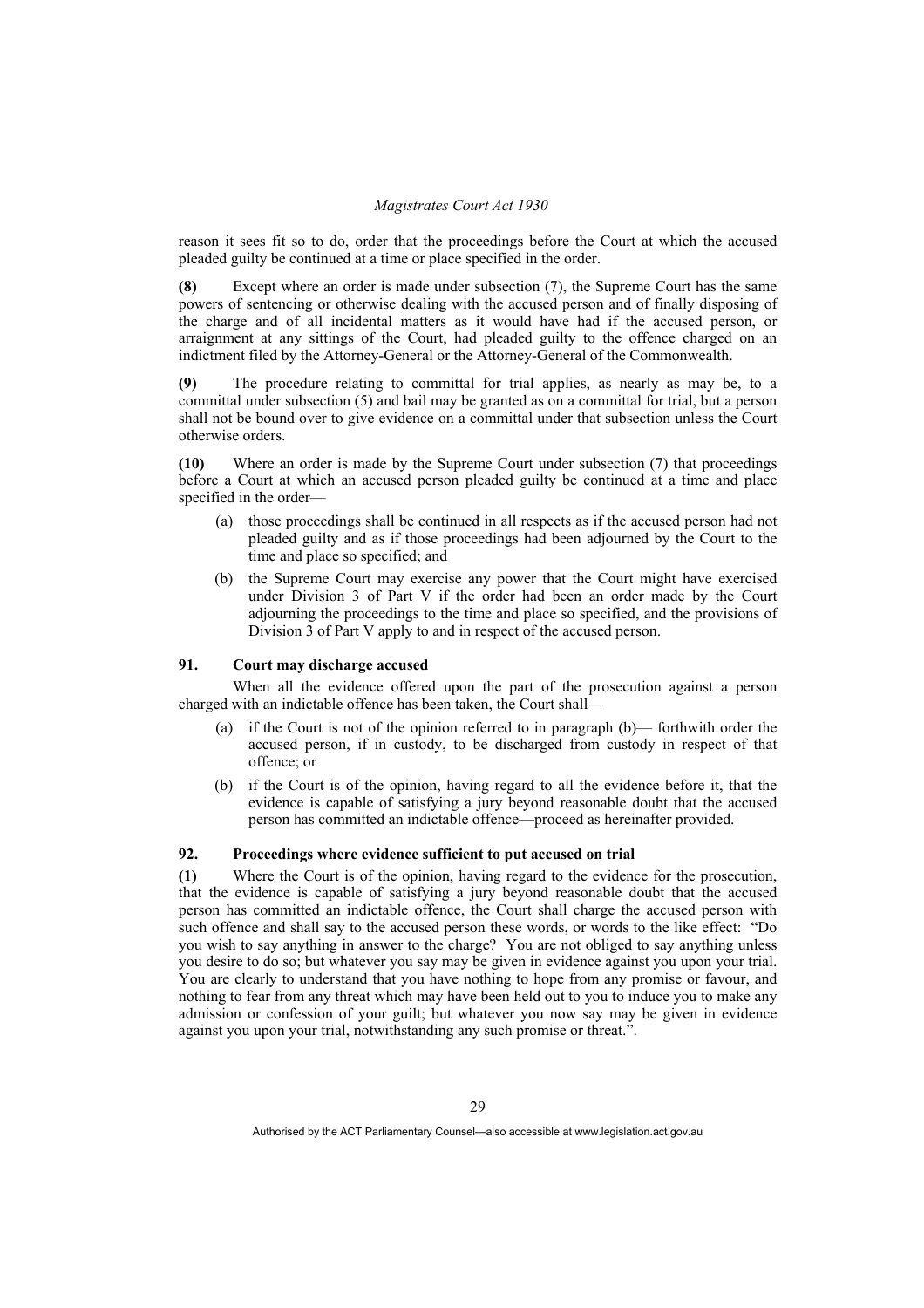**(1A)** Subsection (1) does not apply in relation to a person charged with an indictable offence if the Court has decided to dispose of the case summarily pursuant to a law in force in the Territory.

**(2)** Where the Court commits the accused person for trial before the Supreme Court, any statement made by the person in reply to the question referred to in subsection (1) is, upon the trial of the accused person, admissible as evidence.

**(3)** Whether or not the accused person makes a statement in reply to the question referred to in subsection (1), the Magistrate shall ask him or her if he or she desires to give evidence himself or herself or to call any witnesses on his or her behalf and, if the accused person or any other person then gives evidence, the prosecutor is at liberty to cross-examine the witness and to adduce evidence in reply.

## **92A. Committal for sentence for indictable offence tried summarily**

**(1)** Upon the summary conviction of a person charged with an indictable offence, the Court may, where it appears to it that by reason of the character and antecedents of that person it is desirable that sentence be passed upon him or her by the Supreme Court, commit him or her for sentence to such sittings of the Supreme Court as the Court directs.

**(2)** Where the Court commits a person for sentence under subsection (1), the Court shall deal with him or her in the same way as a person who is committed for trial under paragraph 94 (b).

**(3)** The Supreme Court has the same powers of sentencing or otherwise dealing with a person committed for sentence under this section as it would have had if that person had been convicted in that court.

# **92B. Depositions as evidence**

Where—

- (a) a person is charged with an indictable offence;
- (b) the person has not admitted the truth of the charge; and
- (c) the Court has decided to dispose of the case summarily pursuant to a law in force in the Territory,

the depositions of the witnesses who gave evidence for the prosecution at the preliminary hearing shall be deemed to be evidence given on the hearing of the charge and those witnesses, or any of them, shall, if so required by the prosecutor or the defendant, be called or recalled, as the case requires, for examination or cross-examination.

## **93. Admissions and confessions**

 Nothing in this Act shall prevent the prosecutor in any case from giving in evidence any admission or confession or other statement of the defendant made at any time, which by law would be admissible as evidence against that person.

## *Division 2—Proceedings subsequent to Hearing of Evidence*

## **94. Discharge or committal for trial**

When all the evidence for the prosecution and the defence has been taken—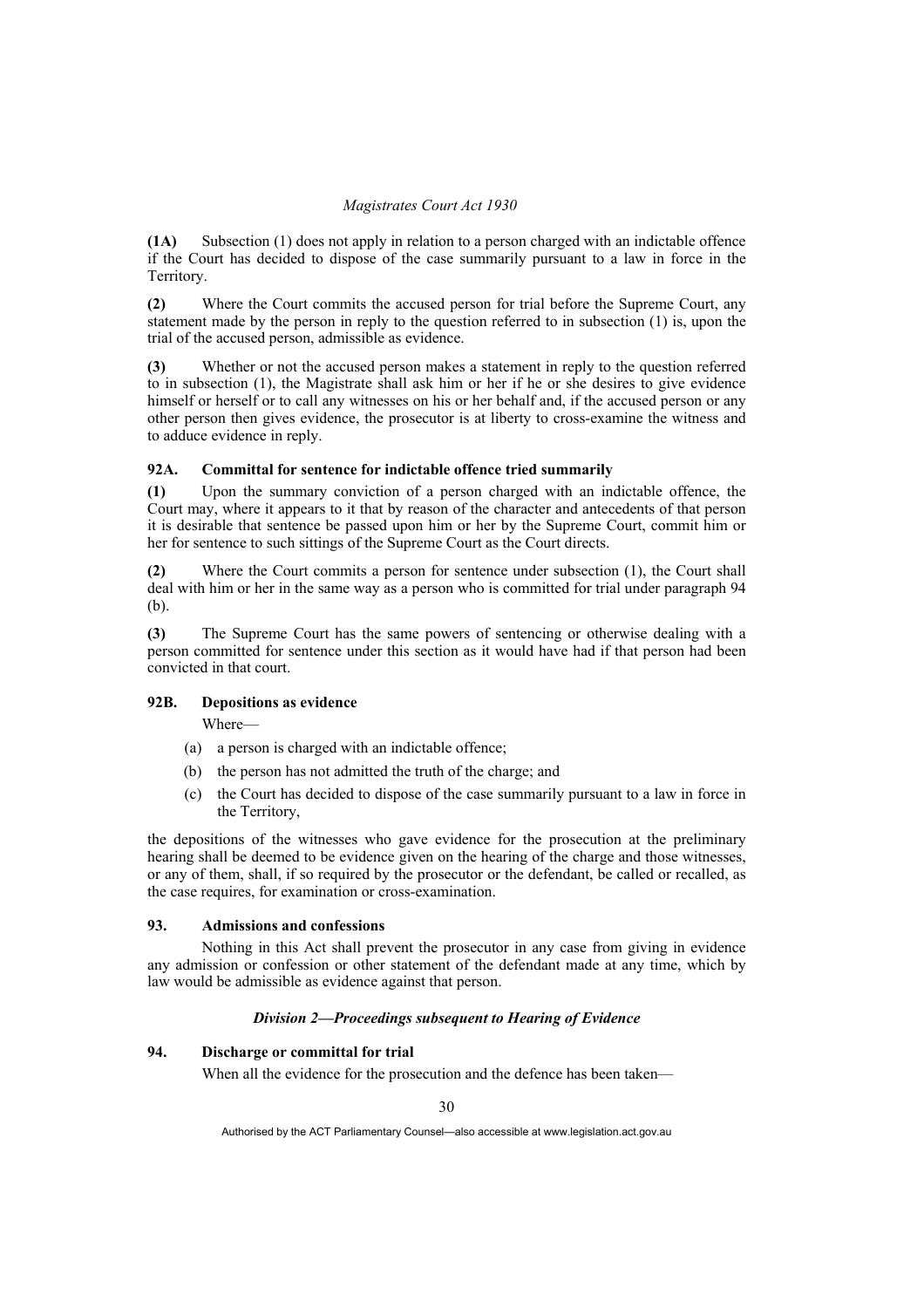- (a) if the Court is of opinion, having regard to all the evidence before it, that a jury would not convict the defendant of an indictable offence—it shall forthwith order the defendant, if he or she is in custody, to be discharged as to the information then under inquiry; and
- (b) if the Court is not of the opinion referred to in paragraph (a)—it shall commit him or her to take his or her trial for the offence before the Supreme Court, and in the meantime either shall by warrant commit him or her to gaol, a lock-up or a remand centre, to be there safely kept until the sittings of the Court before which he or she is to be tried, or until he or she is delivered by due course of law or admitted to bail in accordance with the *Bail Act 1992*.

# **95. Depositions of dead or absent persons**

 Where, upon the trial of a person who has previously been charged before the Court with an indictable offence and committed for trial, it is proved—

- (a) that a witness whose depositions were taken at the hearing of the charge before the Magistrate is dead or so ill as not to be able to travel or to give evidence, or is absent from the Commonwealth;
- (b) that the depositions of the witness were taken in the presence of the accused person; and
- (c) that the accused person or a legal practitioner representing the accused person had a full opportunity of cross-examining the witness,

the depositions are admissible as evidence—

- (d) if taken in the manner specified in subsection 54A (3), be read as evidence at the trial of the accused person without further proof unless it is proved that the Magistrate by whom the depositions purport to have been signed did not in fact sign them; or
- (e) if recorded by one of the means specified in subsection 54A (2), be read as evidence at the trial of the accused person if it is proved that the record is a correct record of the depositions and that the transcript is a correct transcript of that record.

#### **96. Evidence for defence**

 Where a person is charged with an indictable offence as such, the Court shall be bound to hear any evidence tendered on his or her behalf tending to show that the defendant is not guilty of the offence with which he or she is charged.

### *Division 2A—Costs*

#### **97. Discontinued proceedings**

Where—

- (a) in proceedings under this Part, the Court is of the opinion that the evidence for the prosecution is not capable of satisfying a jury beyond reasonable doubt that the accused person has committed an indictable offence or is of the opinion, having regard to all the evidence before it, that a jury would not convict the defendant of an indictable offence; or
- (b) proceedings under this Part are discontinued for any other reason,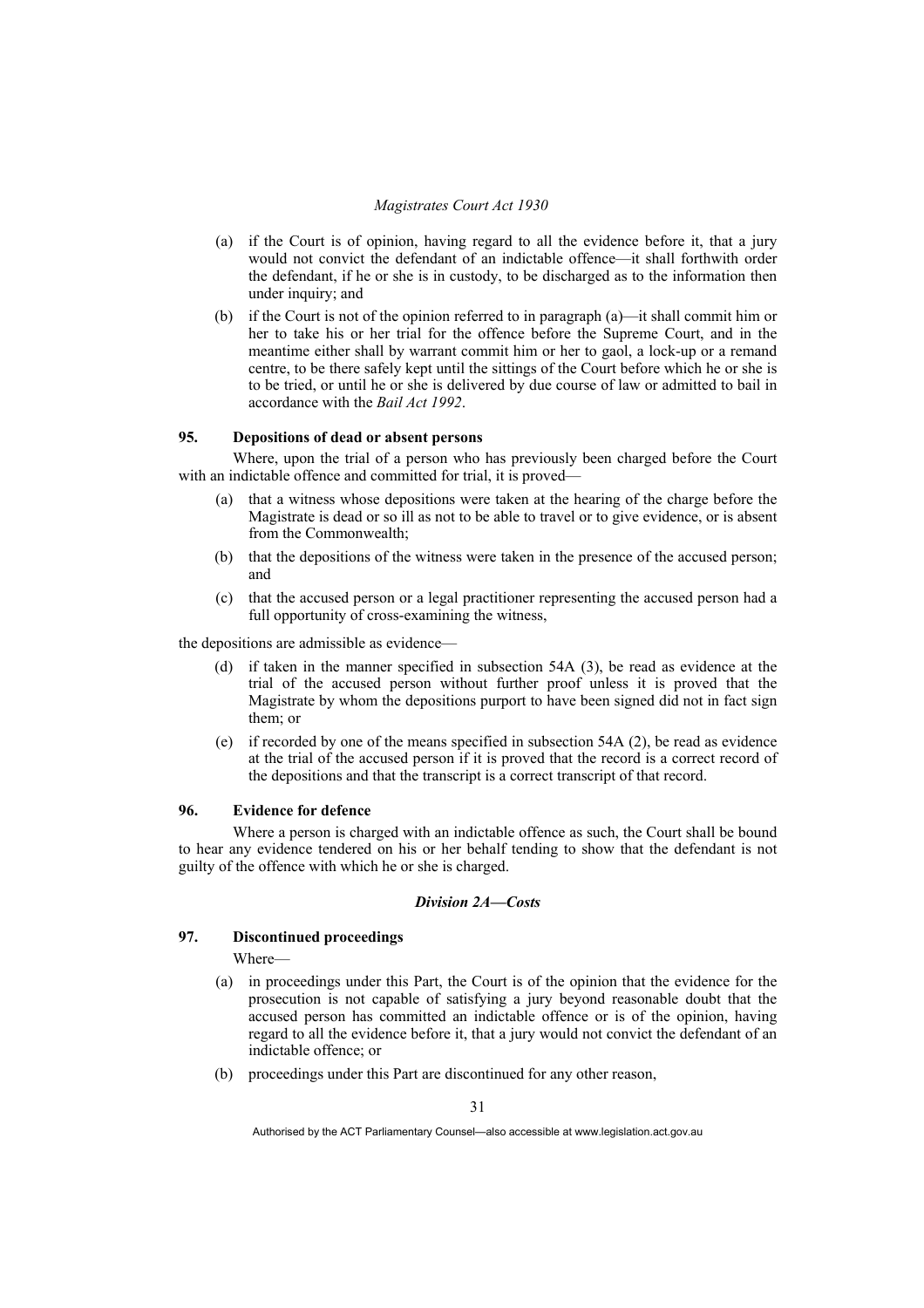the Court may order that the informant shall pay to the defendant such costs as the Court thinks just.

### *Division 3—Recognizances of Witnesses*

## **103. Recognizance of witnesses etc.**

**(1)** The Court may bind by recognizance every person whose written statement was admitted in evidence under section 90AA, or who was examined before it, to appear at the court at which the defendant is to be tried, and then and there to give evidence against the defendant.

**(2)** The recognizance shall particularly specify the profession, trade, or calling of every person who enters into it, together with his or her full name and place of residence.

## **Signature of Magistrate**

### **Notice to witnesses**

**104.** Every such recognizance shall be duly acknowledged by every person who enters into it, and shall be subscribed by the Magistrate before whom it is acknowledged, and a notice thereof signed by the Magistrate shall at the same time be given to every person bound thereby.

### **105. Court may commit refractory witness**

**(1)** If a witness refuses to enter into the recognizance, the Court may by warrant commit him or her to gaol or to a remand centre, there to be safely kept until after the trial of the defendant, unless in the meantime the witness duly enters into the recognizance before a Magistrate.

**(2)** If afterwards, the defendant is not committed for trial for the offence with which he or she is charged, or if the duly appointed officer declines to file an information against the defendant for the offence, any Magistrate, upon being duly informed of the fact, may, by his or her order in that behalf, order and direct the keeper of the goal or Superintendent of the remand centre, as the case requires where the witness is in custody to discharge him or her from custody, and the keeper or Superintendent shall thereupon forthwith discharge him or her accordingly, as to that warrant.

### *Division 4—Miscellaneous*

# **106. Transmission of depositions etc. to Director of Public Prosecutions**

**(1)** Where a defendant is committed for trial or for sentence the Court shall as soon as possible after the conclusion of the case before it, transmit to the Director of Public Prosecutions or a person authorised by the Director of Public Prosecutions all informations, examinations, depositions, statements, bail undertakings and other documents sworn taken or acknowledged in the case.

**(2)** The reference in subsection (1) to depositions shall be read as a reference to a certified copy of depositions and the reference in that subsection to statements shall be read as including a reference to a certified copy of the statement, if any, made by a defendant in reply to the question referred to in subsection 92 (1).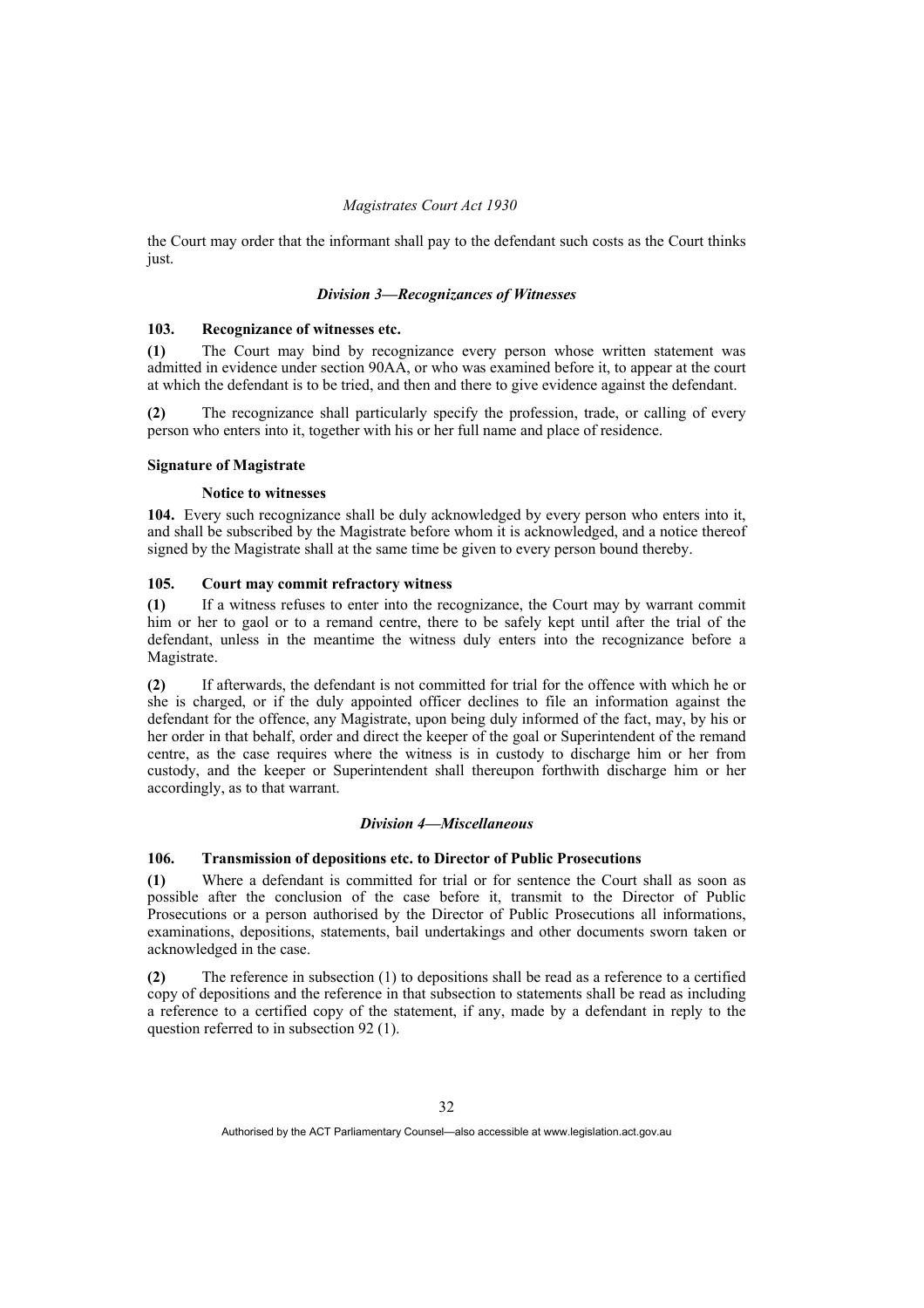## **107. Delivery of documents to proper officer of Court**

**(1)** After the transmission of the documents and before the day of trial, the Director of Public Prosecutions or a person authorised by the Director of Public Prosecutions shall have and be subject to the same duties and liabilities with respect to the documents upon a certiorari directed to him or her, or upon a rule or order directed to him or her in lieu of that writ, as the Court would have had and been subject to upon a certiorari to it if the documents had not been transmitted.

**(2)** The Director of Public Prosecutions, a person authorised by the Director of Public Prosecutions, the person representing the Director of Public Prosecutions or the person representing the informant, shall, at any time after the opening of the Court at the sitting at which the trial is to be had, deliver or cause to be delivered the documents or any of them to the proper officer of the Court, if the presiding judge so directs.

### **108. Copies of depositions may be obtained by accused**

**(1)** Where any person charged with any indictable offence is directed by the Court to be tried, if that person, at any time after the examinations in his or her case have been concluded and before the first sitting of the Court at which he or she is to be tried, makes application to the officer having the custody thereof, that person shall receive from the officer certified copies of the depositions on which he or she has been directed to be tried, and of the evidence given on the cross-examination or the examination of any witnesses that have been cross-examined or called and examined by or on behalf of that person.

**(2)** Any gaoler or officer having that person in his or her custody shall convey or cause to be conveyed any such application to the officer having the custody of the depositions and evidence.

### **PART VII—PROCEEDINGS IN CASE OF OFFENCES PUNISHABLE SUMMARILY**

### **108A. Indictable offences dealt with summarily**

Where—

- (a) a person is charged with an indictable offence; and
- (b) the Court has decided to dispose of the case summarily pursuant to a law in force in the Territory,

this Part applies, so far as it is applicable, to the summary disposal of the case.

### **109. Dismissal or adjournment in absence of informant**

**(1)** If—

- (a) the defendant appears (whether voluntarily, in accordance with a summons or by virtue of a warrant) at the time and place for the hearing of an information in respect of an offence punishable summarily; and
- (b) the informant, having been notified of the time and place for the hearing, does not appear either personally or by a legal practitioner appearing for him or her;

the Court shall, subject to subsection (2), dismiss the information.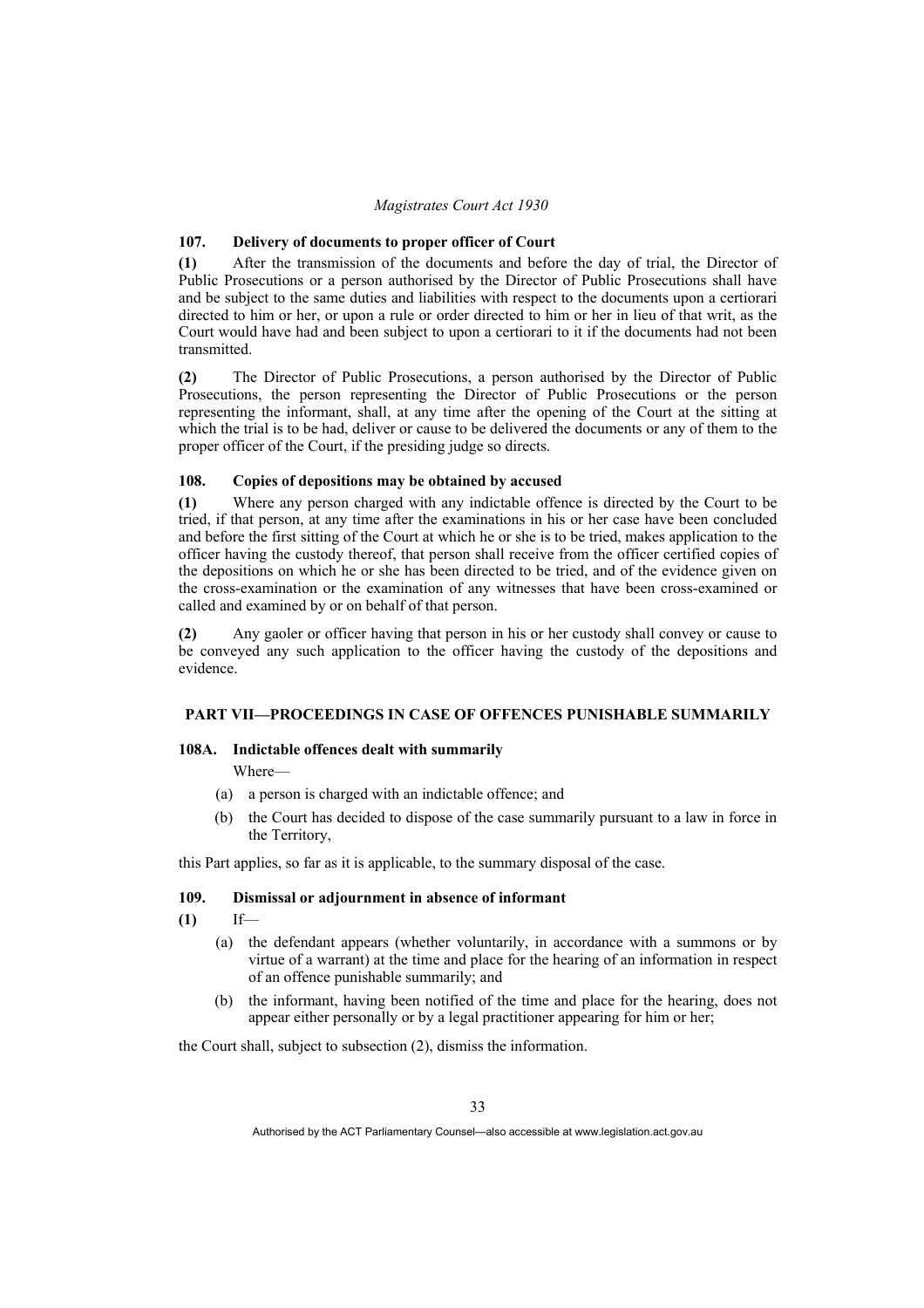**(2)** The Court may, if it thinks it is appropriate to do so, adjourn to another day the hearing of an information that would otherwise be dismissed under subsection (1).

### **110.** *Ex parte* **hearing in absence of defendant**

**(1)** Where a summons has been served in accordance with section 41 and the defendant does not appear when called, the Court may either—

- (a) proceed *ex parte* to hear and determine the case in the absence of the defendant; or
- (b) upon oath being made before it, substantiating the matter of the information to its satisfaction, issue its warrant for the arrest of the defendant and to bring him or her before the Court to answer to the information and be further dealt with according to law.
- **(2)** Where the Court proceeds pursuant to paragraph (1) (a)—
	- (a) the evidence of the informant or another person may be given orally; or
	- (b) a written statement made by the informant or another person may be admitted as evidence of the matters contained in it.

**(3)** A written statement admitted in evidence shall constitute the depositions of the person who made the statement.

- **(4)** A written statement shall not be admitted in evidence unless it is sworn before—
	- (a) a legal practitioner;
	- (b) a Justice of the Peace;
	- (c) the Registrar; or
	- (d) a prescribed person.

**(5)** Where the Court admits a written statement in evidence it may, of its own motion, adjourn the hearing of the information and require the person who made the statement to attend before the Court to give evidence.

**(6)** Although a part of a written statement tendered in evidence under this section is inadmissible according to the rules of evidence, that statement is nevertheless admissible under this section as evidence of the matters contained in the remainder of that statement, but if the Court admits such a statement, the Court shall identify the part that is inadmissible and shall, with reference to that part, write on the statement "ruled inadmissible" or words to that effect.

# **111. Magistrate may adjourn the case**

 Where the Court upon the non-appearance of the defendant issues its warrant, it shall adjourn the hearing of the information until the defendant is arrested, and if the defendant is afterwards arrested under the warrant he or she shall be detained in safe custody until he or she can be brought up before the Court at a convenient time and place of which the informant shall have due notice.

### **112. Both parties appearing**

 If both parties appear either personally or by legal practitioners appearing for them, the Court shall proceed to hear and determine the information.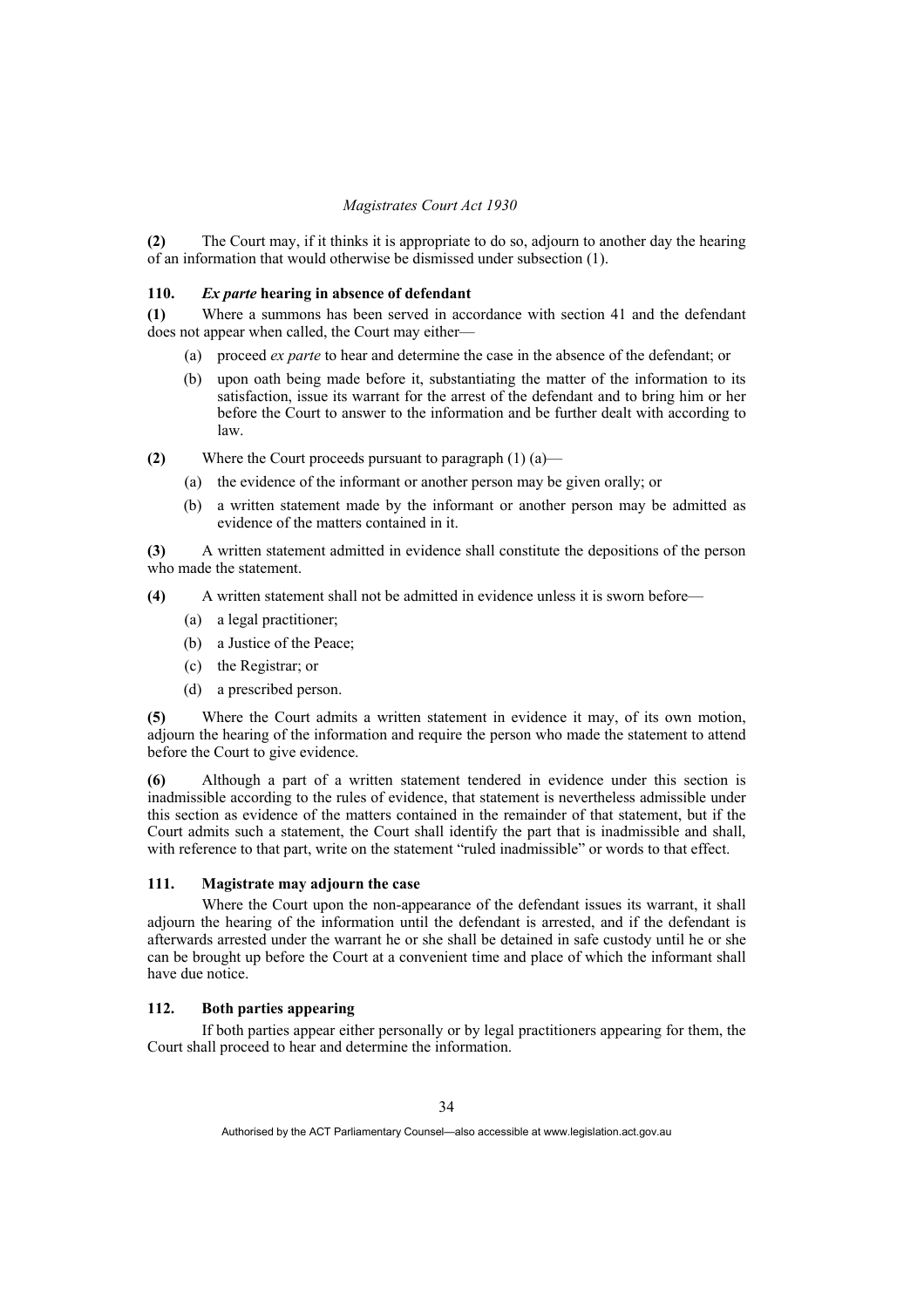## **113. Proceedings at the hearing on defendant's confession**

 Where the defendant is present at the hearing, the substance of the information shall be stated to him or her, and he or she shall be asked if he or she has any cause to show why he or she should not be convicted or why an order should not be made against him or her, and if he or she has no cause to show, the Court may convict him or her, or make an order against him or her accordingly.

## **114. Where defendant does not admit the case**

 If the defendant does not admit the truth of the information, the Court shall proceed to hear the informant and his or her witnesses and also the defendant and his or her witnesses and also such witnesses as the informant may examine in reply, if the defendant has given any evidence other than as to his or her general character; and the Court having heard what each party has to say, and the evidence so adduced, shall consider the whole matter and determine it, and shall convict or make an order upon the defendant or dismiss the information as justice requires.

### **115. Court may proceed to hearing in absence of both or either of the parties**

 If at the time or place to which a hearing or further hearing is adjourned, either or both of the parties does not or do not appear personally or by legal practitioners appearing for them, the Court may proceed to the hearing or further hearing as if the party or parties were present, or if the informant does not appear the Court may dismiss the information with or without costs.

### **116. Conduct of summary proceedings regulated**

 The defendant or a legal practitioner representing the defendant may address the Court after all the evidence for the informant and the evidence (if any) for the defendant and for the informant in reply has been given and the informant or a legal practitioner representing the informant shall have a closing address.

## **PART VIIA—SERVICE AND PLEADING BY POST WITH RESPECT TO CERTAIN OFFENCES**

#### **116A. Interpretation**

- **(1)** In this Part, unless the contrary intention appears—
	- "defendant" means a person who has been duly served with a summons in accordance with section 116B:

"prescribed offence" has the meaning given by subsection (3).

**(2)** A reference in this Part, other than in subsection 116B (2), to the Notice to Defendant form, the Notice of Intention to Defend form or the Plea of Guilty form shall be read as a reference to a copy of that form printed on the back of a copy of a summons.

**(3)** An offence against a law in force in the Territory is a prescribed offence in relation to a person if—

 (a) in the case of an offence against the *Motor Traffic Act 1936*—the maximum penalty applicable to that person is a fine not exceeding the amount specified in subsection 192 (2) of that Act;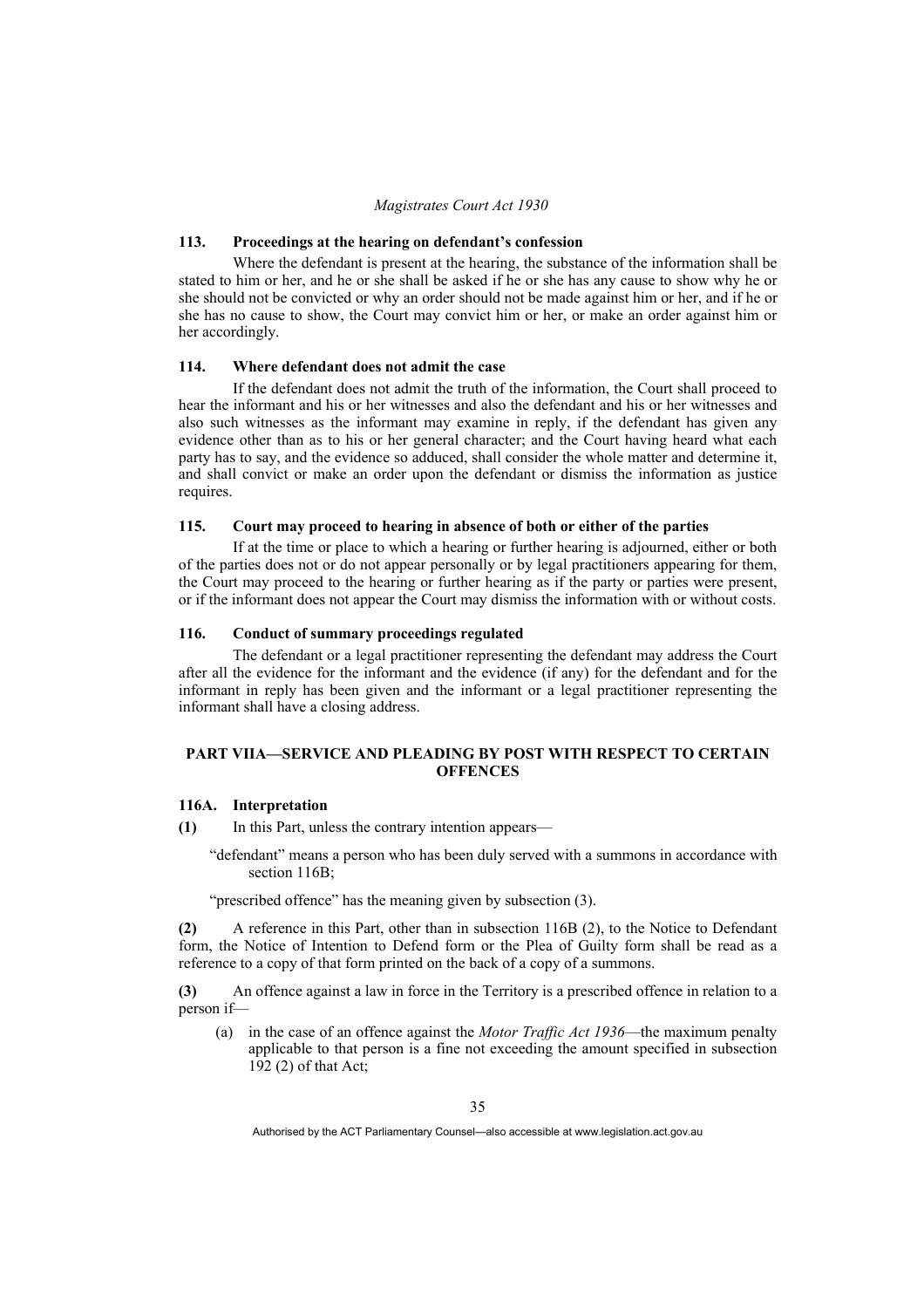- (b) in the case of an offence against the *Motor Vehicles (Dimensions and Mass) Act 1990*—the maximum penalty applicable to that person is a fine not exceeding 30 penalty units; or
- (c) in the case of an offence against any other law in force in the Territory—the maximum penalty applicable to that person is a fine not exceeding 10 penalty units;

whether or not any other penalty may be imposed with that fine.

- **(4)** In this Part, a reference to a law in force in the Territory includes a reference to—
	- (a) the Australian National University Parking and Traffic Statute as amended and in force from time to time; and
	- (b) where that statute is repealed and remade—any such remade statute as amended and in force from time to time.

## **116B. Service of summons**

**(1)** Without prejudice to the methods of service provided for by subsection 41 (1), a summons with respect to a prescribed offence may be served upon the person to whom it is directed—

- (a) by delivering 2 copies of the summons to him or her personally;
- (b) by sending 2 copies of the summons by post addressed to him or her at his or her last known place of residence or business; or
- (c) by leaving 2 copies of the summons at his or her last known place of residence or business with a person apparently resident or employed at that place and apparently over the age of 16 years.

**(2)** One copy of a summons with respect to a prescribed offence served in accordance with this section shall have the Notice to Defendant form printed on the back of it, and the other copy of that summons so served shall have the Notice of Intention to Defend form and the Plea of Guilty form printed on the back of it.

**(3)** Service in accordance with this section of a summons with respect to a prescribed offence, being service in a manner referred to in paragraph (1) (a) or (c), shall be effected not less than 14 days before the day on which the person to whom it is directed is required by the summons to appear before the Court.

**(4)** Where a summons with respect to a prescribed offence is served in accordance with this section in the manner referred to in paragraph (1) (b), the 2 copies of the summons shall be sent by post not less than 21 days before the day on which the person to whom it is directed is required by the summons to appear before the Court.

## **116BA. Giving of notice**

 Where the Registrar is required to give notice to a person under this Part, the notice may be served by sending a copy by post addressed to the person at his or her last known place of residence or business.

# **116C. Proof of service**

**(1)** Service of a summons or notice for the purposes of this Part may be proved by the oath of the person who served it, by affidavit or otherwise.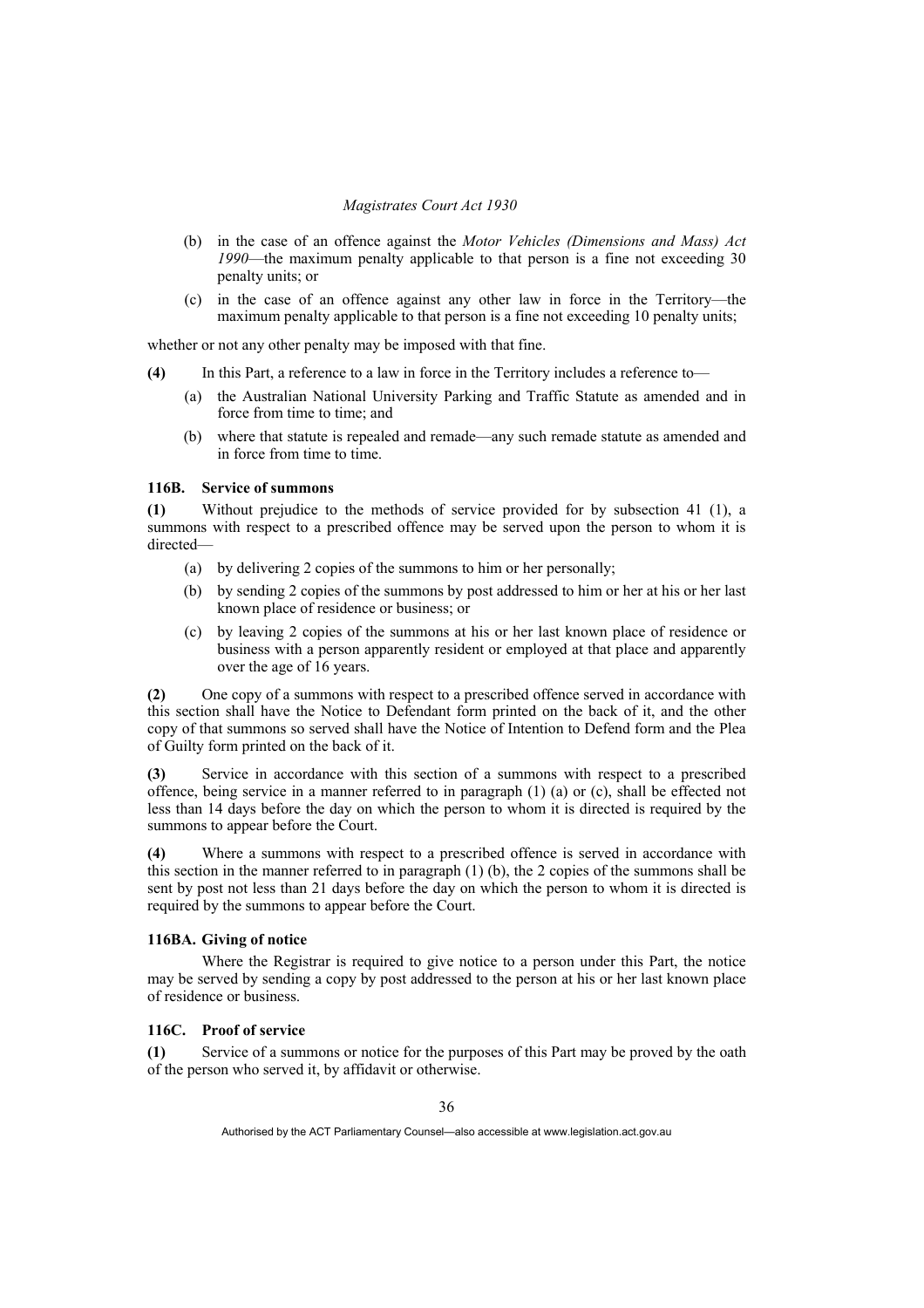- **(2)** For the purposes of this Part, where—
	- (a) a summons has been served in accordance with section 116B; and
	- (b) a copy of the summons is returned to the Registrar with the Notice of Intention to Defend form or the Plea of Guilty form completed,

the defendant shall, unless the contrary is proved, be taken to have completed and signed the form so completed and to have returned the form to the Registrar.

**(3)** The Plea of Guilty form shall be signed in the presence of one of the following persons:

- (a) the Registrar;
- (b) a legal practitioner;
- (c) a Justice of the Peace;
- (d) a prescribed person.

# **116D. Pleas**

A defendant may—

- (a) without prejudice to any other means of pleading guilty, enter a plea of guilty by completing the Plea of Guilty form and returning the form, whether by post or otherwise, to the Registrar; or
- (b) give notice of his or her intention to defend by completing the Notice of Intention to Defend form and returning the form, whether by post or otherwise, to the Registrar.

## **116E. Procedure where plea of guilty entered**

- **(1)** Where—
	- (a) a defendant enters a plea of guilty in accordance with section 116D;
	- (b) the defendant—
		- (i) does not appear at the hearing; or
		- (ii) appears but does not withdraw his or her plea of guilty;
		- and
	- (c) the Court accepts the plea of guilty,

the Court shall record a plea of guilty and determine the proceedings accordingly.

**(2)** The Court shall, in determining proceedings under subsection (1), have regard to the matters (if any) drawn to the attention of the Court in the plea of guilty and shall give to those matters such weight as to the Court seems proper.

**(3)** Where the Court declines to accept a plea of guilty entered in accordance with section  $116D -$ 

- (a) the Court shall adjourn the hearing and fix a time and place for the hearing of the proceedings; and
- (b) if the defendant is not before the Court, the Registrar shall give to the defendant notice of the time and place so fixed.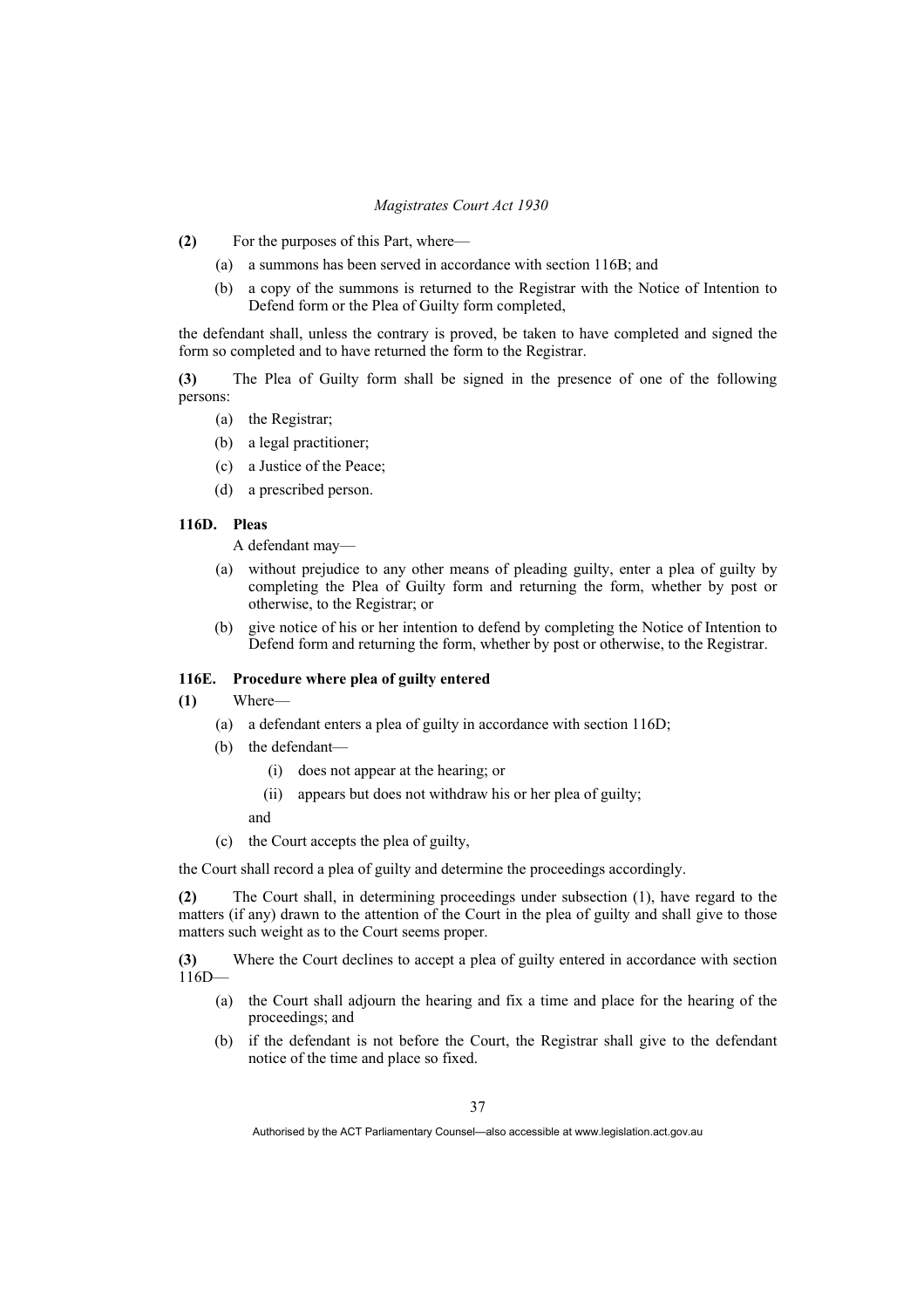**(4)** Where a defendant does not appear at the time and place fixed under subsection (3), the Court may hear and determine the proceedings in the absence of the defendant.

### **116F. Procedure where notice of intention to defend given**

 Where a defendant returns the Notice of Intention to Defend form to the Registrar before the day on which he or she is required by the summons to appear before the Court—

- (a) the Court shall fix a time and place for the hearing of the proceedings; and
- (b) the Registrar shall give to the defendant notice of the time and place so fixed.

#### **116FA. Procedure where defendant pleads not guilty**

 Where the defendant appears before the Court at the time and place at which he or she is required by the summons to appear and pleads not guilty, the Court shall adjourn the hearing, fix a time and place for the hearing of the proceedings and inform the defendant of the time and place so fixed.

### **116G. Procedure where defendant does not plead**

- Where—
- (a) a summons has been served in accordance with section 116B;
- (b) either—
	- (i) the defendant does not enter a plea of guilty in accordance with section 116D or return the Notice of Intention to Defend form to the Registrar before the day on which he or she is required by the summons to appear before the Court, and does not appear before the Court at the time and place specified in the summons; or
	- (ii) the defendant does not appear before the Court at the time and place specified in the notice given to him or her in accordance with section 116F or fixed by the Court in accordance with section 116FA; and
- (c) the Court is satisfied—
	- (i) that the matters alleged in the summons are reasonably sufficient to inform the defendant of the offence alleged against him or her; and
	- (ii) that the matters so alleged constitute the offence charged in the summons,

the Court may convict the defendant of the offence charged in the summons.

#### **116H. Restrictions on the imposition of penalties under this Part**

- **(1)** Subject to subsection (4), where—
	- (a) a defendant is convicted under this Part of an offence against a law referred to in a paragraph of subsection 116A (3); and
	- (b) at the time that the defendant is sentenced, the defendant is not before the Court or is not represented before the Court by a legal practitioner;

the only penalty that the Court may impose is a fine of an amount not exceeding the amount referred to in that paragraph.

**(2)** Subsection (1) does not prevent a Court imposing a penalty of imprisonment in default of payment of a fine.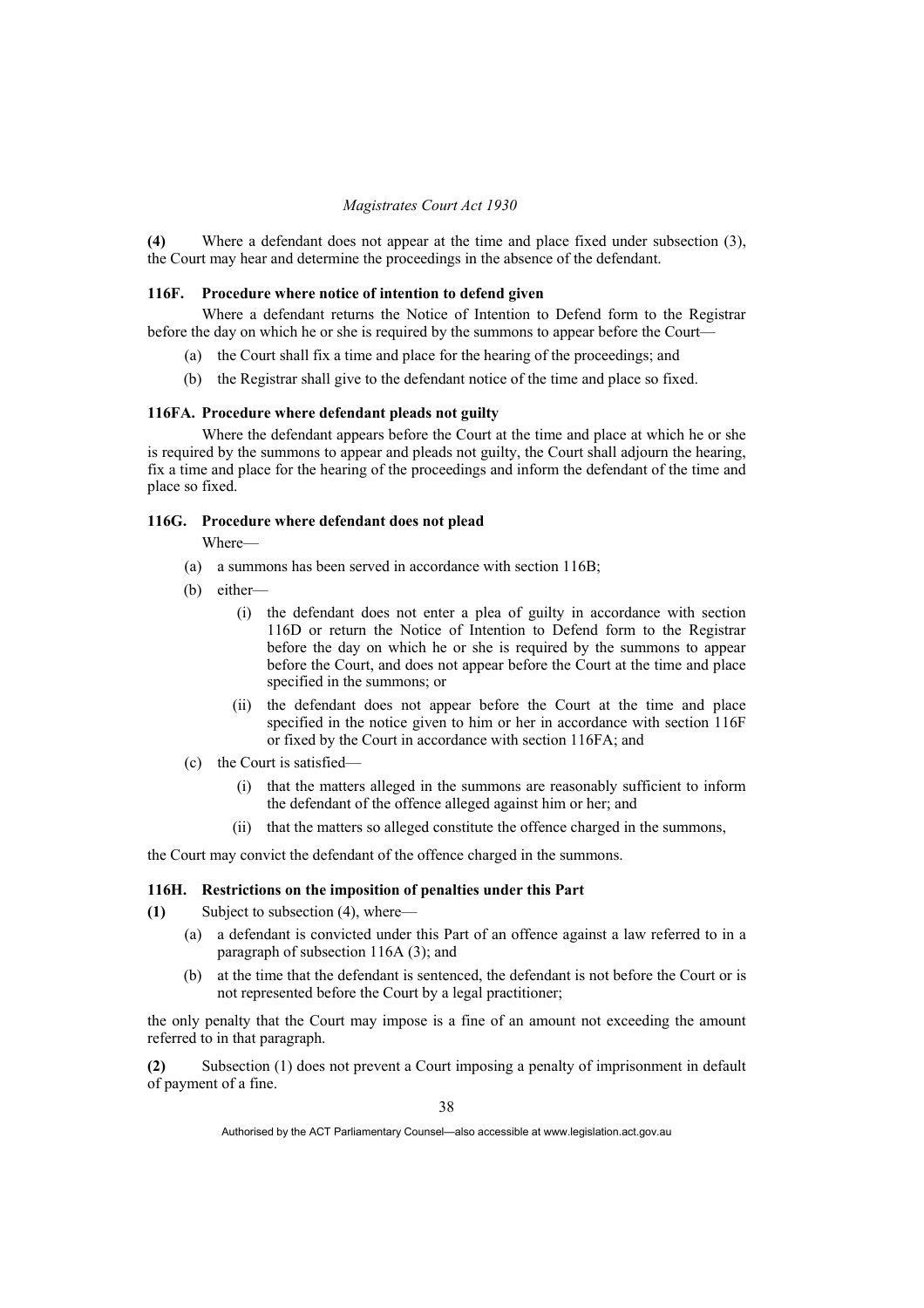- **(3)** Where—
	- (a) the Court convicts a defendant of an offence against a law referred to in a paragraph of subsection 116A (3);
	- (b) the law provides in effect that a penalty other than a fine may be imposed on the defendant; and
	- (c) at the time that the defendant is sentenced, the defendant is not before the Court or is not represented before the Court by a legal practitioner;

and the Court considers that a penalty other than a fine may be appropriate—

- (d) the Court shall adjourn the hearing and fix a time and place for sentence; and
- (e) the Registrar shall give to the defendant notice of the time and place so fixed.

**(4)** Where a defendant convicted of an offence against a law referred to in a paragraph of subsection 116A (3) does not appear at the time and place fixed under subsection (3), the Court, in the absence of the defendant, may impose on the defendant any penalty that is applicable under that law.

## **116I. Consequences of conviction** *ex parte*

 Where a defendant is, in his or her absence, convicted of an offence, the Registrar shall give to the defendant notice in writing of—

- (a) the conviction and order of the Court;
- (b) the penalty (if any) imposed by the Court, and the means by which and the time by which the penalty is required to be discharged; and
- (c) except where the proceedings are determined in accordance with subsection 116E (1), the defendant's right to apply for the setting aside of the conviction or order in accordance with section 23.

## **PART IX—ENFORCEMENT OF DECISIONS**

#### *Division 1—General*

## **141. Minute of decision to be made and defendant to be notified**

- **(1)** Where the Court convicts or makes an order against a defendant—
	- (a) a minute or memorandum of the conviction or order shall be made and signed by the Magistrate exercising the jurisdiction of the Court; and
	- (b) the defendant shall be notified in writing of the conviction or order, the penalty (if any) imposed by the Court, and the means by which and the time by which the penalty is required to be discharged.

**(1A)** A minute or memorandum under paragraph (1) (a), or a notice under paragraph (1) (b), shall specify the amount of any levy imposed under Part III of the *Criminal Injuries Compensation Act 1983*.

**(1AA)** Failure to comply with subsection (1) does not invalidate a conviction or order or the enforcement of a conviction or order.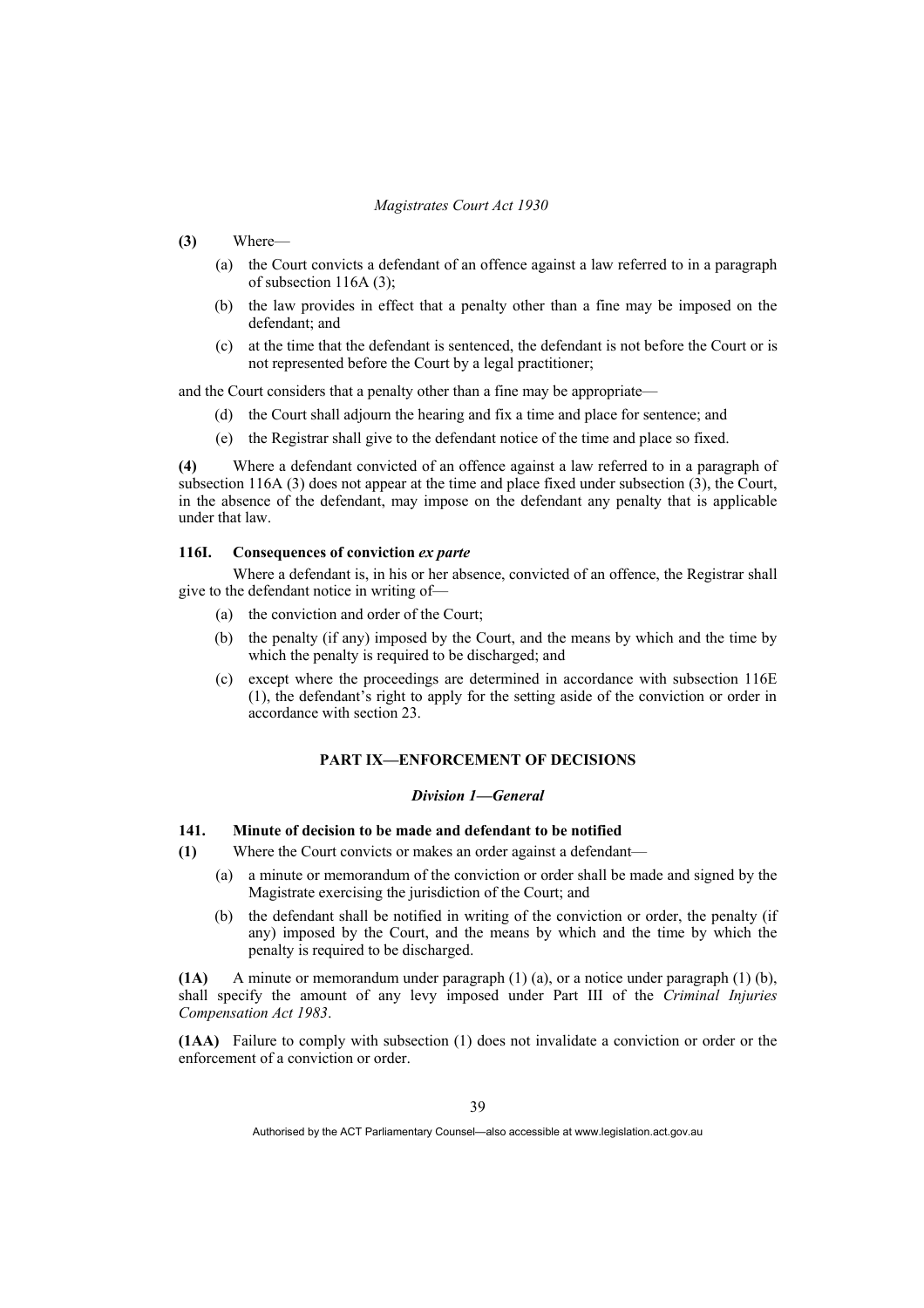**(2)** The minute shall not form any part of the warrant of commitment or of execution.

**(3)** A document purporting to be a copy of the minute or memorandum signed by the Registrar shall be *prima facie* evidence in all courts of law of the making of the conviction or order.

# **142. Formal convictions and orders**

**(1)** The conviction or order shall afterwards, if required, be drawn up by the Court in proper form, and it shall cause the conviction or order to be lodged with the Registrar, to be by him or her filed among the records of the Court.

**(2)** It shall not be necessary for a Court formally to draw up a conviction or order or any other record of a decision, unless it is demanded by a party to the proceedings for the purpose of an appeal against the decision, or is required for the purpose of a return to a writ of habeas corpus or other writ from the Supreme Court.

### **143. Proceedings in case of dismissal**

**(1)** If the Court dismisses the information the Court shall make an order of dismissal, and shall, on application, give the defendant a certificate thereof signed by the adjudicating Magistrate or the Registrar.

**(2)** The certificate, without further proof, shall, on its production be a bar to any other information or legal proceeding in any Court (other than proceedings on appeal) for the same matters respectively against the same party.

### **144. Copies of informations and other documents**

**(1)** Upon application, the Registrar shall give the applicant a copy of—

- (a) an information;
- (c) a minute or memorandum of a conviction or order; or
- (d) a formal conviction or order.
- **(2)** The Registrar may refuse an application under subsection (1) if—
	- (a) the applicant is not a party to the relevant proceedings; and
	- (b) the Registrar or a Magistrate is not satisfied that the applicant has a good reason for being given that copy.

# **145. Imprisonment in first instance**

 Where the Court upon a conviction sentences the defendant to a term of imprisonment, it shall issue its warrant of commitment accordingly.

### *Division 2—Enforcement of fines, penalties and other sums*

#### **146. Interpretation**

In this Division—

"parking offence" means the contravention, before 14 February 1990, of a provision of Part X of the Motor Traffic Act, other than sections 150, 163G, 163H, 163J, 163K and 163MA; and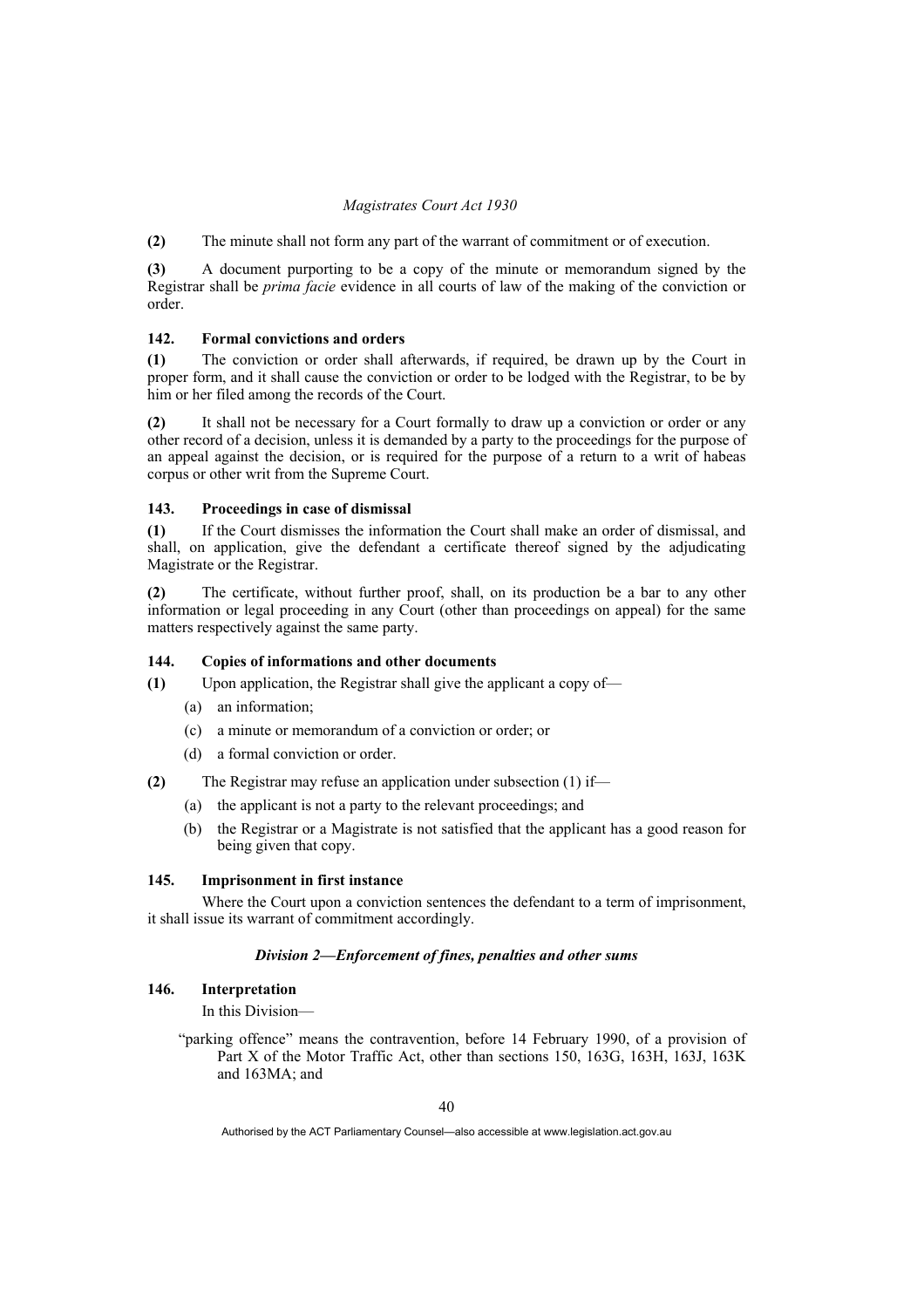"traffic offence" means the contravention, before 18 May 1992, of a provision of the Motor Traffic Act in respect of which a traffic infringement notice under section 180A may be issued.

## **146A. No imprisonment for breach of reparation order**

A reference in subsection  $147$  (2) or  $150$  (1) or in paragraph 151 (1) (b) to an order shall not be read as including a reference to an order under section 437 of the Crimes Act.

# **147. Enforcing convictions and orders**

**(2)** Where a natural person is ordered to pay an amount being a penalty, sum of money or costs under a conviction or order, the conviction or order shall also provide that in default of payment of the amount in accordance with the terms of the conviction or order, the person shall be imprisoned for the period specified in the conviction or order until the amount is paid.

**(2A)** Subsection (2) does not apply to a judgment given or entered or an order made in respect of a claim.

**(2B)** Subsection (2) does not affect the provisions relating to periodical payments contained in the *Maintenance Act 1968*.

**(2C)** Where a person is ordered to pay an amount or do any other thing under a conviction or order, the conviction or order shall also contain a statement to the effect that, in default of compliance with the order, the person would become liable to pay the fee determined under subsection 248A (1) for the purposes of this subsection.

**(3)** Whenever any corporate body is by any conviction or order adjudged to pay any fine, penalty, sum of money or costs or an informant is ordered to pay costs to a defendant or a defendant is ordered to pay costs to an informant, the conviction or order shall operate as a judgment given or entered in respect of a claim for the payment of money and be enforceable as such order.

**(3AA)** Subsections (2) and (3) do not apply in relation to a natural person or a body corporate, as the case requires, against whom a conviction or order in respect of a parking offence is made after the commencement of this subsection.

**(3AB)** Subsections (2) and (3) do not apply in relation to a natural person or a body corporate, as the case requires, against whom a conviction or order in respect of a traffic offence is made after the commencement of this subsection.

**(3A)** Where, in the enforcement of a conviction or order of the kind referred to in subsection (3), a writ of execution is issued, the provisions of Part XVII of the *Magistrates Court (Civil Jurisdiction) Act 1982*, other than section 240, apply to and in relation to property taken or to be taken by a bailiff under that writ, and to the proceeds of a sale of that property, as if—

- (a) a reference in that Part to a judgment debtor were a reference to the party against whom the writ is issued; and
- (b) a reference in that Part to the plaintiff or judgment creditor were a reference to the party obtaining the writ.

**(4)** Notwithstanding anything contained in this section, where in any law in force in the Territory provision is made for the recovery or enforcement of payment of any fine, penalty,

Authorised by the ACT Parliamentary Counsel—also accessible at www.legislation.act.gov.au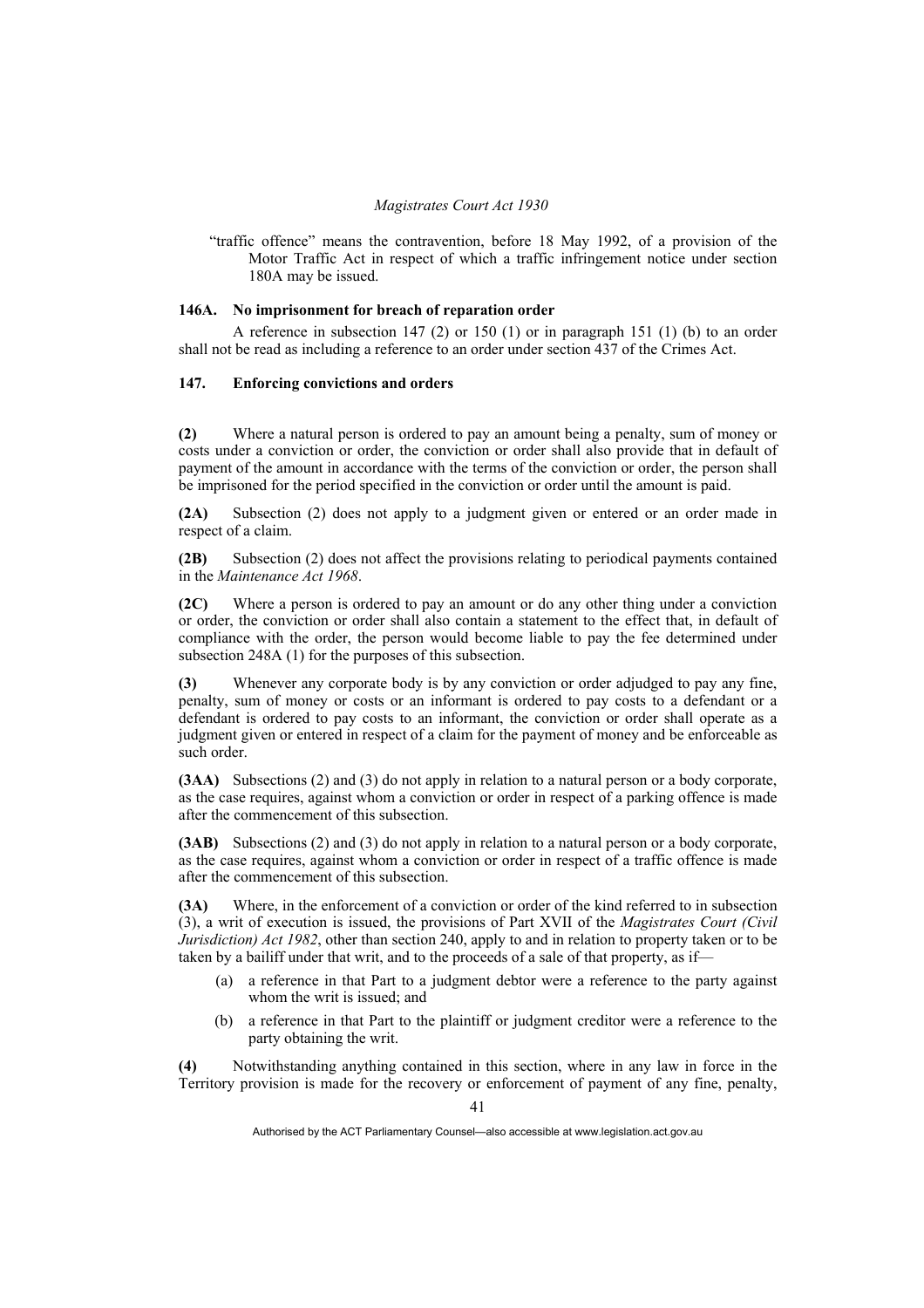sum of money or costs in any particular manner, such fine, penalty, sum of money or costs may be recovered or payment thereof may be enforced in that manner.

## **147A. Parking and traffic offences**

**(1)** This section applies to a conviction or order in respect of a parking offence made after the commencement of this section.

**(1A)** This section applies to a conviction or order in respect of a traffic offence made after the commencement of this subsection.

**(2)** Where, by a conviction or order in respect of a parking or traffic offence to which this section applies, it is adjudged that any penalty for the offence and costs (if any) shall be paid by a person, the Court shall order that, in default of payment in accordance with the terms of the conviction or order, a copy of the conviction or order shall be forwarded to the Registrar of Motor Vehicles—

- (a) for suspension of the person's driving licence or suspension of the registration of the motor vehicle in respect of which the parking or traffic offence occurred; or
- (b) for suspension of the person's right to drive in the Territory, suspension of the right to drive in the Territory the motor vehicle in respect of which the parking or traffic offence occurred, or suspension of the person's right to drive in the Territory and the right to drive the motor vehicle in the Territory, as the case requires;

in accordance with section 162E or 180F, as the case requires, of the Motor Traffic Act.

- **(3)** When a conviction or order to which this section applies is made—
	- (a) if the defendant is before the Court, the Registrar shall cause a copy of section 162E or 180F of the Motor Traffic Act, as the case requires, to be given to the defendant; or
	- (b) if the defendant is not before the Court, the Registrar shall cause a copy of section 162E or 180F of the Motor Traffic Act, as the case requires, to be attached to the notice of the conviction or order served on the defendant.

## **148. Court may allow time to pay etc.**

**(1)** Where the Court, by a conviction or order, imposes a fine or penalty, or orders that a sum of money or costs be paid—

- (a) the Court shall, in the case of a fine imposed on conviction for an offence where the summons was served in accordance with section 116B; and
- (b) the Court may, in any other case,

allow time for the payment of the amount.

**(1A)** In the case of a fine referred to in paragraph (1) (a), the time allowed by the Court shall be not less than 14 days from the date of conviction.

**(1B)** In addition to allowing time for the payment of an amount, the Court may, in any case—

(a) direct payment of the amount to be made by instalments; and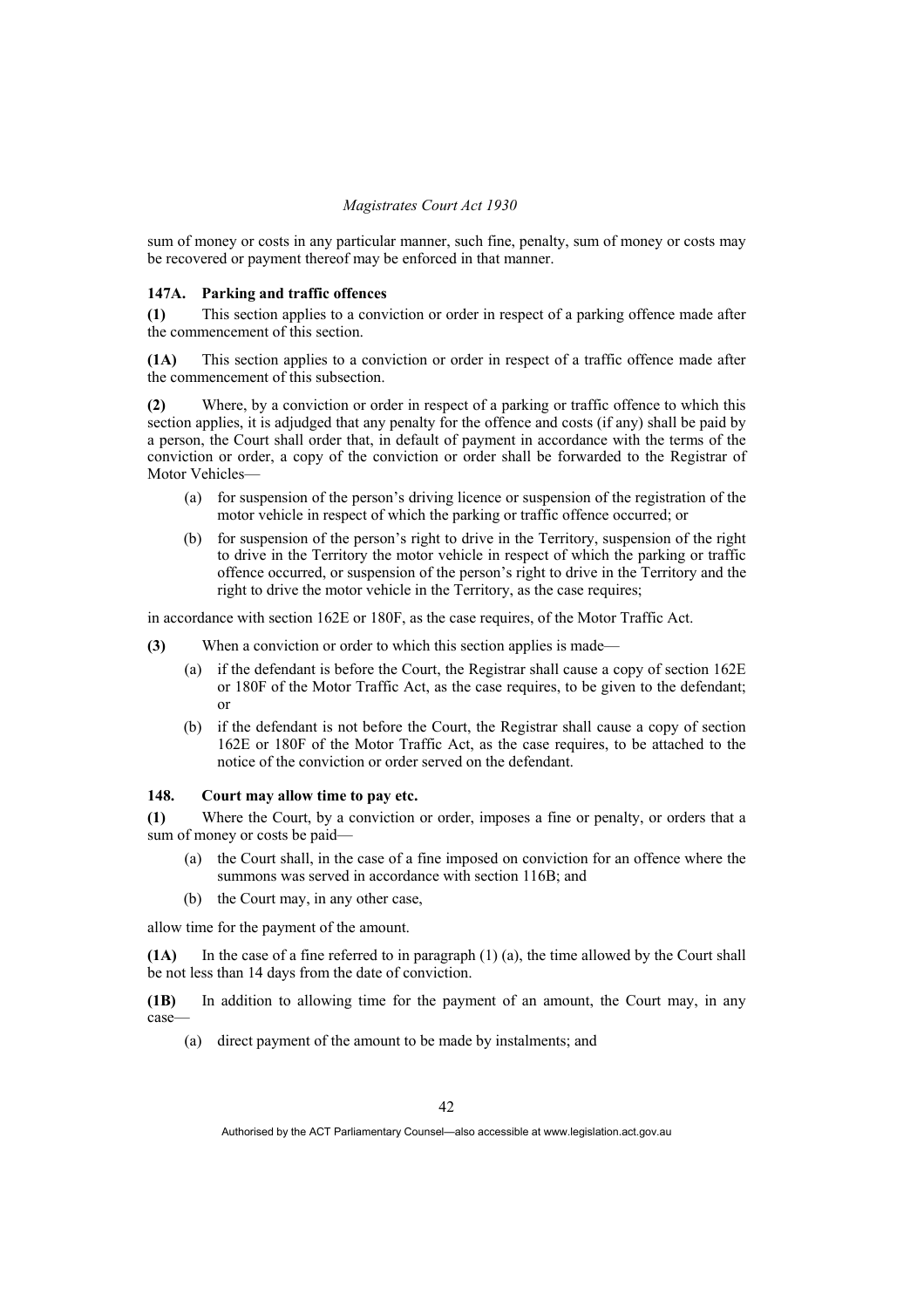(b) direct that the person liable to pay the amount give security, to the satisfaction of such person as is specified by the Court, with or without sureties, for the payment of the amount or of an instalment of the amount.

**(1C)** The security referred to in paragraph (1B) (b) shall be given, and may be enforced, in the manner provided by this Act.

**(2)** Where a sum or costs is or are directed to be paid by instalments and default is made in the payment of any one instalment, the same proceedings may be taken as if the original conviction or order had ordered the payment of all the instalments then remaining unpaid and default had been made therein.

**(3)** The Court directing the payment of a sum or costs, or of an instalment of a sum or costs, may direct the payment to be made at such time or times and in such place, and to such person, as the Court specifies; and every person to whom any such sum or costs or instalments is or are paid, if he or she is not the Registrar, shall forthwith pay over or account for the sum or costs or instalment to the Registrar.

### **150. Committal to prison where fine or costs not paid**

**(1)** Where a natural person defaults in payment of an amount being a penalty, sum of money or costs that is payable under a conviction or order, a Magistrate may, by warrant, commit the person to prison in accordance with the terms of the conviction or order until the amount is paid.

**(1AA)** Subsection (1) does not apply in respect of an amount payable under a judgment given or entered or an order made in respect of a claim.

**(1A)** Subsection (1) does not apply in relation to a person against whom a conviction or order has been made in respect of a parking offence before the commencement of this subsection if a warrant has not been issued under subsection (1).

**(1B)** Subsection (1) does not apply in relation to a person against whom a conviction or order has been made in respect of a traffic offence before the commencement of this subsection if a warrant has not been issued under subsection (1).

**(2)** Where—

- (a) the summons in proceedings was served in accordance with section 116B;
- (b) the defendant was convicted in his or her absence; and
- (c) it was adjudged that the defendant pay a fine or penalty or a sum of money,

a warrant issued under subsection (1) shall not be executed unless—

- (d) a member of the Police Force has made a demand upon the defendant for payment of the fine, penalty or sum of money;
- (e) a period of 7 days has expired since that demand was made; and
- (f) the fine, penalty or sum of money has not been paid in full.
- **(3)** A demand referred to in paragraph (2) (d) shall be made—
	- (a) to the defendant in person; or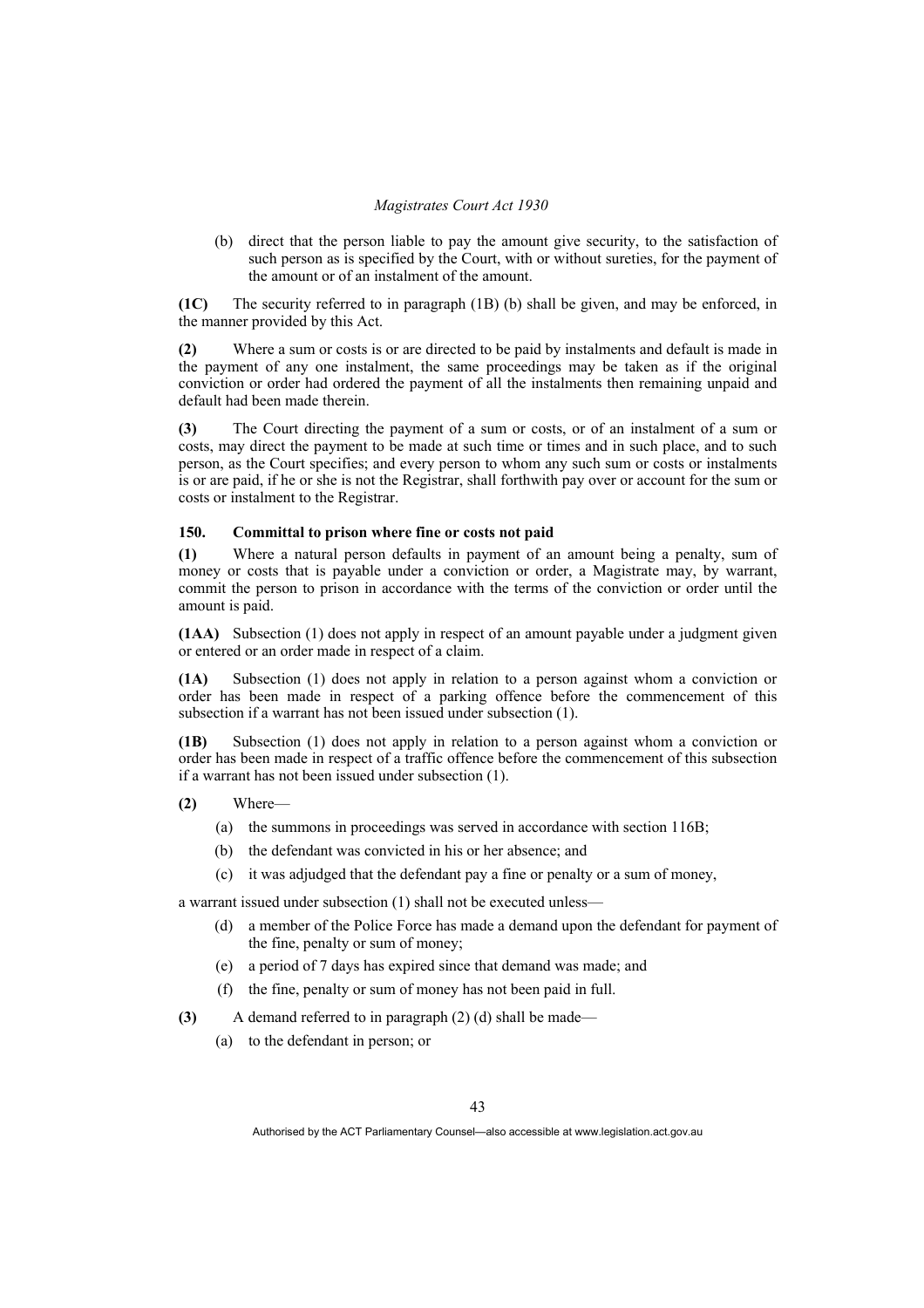(b) by writing addressed to the defendant and left at his or her last known place of residence or business with a person apparently resident or employed at that place and apparently over the age of 16 years.

## **150A. Parking and traffic offences—further orders in respect of natural persons**

**(1)** Where, but for subsection 150 (1A), a person would have been liable to be committed to prison pursuant to subsection 150 (1) in respect of a conviction or order in respect of a parking or traffic offence, the Court shall, on the matter being placed before the Court by the Registrar, make a further order that, unless the person pays the amount adjudged to be paid (including costs) in accordance with the conviction or order within 14 days after the date of service of a copy of the further order on the defendant, a copy of the further order shall be forwarded to the Registrar of Motor Vehicles—

- (a) for suspension of the person's driving licence or suspension of the registration of the motor vehicle in respect of which the parking or traffic offence occurred; or
- (b) for suspension of the person's right to drive in the Territory, or suspension of the person's right to drive in the Territory and the right to drive the motor vehicle in the Territory, as the case requires;

in accordance with section 162E or 180F of the Motor Traffic Act, as the case requires, and where a further order is made under this subsection, the defendant shall not be committed to prison in respect of that liability.

**(2)** Where a further order is made under subsection (1), the Registrar shall cause a copy of the order and a copy of section 162E or 180F of the Motor Traffic Act, as the case requires, to be served on the defendant.

# **150B. Parking and traffic offences—further orders in respect of bodies corporate**

**(1)** Where, but for this section, in default of payment of an amount adjudged to be paid (including costs) by a body corporate a writ of execution could be issued against the body corporate in respect of a conviction or order in respect of a parking or traffic offence, the Court shall, on the matter being placed before the Court by the Registrar, make a further order that, unless the body corporate pays the amount adjudged to be paid (including costs) in accordance with the conviction or order within 14 days after the date of service of a copy of the further order on the defendant, a copy of the further order shall be forwarded to the Registrar of Motor Vehicles—

- (a) for suspension of the registration of the motor vehicle in respect of which the parking or traffic offence occurred; or
- (b) for suspension of the right to drive in the Territory the motor vehicle in respect of which the parking or traffic offence occurred:

in accordance with section 162E or 180F of the Motor Traffic Act, as the case requires.

**(2)** Where a further order is made under subsection (1), the Registrar shall cause a copy of the order and a copy of section 162E of the Motor Traffic Act to be served on the defendant.

**(3)** Where a further order is made under subsection (1), a writ of execution shall not be issued in respect of the parking or traffic offence to which the order relates.

Authorised by the ACT Parliamentary Counsel—also accessible at www.legislation.act.gov.au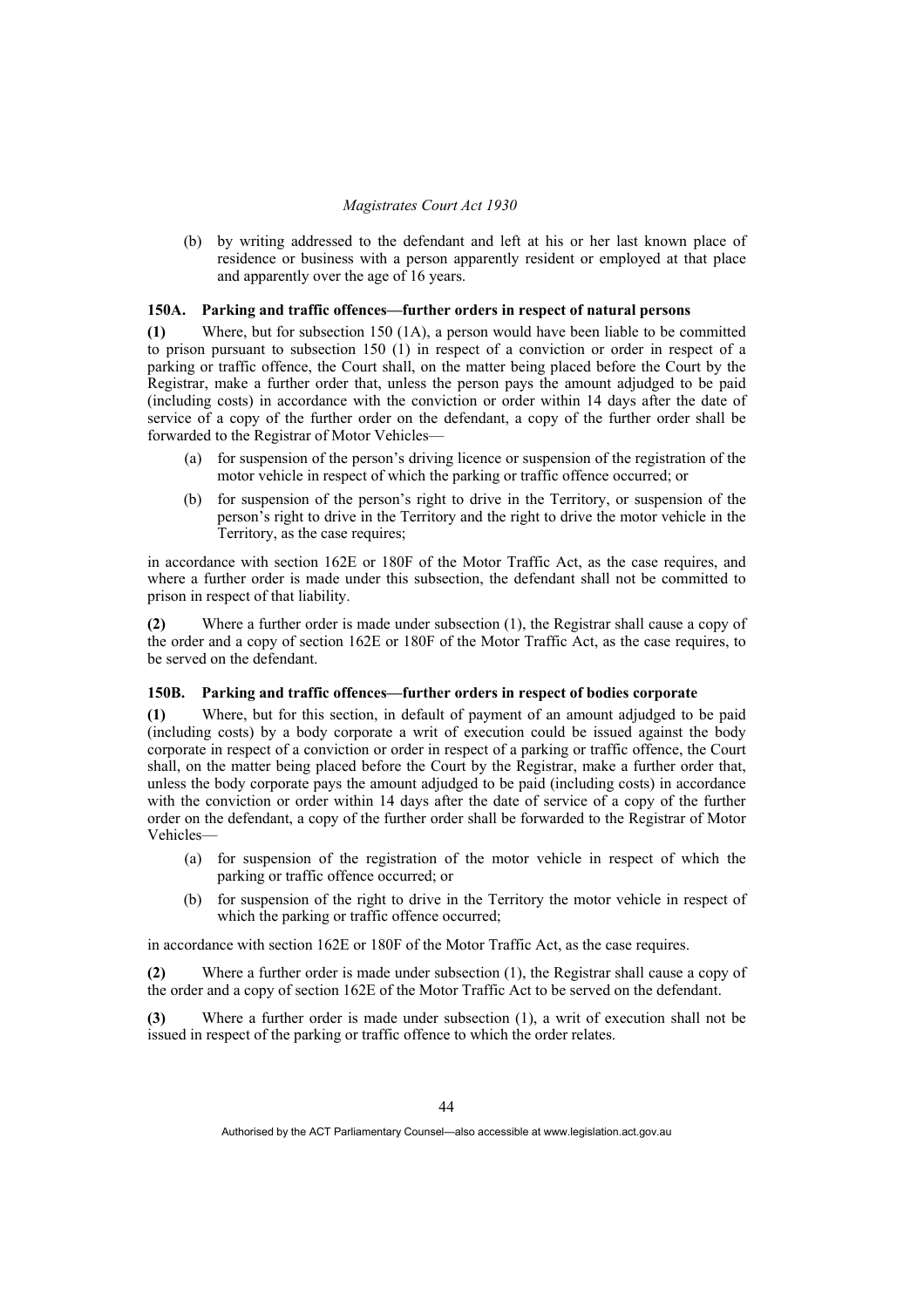### **150C. Further orders—service**

 A copy of a further order required to be served under section 150A or 150B shall be served by sending it by pre-paid post to the address of the place of residence or business of the person last-known to the Registrar.

# **151. Committal to prison**

Where—

- (a) a conviction does not order the payment of any fine or penalty but orders that the defendant be imprisoned for his or her offence; or
- (b) an order is not for the payment of money but for the doing of some other act and directs that, if he or she neglects or refuses to do the act, the defendant be imprisoned and the defendant neglects or refuses to do such act,

the Court or a Magistrate may by warrant commit the defendant to prison there to be kept according to the terms in that behalf of the conviction or order.

### **152. Warrant of commitment**

**(1)** A warrant of commitment—

- (a) shall require the police officer to whom it is directed to take the person named in the warrant to a prison mentioned in the warrant; and
- (b) shall require the person in charge of the prison to which the person is taken to imprison the person in accordance with the warrant.

**(2)** On the arrival at the prison of the person named in the warrant, the person in charge of the prison or a person authorised by him or her—

- (a) shall sign the receipt on the warrant for the person; and
- (b) shall complete the report on the warrant about the person's apparent physical condition and state of health.

# **153. Term of imprisonment where part payment is made**

**(1)** The Court, Magistrate or Registrar to whom application is made to issue a warrant of commitment for non-payment of an amount adjudged to be paid by a conviction or order may, if it or he or she deems it expedient so to do, allow further time for the payment of the amount or any part thereof or direct that payment of the amount or any part thereof be made by instalments or may postpone the issue of the warrant until such time and on such conditions, if any, as it or he or she thinks just.

**(2)** Where, upon an application to the Court or a Magistrate to issue any such warrant of commitment, it appears to the Court or magistrate to whom the application is made that, by payment of part of the amount, whether by instalments or otherwise, the amount has been reduced, the Court or the Magistrate shall by its or his or her warrant of commitment order that the term of imprisonment be reduced by a number of days bearing as nearly as possible the same proportion to the total number of days in the term as the amount of the reduction bears to the total amount adjudged to be paid.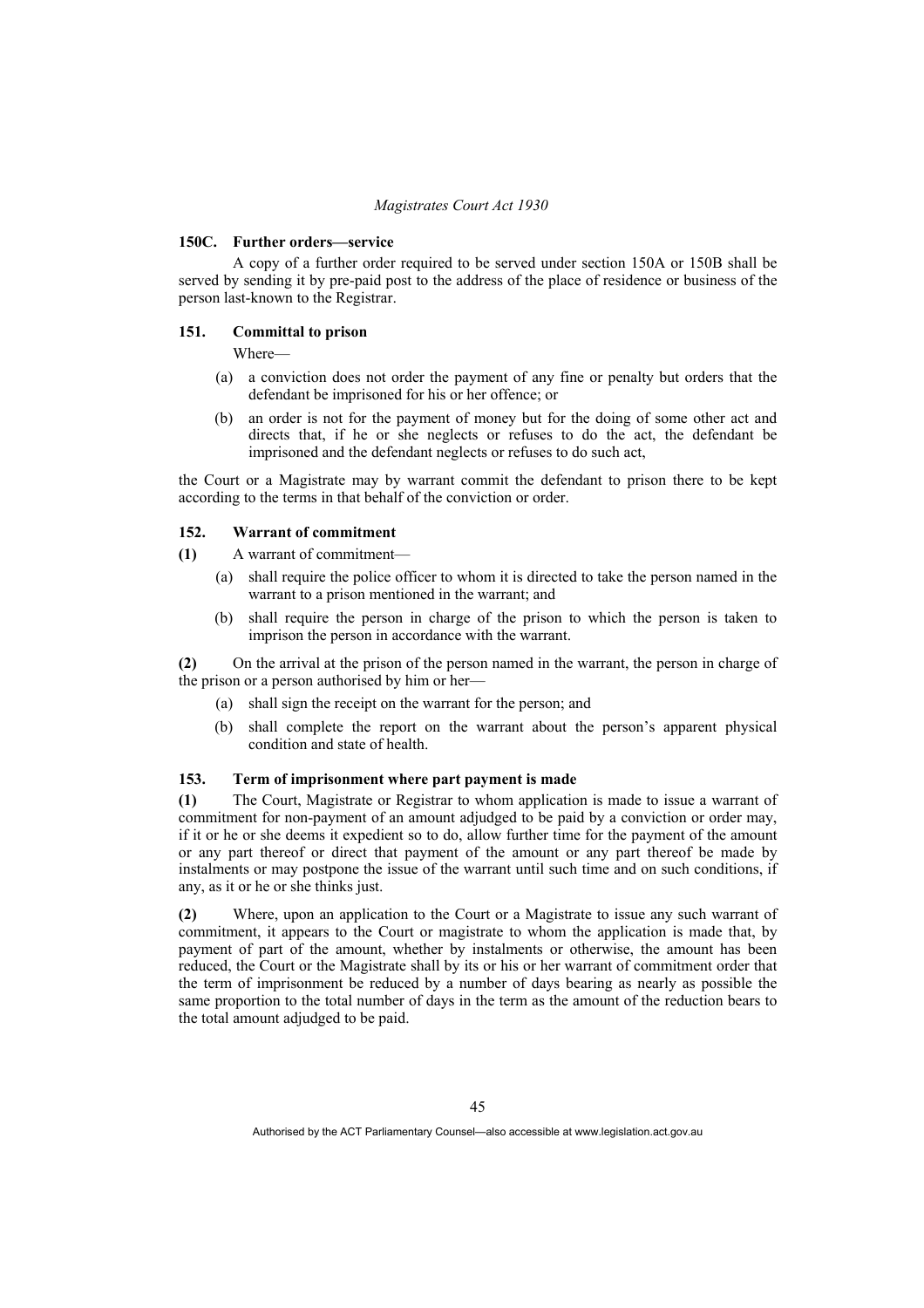#### **153A. Parking offences—instalment payments**

**(1)** Where the Court makes a further order under subsection 150A (1) or 150B (1), the defendant may apply in writing to the Court, Magistrate or Registrar—

- (a) for further time for the payment of the whole or any part of the amount the subject of the order; or
- (b) for a direction that payment of the whole or any part of that amount be made by instalments.

**(2)** The Court, Magistrate or Registrar, as the case requires, may, if satisfied that it is expedient to do so—

- (a) allow further time for the payment of the whole or any part of the amount the subject of the order; or
- (b) direct that payment of the whole or any part of that amount be made by instalments.

**(3)** The Registrar shall not forward a copy of a further order to the Registrar of Motor Vehicles under section 153B unless default is made in the payment of an instalment or the further time allowed for payment has expired.

# **153B. Consequence of non-compliance with certain orders**

In default of payment in accordance with—

- (a) a conviction or order to which section 147A applies;
- (b) a further order under subsection 150A (1) or 150B (1), as the case may be;

the Registrar shall cause a copy of the order or further order to be forwarded to the Registrar of Motor Vehicles.

## **153C. Part payments**

 Where the defendant pays part of an amount in accordance with an order to which section 147A applies, or a further order under subsection 150A (1) or 150B (1), the Registrar shall endorse on the order or further order the amount the subject of the order or further order remaining unpaid.

## **154. Warrant of commitment where defendant already in prison**

**(1)** Where by any conviction or order it is adjudged that the defendant be imprisoned and the defendant is then undergoing imprisonment upon a conviction for another offence the warrant of commitment in respect of the subsequent offence shall be forthwith delivered to the gaoler to whom it is directed.

**(2)** The Court or Magistrate issuing the warrant of commitment may order thereby that the imprisonment for the subsequent offence shall commence at the termination of the imprisonment which the defendant is then undergoing.

# **155. Moneys to be paid to Registrar**

 If a person adjudged by the conviction or order of a Court or Magistrate to pay any amount of money pays the amount to any police officer or other person such police officer or other person shall forthwith pay the amount to the Registrar.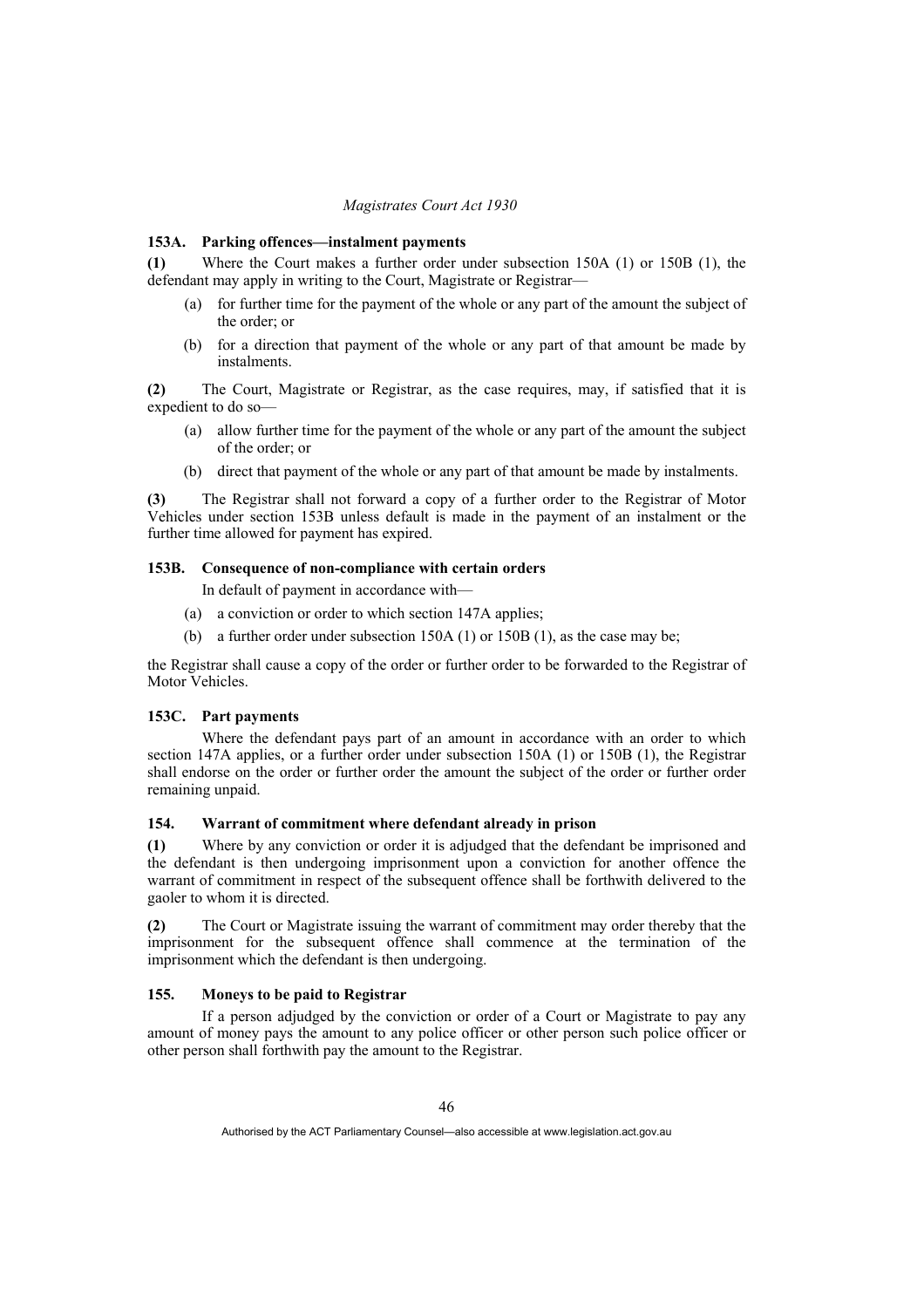### **155A. Costs to be paid to Registrar by Registrar of Motor Vehicles**

 Where a sum of money payable on account of costs pursuant to a conviction or order in respect of a parking or traffic offence is paid to the Registrar of Motor Vehicles, he or she shall pay an amount equal to that sum to the Registrar.

## **156. Execution to cease on payment of amount due**

 In any case where a warrant of commitment has been issued, the defendant pays or tenders to the police officer having the execution of the warrant the sum or sums mentioned therein, the police officer shall cease to execute the warrant.

#### **157. Payment of amount to keeper or Superintendent**

**(1)** Where a person is imprisoned for non-payment of an amount adjudged to be paid by a conviction or order of the Court or a Magistrate, the person may pay, or cause to be paid, to the keeper of the prison or, in the case of a person in respect of whom a warrant under section 255A has been issued, the Superintendent of the remand centre, and the keeper or Superintendent shall receive—

- (a) the sum mentioned in the warrant of commitment and the keeper or Superintendent shall thereupon discharge the person unless he or she is in custody for some other matter;
- (b) any sum in part satisfaction of the sum so adjudged to be paid and thereupon the term of imprisonment shall be reduced by a number of days bearing as nearly as possible the same proportion to the total number of days for which he or she was committed as the sum so paid bears to the sum for which he or she is so liable and the keeper or Superintendent shall on the expiration of the term so reduced discharge the person unless he or she is in custody for some other matter.

**(2)** The keeper or Superintendent shall forthwith pay all sums received by him or her under the subsection (1) to the Registrar.

#### *Division 2A—Reciprocal Enforcement of Fines against Bodies Corporate*

### **166A. Interpretation**

In this Division, unless the contrary intention appears—

"conviction" means a conviction or order entered or made by a court in the exercise of summary jurisdiction in proceedings for an offence:

"fine" includes-

- (a) a pecuniary penalty, pecuniary forfeiture and pecuniary compensation; and
- (b) fees, charges and costs payable by a body corporate under an order made in proceedings in which a conviction was entered in respect of the body corporate;

"reciprocating court" means—

- (a) a court declared under section 166B to be a reciprocating court; and
- (b) a court included in a class of courts declared under section 166B to be a class of reciprocating courts;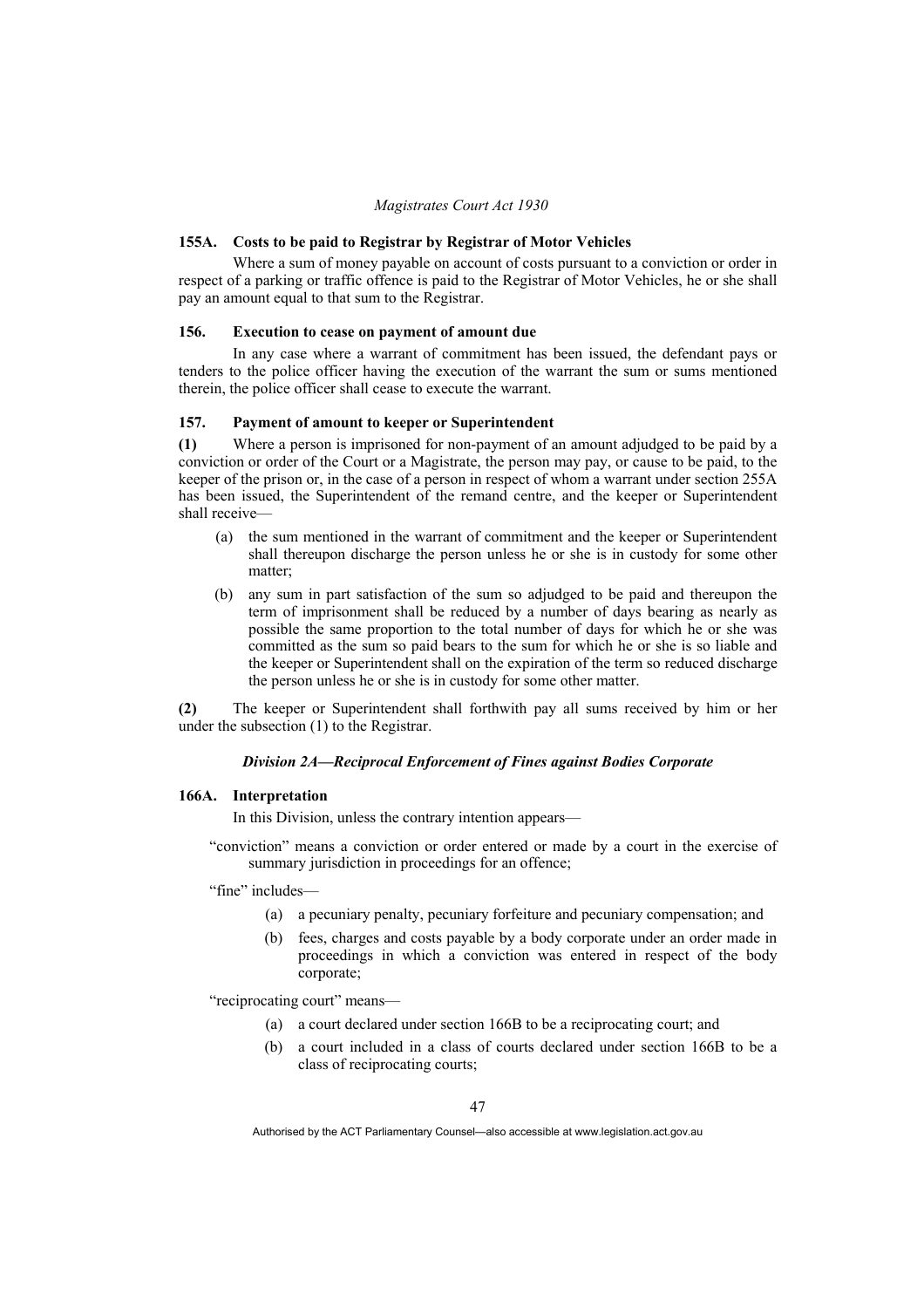- "relevant officer", in relation to a reciprocating court, means the Registrar or other corresponding officer of the court;
- "State" includes a Territory other than the Australian Capital Territory and the Jervis Bay Territory;

"Territory fine" means a fine payable under a conviction of the Court.

## **166B. Declarations relating to reciprocating courts**

 Where a State has laws providing for enforcement in the State of a Territory fine against a body corporate, the Attorney-General may, by notice published in the *Gazette*—

- (a) declare a court of summary jurisdiction in the State to be a reciprocating court; or
- (b) declare a class of courts of summary jurisdiction in the State to be a class of reciprocating courts.

## **166C. Enforcement of fine**

**(1)** Where a fine is payable by a body corporate under a conviction of a reciprocating court and the Registrar receives a request in writing from the relevant officer of the reciprocating court for the enforcement of the conviction accompanied by—

- (a) a copy, certified by the relevant officer to be correct, of the conviction; and
- (b) a certificate under the hand of the relevant officer specifying the amount of the fine that remains unpaid,

the Registrar shall—

- (c) register the conviction by filing in the Court the certified copy of the conviction; and
- (d) note the date of the registration on the copy.
- **(2)** On the registration of a conviction under subsection (1)—
	- (a) the conviction shall, for the purposes of this Part, be deemed to be a conviction of the Court adjudging payment of a fine by the body corporate in the amount specified as unpaid in the certificate referred to in paragraph (1) (b);
	- (b) the Registrar shall issue a writ of execution for the purpose of recovering the amount referred to in paragraph (a); and
	- (c) subject to this section, this Act and the *Magistrates Court (Civil Jurisdiction) Act 1982* apply in relation to a writ issued under paragraph (b) as if the writ had been issued in connection with a conviction of the Court.

**(3)** Where a request is made under this section in respect of a fine payable under a conviction of a reciprocating court and the Registrar later receives a notification from the relevant officer of the reciprocating court of payment of an amount in satisfaction in whole or part of the amount of the fine, the Registrar shall note the particulars of the payment on the certified copy of the conviction filed in the Court.

- **(4)** Notwithstanding anything in this Part, where—
	- (a) a writ is issued under subsection (2) in respect of a fine; and
	- (b) before execution, the Registrar receives a notification referred to in subsection (3) relating to the fine,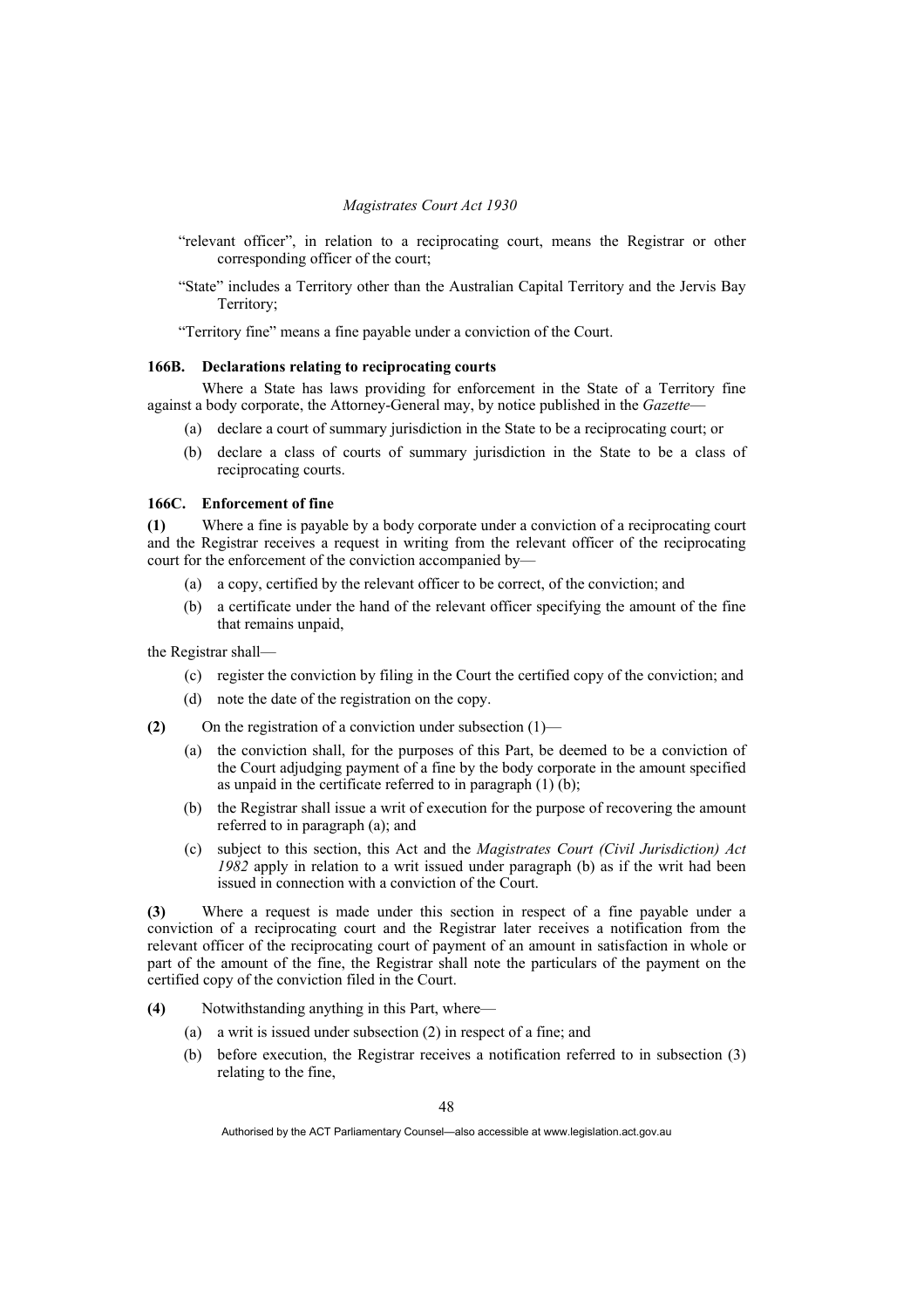the Registrar shall arrange for the return of the writ and, upon its return, he or she shall—

- (c) if the amount of the fine has been paid in full—withdraw the writ; or
- (d) if part of the amount of the fine remains unpaid—amend the writ to show the amount still unpaid.

**(5)** Where a writ is amended under subsection (4), the writ shall be enforced in respect of the amount of the fine for the time being shown in the writ as unpaid.

**(6)** Notwithstanding section 190, where a sum of money is paid to the Registrar in satisfaction in whole or in part of a fine payable under a conviction registered under subsection (1), the Registrar shall remit the sum of money to the relevant officer of the reciprocating court by which the conviction was entered.

**(7)** For the purposes of this section, a document that purports to have been signed by the relevant officer of a reciprocating court shall be taken to have been so signed unless the contrary is proved.

### **166D. Effect of enforcement by reciprocating court**

 A sum of money received by the Registrar from a reciprocating court in satisfaction in whole or in part of a Territory fine shall be applied to the Registrar as if the sum had been paid to him or her by the body corporate by which the fine was payable in satisfaction in whole or in part of the fine.

## **166E. Registrar to notify payment of Territory fine**

Where—

- (a) a conviction of the Court under which a fine is payable is registered by the relevant officer of a reciprocating court; and
- (b) a sum of money is received by the Registrar in satisfaction in whole or in part of the fine,

the Registrar shall, as soon as practicable, notify the relevant officer of the amount of that payment.

### *Division 6—Miscellaneous*

# **188. Mitigation of payment by court**

**(1)** Where in a case when either imprisonment or fine is imposed there is prescribed a requirement for the defendant to enter into his or her recognizance and to find sureties for keeping the peace, or being of good behaviour, and observing some other condition, or to do any of such things, the Court may dispense with any such requirement or any part thereof.

**(2)** Where the Court has authority under any law in force in the Territory (other than this Act), whether past or future, to impose imprisonment for an offence punishable on summary conviction, and has no authority to impose a fine for that offence, it may notwithstanding, when adjudicating on that offence, if it thinks that the justice of the case will be better met by a fine than by imprisonment, impose a penalty not exceeding 50 penalty units, and not being of such an amount as will subject the offender under the provisions of this Act in default of payment of the penalty, to any greater term of imprisonment than that to which he or she is liable under the law authorising the imprisonment.

Authorised by the ACT Parliamentary Counsel—also accessible at www.legislation.act.gov.au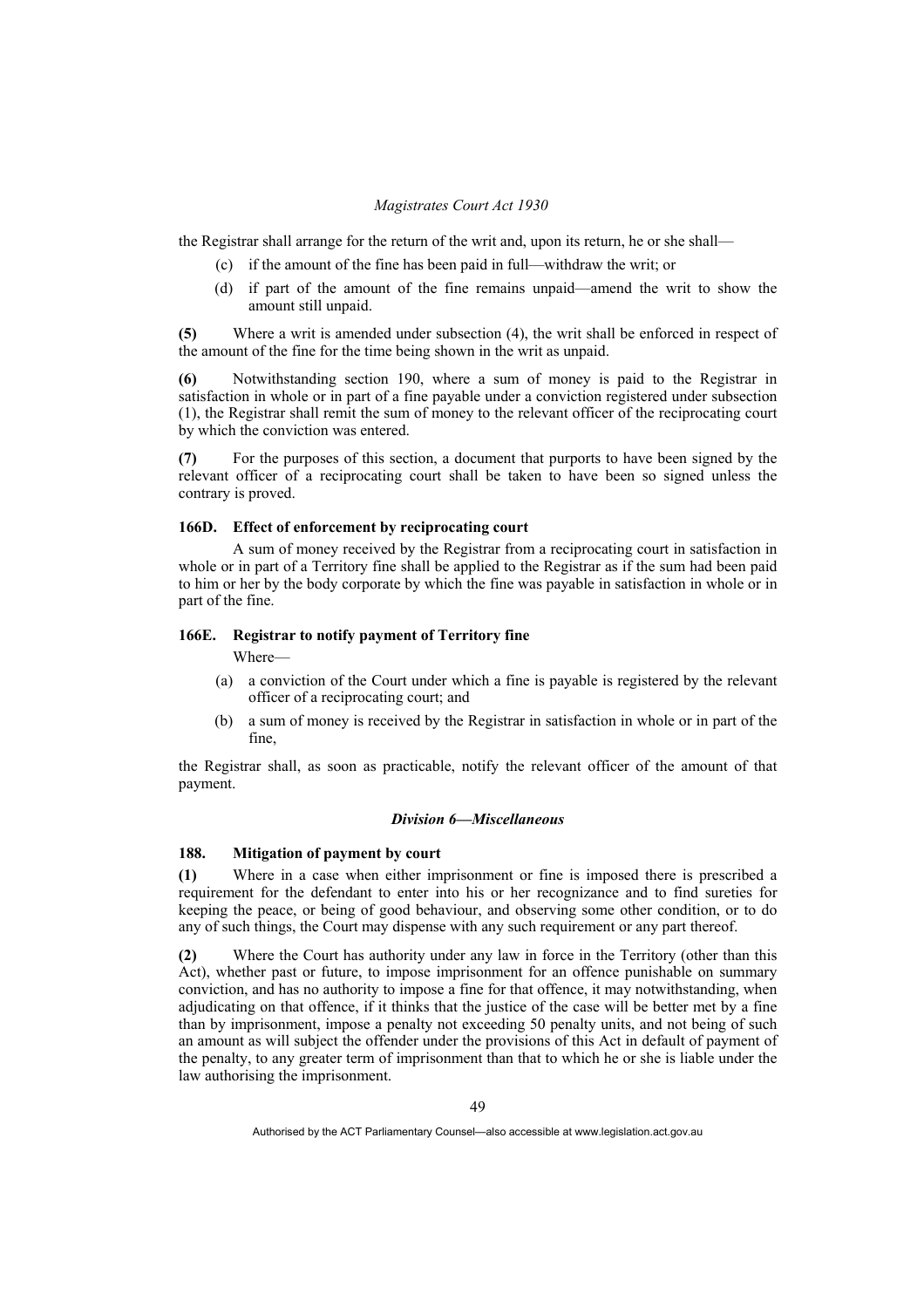## **189. Scale of imprisonment for non-payment of money**

 Subject to the provisions of the law under which a conviction or order is made, the period of imprisonment imposed by the Court in default of payment of an amount being a penalty, sum of money or costs under a conviction or order shall be such period as in the opinion of the Court will satisfy the justice of the case, but not exceeding in any case a period calculated at the rate of one day for each \$100, or part of \$100, included in the amount ordered to be paid or 6 months, whichever is the less.

## **191. Accounts to be kept in the form in Third Schedule**

 Every Registrar, keeper of a gaol and Superintendent of a remand centre shall keep a true and exact account of all moneys received by him or her under or by virtue of any conviction or order, showing the persons from whom and the time when the sums were received and to whom and when the sums were paid, in accordance with the form in the Third Schedule to this Act.

Penalty: 1 penalty unit.

## **193. Forfeited goods may be sold**

 Except where otherwise provided, all forfeitures, not pecuniary, which are incurred in respect of an offence triable by the Court or which may be enforced by the Court, may be sold or disposed of or dealt with in such a manner as the Court directs, and the proceeds of the sale shall be applied in like manner as if the proceeds were a fine imposed under the Act, Ordinance or law on which the proceeding for forfeiture is founded.

## **194. Warrant of commitment or writ of execution not void for form only**

 A warrant of commitment or writ of execution shall not be held void by reason only of any defect or error therein if there is a conviction or order which is good and valid or which may be amended and made good and valid under this Act to sustain it.

### **195. Convictions etc. to be transmitted to Registrar of Supreme Court**

 Where any person is convicted before, or an information is dismissed by, the Court in respect of any prosecution for an indictable offence, the Court shall forthwith thereafter transmit the conviction and recognizances, or a copy of the certificate of dismissal (if any), as the case may be, to the Registrar of the Supreme Court, to be kept by the Registrar among the records of the Supreme Court; and the Court shall also cause all such decisions to be registered in a book to be kept of the purpose.

# **PART X—RESTRAINING ORDERS**

# **196. Interpretation**

In this Part, unless the contrary intention appears—

"aggrieved person" means the person in respect of whom, or in respect of whose property, conduct or alleged conduct was engaged in;

"child" means a person who has not attained the age of 18 years;

"interim restraining order" means an order under section 206C;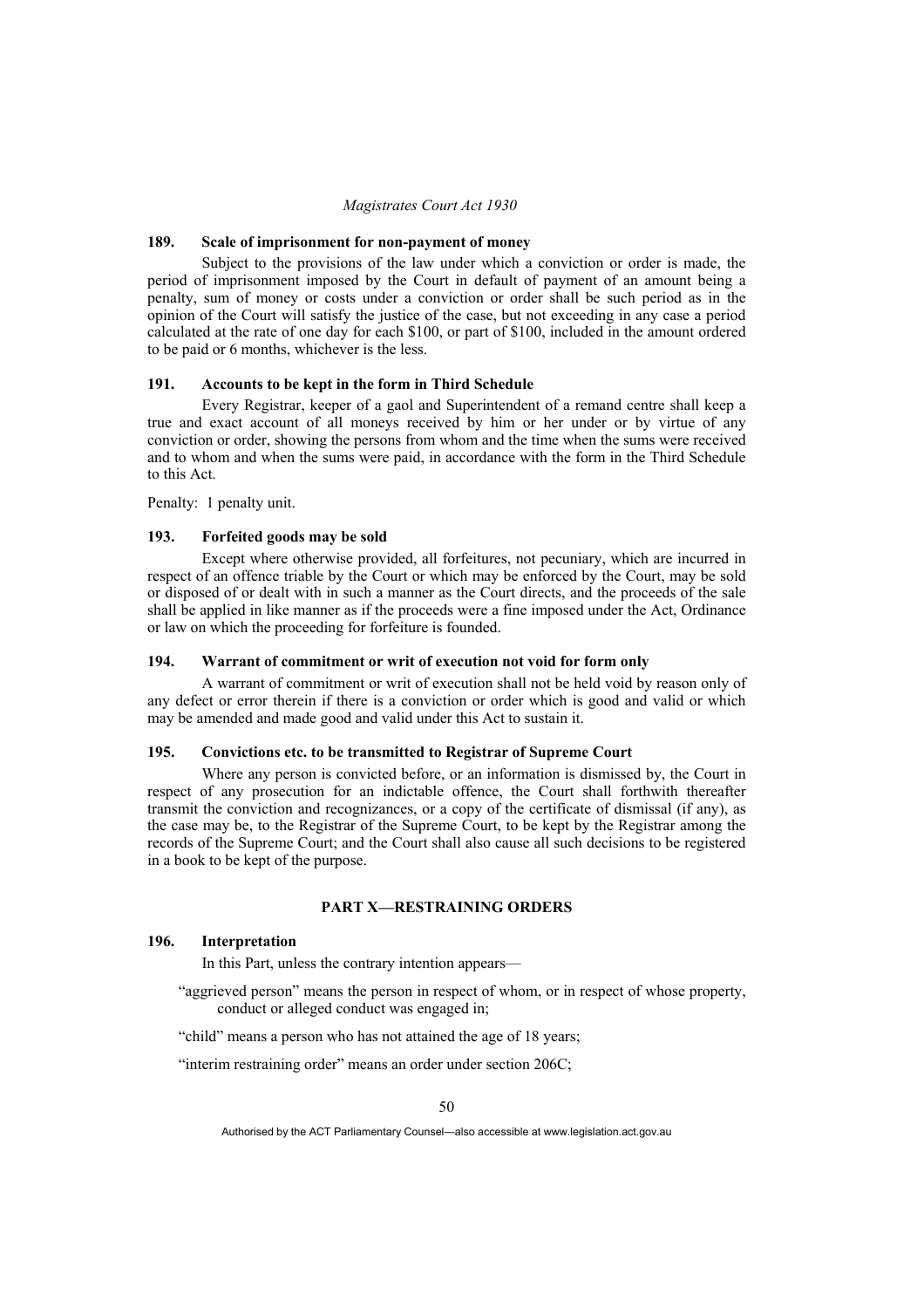"relative", in relation to an aggrieved person, means—

- (a) a parent of the person;
- (b) a child of the person who has attained the age of 18 years; or
- (c) a brother or sister of the person who has attained the age of 18 years;

"respondent", in relation to a restraining order or interim restraining order, means the person in respect of whom the order is sought or made;

"restraining order" means an order under section 197.

"vary" includes adapt and modify.

# **197. Power to make**

- **(1)** The Court may, on application and if satisfied on the balance of probabilities that—
	- (a) the respondent has caused personal injury or damage to property and, unless the respondent is restrained, the respondent is likely to cause further personal injury or damage to property;
	- (b) the respondent has threatened to cause personal injury or damage to property and, unless the respondent is restrained, the respondent is likely to carry out the threat; or
	- (c) the respondent has behaved in an offensive or harassing manner;

make an order restraining the respondent from 1 or more of the following:

- (d) causing personal injury or damage to property;
- (e) threatening to cause personal injury or damage to property;
- (f) behaving in an offensive or harassing manner;

and may impose 1 or more of the prohibitions and conditions specified in section 205.

**(2)** Subsection (1) applies in respect of conduct engaged in outside the Territory.

# **198. Entitlement to apply**

- **(1)** An application may be made by—
	- (a) the aggrieved person;
	- (b) a relative of the aggrieved person;
	- (c) where the aggrieved person is a child—
		- (i) a person with whom the child normally resides;
		- (ii) a parent or guardian of the child; or
		- (iii) the child; or
	- (d) a police officer.

**(2)** A person is not entitled to make an application in respect of alleged conduct under this Part if the person is entitled to make an application in respect of that conduct under the *Domestic Violence Act 1986*.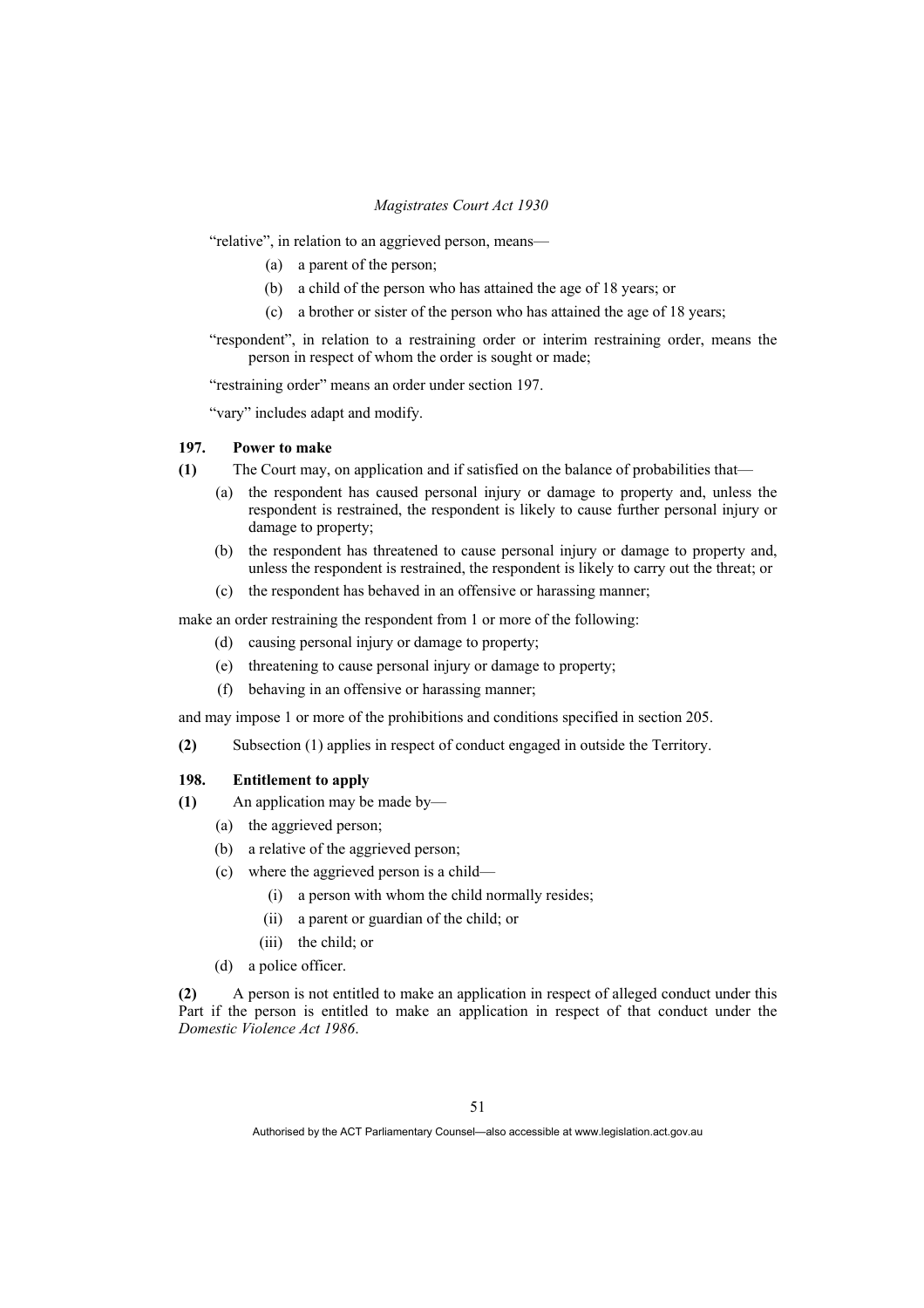## **199. Hearing dates**

 The Registrar shall fix a date for the hearing of an application that is not more than 2 days after the date on which the application is filed.

## **200. Parties—applications by relatives and police officers**

**(1)** Where the applicant is—

- (a) a relative; or
- (b) a police officer;

the aggrieved person shall be a party to the proceedings.

**(2)** Subsection (1) does not apply where the aggrieved person is a child.

## **201. Parties—applications involving children**

**(1)** Where the aggrieved person is a child, the Registrar shall, as soon as practicable, cause a copy of the application, together with notice of the date, time and place of the hearing, to be served—

- (a) on a person (other than the respondent) with whom the child normally resides; and
- (b) where the child has a parent or guardian with whom the child does not normally reside—on that parent or guardian.

**(2)** A person who has been served shall, on application to the Court, be made a party to the proceedings.

## **202. Representation of children**

**(1)** Where—

- (a) an application has been made by a child;
- (b) the child is not separately represented by another person; and
- (c) it appears to the Court that the child should be so represented;

the Court may, of its own motion or on the application of a person (including the child), order that the child be separately represented by another person and the Court may make such other orders as it thinks necessary to secure that representation.

**(2)** Where the Court orders that a child be separately represented, the Court may request that the representation be arranged by the Legal Aid Office (A.C.T.).

## **203. Hearing of applications**

**(1)** Section 22 of the *Magistrates Court (Civil Jurisdiction) Act 1982* (other than paragraph  $(4)$  (a) and subsection  $(5)$ ) applies in relation to proceedings under this Part.

**(2)** Section 199 of the *Magistrates Court (Civil Jurisdiction) Act 1982* does not apply in relation to proceedings under this Part.

**(3)** Notwithstanding the provisions of sections 206 and 207 of the *Magistrates Court (Civil Jurisdiction) Act 1982*—

- (a) an affidavit; and
- (b) a notice referred to in subsection 207 (1) of that Act;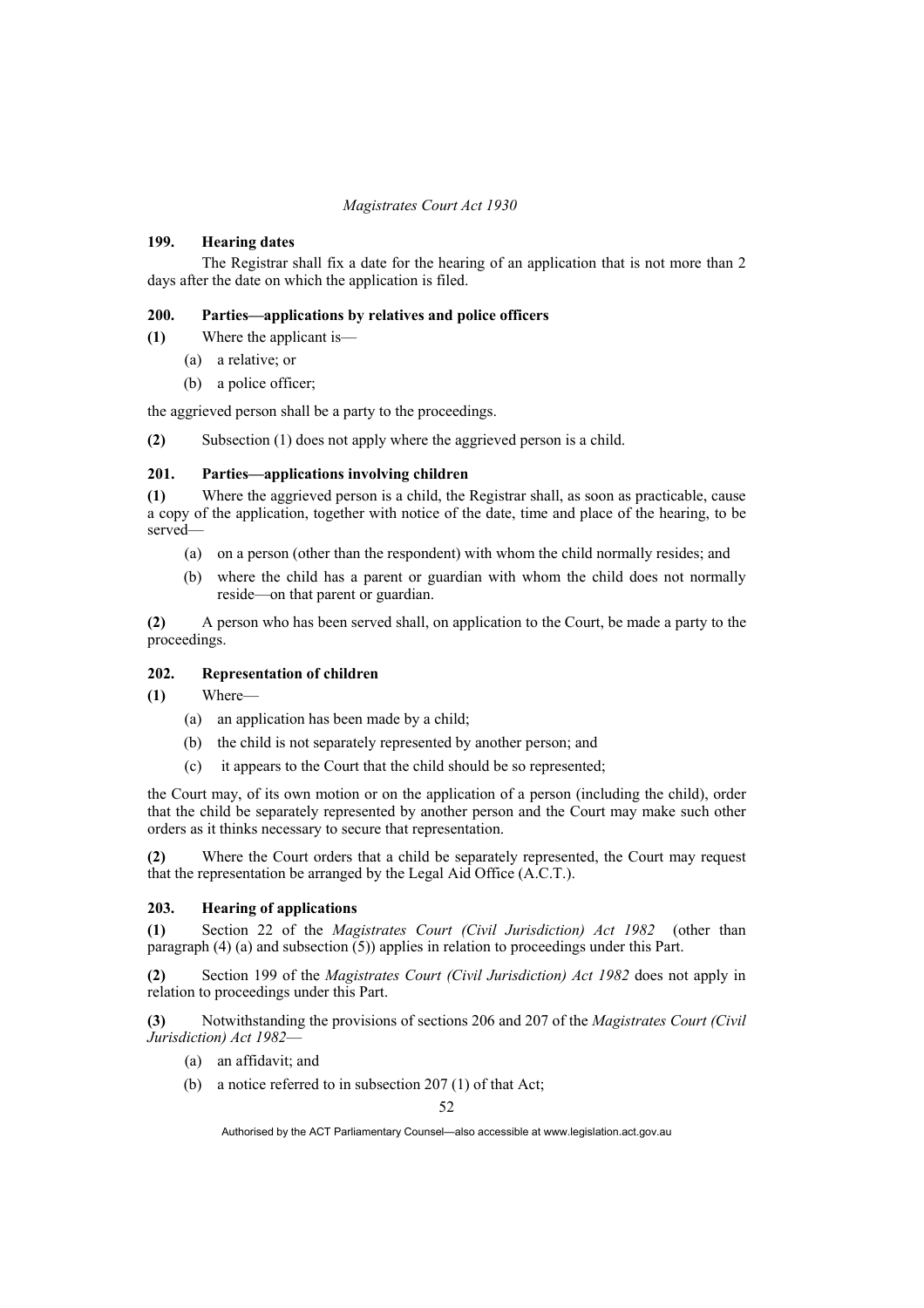shall each be served—

- (c) as soon as practicable before the hearing; or
- (d) within such other time as the Court orders.

**(4)** Where a period of time, being a period of 5 days or less, is prescribed or allowed for any purpose under this Part, that period shall be reckoned exclusive of any day on which the office of the Court is closed.

## **204. Matters to be taken into account**

- **(1)** When determining an application, the Court shall have regard to the following:
	- (a) the need to ensure that the aggrieved person is protected from violence, threats or harassment;
	- (b) the welfare of a child affected, or likely to be affected, by the respondent's conduct;
	- (c) the need to ensure that property is protected from damage;
	- (d) any other matter that the Court considers relevant.

**(2)** The Court shall regard the matters specified in paragraphs (1) (a) and (b) as being of primary importance.

## **205. Restrictions in orders**

A restraining order may—

- (a) prohibit the respondent from being on premises on which the aggrieved person resides or works;
- (b) prohibit the respondent from being on premises specified in the order, being premises frequented by the aggrieved person;
- (c) prohibit the respondent from being in a locality specified in the order;
- (d) prohibit the respondent from approaching within a specified distance of the aggrieved person;
- (e) prohibit the respondent from contacting, harassing, threatening or intimidating the aggrieved person;
- (f) prohibit the respondent from damaging property of the aggrieved person;
- (g) prohibit the respondent from causing another person to engage in conduct referred to in paragraph (e) or (f); or
- (h) specify conditions subject to which the respondent may—
	- (i) be on premises;
	- (ii) be in a locality; or
	- (iii) approach or contact a person;

specified in the order.

## **206. Consent orders**

The Court may make any order with the consent of the parties to the proceedings.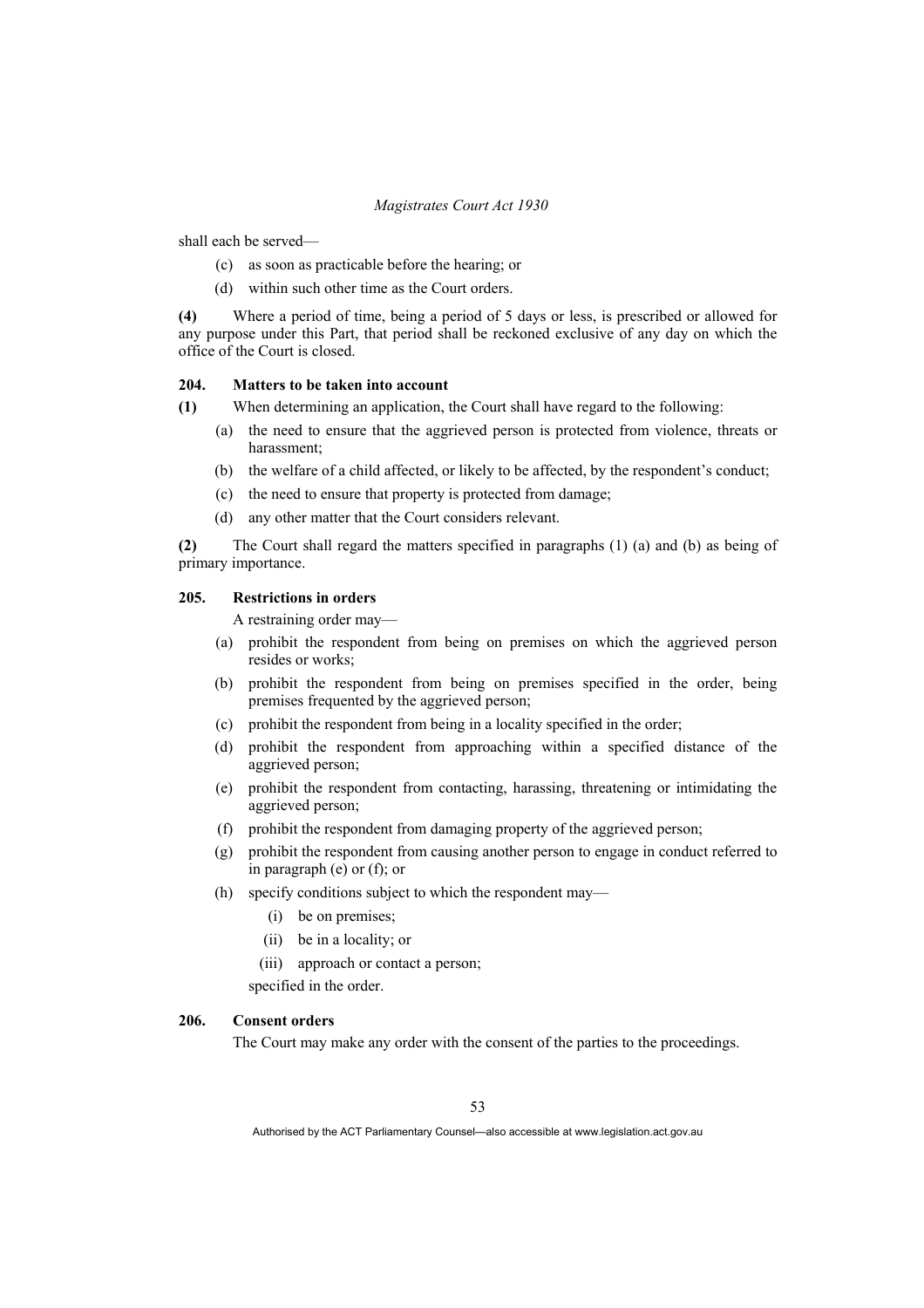### **206A. Service of applications**

**(1)** Subject to section 206M, the Registrar shall, as soon as practicable after an application has been filed, cause-

- (a) a copy of the application, together with a notice in accordance with Form 1 in the First Schedule, to be served personally on the respondent; and
- (b) where the applicant is a relative or police officer—a copy of the application, together with notice of the date, time and place of the hearing, to be served personally on the aggrieved person (other than an aggrieved person who is a child).

**(2)** Where a hearing is adjourned because the respondent has not been served, the date, time and place stated in the notice shall be the date, time and place fixed by the Court for the adiourned hearing.

## **206B. Procedure in absence of respondent**

Where the respondent—

- (a) has been served; and
- (b) fails to appear in person at the Court at the time fixed for the hearing;
- the Court may—
	- (c) proceed to hear and determine the application in the respondent's absence; or
	- (d) where the Court is satisfied that it is appropriate to do so—adjourn the matter and issue a warrant for the respondent to be apprehended and brought before the Court.

### **206C. Interim restraining orders**

- **(1)** Where—
	- (a) an application has been made; and
	- (b) the Court is satisfied that it is necessary, in order to ensure the safety of the aggrieved person, to make an interim restraining order;

the Court may make an interim restraining order whether or not the respondent has been served.

**(2)** The Court shall not make an interim restraining order unless the application is supported by oral evidence on oath given by the applicant or the aggrieved person.

- **(3)** An interim restraining order—
	- (a) shall restrain the respondent from engaging in conduct on which the application is based and—
		- (i) if the conduct consisted of causing personal injury or damage to property from threatening to cause further injury or damage; or
		- (ii) if the conduct consisted of a threat—from carrying out the threat;
	- (b) may prohibit the respondent from being on premises on which the aggrieved person resides or works or which the aggrieved person frequents; and
	- (c) shall not contain any other prohibition or condition specified in section 205 unless the Court is satisfied, by reason of the circumstances of the case, that it is necessary to do so to ensure the safety of the aggrieved person.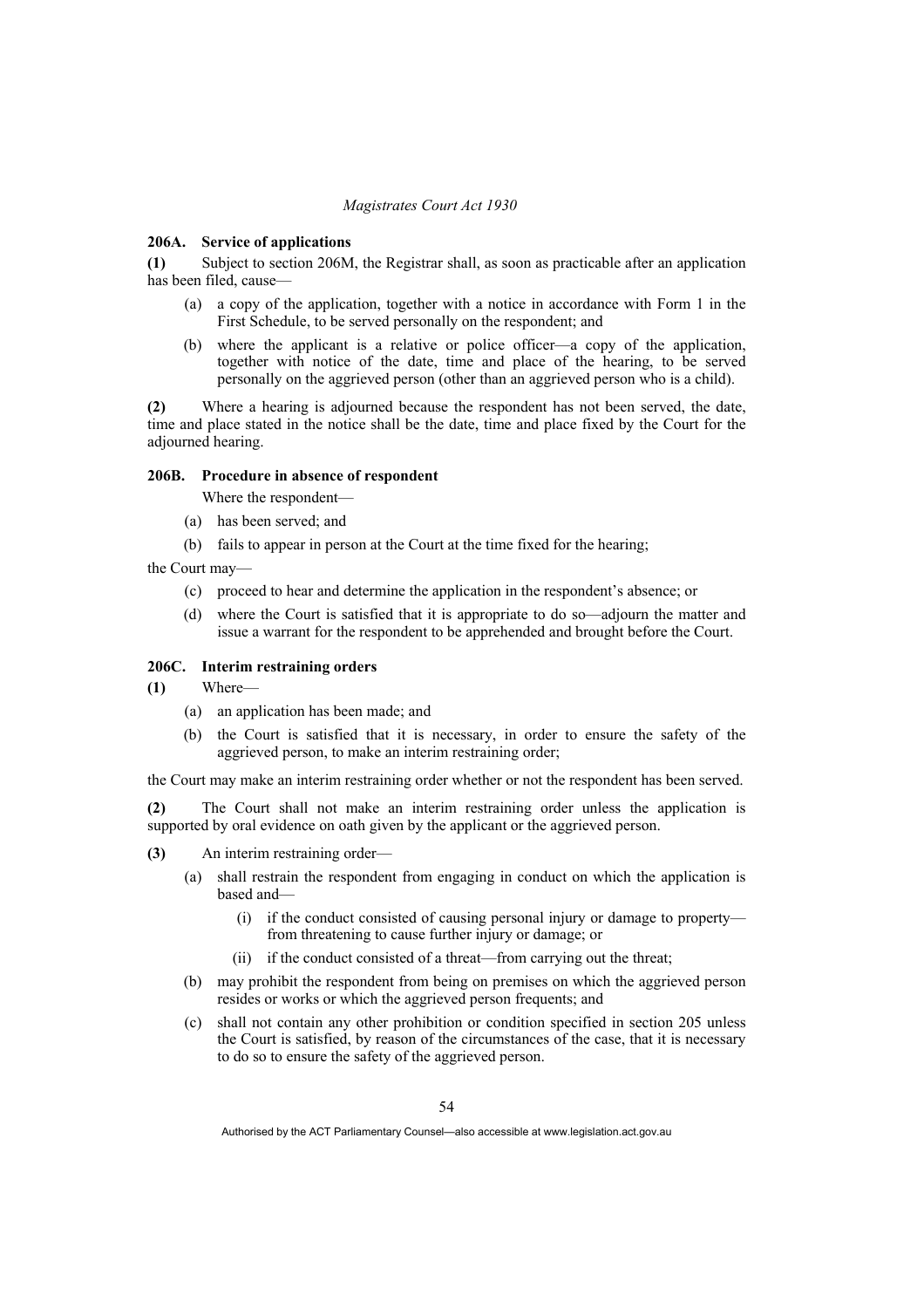## **206D. Seizure of firearms**

**(1)** Where a restraining order is made in respect of a person who is the holder of a licence under the *Firearms Act 1996*, the licence is by force of this section cancelled unless, on application being made to it at the time of the making of the order, the Court is satisfied that the licence should not be cancelled.

**(2)** If the Court makes such a restraining order, the Court may also order—

- (a) the seizure of any firearm and any ammunition for a firearm in the respondent's possession; and
- (b) the seizure of the licence.

**(3)** Where an interim restraining order is made in respect of a person who is the holder of a licence under the *Firearms Act 1996*, the licence is by force of this section suspended until the order is confirmed or revoked unless, on application made at the time of the making of the order, the Court is satisfied that the licence should not be suspended.

**(4)** Where a licence is suspended under subsection (3), the Court may order—

- (a) the seizure of the licence for the period specified in the order; and
- (b) the seizure and detention for that period of any firearm and any ammunition for a firearm in the respondent's possession.

**(5)** In determining an application under subsection (1) or (3), the Court shall have regard to the matters specified in section 204.

**(6)** An expression used in this section that is defined in the *Firearms Act 1996* has, in this section, the same meaning as in that Act.

## **206E. Explaining proposed orders**

**(1)** Where—

- (a) the Court proposes to make a restraining order or interim restraining order; and
- (b) the respondent is before the Court;

the Court shall, before making the order, explain or cause to have explained to the respondent in language likely to be understood by the respondent—

- (c) the purpose, terms and effect of the proposed order;
- (d) the consequences that may follow if the respondent fails to comply with the terms of the proposed order;
- (e) the means by which the proposed order may be varied or revoked; and
- (f) that, where a State or another Territory has reciprocal legislation in force, the proposed order may be registered, and enforced, in that State or other Territory without notice of registration being given to the respondent.
- **(2)** Where—
	- (a) the Court proposes to make a restraining order or interim restraining order; and
	- (b) the aggrieved person is before the Court;

the Court shall, before making the order, explain or cause to have explained to the aggrieved person in language likely to be understood by that person—

55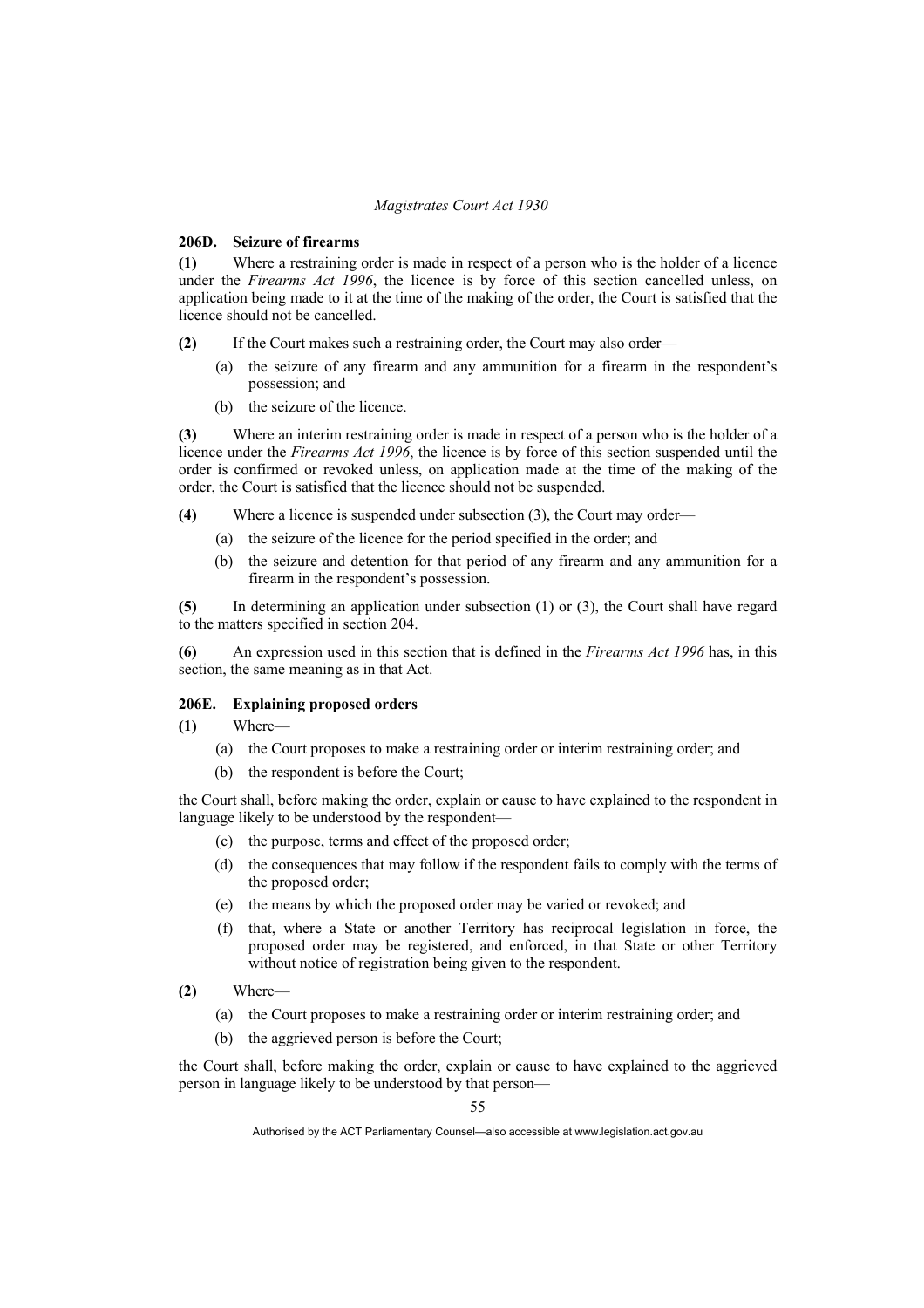- (c) the matters specified in paragraphs (1) (c), (d) and (e); and
- (d) the consequences of the aggrieved person aiding or abetting the respondent in the commission of an offence against section 206L.

# **206F. Counselling**

 Where the Court makes a restraining order, the Court may recommend that the respondent, the aggrieved person or any other person participate in counselling, or attend a conflict resolution service, of a nature specified by the Court.

### **206G. Power of Court to make orders where person charged**

 The power of the Court to make a restraining order or interim restraining order in respect of a person may be exercised notwithstanding that the person has been charged with an offence arising out of conduct in respect of which the application has been made.

### **206H. Duration of orders**

**(1)** A restraining order remains in force for the period (not exceeding 12 months) specified by the Court in the order.

**(2)** Where a restraining order contains a prohibition or condition of a kind specified in section 205, the Court may specify the period (not exceeding the period of the order) for which the prohibition or condition remains in force.

**(3)** An interim restraining order remains in force for the period (not exceeding 10 days) specified by the Court in the order.

- **(4)** Where—
	- (a) the Court adjourns the hearing of an application; and
	- (b) an interim restraining order is in force;

the Court may, with or without hearing further evidence, extend the period for which the order remains in force until the date fixed for the further hearing of the application.

**(5)** An interim restraining order ceases to be in force—

- (a) where a restraining order is made and the respondent is present when that order is made—when that order is made;
- (b) where a restraining order is made but the respondent is not present when that order is made—when that order is served on the respondent; or
- (c) when the application is dismissed.

## **206J. Variation and revocation of orders**

**(1)** Where a restraining order or interim restraining order is in force, the Court may, on application by—

- (a) a party to the proceedings in which the order was made; or
- (b) the aggrieved person;

vary or revoke the order.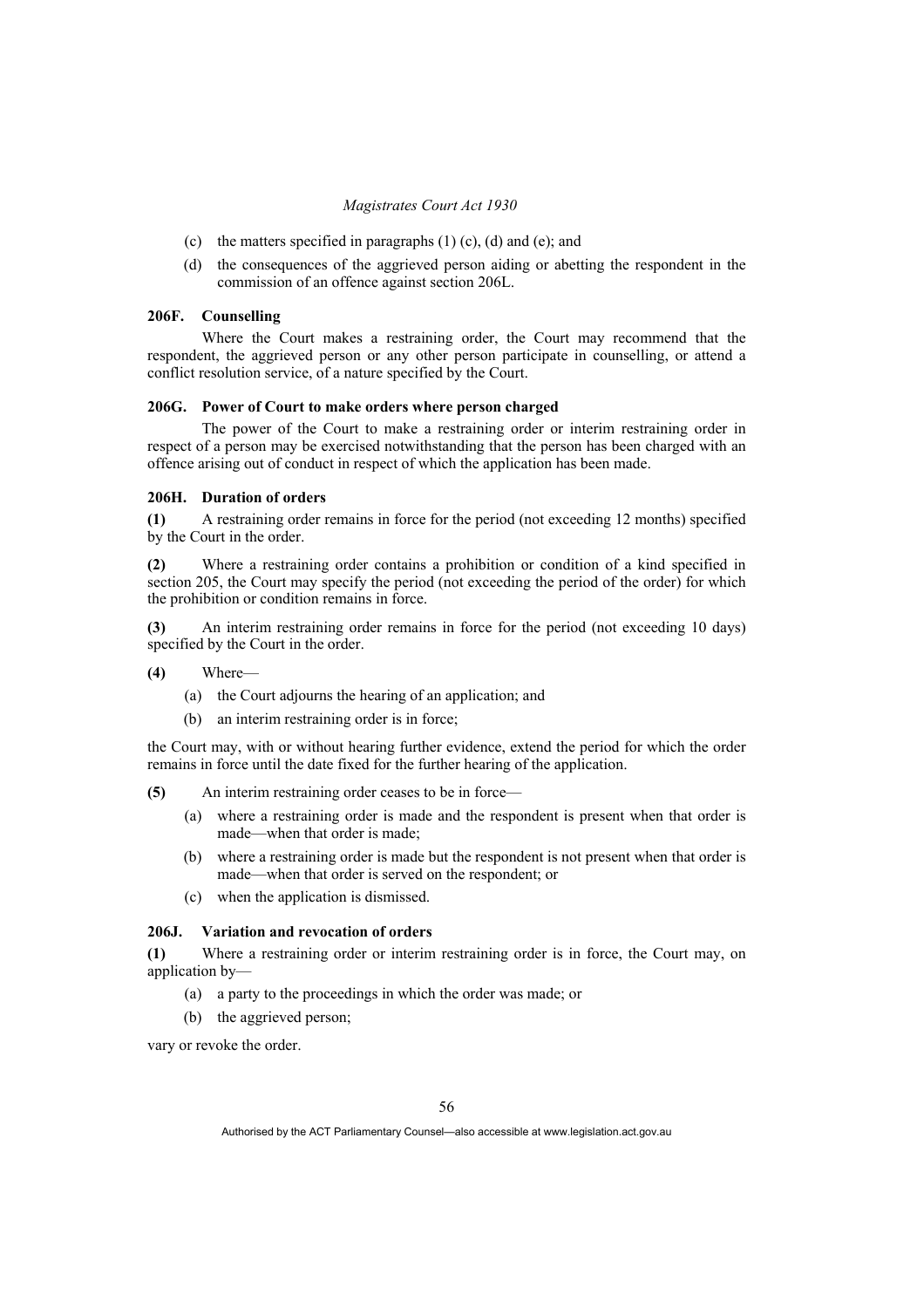**(2)** The Registrar shall cause a copy of the application to be served personally on each other party to those proceedings.

**(3)** When determining an application, the Court shall have regard to the matters specified in subsection 204 (1).

### **206K. Service etc. of orders**

**(1)** Where a restraining order or interim restraining order is made or varied by the Court, the Registrar shall—

- (a) arrange for an order in the prescribed form to be engrossed and filed in the Court;
- (b) cause a copy of the order to be served personally on the respondent; and
- (c) cause a copy of the order to be given to—
	- (i) the Commissioner of Police;
	- (ii) the Registrar of Gun Licences; and
	- (iii) each other party to the proceedings.

**(2)** In subsection (1), a reference to an order in the prescribed form shall be read as a reference to—

- (a) in the case of the making of a restraining order or interim restraining order—an order in accordance with Form 1A in the First Schedule; and
- (b) in the case of the varying of a restraining order or interim restraining order—an order in accordance with Form 1B in the First Schedule.

**(3)** Where an order is made under section 206D, the Registrar shall cause a copy of the order to be forwarded to the Registrar of Gun Licences.

## **206L. Offence**

**(1)** Where—

- (a) a restraining order or interim restraining order is in force;
- (b) the respondent—
	- (i) was present at the time the order was made; or
	- (ii) was served personally with a copy of the order; and
- (c) the respondent contravenes the order;

the respondent is guilty of an offence punishable, on conviction, by a fine not exceeding 50 penalty units or imprisonment for a period not exceeding—

- (d) in the case of a first offence—2 years; or
- (e) in any other case—5 years;

or by both fine and imprisonment.

**(2)** In paragraph (1) (c), a reference to contravening an order shall be read as including a reference to engaging in conduct outside the Territory that, if it were engaged in within the Territory, would contravene the order.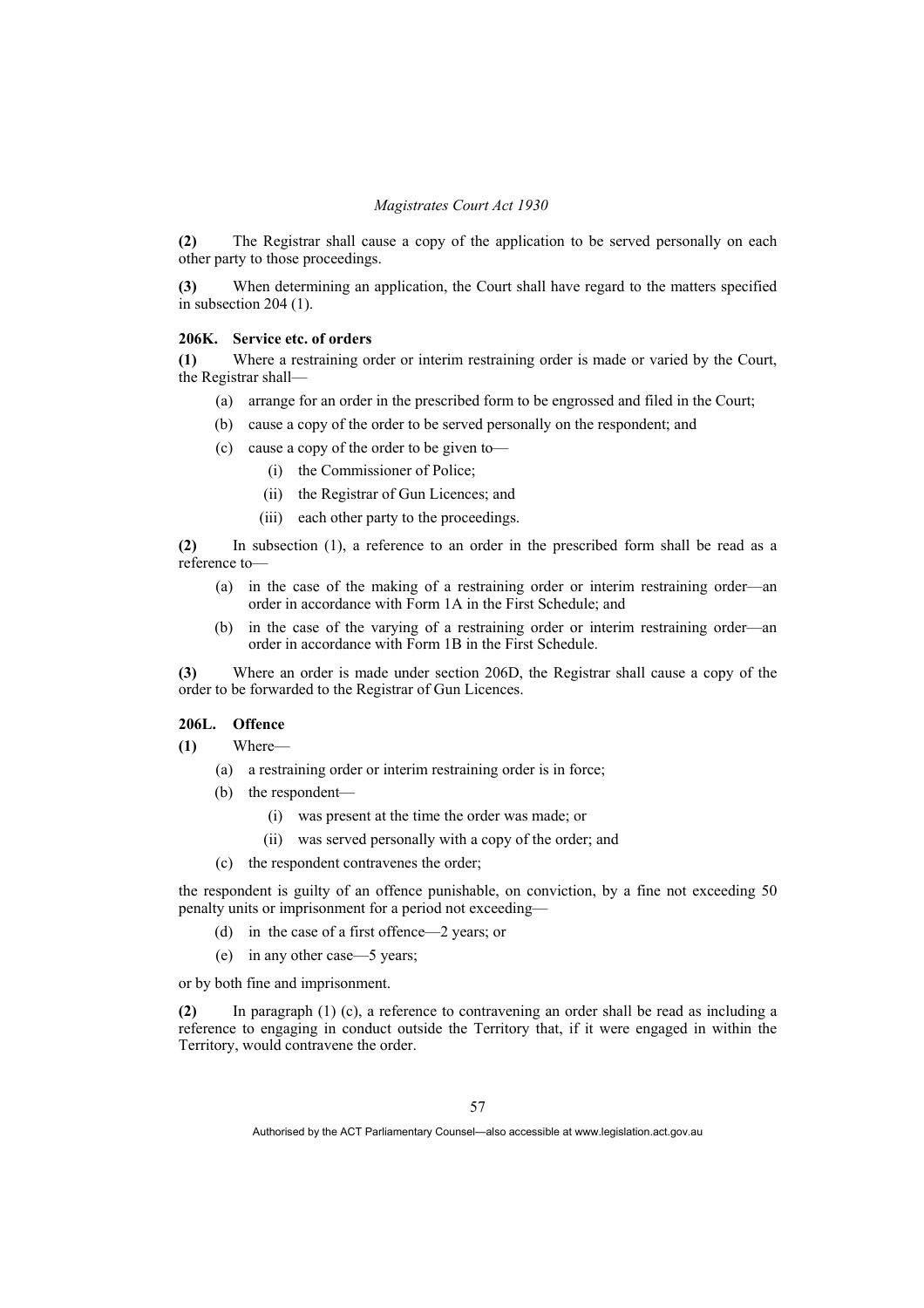#### **206M. Service other than personal service**

 Where it appears to the Court that it is not practicable to serve a copy of an application personally, the Court may—

- (a) order that the copy be served by such other means as the Court thinks just; or
- (b) make an order for substituted service.

### **206N. Service by police officers**

**(1)** Where the Court is satisfied that it is appropriate to do so, the Court may direct that a document be served by a police officer.

**(2)** Where the Court gives such a direction, the police officer for the time being in charge of a police station shall, when requested to do so by the Registrar, arrange for the document to be served by a police officer.

### **206P. Restrictions on publication of reports of proceedings**

**(1)** A person shall not, otherwise than pursuant to a direction or order of a court, print or publish by any means a report or account of proceedings under this Part if the printing or publication identifies—

- (a) a party to the proceedings;
- (b) a person who is related to, or associated with, a party to the proceedings or is, or is alleged to be, in any other way concerned in the matter to which the proceedings relate; or
- (c) a witness in the proceedings.

**(2)** A person who contravenes subsection (1) is guilty of an offence punishable, on conviction—

- (a) in the case of a body corporate—by a fine not exceeding 250 penalty units; or
- (b) in the case of a natural person—by a fine not exceeding 50 penalty units or imprisonment for a period not exceeding 6 months, or both.

**(3)** Proceedings for an offence against this section shall not be commenced except by, or with the written consent of, the Attorney-General or the Director of Public Prosecutions.

## **206Q. Appeals**

**(1)** Part XIXA of the *Magistrates Court (Civil Jurisdiction) Act 1982* applies in relation to an appeal from—

- (a) the making, variation or revocation of a restraining order; or
- (b) a refusal of the Court to make such an order;

as if the appeal were an appeal from a judgment or order of a kind specified in subsection 387 (2) of that Act.

- **(2)** An appeal to the Supreme Court does not lie from—
	- (a) the making, variation or revocation of an interim restraining order; or
	- (b) the refusal of the Court to make such an order.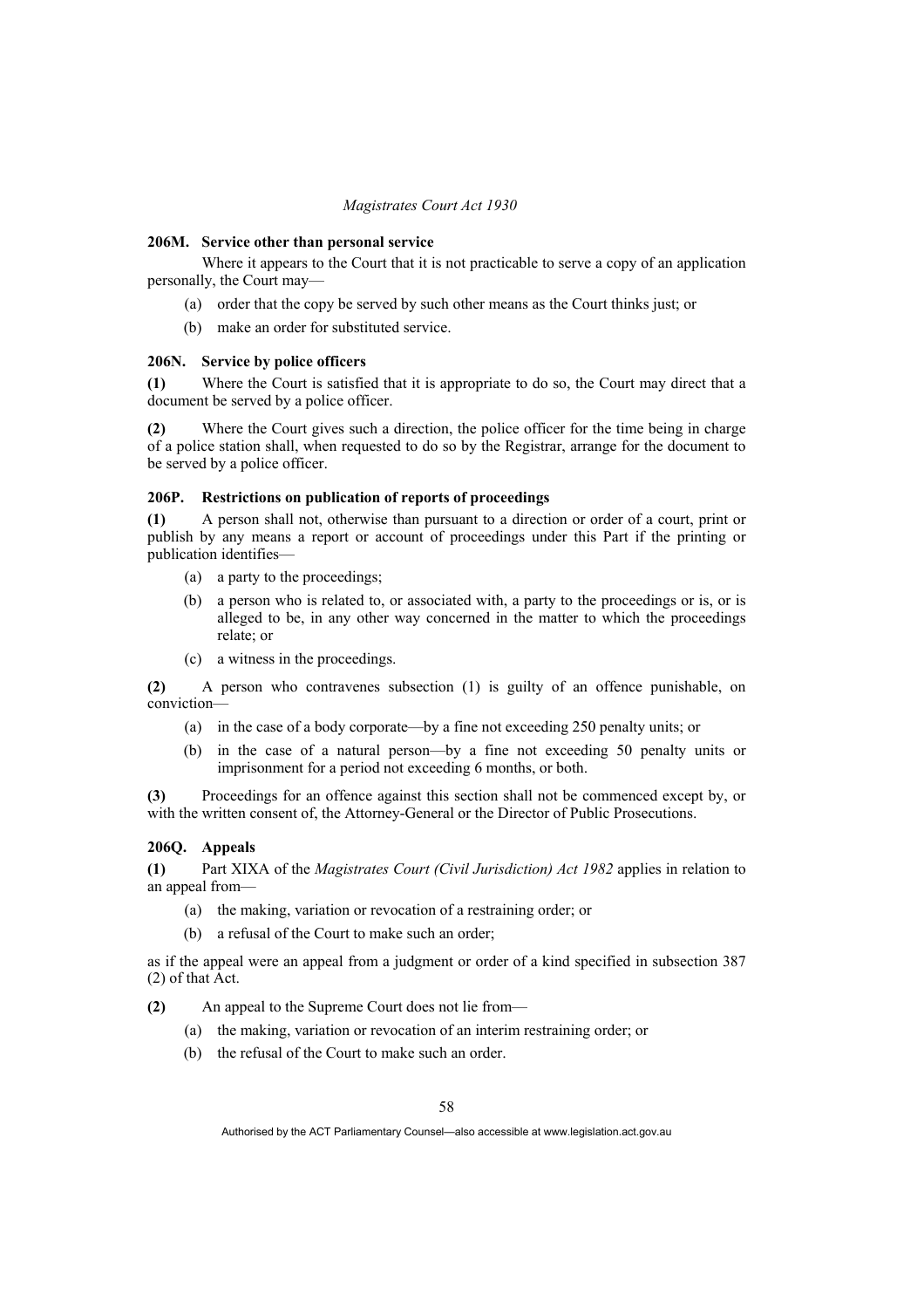### **206R. Application of Crimes Act**

 Nothing in this Part shall be taken to affect the operation of subsection 547 (1) of the Crimes Act.

## **PART XI—APPEALS TO THE SUPREME COURT**

#### *Division 1—The Appellate Jurisdiction of the Supreme Court*

### **207. Jurisdiction of Supreme Court**

**(1)** The appellate jurisdiction of the Supreme Court with respect to decisions of the Magistrates Court under this Act (other than a decision under Part X) extends to the hearing and determination of the following appeals and to no others, namely:

- (a) appeals to which Division 2 applies; and
- (b) appeals from decisions of the Magistrates Court by way of orders to review made in accordance with Division 3.

**(2)** Nothing in this Part limits the operation of any other Act that makes provisions with respect to the appellate jurisdiction of the Supreme Court.

## *Division 2—Appeals*

# **208. Appeals to which this Division applies**

**(1)** Each of the following appeals is an appeal to which this Division applies:

- (a) an appeal, by the person convicted, from a conviction for an offence dealt with by the Magistrates Court under Part VII, Part VIIA or section 255 of this Act or under section 477 of the Crimes Act;
- (b) an appeal, by the person against whom the order is made, from an order made under section 113 or 114 of this Act in proceedings dealt with by the Magistrates Court under Part VII of this Act or under section 477 of the Crimes Act;
- (c) an appeal from a sentence or penalty imposed by the Magistrates Court by a person convicted of an offence dealt with by that Court under section 90A or 255, or Part VII or VIIA, of this Act, or under section 477 of the Crimes Act, whether or not that person appeals against the conviction in respect of which the sentence or penalty was imposed;
- (d) an appeal, by the person charged, from a decision of the Magistrates Court made under -
	- (i) subsection 556A (1) of the Crimes Act;
	- (ii) subsection 556A (3) of that Act;
	- (iii) subsection 556B (1) of that Act; or
	- (iv) paragraph 556C (7) (b) of that Act;
- (e) an appeal, by a person who has given a recognizance under section 556A or 556B of the Crimes Act or by his or her surety, from a decision of the Magistrates Court on an application made under section 556D of that Act to that Court.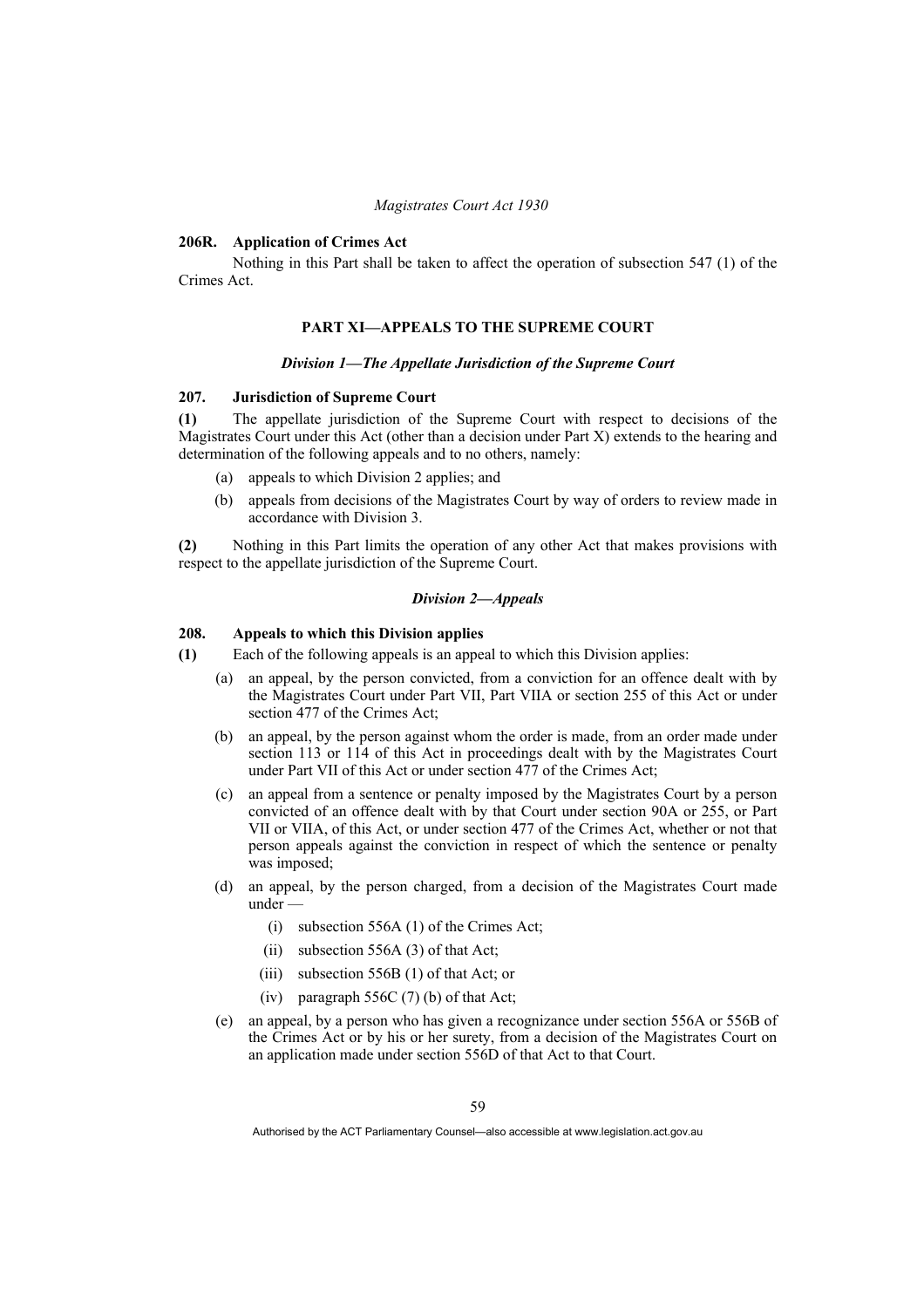**(3)** Nothing in subsection (1) shall be taken to affect any power that the Supreme Court has, apart from this Act, to grant bail or to vary the conditions of bail.

## **209. Institution of appeal**

**(1)** An appeal shall be instituted by the appellant filing a notice of appeal in the office of the Registrar of the Supreme Court within the period of 21 days after the conviction was entered, the order or decision was made or the sentence or penalty imposed, as the case requires, or within such further time as the Supreme Court allows.

**(2)** As soon as practicable after the appeal has been instituted, the appellant shall—

- (a) lodge a copy of the notice of appeal in the office of the Magistrates Court for inclusion in the records of that Court; and
- (b) serve a copy of the notice of appeal on the informant.

# **210. Substituted service of notice of appeal**

**(1)** Where it appears to the Supreme Court, on an application made for an order under this section, that personal service of a notice of appeal under section 209 on a person on whom it is required to be served cannot be effected, the Supreme Court may make such order for substituted or other service as the Supreme Court thinks just.

**(2)** The Supreme Court may, on an application made for an order under this subsection, dispense with service of a notice of appeal if the Court thinks it necessary or expedient to do so.

**(3)** An order under subsection (2) may be made subject to such conditions (if any) as the Supreme Court thinks fit.

## **214. Appeals in cases other than civil cases**

**(1)** This section applies to an appeal referred to in paragraph 208 (1) (a), (b), (c), (d), (e) or (g).

**(2)** In an appeal to which this section applies, the Supreme Court shall have regard to the evidence given in the proceedings out of which the appeal arose, and has power to draw inferences of fact.

- **(3)** In an appeal to which this section applies, the Supreme Court shall—
	- (a) if it thinks it necessary or expedient to do so in the interests of justice—
		- (i) order the production of any document or other thing that was an exhibit in, or was otherwise connected with, the proceedings out of which the appeal arose, being a document or thing the production of which appears to it to be necessary for the determination of the appeal;
		- (ii) order any person who was, or would have been if he or she had been called, a compellable witness in those proceedings to attend for examination before the Supreme Court; and
		- (iii) receive the evidence, if tendered, of any witness; and
	- (b) receive evidence with the consent of the parties to the appeal.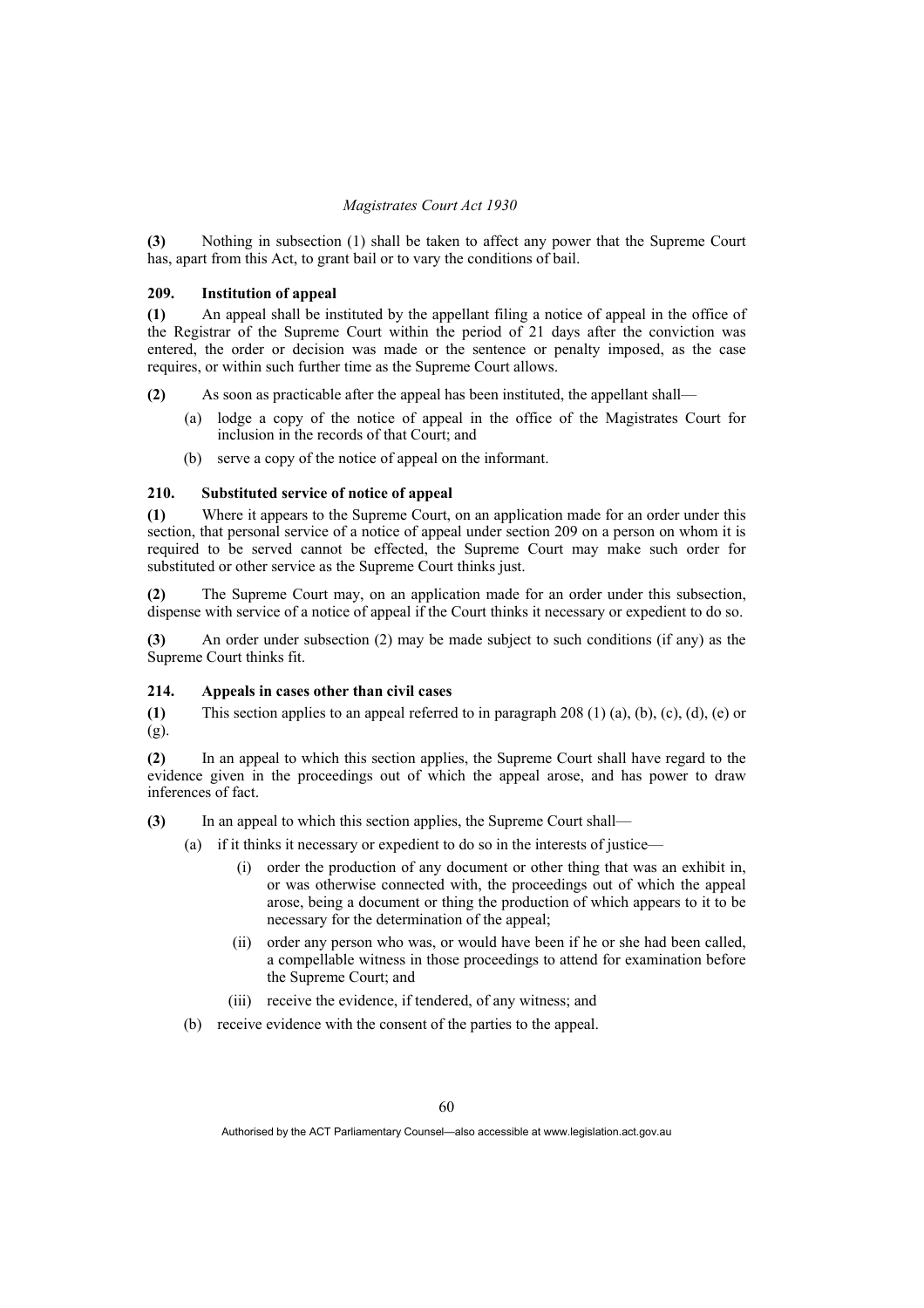**(4)** Where evidence is tendered in an appeal to which this section applies, the Supreme Court shall, unless it is satisfied that the evidence would not afford any ground for allowing the appeal, receive the evidence if—

- (a) it appears to the Supreme Court that the evidence is likely to be credible and would have been admissible in the proceedings out of the which the appeal arose on an issue relevant to the appeal; and
- (b) the Supreme Court is satisfied that the evidence was not adduced in those proceedings and there is a reasonable explanation for the failure to adduce it.

### **216. Stay of execution pending appeal in certain cases**

**(1)** Where an appeal to which this Division applies has been duly instituted, the enforcement or execution of the conviction, order, sentence or penalty appealed from shall be stayed until the appeal is concluded or is abandoned or discontinued and, if the appellant is in custody, he or she may, if not detained for any other cause, be granted bail in accordance with the provisions of the *Bail Act 1992*.

**(2)** If the appellant in custody in respect of whom the enforcement or execution of a conviction is stayed—

- (a) is not granted bail under the *Bail Act 1992*; or
- (b) is not detained for any other cause;

the court or a magistrate may, by warrant, commit the person to a remand centre.

# **218. Orders by Supreme Court on appeals**

- **(1)** On an appeal to which this Division applies, the Supreme Court may—
	- (a) affirm, reverse or vary the conviction, order, sentence, penalty or decision appealed from;
	- (b) give such judgment, or make such order, as, in all the circumstances, it thinks fit, or refuse to make an order; or
	- (c) set aside the conviction, order, sentence, penalty or decision appealed from, in whole or in part, and remit the proceedings to the Magistrates Court for further hearing and determination, subject to such directions as the Supreme Court thinks fit.

**(2)** A judgment or order of the Supreme Court under paragraph (1) (a) or (b) shall have effect as if it were a decision of the Magistrates Court and may be enforced by the Magistrates Court accordingly.

# **219. Barring of right of appeal under this Division if order to review is granted**

**(1)** Where an order *nisi* to review a decision of the Magistrates Court has been granted under Division 3 to a person entitled to appeal against that decision to the Supreme Court under this Division, that person ceases to be entitled to appeal to the Supreme Court under this Division.

**(2)** Where an order *nisi* to review a decision of the Magistrates Court is granted under Division 3 to a person after the person has instituted an appeal to the Supreme Court under this Division against that decision, the appeal shall be deemed to have been withdrawn.

Authorised by the ACT Parliamentary Counsel—also accessible at www.legislation.act.gov.au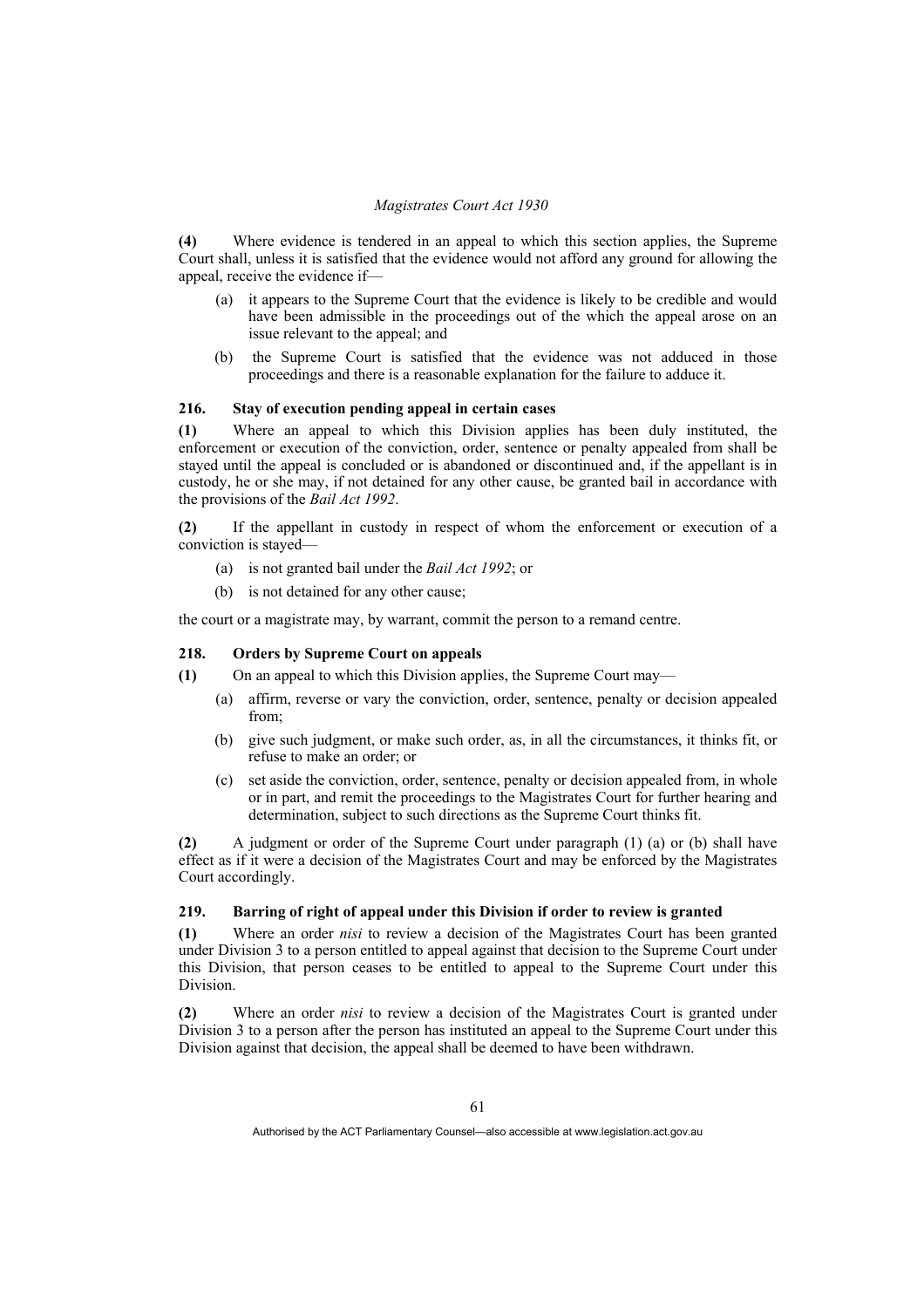#### *Division 3—Orders to Review*

#### **219B. Appeals by way of orders to review**

**(1)** Each of the following is a decision of the Magistrates Court from which an appeal by way of order to review may be made in accordance with this Division:

- (a) an order of the Magistrates Court dismissing an information dealt with by that Court under Part VII or Part VIIA of this Act or under section 477 of the Crimes Act;
- (b) a conviction by the Magistrates Court for an offence dealt with by that Court under Part VII or Part VIIA of this Act or under section 477 of the Crimes Act;
- (c) an order made under section 113 or 114 of this Act in proceedings dealt with by the Magistrates Court under Part VII of this Act or under section 477 of the Crimes Act;
- (e) a decision of the Magistrates Court not to commit a person to the Supreme Court for sentence pursuant to section 92A;
- (f) a decision of the Magistrates Court to dispose of a case summarily pursuant to subsection 477 (6) or  $(7)$  of the Crimes Act;
- (g) a sentence or penalty imposed by the Magistrates Court for an offence dealt with by that Court under section 90A, Part VII or VIIA or section 255 of this Act or section 477 of the Crimes Act.

**(2)** For the purposes of paragraph (1) (g), a reference to a sentence or penalty shall be read as including a reference to a decision order made under subsection  $556A(1)$  or (3),  $556B(1)$ , 556C (4) or (7) or 556D (1) or (3) of the Crimes Act, whether or not the person is convicted of the offence.

# **219C. Grant of order** *nisi* **to review**

- **(1)** Where—
	- (a) within 21 days of the making of an order of a kind referred to in paragraph 219B (1) (a) or within such further time as the Supreme Court allows, an application is made by the informant in the proceedings before the Magistrates Court;
	- (aa) within 21 days of the making of a decision of a kind referred to in paragraph 219B (1) (e), (f) or (g) an application is made by the informant in the proceedings before the Magistrates Court; or
	- (b) within 21 days after—
		- (i) the entering of a conviction of a kind referred to in paragraph  $219B(1)$  (b); or
		- (ii) the making of an order of a kind referred to in paragraph 219B (1) (c);

or within such further time as the Supreme Court allows, an application is made by the defendant in the proceedings before the Magistrates Court,

the Supreme Court may grant an order *nisi* calling on the other party to the proceedings to show cause, on a date specified in the order *nisi*, why the decision of the Magistrates Court should not be reviewed on any one or more of the following grounds, namely—

 (c) that there was a *prima facie* case of error or mistake on the part of the Magistrates Court;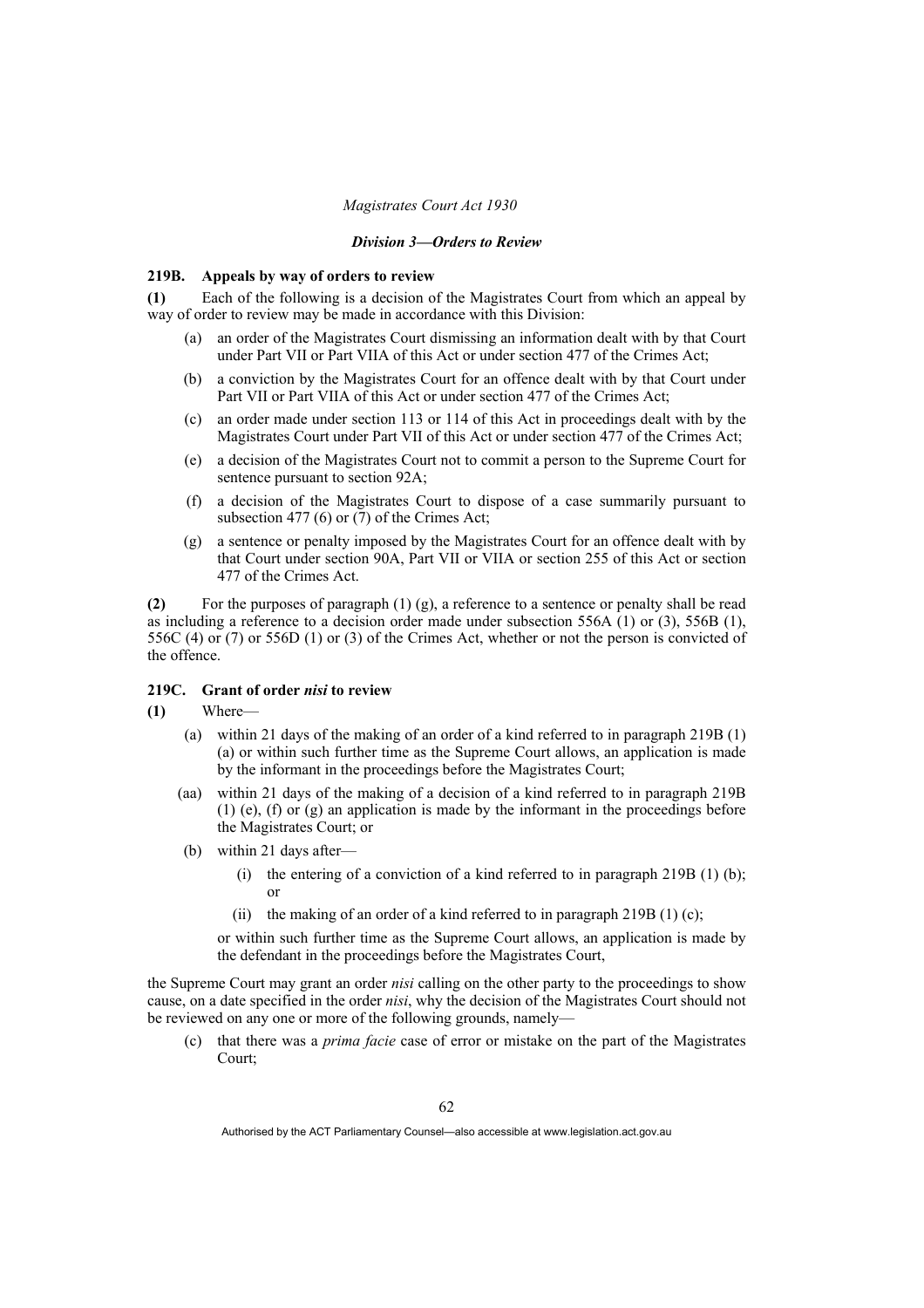- (d) that the Magistrates Court did not have jurisdiction or authority to make the decision;
- (e) that the decision of the Magistrates Court should not in law have been made;
- (f) that, in the circumstances of the case, a decision of a kind referred to in paragraph 219B (1) (e) or (f) should not have been made; or
- (g) that a sentence or penalty of a kind referred to in paragraph 219B (1) (g) was manifestly inadequate or otherwise in error.

**(2)** On an application for an order to review a decision of the Magistrates Court or on an application made after the making of such an order, the Supreme Court may, if it thinks fit, make an order requiring the Magistrate by whom the Magistrates Court was constituted to furnish to the Supreme Court a report setting forth the reasons for the decision of the Magistrates Court and any facts or matters which in the view of the Magistrate were relevant to the decision of the Magistrates Court.

## **219D. Security for costs and stay of execution**

- **(1)** The Supreme Court, in granting an order *nisi* under subsection 219C (1)—
	- (a) may order that the person on whose application the order is made give, within such time as is specified in the order or within such further time as the Supreme Court allows, security in such amount as the Supreme Court thinks fit for the costs of the appeal; and
	- (b) may order that the enforcement or execution of the decision of the Magistrates Court be stayed pending the hearing of the appeal; and
	- (c) may, if the appellant is in custody and is not detained for any other cause, grant the appellant bail in accordance with the provisions of the *Bail Act 1992*; and
	- (d) where the order *nisi* is made in respect of a decision of a kind referred to in paragraph 219B (1) (e) or (f) where, after making that decision, the Magistrates Court has, pursuant to section 477 of the Crimes Act, heard and determined a case and sentenced or otherwise dealt with the defendant according to law—may order that the enforcement of any further decision made by the Magistrates Court in relation to the case be stayed.

**(1A)** Where the Supreme Court grants an order *nisi* in relation to an application by the informant in respect of a decision of the Magistrates Court of a kind referred to in paragraph 219B (1) (e) or (f), the proceedings in the Magistrates Court shall be stayed until the appeal is concluded, abandoned or discontinued.

**(2)** If security for the costs of the appeal is not given in accordance with the order of the Supreme Court, the Supreme Court may, on an application made by the person called upon to show cause by the order *nisi*, revoke the order *nisi*.

# **219E. Non-appearance of applicant**

 If the person on whose application the order *nisi* has been granted under subsection 219C (1) fails to appear on the date specified in the order or on any date to which the hearing is adjourned, the Supreme Court may discharge the order.

Authorised by the ACT Parliamentary Counsel—also accessible at www.legislation.act.gov.au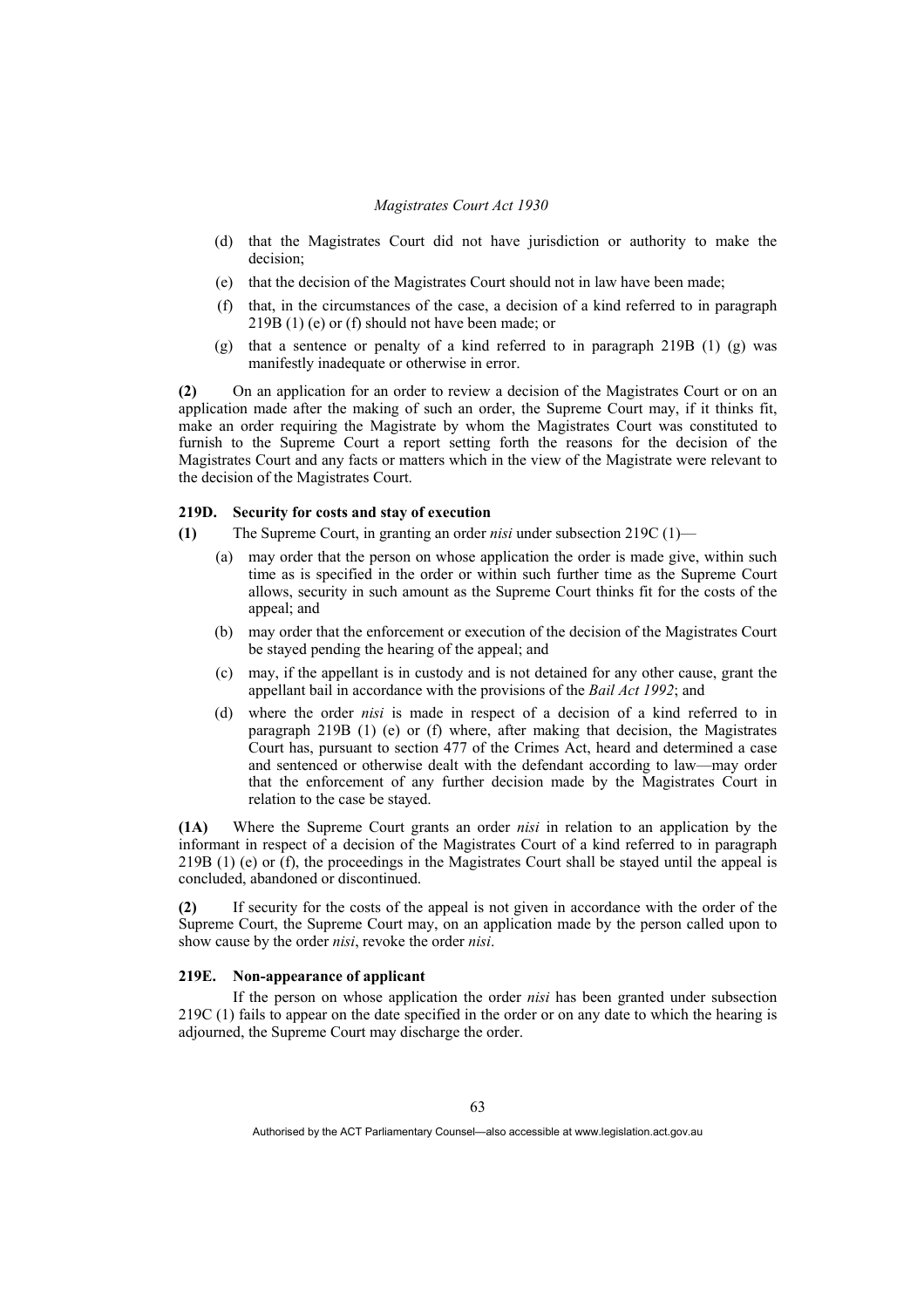#### **219F. Powers of Supreme Court**

**(1)** On the return of an order *nisi* to review a decision of the Magistrates Court, the Supreme Court, on consideration of the evidence before the Magistrates Court, and any further evidence called by leave of the Supreme Court—

- (a) may, if satisfied that the decision of the Magistrates Court should be confirmed, discharge the order *nisi*; or
- (b) may set aside or quash, in whole or in part, or otherwise vary or amend, the decision of the Magistrates Court.

**(1A)** Where, pursuant to paragraph (1) (b), the Supreme Court sets aside, quashes or otherwise varies or amends a decision of the Magistrates Court, the Supreme Court may—

- (a) in the case of a decision specified in paragraph 219B (1) (e)—order that the Magistrates Court commit the person to whom the decision relates to the Supreme Court for sentence pursuant to section 92A;
- (b) in the case of a decision specified in paragraph 219B (1) (f)—order that the Magistrates Court continue the preliminary examination of the person to whom the decision relates in accordance with Part VI;
- (ba) in the case of a decision specified in paragraph 219B (1)  $(g)$ 
	- (i) impose such sentence or penalty as the Supreme Court thinks fit; or
	- (ii) by order, exercise any power which the Magistrates Court might have exercised; or
- (c) in any other case—
	- (i) remit the matter to the Magistrates Court for rehearing or for further hearing with or without directions of law; or
	- (ii) make such further order, including an order granting any relief that the Supreme Court is empowered to grant on certiorari, mandamus, prohibition or habeas corpus, as the Supreme Court thinks necessary to determine the matter finally.
- **(2)** For the purpose of—
	- (a) correcting any defect or error in the proceedings before the Magistrates Court; or
	- (b) enabling the matter to be determined upon the merits,

the Supreme Court may make such amendments of the proceedings in the Magistrates Court as it thinks appropriate.

- **(2A)** For the purposes of paragraphs (1) (b) and (1A) (ba), the Supreme Court shall not—
	- (a) vary a sentence or penalty such that the sentence or penalty as varied could not have been imposed by the Magistrates Court; or
	- (b) impose a sentence or penalty which could not have been imposed by the Magistrates Court.

**(3)** The Supreme Court may, notwithstanding the ground or any of the grounds on which the order *nisi* to review a decision of the Magistrates Court was granted has been established, discharge the order *nisi* if the Supreme Court is of the opinion that no substantial miscarriage of justice has occurred.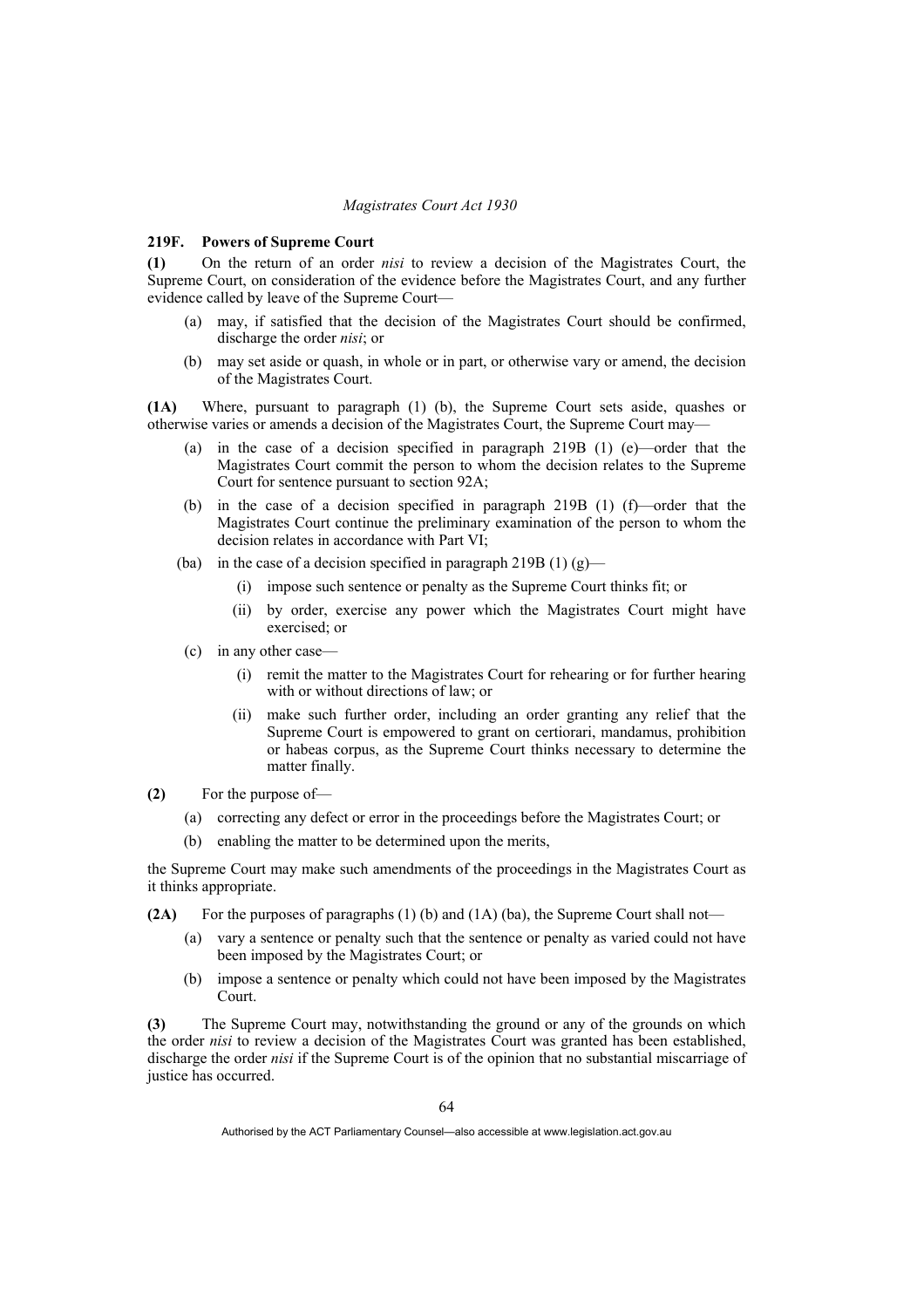**(4)** On the discharge of an order *nisi* to review a decision of the Magistrates Court, that decision may be enforced, executed or given effect to as if the order *nisi* had not been granted.

**(4A)** Where, in respect of a sentence or penalty referred to in paragraph 219B (1) (g), the Supreme Court—

- (a) varies a sentence or penalty under paragraph (1) (b); or
- (b) imposes a sentence or penalty or makes an order under paragraph (1A) (b);

the sentence or penalty as varied or imposed or the order made shall have effect as if it were a decision of the Magistrates Court and may be enforced by the Magistrates Court accordingly.

**(5)** On an appeal under this Division from an order, decision, sentence or penalty referred to in paragraph  $219B(1)$  (a), (e), (f) or (g), the Supreme Court shall order that the costs of and incidental to the appeal shall be paid by the appellant.

**(6)** Subsection (5) applies whether the Supreme Court orders that the order *nisi* be discharged or exercises any of the other powers conferred on it by this section.

# *Division 4—General Provisions*

# **222. Control of Supreme Court over summary convictions**

**(1)** A person brought before the Supreme Court or the Judge, on habeas corpus, shall not be discharged from custody by reason of any defect or error in a warrant of commitment of the Magistrates Court, unless the Court, or the magistrate constituting the Court, and the prosecutor or other party interested in supporting the warrant have received reasonable and sufficient notice of the intention to apply for the discharge.

**(2)** The notice shall require them to transmit or cause to be transmitted to the Supreme Court or the Judge the conviction, judgment or order, if any, on which the commitment was founded, together with the depositions and information or claim, if any, intended to be relied on in support of the conviction, judgment or order, or certified copies thereof.

# **223. Amendment**

 If any such conviction, judgment or order, information or claim and depositions or certified copies, are so transmitted, and the offence charged or intended to be charged thereby or the cause of action mentioned therein appears to have been established, and the judgment of the Court thereupon to have been in substance warranted, and the defects or errors appear to be defects of form only, or mistakes not affecting the substantial merits of the proceedings before the Magistrates Court, the Supreme Court or the Judge shall allow the warrant of commitment, and may allow the conviction, judgment or order also, to be forthwith amended in all necessary particulars in accordance with the facts, and the person committed shall thereupon be remanded to his or her former custody.

#### **224. In cases of certiorari**

 The like proceedings as mentioned in sections 223 and 224 shall be had, and the like amendments may and shall be allowed to be made, in respect of every order brought before the Supreme Court or the Judge by writ of certiorari, and after amendment in any such case the order may be enforced in the proper manner, and shall in all respects and for all purposes be regarded and dealt with as if it had been drawn up originally as amended.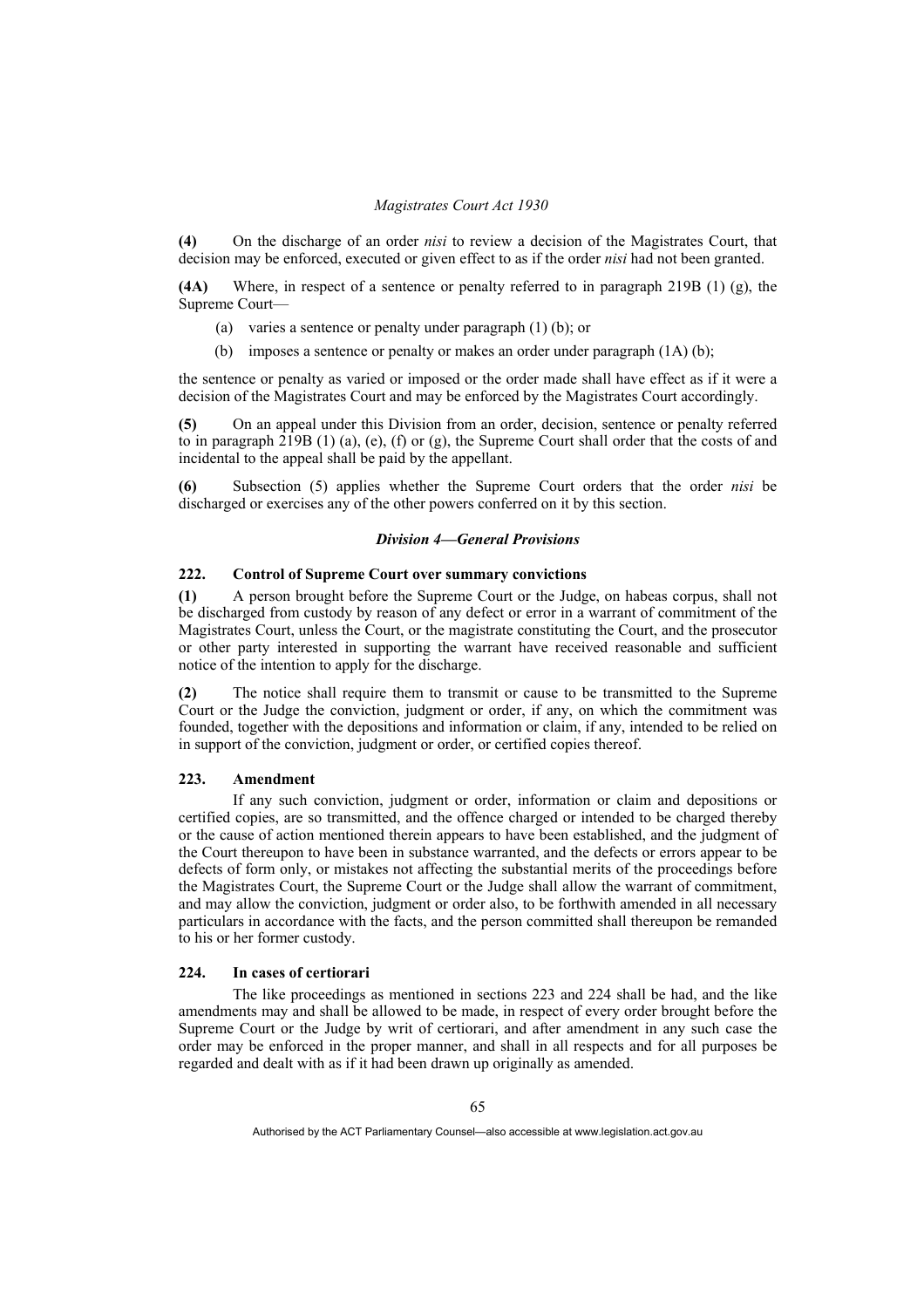# **225. Notice dispensed with**

**(1)** The notice prescribed by section 222 may be given either before or after the issue of the writ of habeas corpus, or certiorari.

**(2)** When at the time of applying for the writ—

- (a) copies of the conviction or order and depositions are produced; or
- (b) in cases of committal for trial or for sentence all informations, depositions, and statements have been transmitted, as provided in section 106, to the Director of Public Prosecutions or a person authorised by the Director of Public Prosecutions;

the Supreme Court or the Judge may dispense with the notice.

# **226. Power of Court or Judge to admit to bail**

**(1)** Where any person committed to gaol by virtue of a summary conviction or order is brought up by writ of *habeas corpus*, and the Supreme Court or the Judge postpones the final decision of the case, the Supreme Court or the Judge may admit the person to bail in accordance with the provisions of the *Bail Act 1992*.

**(2)** If the judgment of the Supreme Court or the Judge is against any person so brought up, the Supreme Court or the Judge may remand him or her to his or her former custody, there to serve the rest of the term for which he or she was committed.

# **227. Respecting the amendment of convictions etc.**

**(1)** Whenever the facts or evidence appearing by the depositions in substance support the decision of the Magistrates Court, if the decision does not extend beyond the information, and if the facts or evidence would have justified the Court in making any necessary allegation or finding omitted in the decision, or in the formal conviction or order, or any warrant issued in pursuance of the adjudication, the powers of amendment conferred by section 223 may be exercised, and where in a conviction there is some excess which may (consistently with the merits of the case) be corrected, the conviction shall be amended accordingly and shall stand good for the remainder.

**(2)** All amendments shall be subject to such order as to costs and otherwise as the Supreme Court or the Judge thinks fit.

# **228. Want of summons or information**

 Where the person convicted, or against whom an order has been made, or any person whose goods have been condemned or directed to be sold as forfeited, was present at the hearing of the case, the conviction or order shall be sustained, although there may not have been any information or summons or amendment thereof unless he or she objected at the hearing that there was no information or summons or amendment thereof.

# **229. Distribution of penalty**

 A conviction or an order shall not be defeated for the want of any distribution, or for a wrong distribution of the penalty or forfeiture.

# **230. Provisions applicable in relation to security given for costs of appeal**

**(1)** Where security is given, in accordance with an order made under section 219D, by deposit of money with the Registrar, the Registrar shall—

Authorised by the ACT Parliamentary Counsel—also accessible at www.legislation.act.gov.au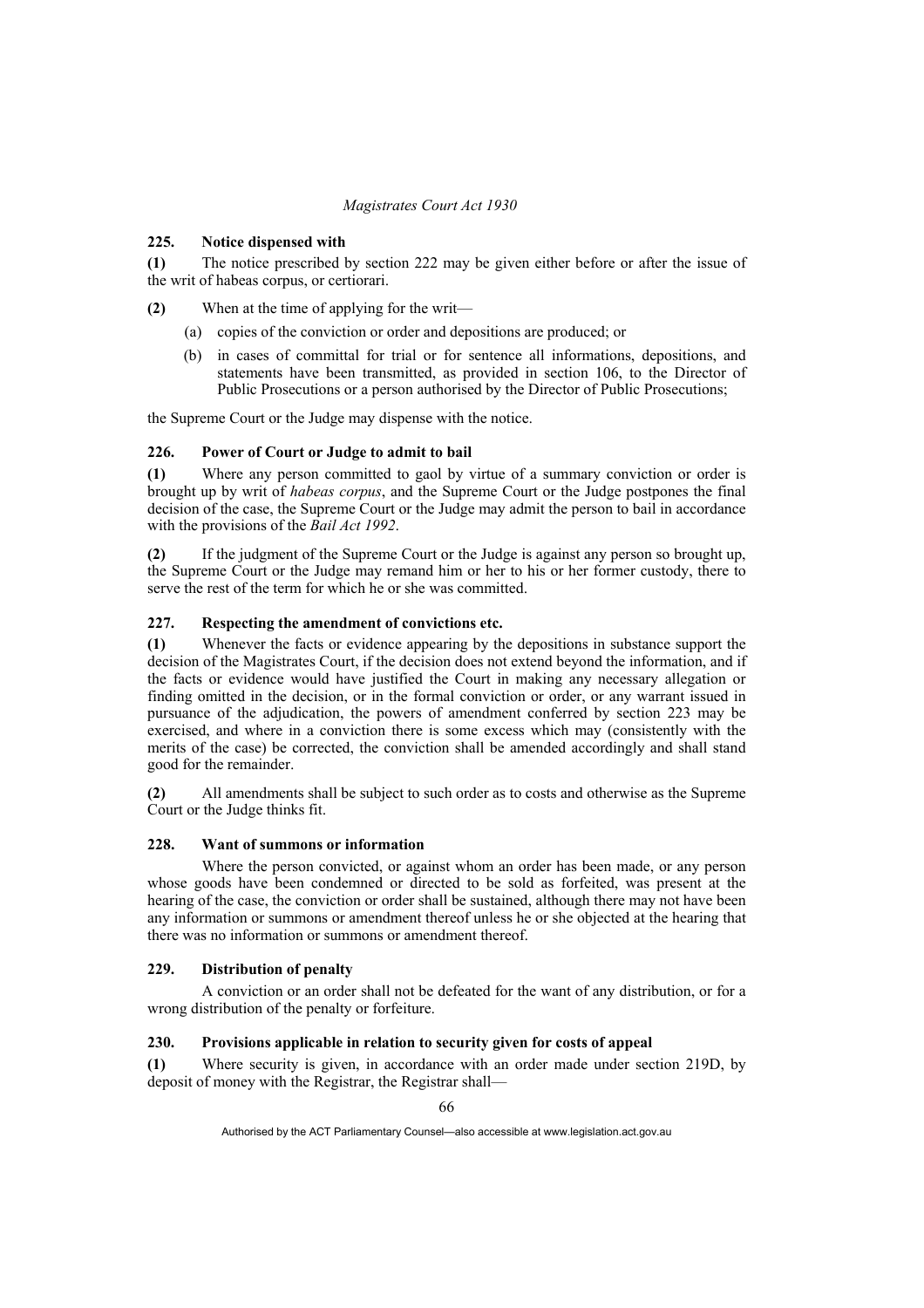- (a) if, upon the determination of the appeal, the costs of and incidental to the appeal are not ordered to be paid by the appellant to the respondent—repay the amount deposited to the person by whom it was deposited; or
- (b) if, upon determination of the appeal, the costs of and incidental to the appeal are ordered to be paid by the appellant to the respondent, the amount payable has been ascertained and the whole or any portion of that amount has not been paid to the respondent—apply the amount deposited in, or towards, satisfaction of the amount of costs unpaid and repay the balance (if any) to the person by whom it was deposited.

**(2)** Where security is given by bond, the Registrar shall, if the costs of and incidental to the appeal are ordered to be paid by the appellant to the respondent, deliver the bond to the respondent who may enforce the bond according to its tenor.

# **PART XII—PROTECTION OF MAGISTRATES IN THE EXECUTION OF THEIR OFFICE**

# **231. Magistrate sued for act not within jurisdiction**

**(1)** Any person injured by an act done by a Magistrate in a matter in which by law he or she has no jurisdiction or in which he or she has exceeded his or her jurisdiction, or by an act done under any conviction or order made or warrant or writ issued by a Magistrate in any such matter, may maintain in the Supreme Court an action against the Magistrate without alleging in his or her statement of claim or plaint that the act complained of was done maliciously and without reasonable and probable cause.

**(2)** No such action shall be maintainable for anything done under any such conviction or order until after the conviction or order has been quashed or set aside upon appeal.

**(3)** No such action shall be maintainable for anything done under any such warrant which was issued by the Magistrate to procure the appearance of the person charged, and which has been followed by a conviction or order in the same matter, until after the conviction or order has been so quashed or set aside.

**(4)** If the last-mentioned warrant has not been followed by a conviction or order, or if it is a warrant upon an information of an alleged indictable offence, and if a summons was issued previously to the warrant being issued, and the summons was served upon the person charged either personally or by leaving it for him or her with some person at his or her last known or usual place of abode or business, and he or she did not appear according to the exigency of the summons, in that case no action shall be maintainable against the Magistrate for anything done under the warrant.

# **232. No action against Magistrate after order** *nisi* **to quash conviction has been granted**

 Where an order to show cause why a conviction or order should not be quashed has been granted an action shall not be maintainable against the Magistrate constituting the Court by which the conviction or order in question was made in respect of any proceeding taken under, or matter arising out of, the conviction or order.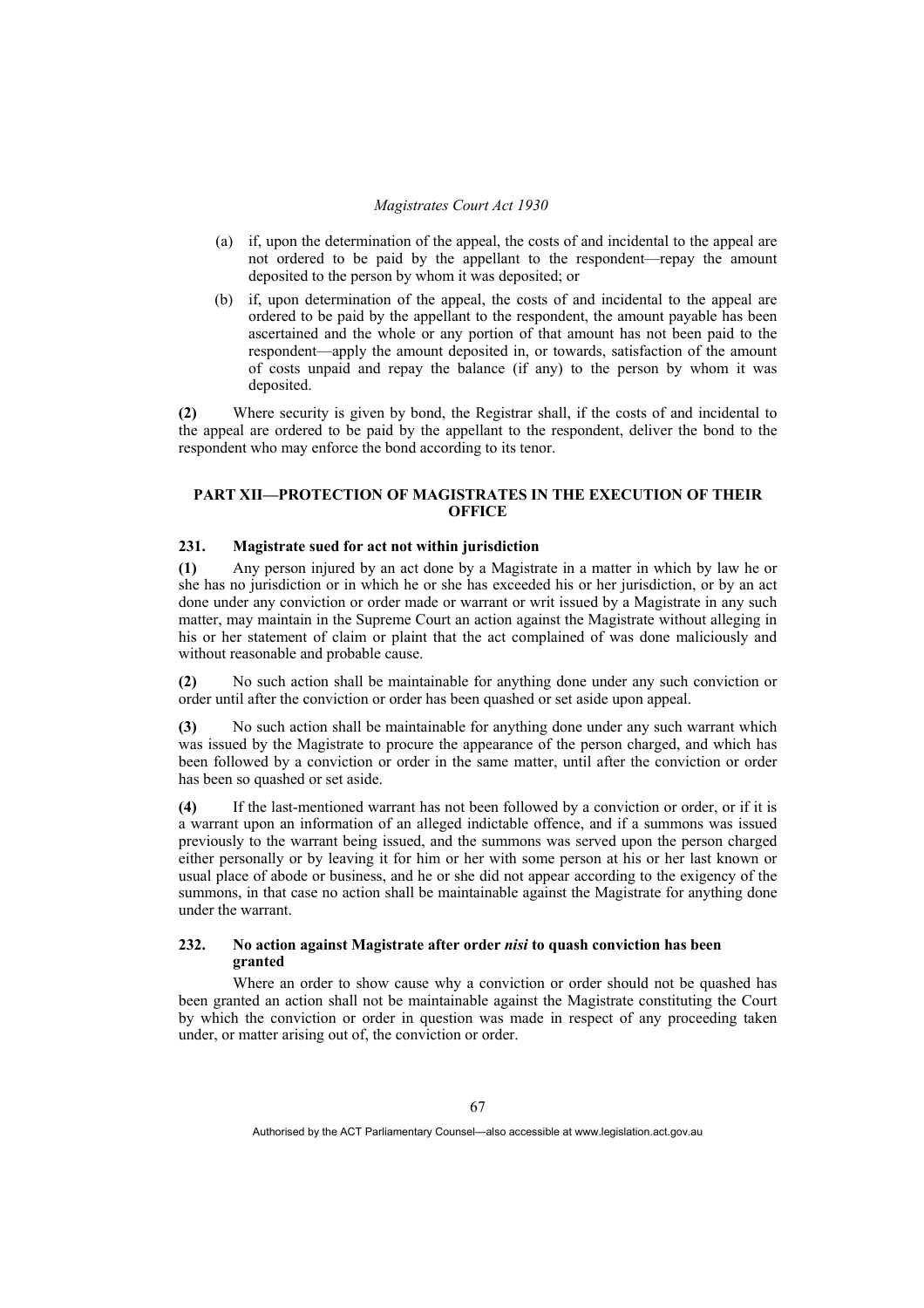## **233. Warrant or writ by Magistrate on order of Court**

 Where a conviction or order is made by the Court and a warrant of commitment or writ of execution is granted thereon by a Magistrate *bona fide* and without collusion, an action in respect of any defect in the conviction or order or any want of jurisdiction in the Court making the conviction or order shall be maintainable only against the Magistrate constituting the Court which made the conviction or order.

# **234. No action for acts done under order of Supreme Court**

 Where a Magistrate does an act in obedience to an order of the Supreme Court or the Judge, an action shall not be maintainable against him or her for obeying the order and doing the act thereby required.

## **235. No action where proceedings confirmed on appeal**

 Where a warrant of commitment or writ of execution is granted by a Magistrate upon a conviction or order which, either before or after the granting of the warrant or writ, is confirmed upon appeal, an action shall not be maintainable against the Magistrate who granted the warrant or writ for anything done under it by reason of any defect in the conviction or order.

# **236. Actions in cases prohibited**

 If any action, which by this Act is declared to be not maintainable, is brought against a Magistrate, the Judge, upon application of the defendant, and upon affidavit of the facts, may set aside or stay the proceedings in the action with or without costs.

# **239. Payment of money into court**

**(1)** After an action under this Part has been commenced but before issue is joined, the defendant may pay into court such sum of money as he or she thinks fit.

**(2)** If the court at the trial is of opinion that the plaintiff is not entitled to damages beyond the sum so paid into court, judgment shall be given for the defendant; and the sum of money so paid into court, or so much thereof as is sufficient to pay or satisfy the defendant's costs in that behalf, shall thereupon be paid out of court to him or her, and the residue (if any) shall be paid to the plaintiff.

**(3)** If when money is so paid into court the plaintiff elects to accept the same in satisfaction of his or her damages in the action, he or she may apply to the Judge for an order for the payment of the money out of court to him or her, with or without costs, and the Judge may make the order, and thereupon the action shall be determined and the order shall be a bar to any other action for the same cause.

### **240. No action against Magistrate for judicial acts in Magistrates Court**

 An action shall not be brought in the Magistrates Court against a Magistrate in respect of anything done by him or her in the execution of his or her office.

## **241. Magistrate sued for acts within his or her jurisdiction only liable in case of malice and absence of reasonable and probable cause**

 In an action against a Magistrate for any act done by him or her in the execution of his or her duty as a Magistrate with respect to any matter within his or her jurisdiction as a Magistrate, it must be expressly alleged in the statement of claim or plaint that the act was done

Authorised by the ACT Parliamentary Counsel—also accessible at www.legislation.act.gov.au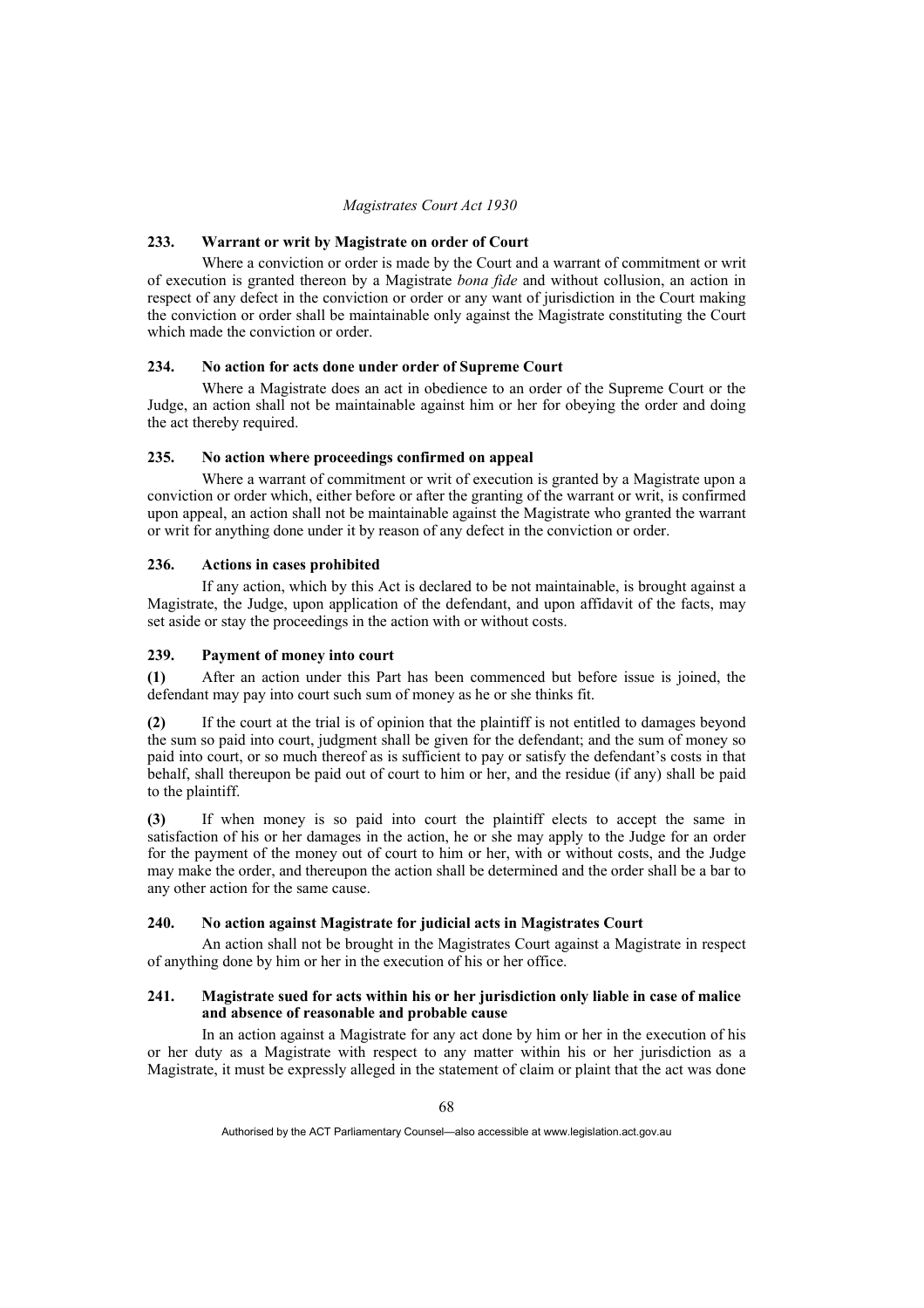maliciously and without reasonable and probable cause, and if the allegations are denied, and at the trial of the action the plaintiff fails to prove them, judgment shall be given for the defendant.

#### **242. Verdict for defendant**

 If the plaintiff in an action against a Magistrate does not prove the cause of action at the trial, judgment shall be given for the defendant.

### **243. Damages**

Where—

- (a) the plaintiff in an action against a Magistrate is entitled to recover, and seeks to recover a penalty or other sum paid or raised as a result of a conviction, judgment or order or to recover damages for imprisonment; and
- (b) it is proved that the plaintiff was guilty of the offence or liable to pay the sum or, in the case of imprisonment, did not undergo any greater punishment than could have been imposed for the offence of which he or she was convicted;

the plaintiff is not entitled to recover the penalty or other sum paid or raised or, in the case of imprisonment, damages greater than 1 cent, or any costs in the action.

# **PART XIII—COSTS**

# **244. Award of costs**

 The power of the Court to award costs and the award of costs by the Court shall be subject to the following provisions:

- (a) Where the Court makes a conviction or order in favour of the informant, it may in its discretion award and order that the defendant shall pay to the informant such costs as it thinks just and reasonable;
- (b) Where the Court dismisses the information, or makes an order in favour of the defendant, it may in its discretion award and order that the informant shall pay to the defendant such costs as it thinks just and reasonable;
- (c) The sums so allowed for costs shall in all cases be specified in the conviction or order or order of dismissal;
- (d) Any sum awarded or ordered to be paid by an informant or to a defendant for costs, may be recovered under Part XVIIIA of the *Magistrates Court (Civil Jurisdiction) Act 1982*;
- (e) Where any case is adjourned the Court may in its discretion order that the costs of and occasioned by the adjournment be paid by any party to any other party;
- (f) The costs of persons present to give evidence or produce documents, whether they have been examined or not, or have or have not produced documents shall, unless otherwise ordered by the Court, be allowed to them though they have not been summoned; but their allowance for attendance shall in no case exceed the highest rate of allowance prescribed; and
- (g) The amount of costs to be paid by one party to another whether for the attendance of those persons or otherwise shall in all cases be fixed by the Court.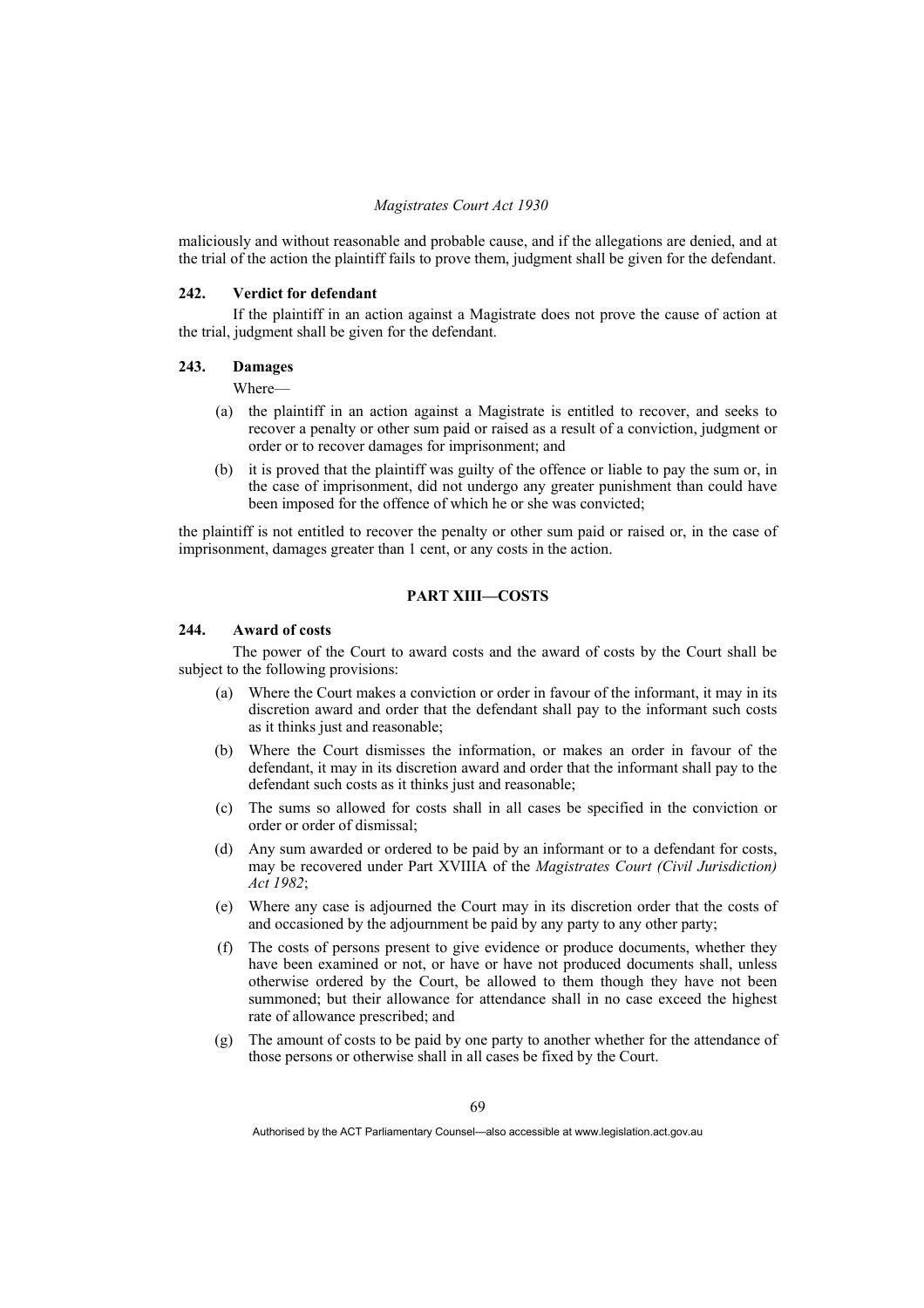# **247. Witnesses expenses**

 The amount of costs that may be awarded under section 244 in respect of the attendance of a person who attends for the purpose of giving evidence before the Court is such amount as the Court directs in accordance with the scale and conditions applicable in relation to persons who attend as witnesses before the Supreme Court.

#### **PART XIIIA—FEES AND CHARGES**

#### **248A. Determination of fees and charges**

**(1)** The Minister may, by notice in writing published in the *Gazette*, determine fees and charges for any of the following purposes:

- (a) proceedings in the Court, and matters incidental to such proceedings, including—
	- (i) the service and execution of the process of the Court; and
	- (ii) the taxation of costs by officers of the Court;
- (b) facilities and services provided by the Court, including the service and execution of the process of any court of the Commonwealth, a State or another Territory, or of any court of a foreign country;
- (c) the general purposes of this Act, the *Magistrates Court (Civil Jurisdiction) Act 1982* and rules and regulations made under this Act and that Act.
- **(2)** A determination under subsection (1) may provide for any of the following matters:
	- (a) the exemption of persons from liability to pay filing fees or fees for the service and execution of process, in whole or in part;
	- (b) exemptions from liability for the payment of filing fees or fees for the service and execution of process, in whole or in part, in particular circumstances;
	- (c) the remission or refund of fees or charges by the Registrar, in whole or in part, in particular circumstances;
	- (d) the deferral of liability by the Registrar for the payment of fees or charges, in whole or in part, in particular circumstances.

**(3)** A determination under subsection (1) is a disallowable instrument for the purposes of section 10 of the *Subordinate Laws Act 1989*.

#### **248B. Fees and charges—payment**

**(1)** A fee or charge determined under subsection 248A (1) is payable, in advance, in accordance with the determination, subject to this section.

**(2)** A fee or charge determined under subsection 248A (1) is payable on notification from the Registrar if it is calculated by reference to expenses actually incurred in performing the function, or in providing the facility or service, for which the fee or charge is payable.

**(3)** If a fee or charge determined under subsection 248A (1) and payable in advance is not paid when due, there is no obligation on the Registrar or the Court to perform the function, or provide the facility or service, for which the fee or charge is payable.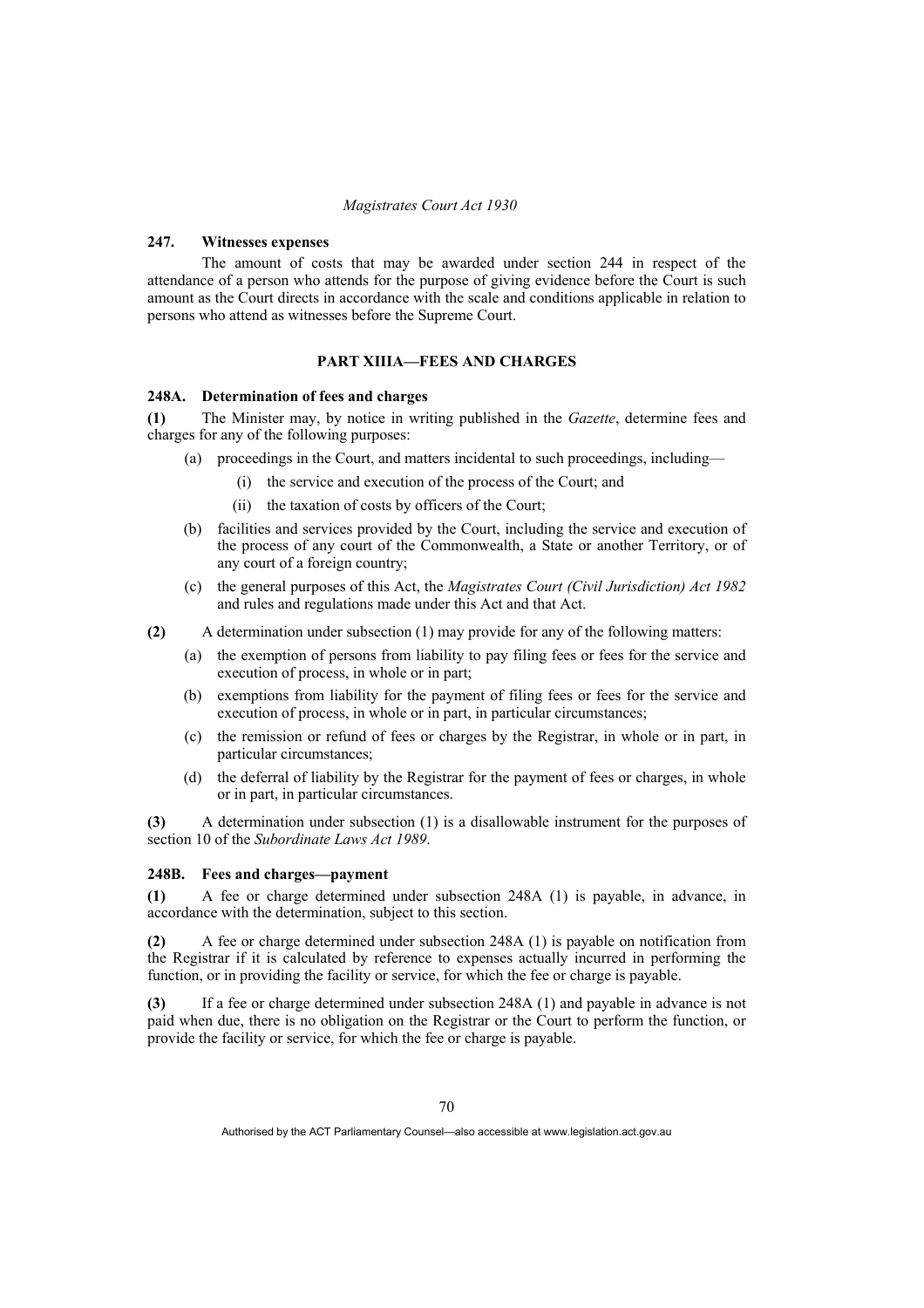#### **248C. Fees and charges—remission, refund, deferral, waiver, exemption**

**(1)** A fee or charge determined under subsection 248A (1) may be remitted or refunded, or liability for its payment deferred, in accordance with the determination.

- **(2)** A fee or charge determined under subsection 248A (1) is not payable—
	- (a) if the person otherwise liable to pay the fee or charge is—
		- (i) exempt from paying the fee or charge under subsection 93 (1) of the *Legal Aid Act 1977*; or
		- (ii) legally assisted under a scheme or service provided or approved by the Attorney-General;
	- (b) if the Registrar waives payment of the fee or charge in whole or in part because he or she considers that it would impose hardship on the person liable to pay the fee or charge—to the extent of the waiver;
	- (c) for filing a document, or for the service or execution of process, in relation to proceedings—
		- (i) under Part X;
		- (ii) on an application arising out of a conviction or order in respect of an offence;
		- (iii) under the *Children's Services Act 1986*;
		- (iv) under the *Domestic Violence Act 1986*;
		- (v) under the *Guardianship and Management of Property Act 1991*;
		- (vi) under the *Maintenance Act 1968*;
		- (vii) under the *Mental Health (Treatment and Care) Act 1994*; or
		- (viii) under the *Workers' Compensation Act 1951*;
	- (d) for the laying of an information—
		- (i) by the Director of Public Prosecutions acting in the performance of an official function;
		- (ii) by a police officer acting in the performance of an official function; or
		- (iii) for an offence under subsection 255 (1); or
	- (e) for inspection under section 419 of the *Magistrates Court (Civil Jurisdiction) Act 1982* of a record relating to a default judgment by—
		- (i) a party to the proceedings in which the judgment was given or entered; or
		- (ii) the legal practitioner representing such a party.

#### **248D. Fees and charges (civil proceedings)—recovery where otherwise not payable**

**(1)** This section applies in civil proceedings in the Court between 2 parties (in this section called "the first party" and "the second party"), where—

- (a) a filing fee, or a fee for the service and execution of process, otherwise payable by the first party is—
	- (i) not payable (in whole or in part) due to the exemption of the first party as referred to in paragraph 248A (2) (a) or (b) or 248C (2) (a);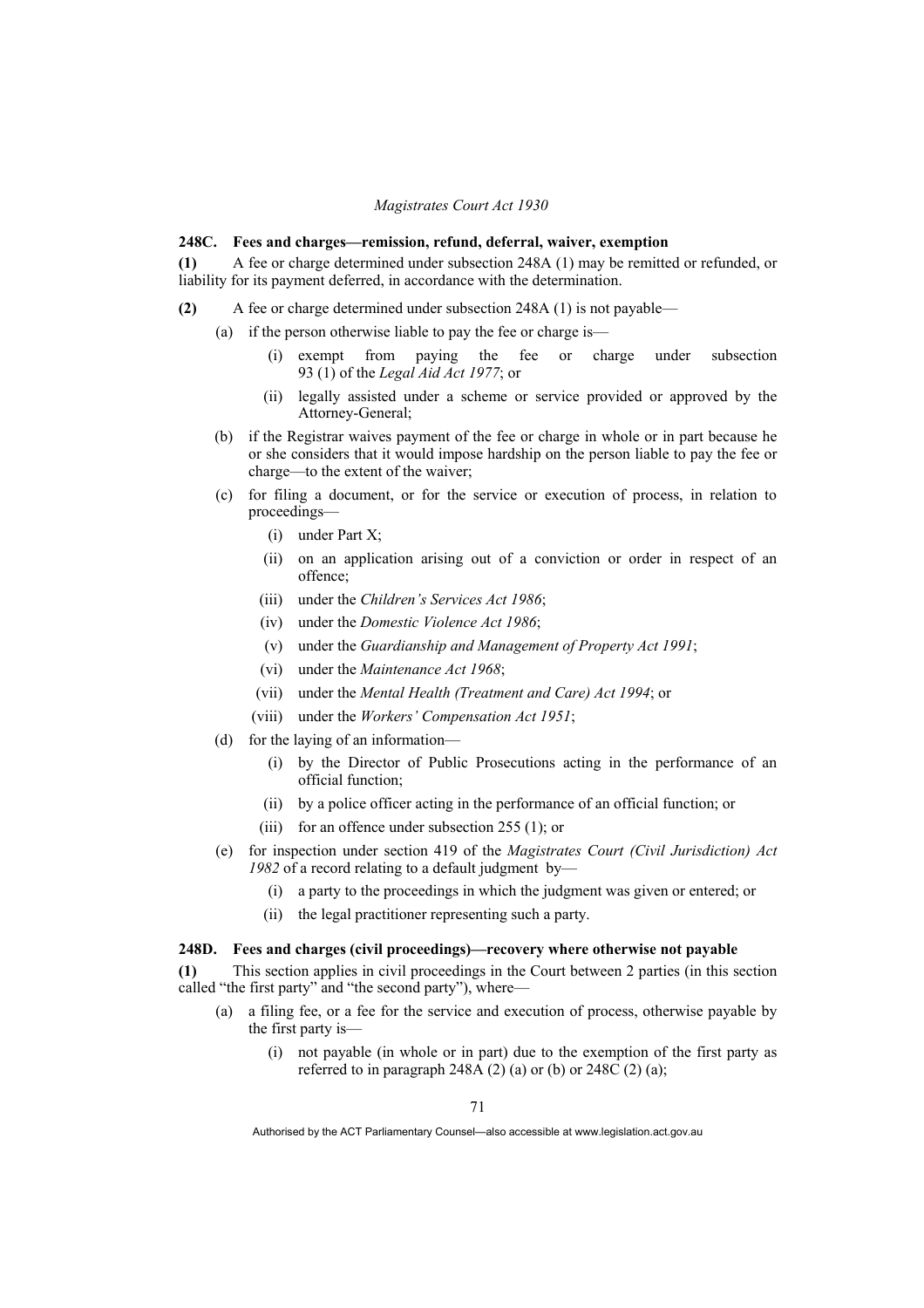- (ii) remitted or refunded (in whole or in part) under subsection 248C (1); or
- (iii) the subject of waiver (in whole or in part) under paragraph  $248C(2)$  (b);
- (b) judgment is given or entered, or an order is made, in favour of the first party; and
- (c) the first party's costs are payable by the second party.

**(2)** Where this section applies, the second party shall pay to the Registrar an amount equal to the amount in relation to which the first party was exempted, or the amount of the remission, refund or waiver, as the case requires.

**(3)** This section does not apply where the Court is sitting as the Small Claims Court.

# **248E. Fees and charges (criminal proceedings)—recovery where otherwise not payable**

**(1)** This section applies in criminal proceedings in the Court, where—

- (a) the fee that would otherwise be payable for the laying of an information is not payable, in whole or in part, due to the operation of paragraph 248C (2) (a), (b) or  $(d)$ ; and
- (b) the defendant is convicted of the offence alleged in the information and ordered to pay a fine.

**(2)** Where this section applies, the defendant shall pay to the Registrar, in addition to the amount of the fine, an amount equal to—

- (a) if payment of the fee is waived in part under paragraph 248C (2) (b)—the amount of the waiver; or
	- (b) in any other case—the fee for the laying of the information which would otherwise have been payable by the informant.

# **248F. Fees and charges—review of decisions**

- **(1)** The following decisions of the Registrar are reviewable under this section:
	- (a) a decision referred to in paragraph 248A (2) (c) in relation to the refusal to remit or refund a fee or charge (in whole or in part);
	- (b) a decision referred to in paragraph 248A (2) (d) in relation to the refusal to defer liability for the payment of a fee or charge (in whole or in part);
	- (c) a decision under paragraph 248C (2) (b) in relation to the refusal to waive payment of a fee or charge (in whole or in part).

**(2)** After making a reviewable decision, the Registrar shall give a written notice of the decision to the eligible person including a statement to the effect that—

- (a) the person may apply to the Registrar for a statement of reasons for the decision; and
- (b) the person may apply to a Magistrate for review of the decision within the review period.

**(3)** On written application by the eligible person within 28 days after the person's receipt of a notice under subsection (2), the Registrar shall give the person a written statement of reasons for the relevant decision.

**(4)** On written application by the eligible person within the review period, a Magistrate may review a reviewable decision.

Authorised by the ACT Parliamentary Counsel—also accessible at www.legislation.act.gov.au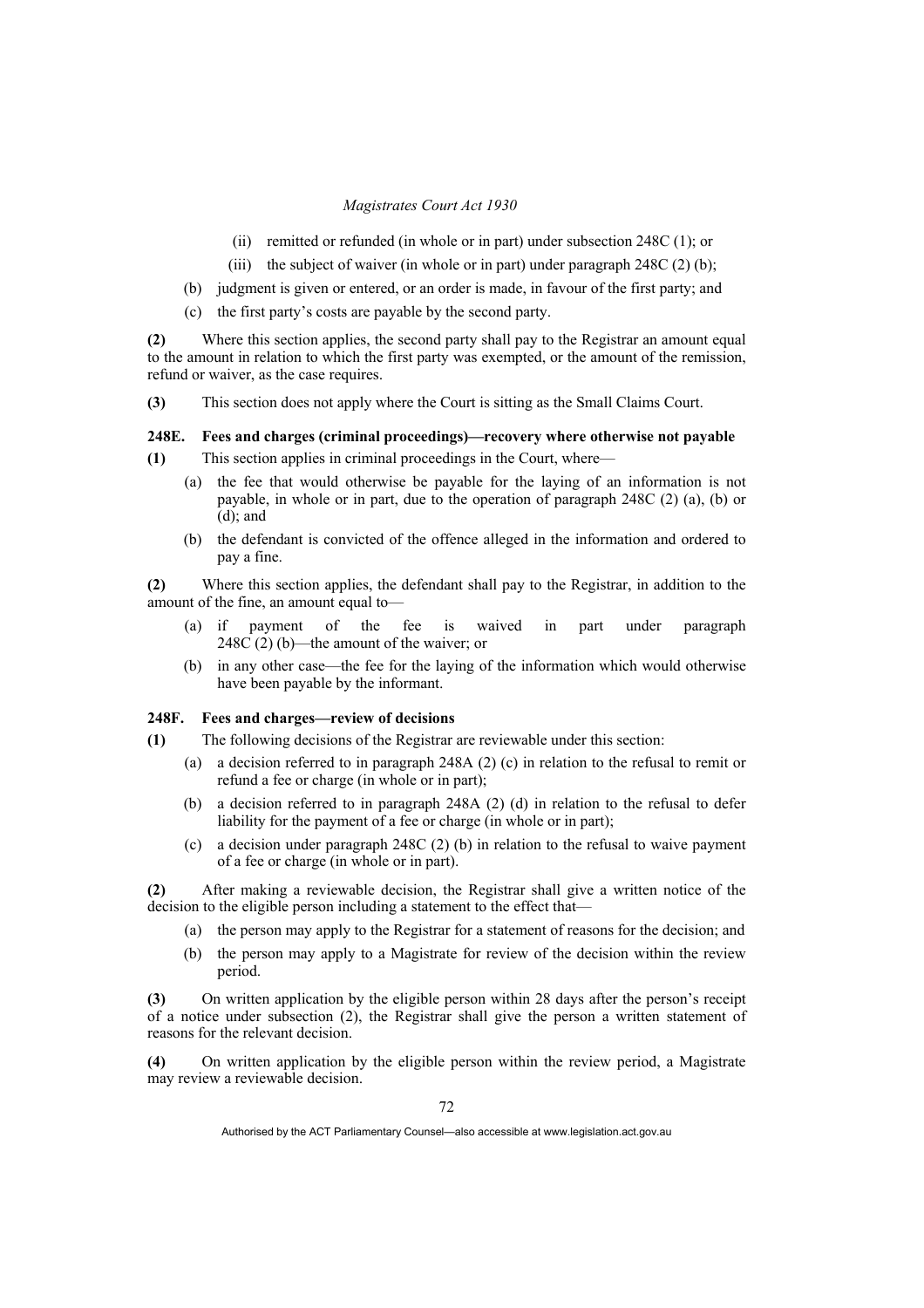**(5)** On review under subsection (4), the Magistrate may make such order as he or she considers appropriate.

**(6)** No fee or charge is payable in relation to an application for review under subsection  $(4)$ .

**(7)** In this section—

"eligible person", in relation to a reviewable decision, means the person who claims to be entitled to the relevant remission, refund, deferral or waiver;

"review period", in relation to a reviewable decision, means—

- (a) the period of 28 days after receipt by the eligible person of notice of the decision under subsection (2); or
- (b) if the eligible person applies under subsection (3) for a statement of reasons for the decision—the period of 28 days after he or she receives the statement of reasons.

# **PART XIV—SECURITIES**

# **249. Securities taken under Act**

**(1)** A person shall give security under this Act, whether as principal or surety, either by the deposit of money with the Registrar, or by an oral or written acknowledgment of the undertaking or condition by which, and of the sum for which, he or she is bound, in such manner and form as are prescribed.

**(2)** Record of the security having been made may be provided by entry thereof in the register under this Act or proceedings of the Court or as is prescribed.

## **250. Recovery of sum due under security**

 Any sum becoming due in pursuance of a security under this Act or the *Bail Act 1992*  shall be recoverable on a claim by a member of the Police Force or by the Registrar or by some other person thereto authorised by the Court.

# **252. Sums paid by surety may be recovered from principal**

 Any sum paid by a surety on behalf of his or her principal in respect of a security under this Act or the *Bail Act 1992*, together with all costs, charges and expenses incurred by the surety in respect of the security, shall be deemed to be a debt due to him or her from the principal, and may be recovered on a claim by the surety.

# **253. Payment enforced by security**

 Where security is given under this Act or the *Bail Act 1992* for payment of a sum of money, the payment shall be enforced by means of the security in substitution for other means of enforcing the payment.

# **254. Enforcement of recognizance**

**(1)** Where—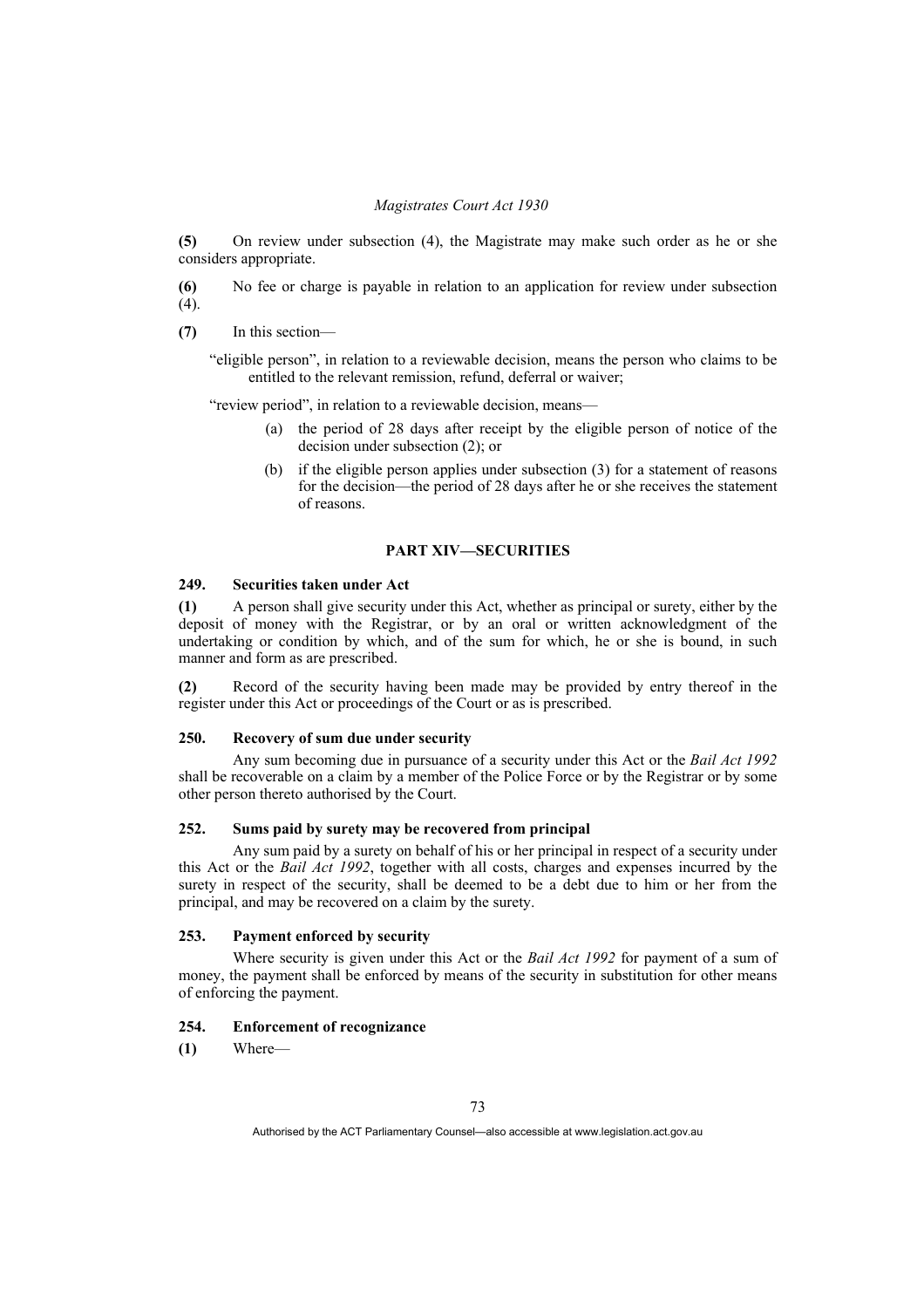- (a) a witness or a person sought to be made a witness has entered into a recognizance for the purposes of this Act; and
- (b) the Court is satisfied that the witness or person sought to be made a witness has failed to comply with a condition of the recognizance;

the Court may declare the recognizance to be forfeited and may make an order that the witness or person sought to be made a witness pay the whole or a part of the sum in which he or she is bound under the recognizance.

- **(2)** Where—
	- (a) the Court has declared a recognizance to be forfeited under subsection (1); and
	- (b) a person is bound by the recognizance as surety for the performance of that condition,

the Court may make an order that the person referred to in paragraph (b) pay the whole or a part of the sum in which he or she is bound under the recognizance.

**(3)** An order made under subsection (1) or (2) may be enforced as if it were a judgment entered on a claim by the Registrar.

**(4)** Subject to subsection (5), the Court may, on application by a person against whom an order has been made under subsection (1) or (2) or under subsection 36 (1) of the *Bail Act 1992*—

- (a) vary the order by reducing the amount payable under the order; or
- (b) revoke the order and, if the order was made under subsection (1), revoke the declaration that the recognizance is forfeited.
- **(5)** Where—
	- (a) the Court has made an order under subsection (1) or (2);
	- (b) a writ of execution has been issued; and
	- (c) property has been sold under the writ;

the Court shall not make an order under subsection (4).

**(6)** It is not necessary that, for the purpose of hearing an application under subsection (4), the Court be constituted by the Magistrate who made the order to which the application relates.

# **254A. Directions as to procedure**

 Where the procedure for taking any step in proceedings is not prescribed in this Act or the law under which the step is to be taken, the Court may give directions with respect to the procedure to be followed as regards that step.

# **PART XV—MISCELLANEOUS**

# **255. Contempt in the face of the Court**

- **(1)** A person shall not—
	- (a) wilfully threaten, disturb or insult the Court;
	- (b) wilfully interrupt, interfere with or obstruct the proceedings of the Court; or

74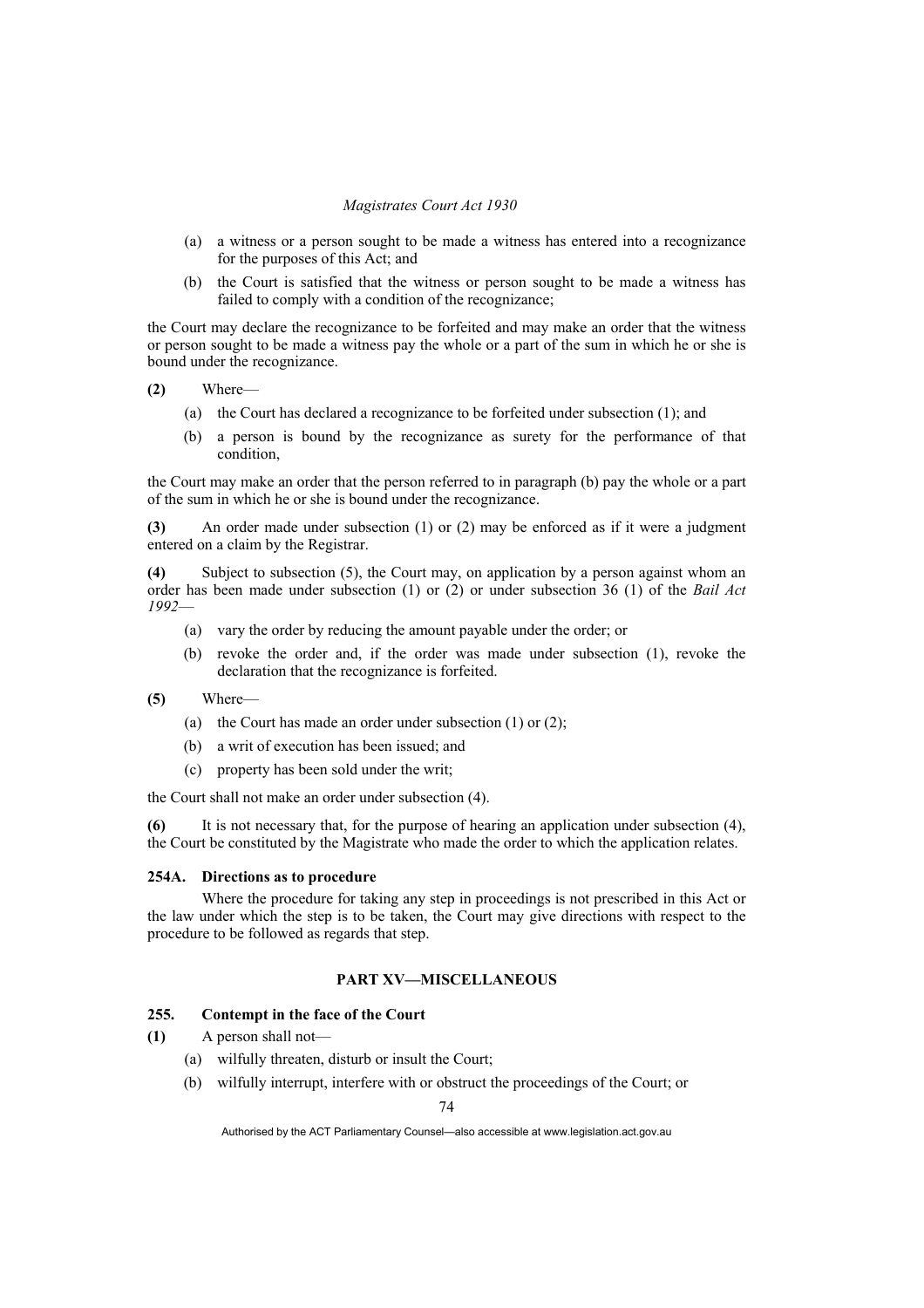(c) commit any other act that is a wilful contempt of the Court.

Penalty: 50 penalty units or imprisonment for 6 months or both.

**(2)** Subsection (1) only applies to acts in the face, or within the hearing, of the Court.

**(3)** Without limiting the operation of any other provision of this Act, where a person commits an offence against subsection (1), a Magistrate may proceed to charge the person and hear and dispose of the matter immediately and for that purpose receive evidence including unsworn evidence.

- **(4)** Where—
	- (a) a person has been charged under subsection (3) but the matter has not been disposed of;
	- (b) a Magistrate has reasonable grounds to believe that the person has committed an offence against subsection (1); and
	- (c) the Magistrate considers that it is reasonable in all the circumstances—
		- (i) to order that the person be taken into custody to appear before the Court;
		- (ii) to order that the person be remanded in custody from time to time for periods not exceeding 15 clear days at any one time;
		- (iii) to release the person on bail; or
		- (iv) to make an order in respect of the person under subsection (8) before the alleged offence has been heard;

the Magistrate may make such an order.

**(5)** An order under subsection (4) need not be in writing but such an order shall be reduced to writing, and a copy served on the alleged offender, as soon as practicable.

**(6)** Failure to comply with subsection (5) does not invalidate an order.

**(7)** Where a person is convicted of an offence against subsection (1), the Court, in addition to any penalty provided for under that subsection that it imposes, may make an order in relation to the person under subsection (8).

**(8)** An order under this subsection may provide for—

- (a) the exclusion of the person from any building in which the Court sits or the environs of such a building;
- (b) prohibiting the person from approaching a Magistrate, an officer of the Court or a witness: or
- (c) the imposition of any reasonable condition on the person.
- **(9)** In this section—

"Court" includes—

- (a) a Magistrate when exercising the jurisdiction of the Court; or
- (b) the Registrar in the performance of a judicial function.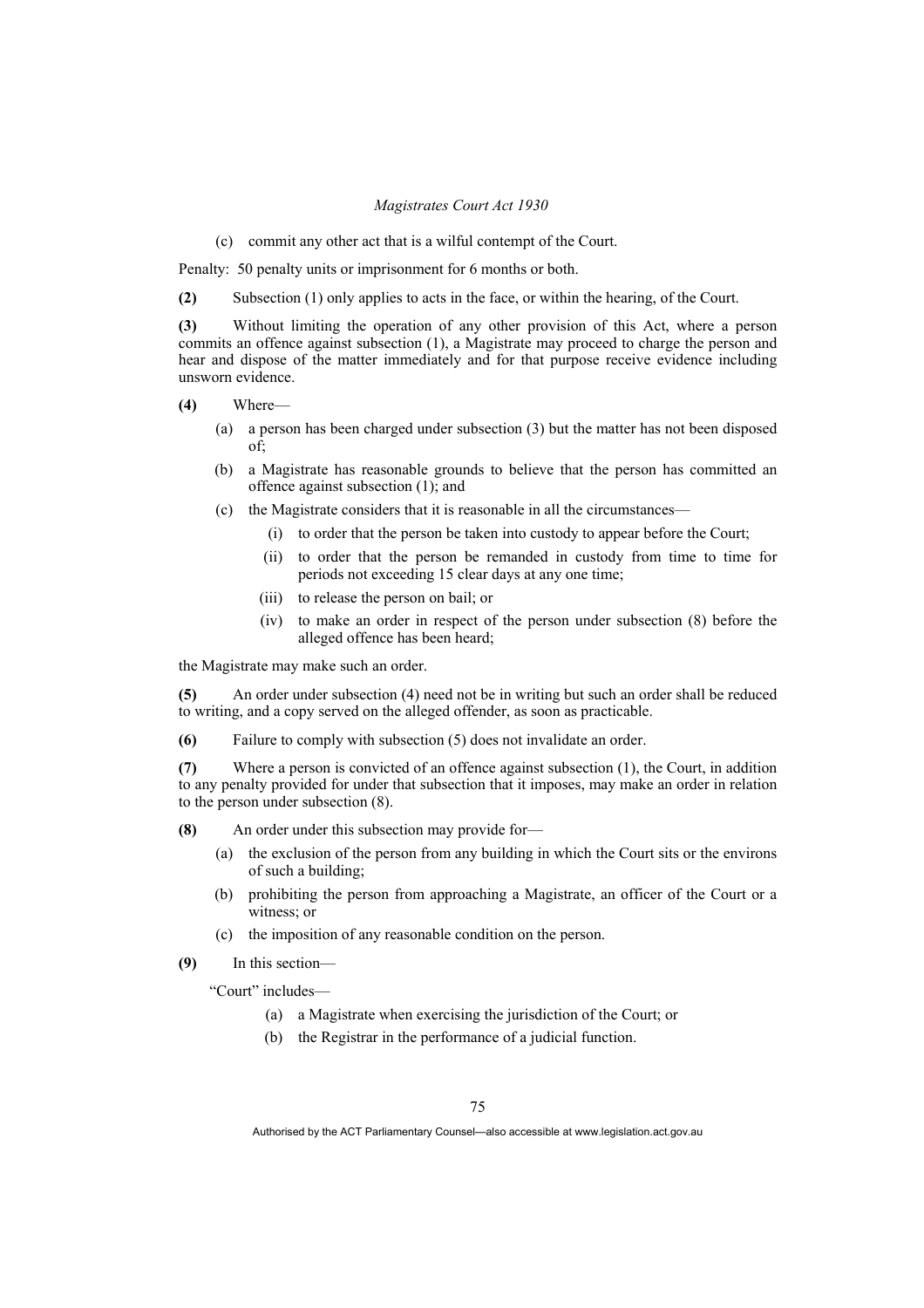#### **255AA. Refusal or failure to give evidence—offence**

- **(1)** This section applies to a person who—
	- (a) appears as a witness in proceedings in the Court; or
	- (b) attends, or is brought, before the Registrar for examination under section 298 of the *Magistrates Court (Civil Jurisdiction) Act 1982.*
- **(2)** A person shall not, without reasonable excuse—
	- (a) refuse or fail to take an oath;
	- (b) refuse or fail to answer a question that he or she is required to answer by the Court or Registrar; or
	- (c) refuse or fail to produce a document required by the Court or Registrar, or by a summons or warrant, to be produced.
- **(3)** A person shall not give false information.

Penalty: 50 penalty units or imprisonment for 6 months, or both.

## **255AB. Refusal or failure to give evidence—committal**

- **(1)** Where—
	- (a) a person appearing as a witness in a proceeding in the Court contravenes section  $255AA$ ; or
	- (b) on hearing a matter referred to it under section 306 of the *Magistrates Court (Civil Jurisdiction) Act 1982*, the Court is satisfied that the person who is the subject of the referral has contravened section 255AA;

the Court may, subject to subsection (4)—

- (c) adjourn the proceedings or hearing for a period not exceeding 8 days; and
- (d) issue a warrant for the committal of that person to a gaol, lock-up or remand centre until—
	- (i) the date to which the proceedings or hearing is adjourned; or
	- (ii) the person consents to comply with section 255AA;

whichever occurs first.

- **(2)** Where—
	- (a) the Court has adjourned proceedings or a hearing, and committed a person, pursuant to subsection (1) or this subsection;
	- (b) the person who was committed is brought before the Court; and
	- (c) the person does not consent to comply with section 255AA;

the Court may, subject to subsection  $(4)$ , exercise the powers referred to in paragraphs  $(1)$  (c) and (d) in respect of that person.

**(3)** The periods for which a person is committed under this section shall not, in the aggregate, exceed 1 month.

**(4)** The Court shall not commit a person pursuant to subsection (1) or (2) if the person is punished for an offence against section 255AA.

Authorised by the ACT Parliamentary Counsel—also accessible at www.legislation.act.gov.au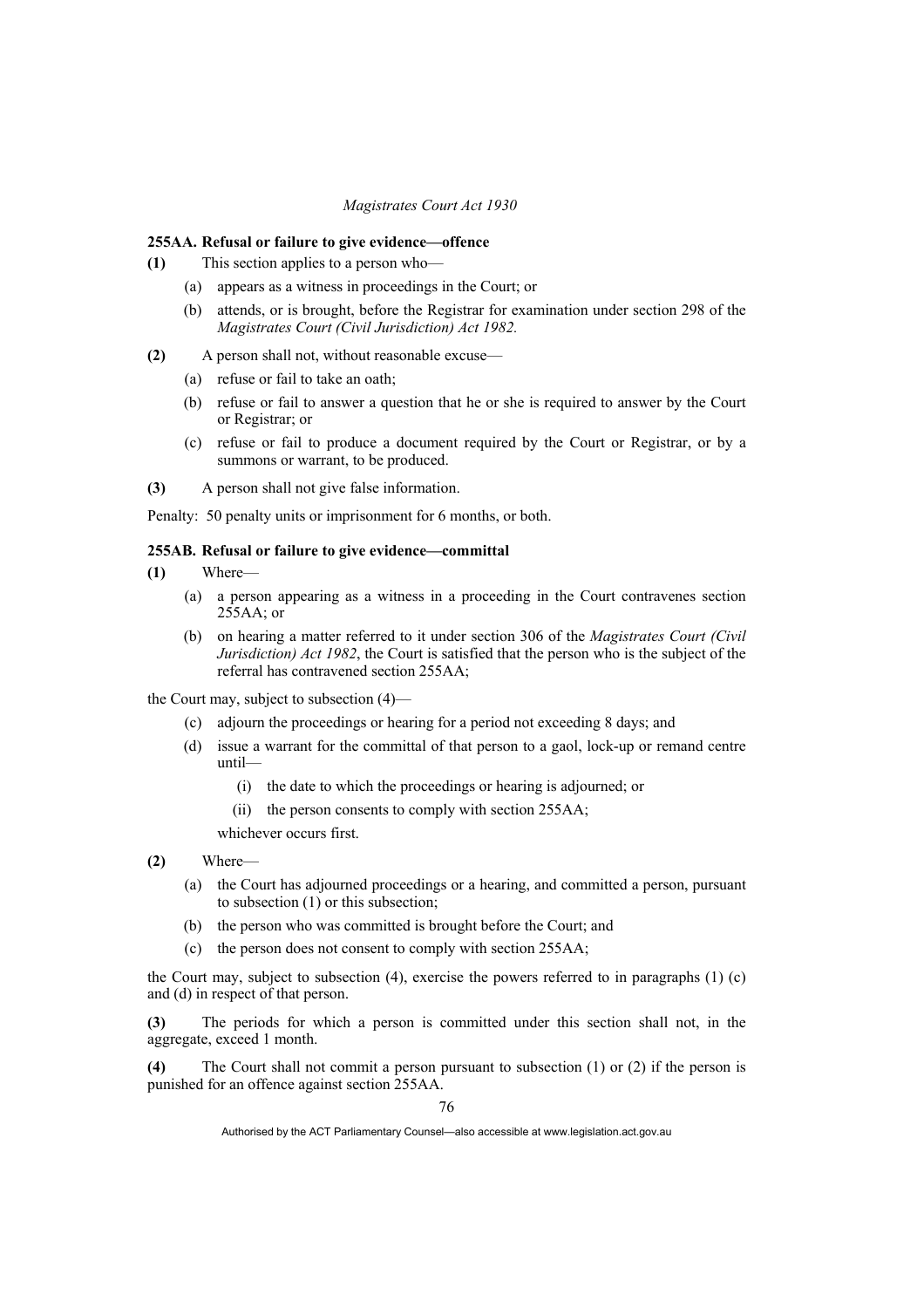#### **255A. Commitment to remand centre**

## **(1)** Where—

- (a) a warrant has been issued for the commitment of a person to prison under section 145, 150, 151, 206L or 206P of this Act or subsection 547 (2) of the *Crimes Act 1900*'; and
- (b) a warrant under section 5 of the *Removal of Prisoners Act 1968* is not in force in respect of that person on the day on which the person is taken into custody by virtue of the warrant referred to in paragraph (a),

the Court or a magistrate may, by warrant, commit the person to a remand centre.

**(2)** Where a warrant is issued under subsection (1), the warrant referred to in paragraph (1) (a) ceases, by virtue of this section, to have any effect.

# **255B. Registrar to give directions for preparation of transcript**

**(1)** Where an application has been made for a copy of a transcript of depositions of which a record was made in accordance with subsection 54A (2), the Registrar shall give such directions as he or she considers necessary for ensuring that a transcript of the record is prepared and, for the purpose of enabling the transcript to be prepared, the record shall be produced out of the custody of the Registrar.

**(2)** Where a transcript of a record is prepared in accordance with directions given under subsection (1), the person who prepared the transcript, or under whose supervision the transcript was prepared, shall certify on the transcript, by writing under his or her hand, that the transcript is a true transcript of a record produced out of the custody of the Registrar.

#### **255C. Applications for transcripts**

**(1)** Subject to this section, where a record of any proceedings is constituted by:

- (a) a sound-recording made in accordance with subsection 54A (2);
- (b) a shorthand or similar record made in accordance with subsection 54A (2);
- (c) writing taken down in accordance with subsection 54A (3); or
- (d) a written statement or statements in accordance with section 90AA or subsection 110 (2),

a person may make application to the Registrar for a copy or a transcript, as the case may be, of all or part of that record.

**(2)** The Registrar shall give the applicant a copy of the record or a transcript or a copy of the transcript of the record—

- (a) if the applicant is a party to the proceedings; or
- (b) if the applicant is not a party to the proceedings—if the Registrar or a Magistrate is satisfied that he or she has good reason for applying.

**(4)** Where a person applies for a transcript that has not been prepared, the Registrar may require the applicant to deposit with him or her in advance an amount which the Registrar considers will not exceed the amount of the fee determined under subsection 248A (1) for the preparation of the transcript.

Authorised by the ACT Parliamentary Counsel—also accessible at www.legislation.act.gov.au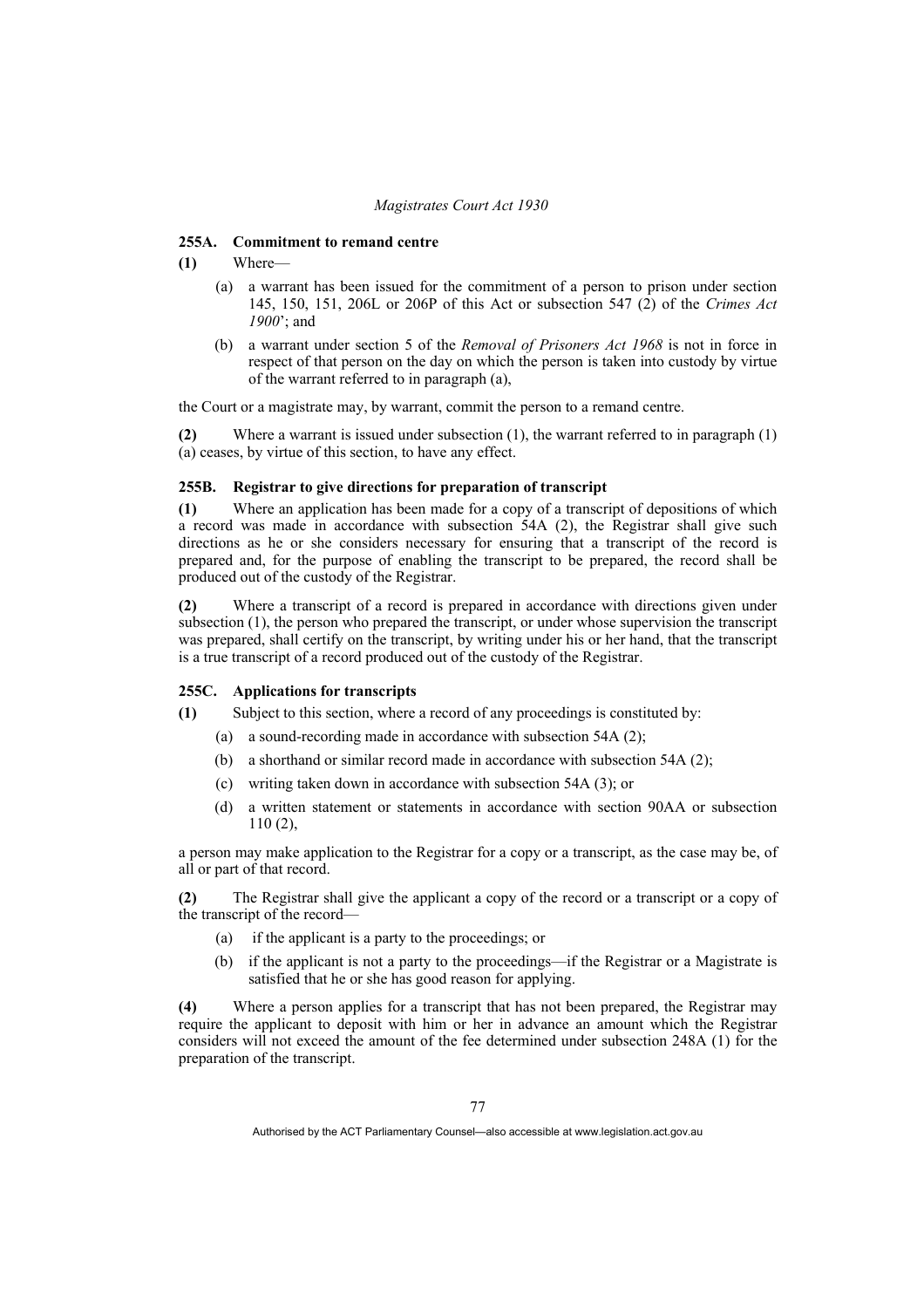**(5)** Subject to subsections (6) and (7), where the Registrar receives an application in accordance with this section—

- (a) he or she shall, in the case of an application relating to depositions; and
- (b) he or she may, in any other case;

furnish to the applicant a copy of the record or a copy of a transcript of the record relating to those depositions or other matter, as the case may be.

**(6)** The Registrar shall not furnish a copy of the record or a copy of a transcript under paragraph (5) (a) unless there is written on the copy a certificate under the hand of the Registrar stating that the copy is a true copy of the record or a true copy of a transcript of the record, as the case may be, produced out of the custody of the Registrar.

**(7)** Nothing in this section requires the Registrar to furnish a copy of a transcript of any proceedings if—

- (a) the proceedings were recorded by means of a sound-recording made in accordance with subsection 54A (2);
- (b) the application for the copy was made after the expiration of 7 years after the date of completion of the proceedings to which the record relates; and
- (c) the Registrar does not have the record or a transcript of that record in his or her custody.

**(8)** If an amount deposited by a person under subsection (4) exceeds the fee determined under subsection 248A  $(1)$  for the preparation of the transcript, there is payable to the person an amount equal to the amount of the excess.

# **256. Forms**

- **(1)** Subject to subsection (1A), the forms—
	- (a) in the First Schedule; or
	- (b) approved under subsection (3);

or forms to the like effect, may be used for the purposes to which they are respectively applicable, and instruments in those forms shall be deemed sufficient in law; but those forms, or any of them, may be varied for the purpose of adapting them to circumstances.

**(1A)** Subsection (1) does not apply to or in relation to the Notice to Defendant form, the Notice of Intention to Defend form or the Plea of Guilty form.

**(2)** No conviction, order or judgment shall be vacated, quashed or set aside for want of form, or be impeached or affected by reason of any defect, mistake or omission therein, if the proceeding or matter to which the form relates is sufficient in substance and effect.

**(3)** The Minister may, by notice published in the *Gazette*, approve a form for the purposes of this Act.

**(4)** The notice referred to in subsection (3)—

(a) shall include the text of the approved form; and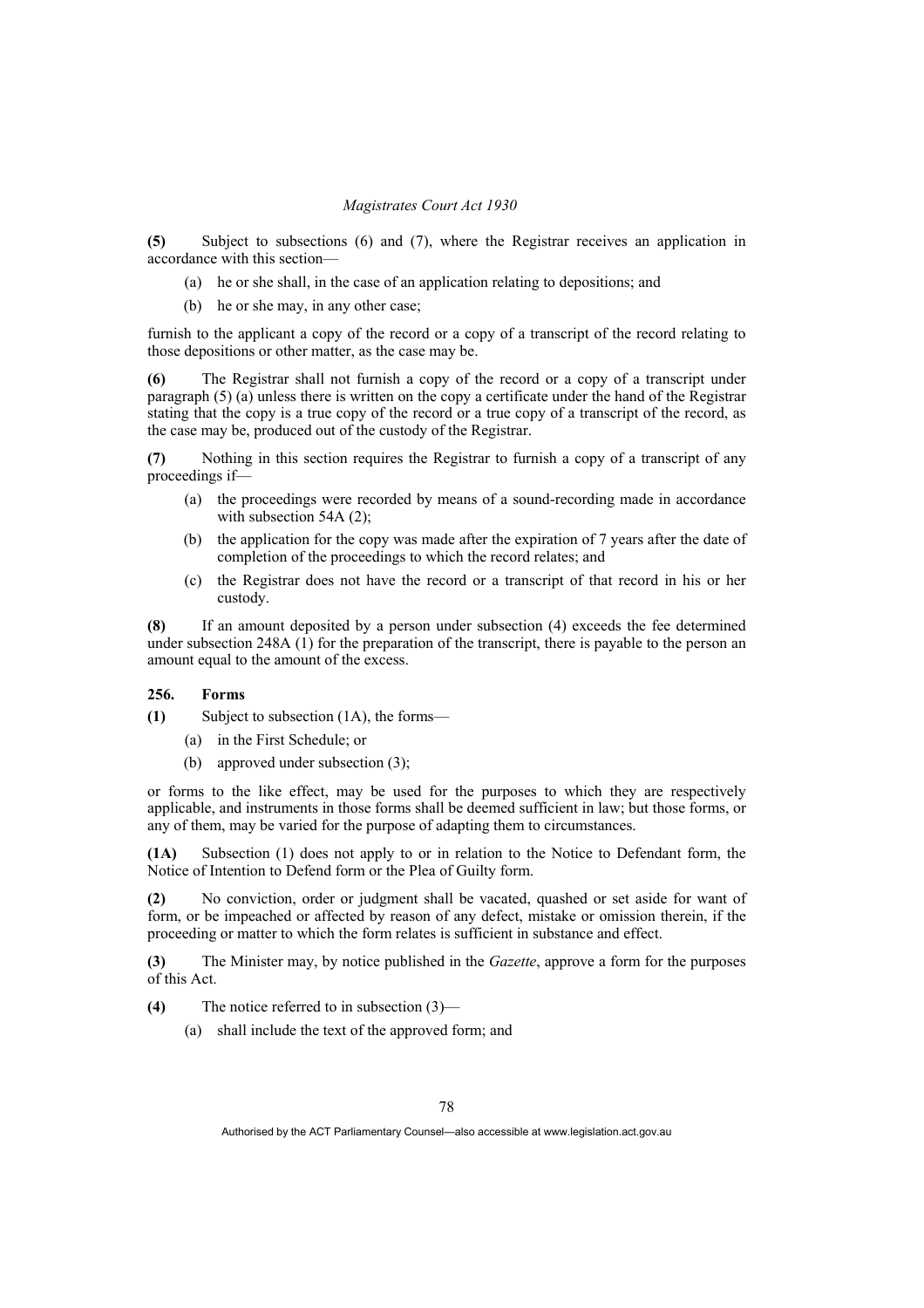(b) may include a declaration by the Minister that that form supersedes a particular numbered form or forms in the First Schedule and the numbered form or forms shall be taken to be superseded accordingly.

**(5)** Where a form in the First Schedule is superseded, it shall cease to have effect as if it had been repealed.

**(6)** Where a form in the First Schedule is superseded by an approved form, the revocation of the approved form does not revive the form in the First Schedule.

**(7)** A notice referred to in subsection (3) is a disallowable instrument for the purposes of section 10 of the *Subordinate Laws Act 1989*.

#### **258. Rules and Regulations**

**(1)** The Executive may make rules or regulations, not inconsistent with this Act, prescribing all matters which by this Act are required or permitted to be prescribed, or which are necessary or convenient to be prescribed, for giving effect to this Act, and in particular prescribing matters providing for and in relation to—

- (a) the practice and procedure before Magistrates and in the Court;
- (c) the giving of security under this Act;
- (d) the forms to be used under this Act including the forms of any recognizance mentioned in this Act, and including the variation of any of the forms in the First Schedule to this Act on the substitution of other forms therefor:
- (e) the fees, costs and charges in respect of proceedings under any other law for the time being in force so far as the same relates to any matter or proceeding as to which the Court or any Magistrate has jurisdiction;
- (g) the regulating of the form of account to be rendered by Registrars of fines, fees and other sums received by them, and including the variation of the form in the Third Schedule to this Act; and
- (h) the service of documents, and the taking of evidence, in the Territory, in pursuance of any Request from the Consular or other proper authority of a foreign country under the terms of any Convention relating to Legal Proceedings in Civil and Commercial Matters to which the Commonwealth is a party.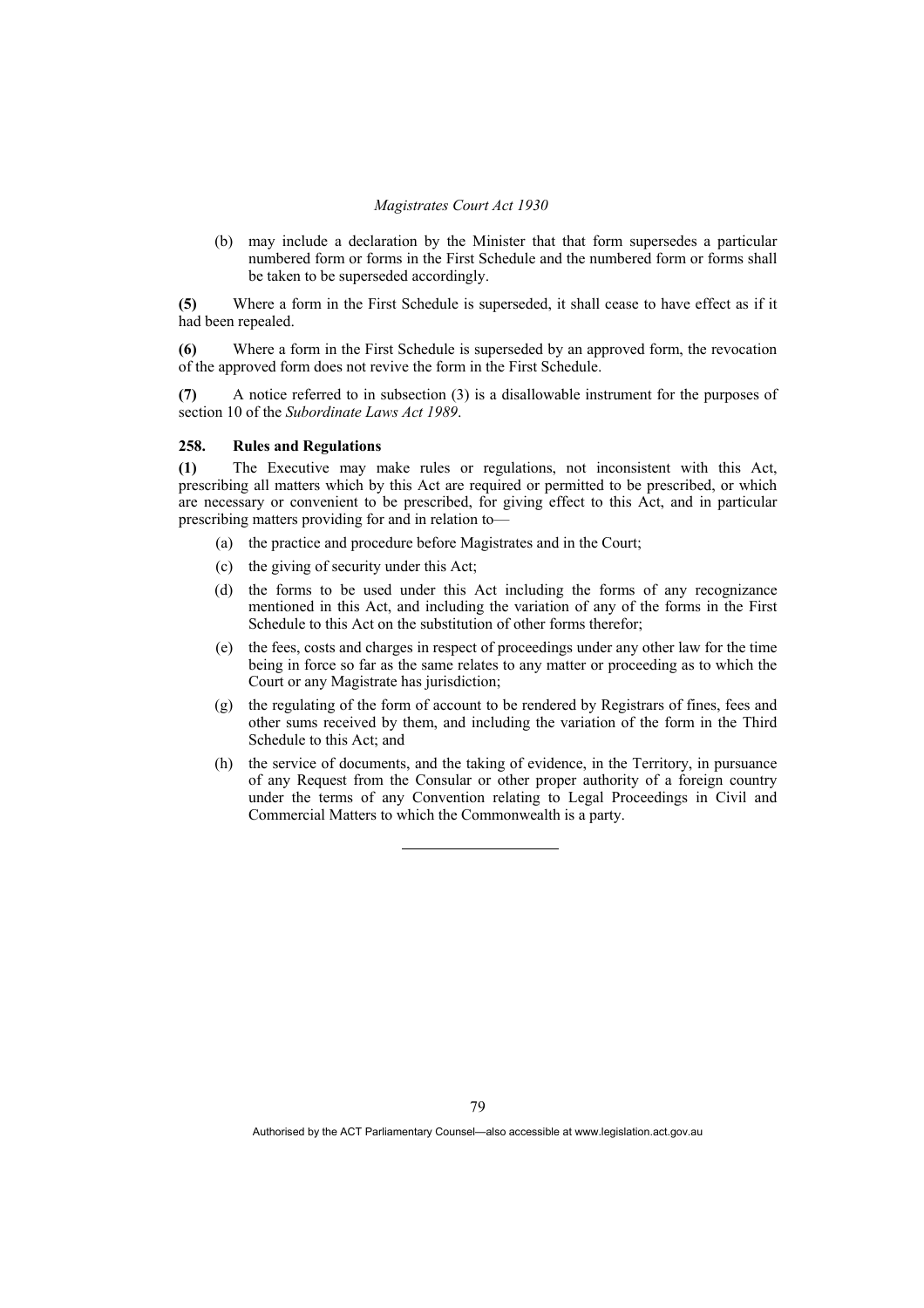# **THE SCHEDULES**

# **THE FIRST SCHEDULE**

Form 1 Paragraph 206A (1) (a)

*Magistrates Court Act 1930*

## NOTICE OF PROCEEDINGS

#### IN THE MAGISTRATES COURT AT CANBERRA No. of 19

Between (*applicant*) and (*respondent*)

To the Respondent

An application in accordance with Part X of the *Magistrates Court Act 1930* for a restraining order has been made by [*name of applicant*] against you. A copy of the application is attached. The application has been set down for hearing on a st been set down for hearing on the 19 at 19 at 19 at 19 at 19 at 19 at 19 at 19 at 19 at 19 at 19 at 19 at 19 at 19 at 19 at 19 at 19 at 19 at 19 at 19 at 19 at 19 at 19 at 19 at 19 at 19 at 19 at 19 at 19 at 19 at 19 at 19 (*time*) at (*place*) .

If you do not appear in person at the hearing of the application, the Court may—

(a) deal with the application in your absence; or

(b) issue a warrant for your apprehension to be brought before the Court.

Dated 19

 [*Signature*] Registrar of the Magistrates Court

Form 1A Paragraph 206K (2) (a)

*Magistrates Court Act 1930* 

# RESTRAINING ORDER *or* INTERIM RESTRAINING ORDER

(*Heading as in Form 1*)

The Court, having heard an application made by [*name of applicant*] under the *Magistrates Court Act 1930* in respect of the conduct [*or* threatened conduct] of [*name of respondent*] towards [*name of aggrieved person*]:

Now the Court this day orders that, for [*period*]:

- 1. [*name of respondent*] not engage in the following conduct:
- 2. [*name of respondent*] comply with the following prohibitions and conditions:

[*specify prohibitions and conditions and any other period or periods for which they are imposed*] Dated 19

[*Signature*]

## Registrar of the Magistrates Court

**Note**: If a State or another Territory has reciprocal legislation in force, this order may be registered, and enforced, in that State or other Territory without notice of registration being given to the respondent.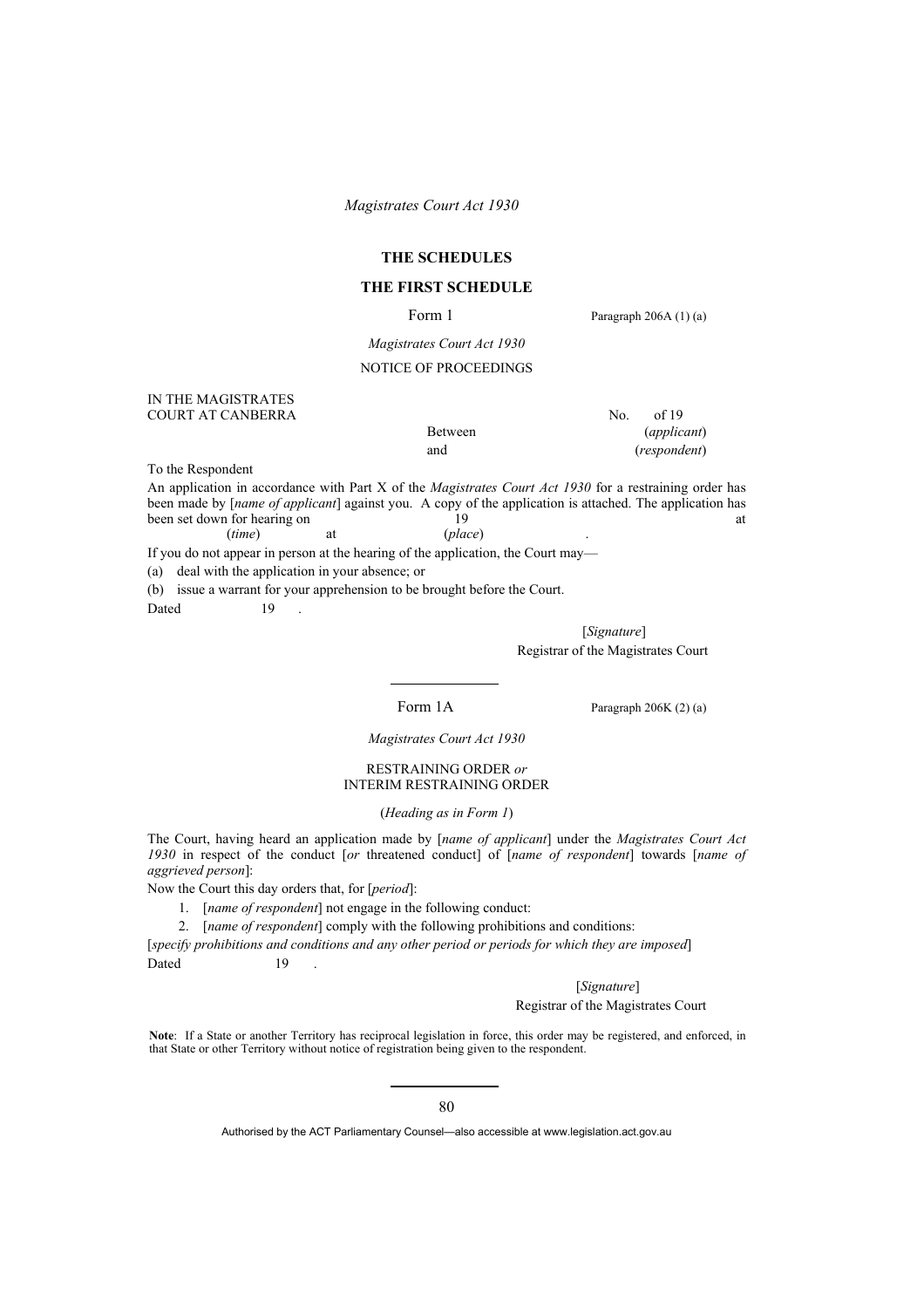# **THE FIRST SCHEDULE**—continued

Form 1B Paragraph 206K (2) (b)

*Magistrates Court Act 1930*

#### ORDER VARYING RESTRAINING ORDER *or*

INTERIM RESTRAINING ORDER

#### (*Heading as in Form 1*)

The Court, having heard an application made by [*name of applicant*] under the *Magistrates Court Act 1930* in respect of the conduct [*or* threatened conduct] of [*name of respondent*] towards [*name of aggrieved person*], and having on [*date of original order*] ordered that, for [*period*]:

1. [*name of respondent*] not engage in the following conduct:

2. [*name of respondent*] comply with the following prohibitions and conditions:

[*specify prohibitions and conditions and any other period or periods for which they are imposed*]

Now the Court, on the application of [*name of applicant*], this day orders that the Restraining Order [*or* Interim Restraining Order] be varied as follows:

[*specify details of variation*]

Dated 19

[*Signature*] Registrar of the Magistrates Court

#### FORM 2

*Information to Ground Search Warrant* 

Australian Capital Territory,  $\longrightarrow$ The information of C.D., of , in the Territory , made this day of the undersigned (a Magistrate of or Registrar of the undersigned (a Magistrate of or Registrar of day of 19 , before the undersigned (*a Magistrate of* or *Registrar of* 

*Magistrates Court of the Territory*), who says that the following goods of [him or her], C.D., to wit [*describe them*], were on the day of [*or* have lately been] feloniously stolen, taken and carried away, from and out of the dwelling-house [*or as the case may be*] of C.D. situate at , in the Territory, and that he or she, C.D., has reasonable cause to suspect, and does suspect that

the goods, or part thereof, are concealed in the dwelling-house or premises [*or as the case may be*] in the occupation of A.B., situate at , in the Territory.

[*Here state grounds of suspicion*.]

Sworn before me the day and year first above-mentioned, at , in the Territory.

J.S., Magistrate.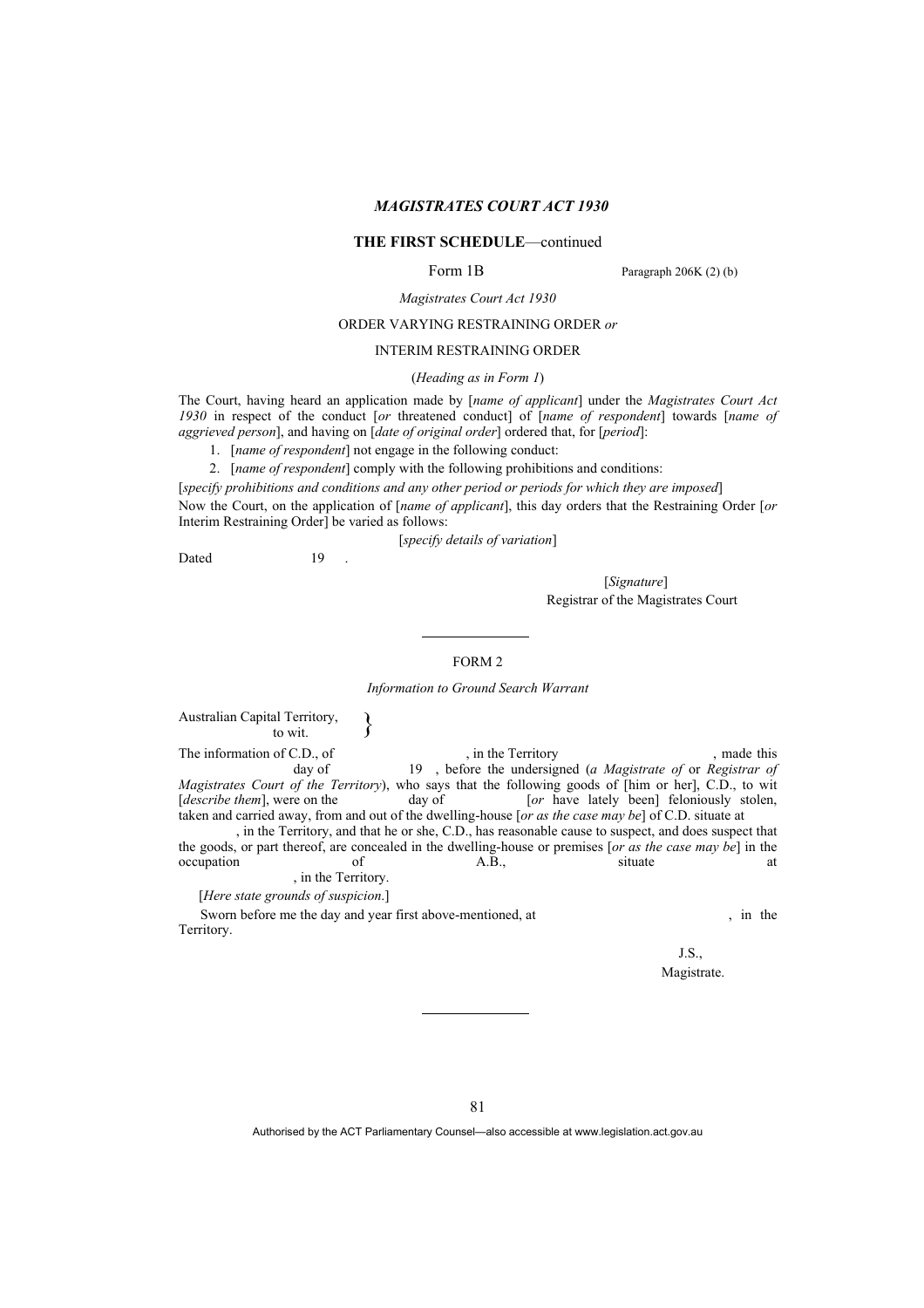# **THE FIRST SCHEDULE**—continued

FORM 3

*Information in all other cases*

| Australian Capital Territory,<br>to wit.                                                                                                                             |                                                                                    |                    |      |                                                       |             |               |                |       |
|----------------------------------------------------------------------------------------------------------------------------------------------------------------------|------------------------------------------------------------------------------------|--------------------|------|-------------------------------------------------------|-------------|---------------|----------------|-------|
| The information of C.D., of<br>. 19                                                                                                                                  | , before the undersigned, a Magistrate of the Territory, who says that             | , in the Territory |      |                                                       | , laid this |               | day            | of    |
| on the                                                                                                                                                               | day of                                                                             | . 19               | , at |                                                       | (etc.       | stating       |                | the   |
| offence or subject matter).                                                                                                                                          |                                                                                    |                    |      |                                                       |             |               |                |       |
| Sworn (or laid) before me on the day of the year first mentioned, at                                                                                                 |                                                                                    |                    |      |                                                       |             |               | <sub>1</sub> n | the   |
| Territory.                                                                                                                                                           |                                                                                    |                    |      |                                                       |             |               |                |       |
|                                                                                                                                                                      |                                                                                    |                    |      | J.S.                                                  |             |               |                |       |
|                                                                                                                                                                      |                                                                                    |                    |      | Magistrate                                            |             |               |                |       |
| The causes of complaint in civil cases may be stated as follows:                                                                                                     |                                                                                    |                    |      |                                                       |             |               |                |       |
| For that you assaulted A.B. by [state nature of assault].                                                                                                            |                                                                                    |                    |      |                                                       |             |               |                |       |
| For that certain goods of A.B. are detained by you.                                                                                                                  |                                                                                    |                    |      |                                                       |             |               |                |       |
| For that you on the                                                                                                                                                  | day of<br>, were indebted to A.B. in the sum of                                    |                    | , at |                                                       |             |               | , in the       |       |
| (on balance of accounts).                                                                                                                                            |                                                                                    |                    |      |                                                       |             |               |                |       |
| For goods then and there bargained and sold to you by A.B. and                                                                                                       |                                                                                    |                    |      |                                                       |             |               |                |       |
| For goods then and there sold and delivered to you by A.B.                                                                                                           |                                                                                    |                    |      |                                                       |             |               |                |       |
| For money then and there lent to you by A.B. and interest thereon.                                                                                                   |                                                                                    |                    |      |                                                       |             |               |                |       |
| For money paid by A.B. for you at your request.                                                                                                                      |                                                                                    |                    |      |                                                       |             |               |                |       |
| For money received by you for the use of A.B.                                                                                                                        |                                                                                    |                    |      |                                                       |             |               |                |       |
| For work and labour then and there done by A.B. for you at your request and                                                                                          |                                                                                    |                    |      |                                                       |             |               |                |       |
| For the use and hire of divers chattels [or beasts] by A.B. then and there let to hire and delivered to you<br>at your request and                                   |                                                                                    |                    |      |                                                       |             |               |                |       |
| For work and labour then and there done and materials for the same then and there provided by A.B.                                                                   |                                                                                    |                    |      |                                                       |             |               |                |       |
| for you at your request and                                                                                                                                          |                                                                                    |                    |      |                                                       |             |               |                |       |
| For the use and occupation of certain land [house or apartments] of A.B. by you at your request and by<br>the permission of A.B. then and there held and enjoyed and |                                                                                    |                    |      |                                                       |             |               |                |       |
| For board and lodging then and there provided and supplied by A.B. for and to you at your request and                                                                |                                                                                    |                    |      |                                                       |             |               |                |       |
| For feeding and taking care of horses [sheep or cattle] by A.B. then and there fed and taken care of for                                                             |                                                                                    |                    |      |                                                       |             |               |                |       |
| you at your request and                                                                                                                                              |                                                                                    |                    |      |                                                       |             |               |                |       |
| For warehouse room then and there found and provided by A.B. in and about the storing and keeping                                                                    |                                                                                    |                    |      |                                                       |             |               |                |       |
| of goods and chattels by A.B. for you at your request and                                                                                                            |                                                                                    |                    |      |                                                       |             |               |                |       |
| For the carriage of goods and chattels by A.B. then and there carried for you at your request.                                                                       |                                                                                    |                    |      |                                                       |             |               |                |       |
| For the amount of a cheque drawn by you on the Bank of                                                                                                               |                                                                                    |                    |      | dated                                                 |             | <sub>or</sub> | for            | the   |
| amount of a bill of exchange dated the                                                                                                                               |                                                                                    |                    |      |                                                       |             |               |                |       |
| day of                                                                                                                                                               | , now overdue, and directed by the complainant to you, and requiring you to pay to |                    |      |                                                       |             |               |                |       |
| the complainant (Here insert amount)                                                                                                                                 |                                                                                    |                    |      | months after date, which was accepted by you, but was |             |               |                |       |
| not paid, or for the amount of your promissory note dated<br>date, and interest thereon.                                                                             |                                                                                    |                    |      | , payable                                             |             | months        |                | after |
| For money due to A.B. on account stated.                                                                                                                             |                                                                                    |                    |      |                                                       |             |               |                |       |

For that certain of your cattle, to wit, (*11 cows*), trespassed on the land of A.B.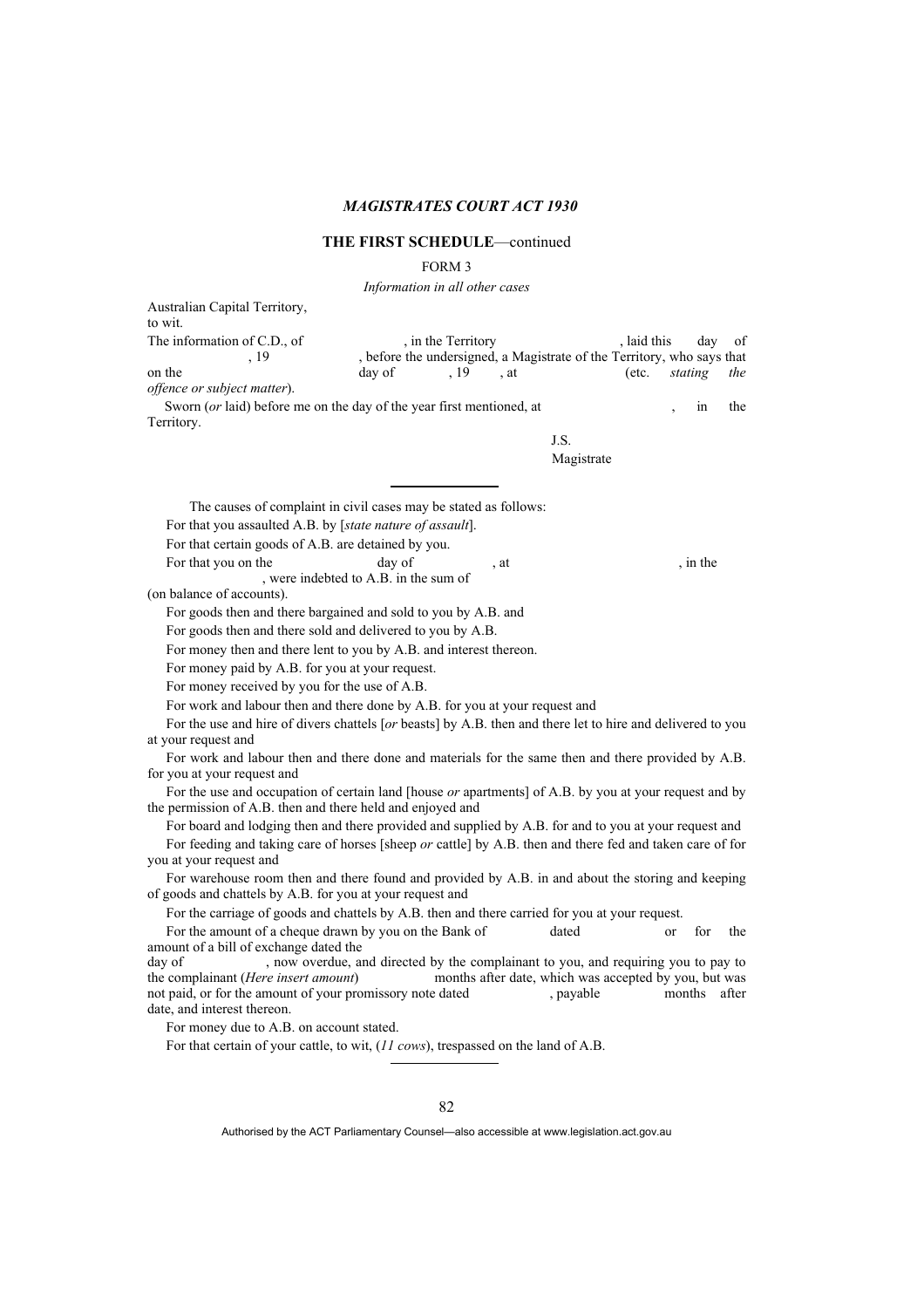#### **THE FIRST SCHEDULE**—continued

#### FORM 4

#### *Certificate of Indictment being found*

I HEREBY certify that at the Sittings of the Supreme Court, held at in the on the day of the day of the day of the day of the day of the day of the day of the day of the day of the day of  $\frac{19}{100}$ , an information was presented against A.B., therein described as A.B., late of<br>Territory , for that he or she, on the day of  $T$ , for that he or she, on the day of 19, at [*etc. stating shortly the offence*], and that A.B. did not appear or plead to the information.

Dated this day of , 19

Registrar.

#### SUMMONSES

#### FORM 5

*Summons to the defendant upon information* 

In the Magistrates Court at Canberra.

To A.B., of , in the Australian Capital Territory.

WHEREAS an information has this day been laid before the undersigned (*a magistrate of or Registrar of the Magistrates Court of the Territory*), that you, on the day of 19 , at

[*here state shortly the matter of the information*]. These are therefore to command you, in the Sovereign's name, to appear at at

in the Territory, on the day of 19, at o'clock in the forenoon, before the court, to answer the information, and to be further dealt with according to law.

day of 19

Given under my hand, at in the Territory, this

J.S.,

Magistrate *or* Registrar of Magistrates Court.

*Affidavit of service* [*to be endorsed on summons*]*.* 

A.B. being duly sworn saith as follows: I am a of Police stationed at

On the day of 19 , I personally served the within-named C.D. with the within summons by delivering a copy of it to him or her personally and at the same time showing him or her the original summons.

Sworn before me [*etc. as in information*].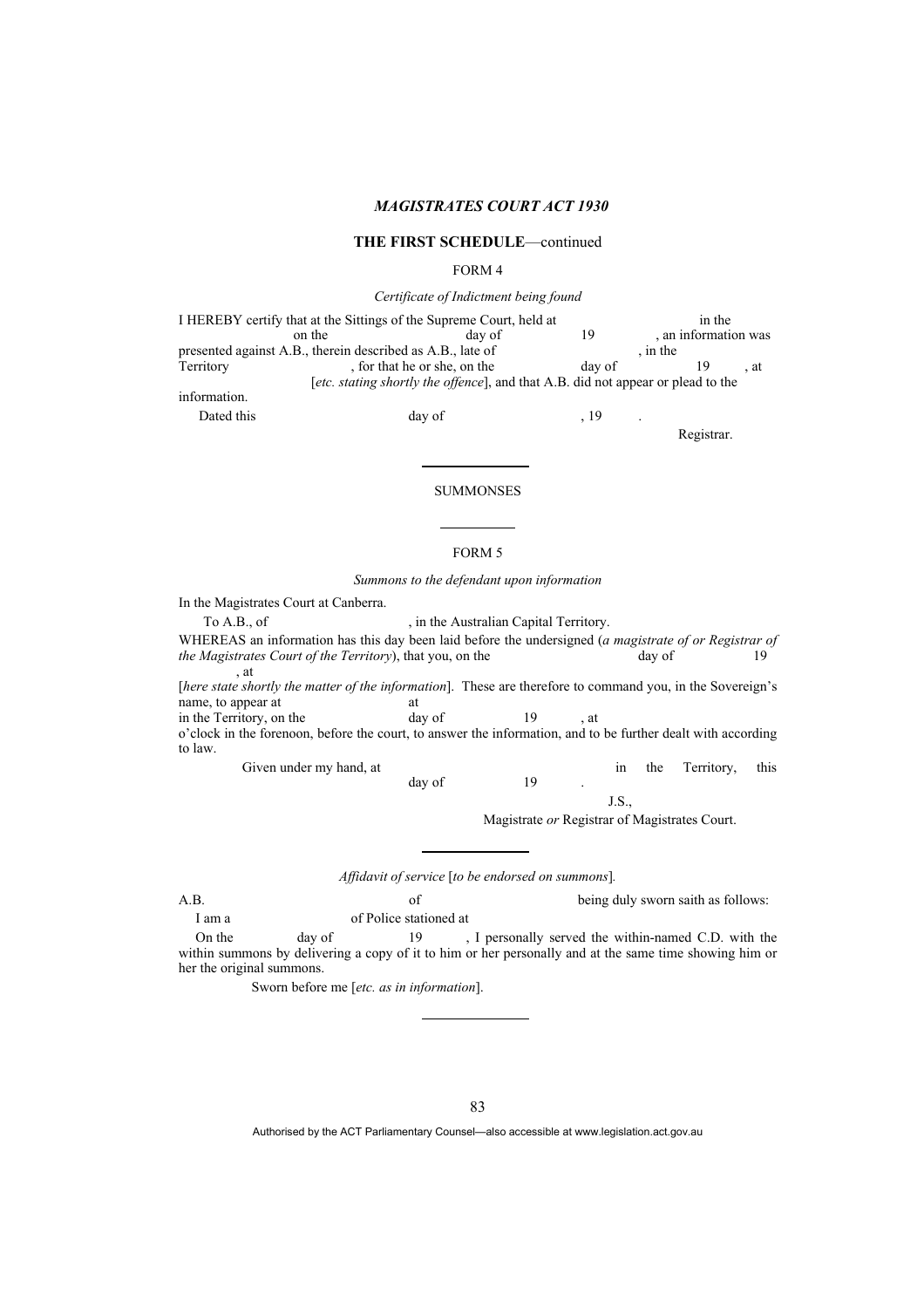## **THE FIRST SCHEDULE**—continued

# FORM 7

*Summons to a person to give evidence* [*and produce documents*]

In the Magistrates Court at Canberra. A.B., informant C.D., defendant. Date of information 19 . Nature of information [*state shortly*]. To 3. To the Australian Capital Territory. THESE are to require you to appear on the day of day of the day of poon, at day of poon, at the day of  $\frac{19}{10}$ , at  $\frac{1}{10}$  at  $\frac{1}{10}$  at  $\frac{1}{10}$  at  $\frac{1}{10}$  at  $\frac{1}{10}$  at  $\frac{1}{10}$  at  $\frac{1}{10}$  at  $\frac{1$ in the Territory, before the Court to give such evidence as you know concerning the matter of the above-mentioned information. [*Where documents are required to be produced add* and also to bring with you and produce at the time and place aforesaid for examination at the hearing thereof the following accounts, papers, books, or other documents, that is to say: are in your possession or control]. Dated at the day of the case of  $\frac{19}{19}$ .

 J.S., Magistrate *or* Registrar of Magistrates Court.

# FORM 8

*Summons to a person to produce documents* 

In the Magistrates Court at Canberra.

A.B., informant. C.D., defendant. Date of information 19 Nature of information [*state shortly*]. To  $, of$ , of , in the Australian Capital Territory. THESE are to require you to appear on the day of 19, ato'clock in the

noon, at in the Territory, before the Court and to bring with you and produce for examination at the hearing of the above-mentioned information the following accounts, papers, books, or other documents, that is to say: or such of them as are in your possession or control.

Dated at the day of the contract the contract of the day of the set of the set of the day of the set of the set of the day of the set of the set of the day of the set of the set of the set of the set of the set of the set J.S.,

Magistrate *or* Registrar of Magistrates Court.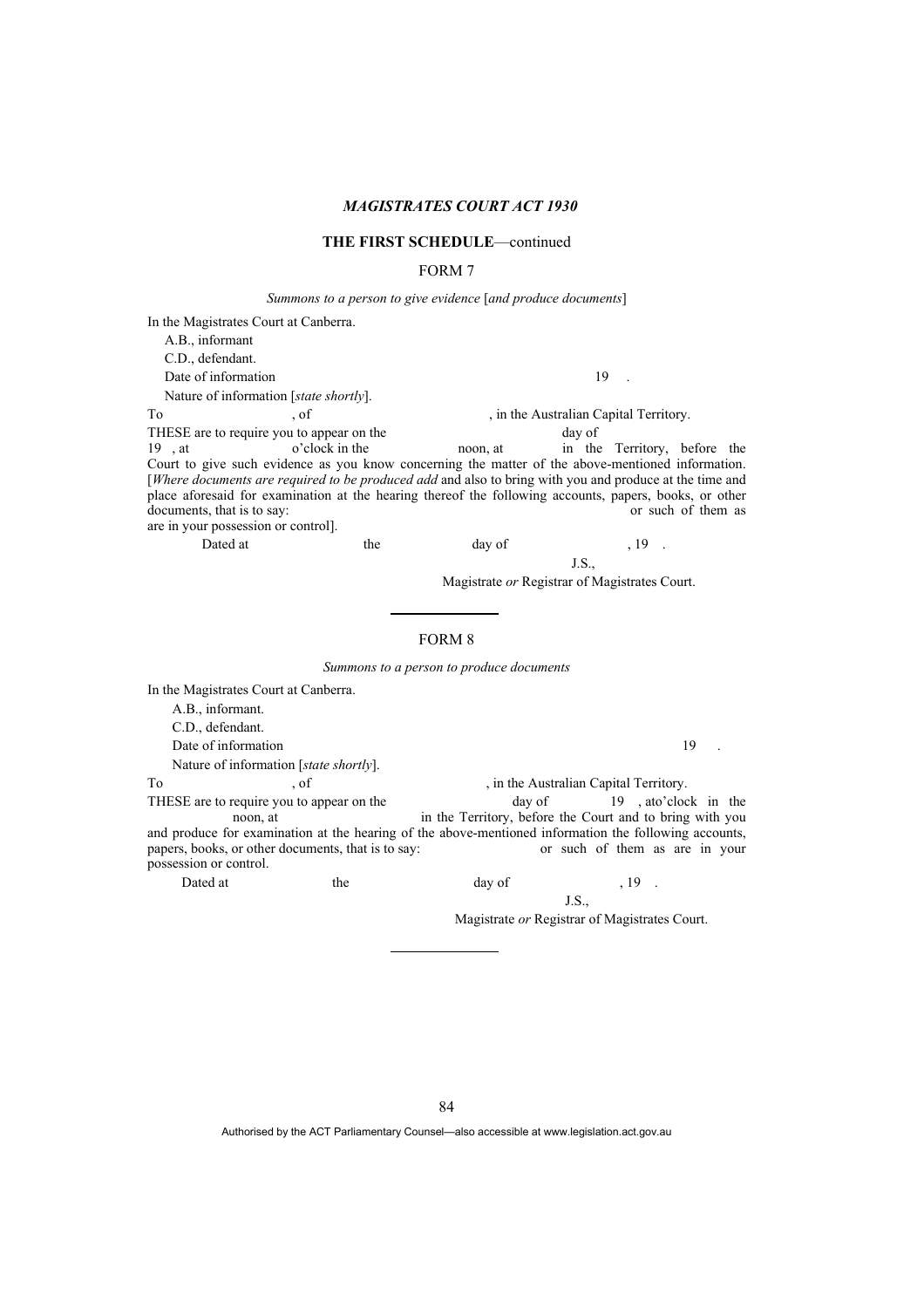# **THE FIRST SCHEDULE**—continued

FORM 9 Paragraphs  $60A(2)$  (b) and  $62(2)$  (a)

**MAGISTRATES COURT** AUSTRALIAN CAPITAL TERRITORY

**UNDERTAKING TO ATTEND AS A WITNESS** 

# **TO BE COMPLETED BY THE INFORMANT (SECTION 60A) OR BY THE COURT (SECTION 62) AND GIVEN TO A PERSON REQUIRED AS A WITNESS AT A HEARING IN THE MAGISTRATES COURT** Court Ref: ........... **File No:** ............

|                                                                            | M/F |
|----------------------------------------------------------------------------|-----|
| is required to attend the Magistrates Court to give evidence in the matter |     |
|                                                                            |     |
|                                                                            |     |
| on $[date]$ /  /19 at $[time]$ a.m.                                        |     |
|                                                                            |     |
| on $[date]$ /  / 19                                                        |     |

Informant/Registrar

*Do not detach* 

| TO BE COMPLETED BY THE PERSON REQUESTED OR SUMMONED TO ATTEND AS A                                                  |  |  |  |
|---------------------------------------------------------------------------------------------------------------------|--|--|--|
| WITNESS AT A HEARING IN THE MAGISTRATES COURT AND TO BE RETURNED TO                                                 |  |  |  |
| THE INFORMANT/THE MAGISTRATES COURT IN THE ATTACHED STAMPED AND                                                     |  |  |  |
| <b>ADDRESSED ENVELOPE BY</b>                                                                                        |  |  |  |
|                                                                                                                     |  |  |  |
| <b>FAILURE TO RETURN THIS UNDERTAKING BY THE ABOVE DATE MAY RESULT IN A</b><br>WARRANT BEING ISSUED FOR YOUR ARREST |  |  |  |
| $I$ [name]                                                                                                          |  |  |  |
| [address]                                                                                                           |  |  |  |
|                                                                                                                     |  |  |  |
| will attend the Magistrates Court to give evidence in the matter                                                    |  |  |  |
|                                                                                                                     |  |  |  |
|                                                                                                                     |  |  |  |
| on $[date]$ /  /19 at $[time]$ a.m.                                                                                 |  |  |  |
|                                                                                                                     |  |  |  |

[*signed*] ............................................................... on [*date*] ...... /...... / 19.....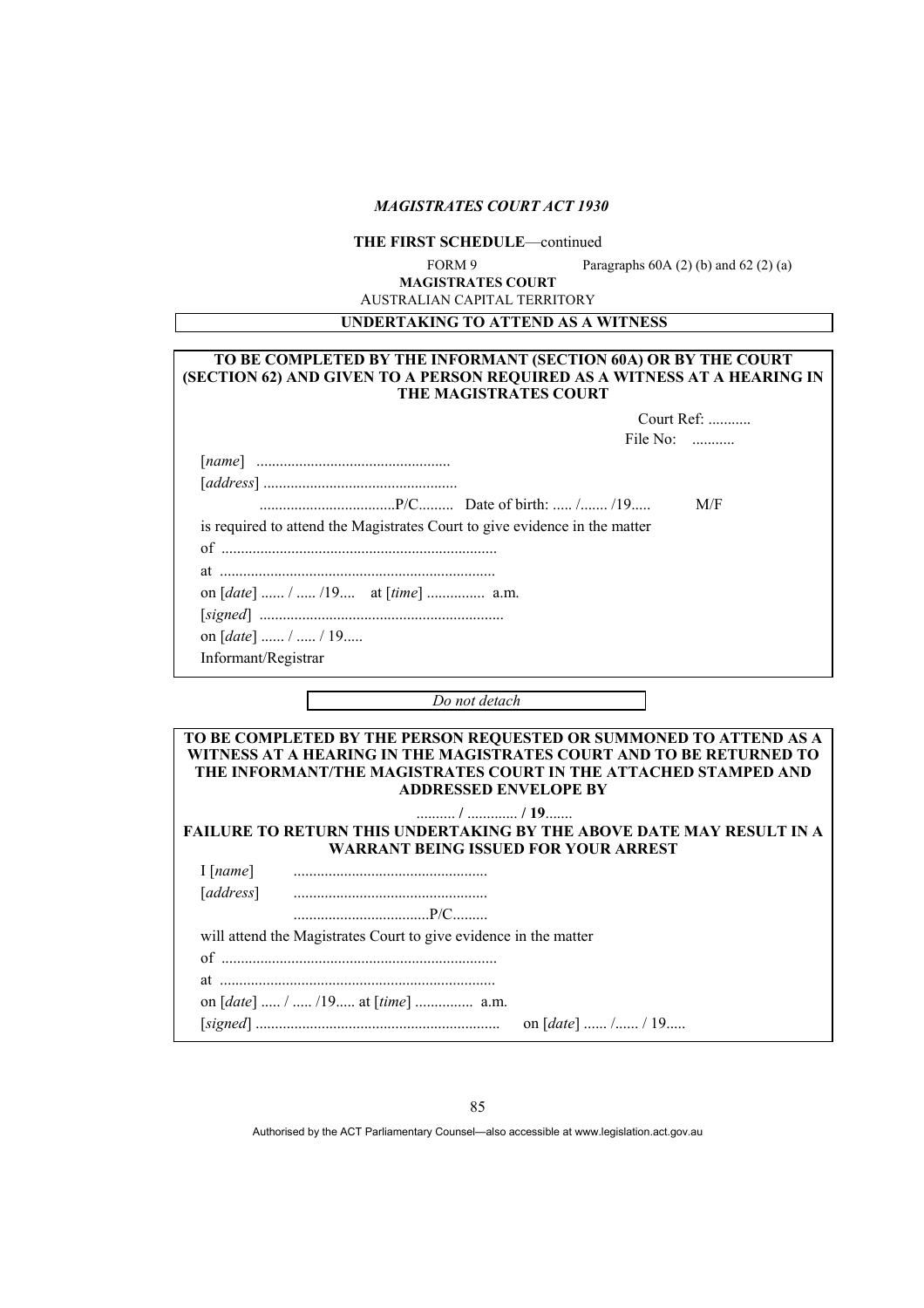# **THE FIRST SCHEDULE**—continued

NB A form for the claim for reimbursement of the reasonable costs and expenses incurred by you in appearing as a witness is attached. Please complete the form and present it to the Court Registry counter following your appearance as a witness.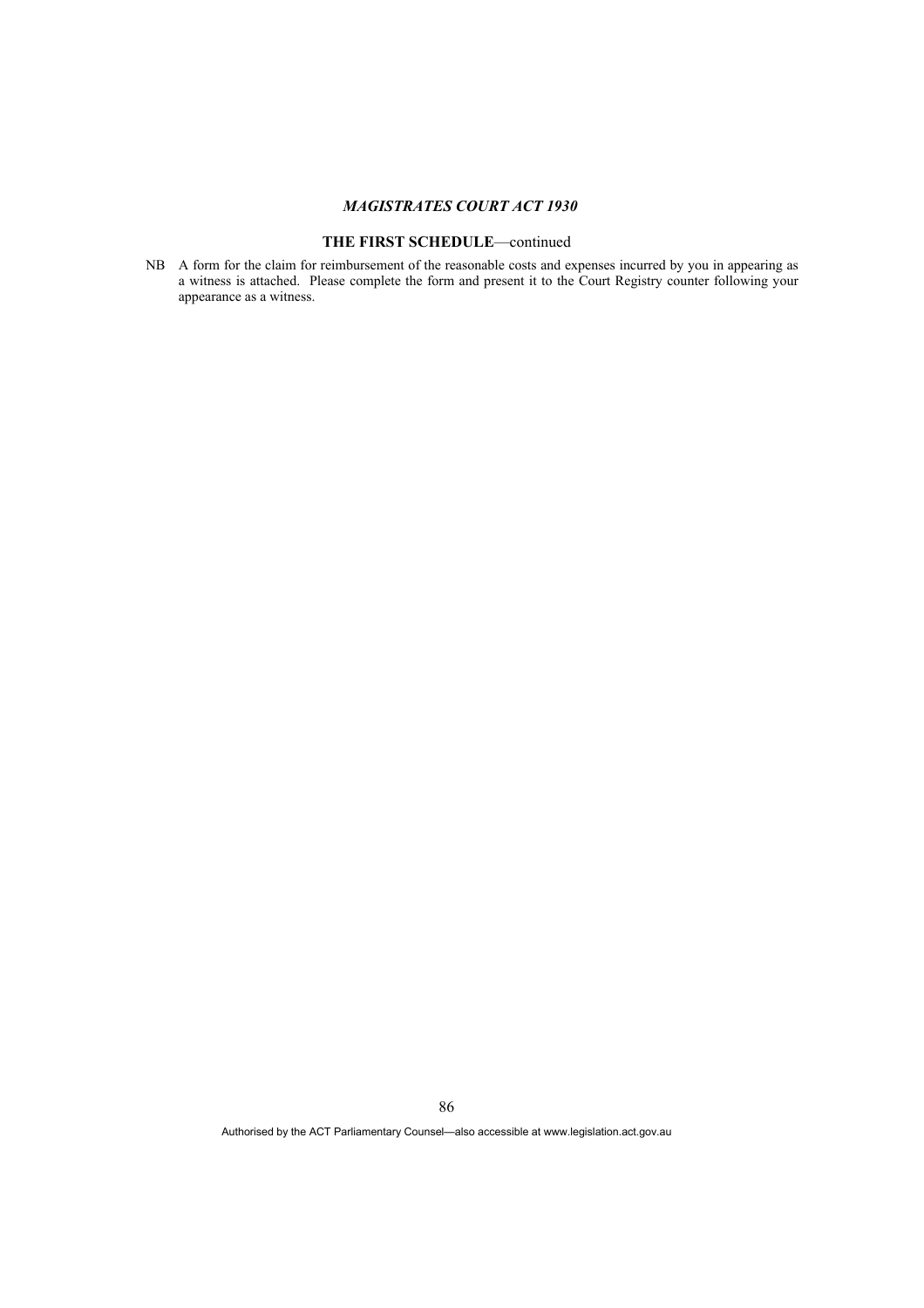# **THE FIRST SCHEDULE**—continued

FORM 10 Paragraphs 60A (2) (c) and 62 (2) (b) Subsections  $62A(1)$  and  $67(1A)$ 

### **MAGISTRATES COURT**

### AUSTRALIAN CAPITAL TERRITORY

# **CLAIM FOR EXPENSES BY WITNESS**

Court Ref: ..........

File No: ...........

| Court                                                           | to the Magistrates Court and from the Magistrates |
|-----------------------------------------------------------------|---------------------------------------------------|
|                                                                 |                                                   |
|                                                                 |                                                   |
|                                                                 |                                                   |
| and claim the reasonable expenses of travel to give evidence of |                                                   |
|                                                                 | Receipts /tickets attached                        |
|                                                                 | $[date]$ /  / 19                                  |

# **RECEIPT**

| [ <i>date</i> ]  /  / 19 |
|--------------------------|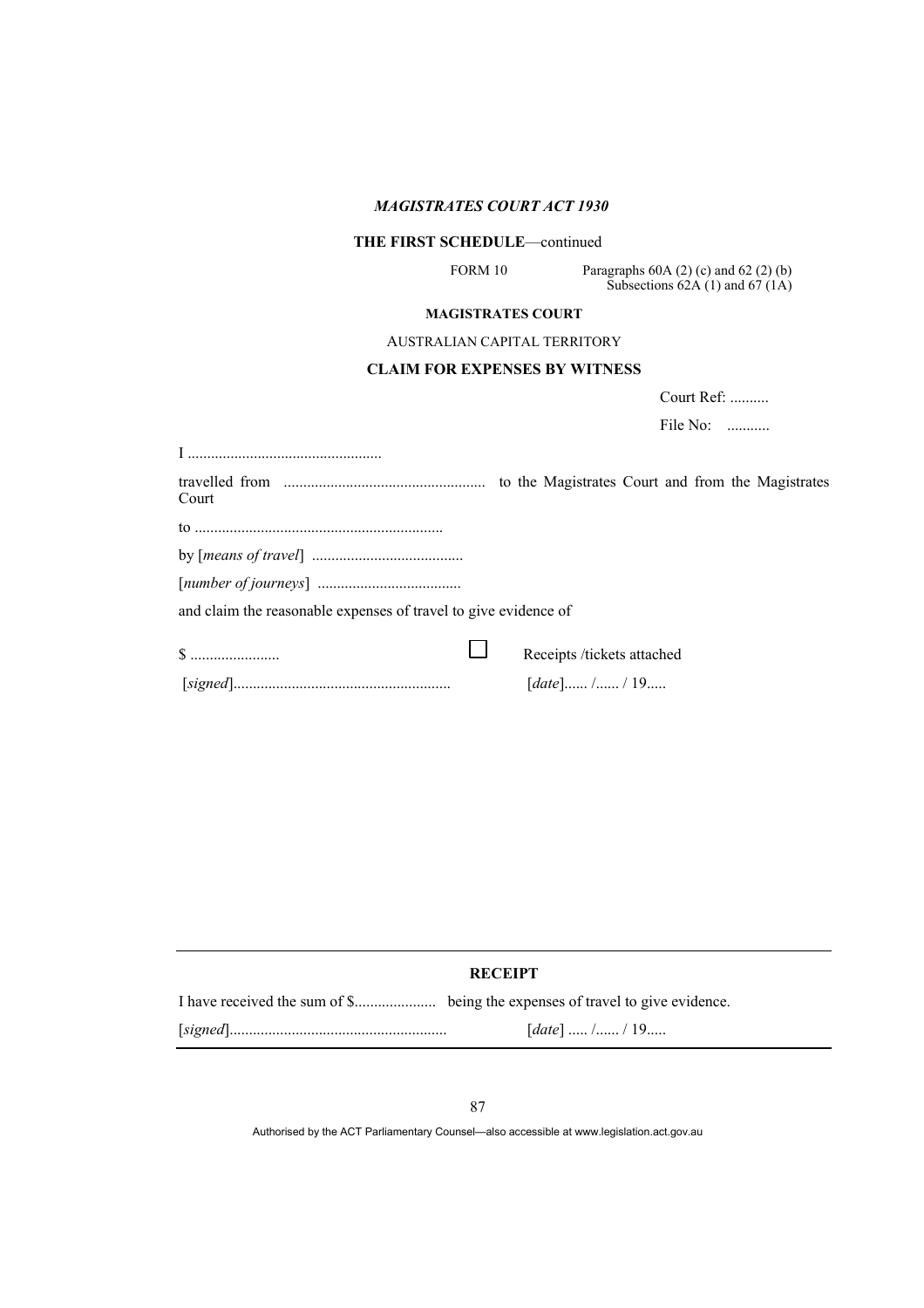# **THE FIRST SCHEDULE**—continued

# WARRANTS

# FORM 12

#### *Warrant in the first instance to apprehend a person charged with an offence*

In the Magistrates Court at Canberra.

To the Commissioner of Police at Canberra, in the Australian Capital Territory, and to all other Police Officers in the Territory.

WHEREAS an information has this day been laid upon oath before the undersigned, *the Registrar of Magistrates Court* or *a magistrate* of the Territory, for that A.B. on the day of 19 , at [*here state shortly the offence*]:

These are therefore to command you, in the Sovereign's name, forthwith to apprehend A.B. and to bring [him or her] before a magistrate of the Territory to answer to the information, and be further dealt with according to law.

 Given under my hand, at Canberra, in the Territory, this  $\frac{day}{19}$  .

J.S.,

Registrar of Magistrates Court *or* Magistrate.

## FORM 13

#### *Search Warrant*

In the Magistrates Court at Canberra.

To the Commissioner of Police at Canberra, in the Australian Capital Territory, and to all other Police Officers in the Territory.

WHEREAS an information has this day been laid upon oath before the undersigned, *the Registrar of Magistrates Court*, or *a magistrate* of the Territory, for that A.B., on the

day of 19 , at [*here state shortly the offence*]:

These are therefore to command you, in the Sovereign's name, forthwith with proper assistance, to enter the dwelling-house and premises [*or as the case may be*] of A.B. [in the day time], and there diligently search for the goods; and if the same, or any part thereof, are found upon search, that you attach the goods so found [and apprehend A.B., and bring (him or her) before the court to give an account of how he or she came by the goods, and to be further dealt with according to law].

 Given under my hand, at Canberra, in the Territory, this  $day of$  19.

J.S.,

Registrar of Magistrates Court *or* Magistrate.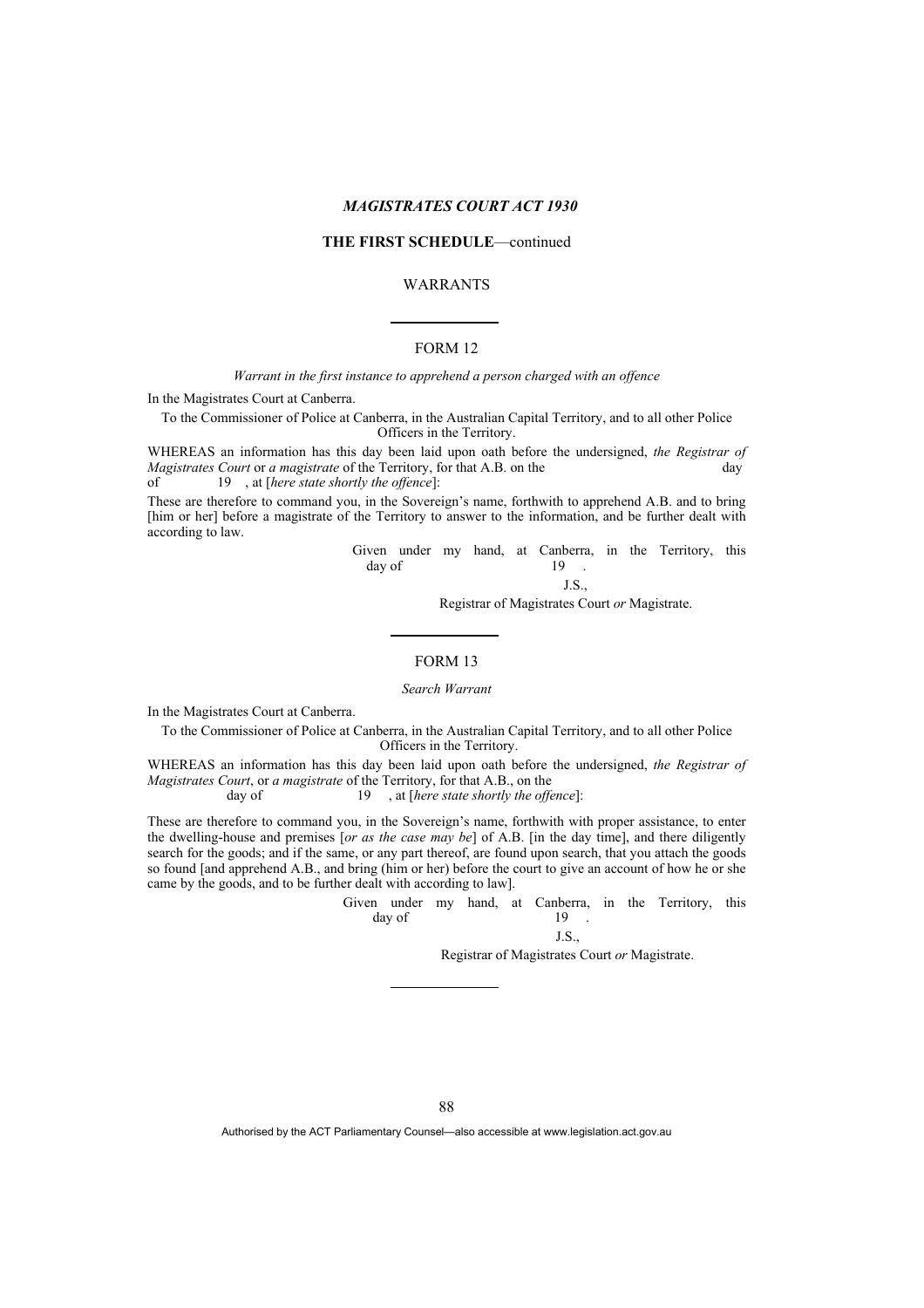#### **THE FIRST SCHEDULE**—continued

# FORM 14

*Warrant to apprehend defendant where the summons is disobeyed* 

In the Magistrates Court at Canberra.

To the Commissioner of Police at Canberra, in the Australian Capital Territory, and to all other Police Officers in the Territory.

WHEREAS on the day of  $\frac{19}{19}$ , an information was laid that A.B. [*etc. as in the summons*], and a summons was then issued to A.B., commanding [him or her] to appear at in the Territory, on the day of<br>
19 at o'clock in the forenoon before the court to answer the 19 , at o'clock in the forenoon, before the court, to answer the information: And whereas A.B. neglected to appear at the time and place appointed by the summons, and it has been proved upon oath that the summons was duly served upon A.B.: These are therefore to command you, in the Sovereign's name, forthwith to apprehend A.B. and to bring [him or her] before the court to answer the information, and to be further dealt with according to law.

Given under my hand, at Canberra, in the Territory, this day of  $19$ .  $\text{day of}$ , 19.

J.S.,

Registrar of Magistrates Court *or* Magistrate.

# FORM 14A

*Warrant to apprehend defendant where a notice under section 89A is disobeyed* 

In the Magistrates Court at Canberra.

To the Commissioner of Police at Canberra, in the Australian Capital Territory, and to all other Police Officers in the Territory.

WHEREAS on the day of , 19 , an information was laid that A.B., [etc. as in *the summons or warrant*]: and whereas A.B. was excused from attendance under subsection 89A (1): and whereas a notice under subsection 89A (4) [*or* 89A (5)] was served on A.B. requiring A.B. to attend on the day of 19 at o'clock in the noon, before the Magistrates noon, before the Magistrates Court: and whereas it has been proved on oath that the notice was duly served on A.B.: and whereas A.B. neglected to attend at the time and place specified in the notice: These are therefore to command you, in the Sovereign's name, forthwith to apprehend A.B. and to bring [him or her] before the Magistrates Court to be dealt with according to law.

> Given under my hand, at Canberra, in the Territory, this day of  $\frac{1}{2}$ ,  $\frac{1}{2}$ ,  $\frac{1}{2}$

Registrar of Magistrates Court *or* Magistrate.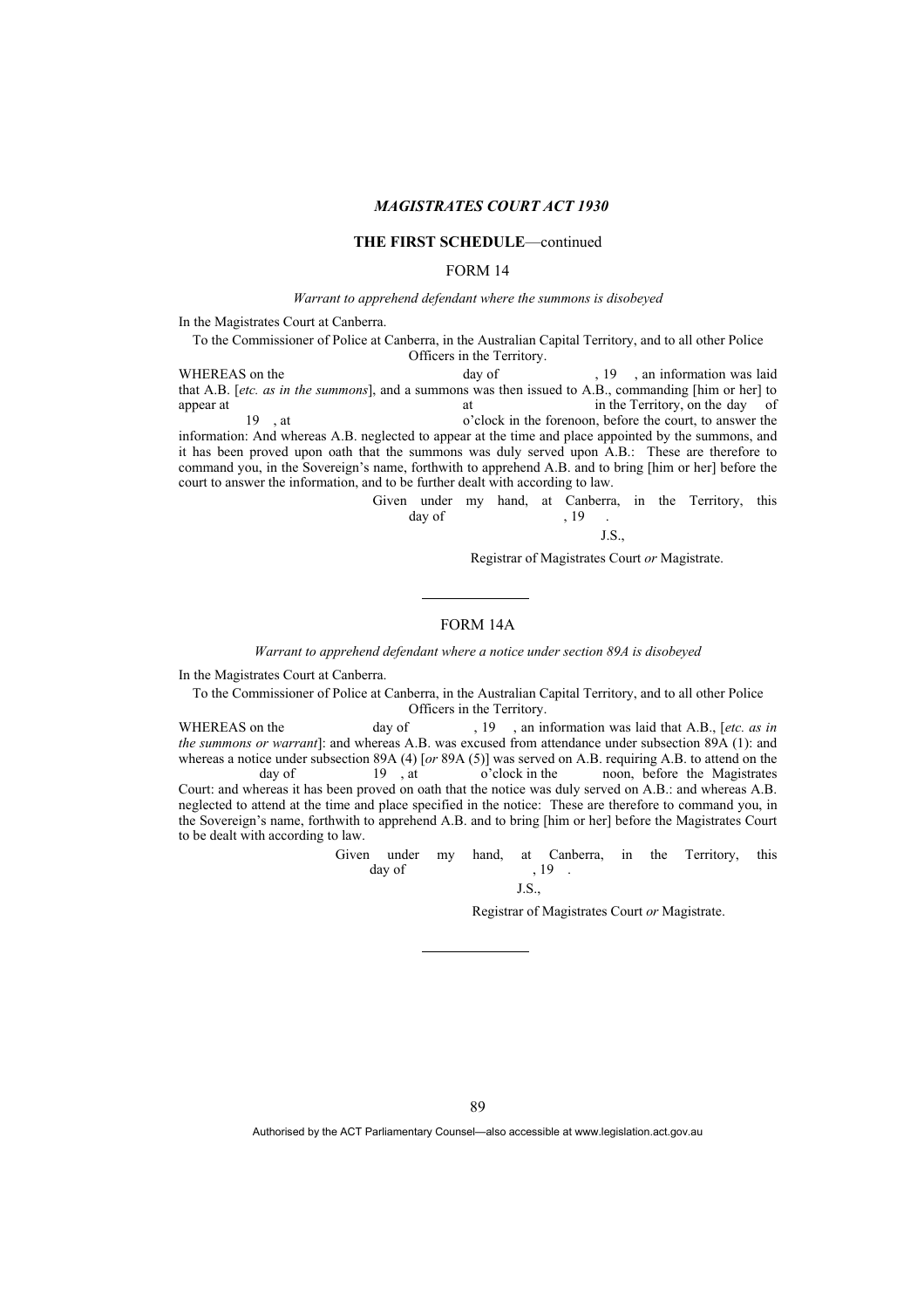## **THE FIRST SCHEDULE**—continued

#### FORM 16

*Warrant where a witness has not obeyed a summons to attend the examination of a person charged with an indictable offence or the hearing of a charge punishable on summary conviction* 

In the Magistrates Court at Canberra.

#### To the Commissioner of Police at Canberra, in the Australian Capital Territory, and to all other Police Officers in the Territory.

WHEREAS on the day of , 19 , an information was laid that A.B. [*etc. as in the summons or warrant*], and a summons was duly issued to E.F. *in the summons or warrant*], and a summons was duly issued to E.F. of in the Territory in the Territory , requiring [him or her] to appear on the day<br>of the Territory before the court to of 19 , at , in the Territory, before the court, to testify what [he or she] knew concerning the matter of the information: And whereas proof has this day been made upon oath that such summons was duly served upon E.F.: And whereas E.F. neglected to appear at the time and place appointed by the summons, and no just excuse has been offered for such neglect: These are therefore to command you, in the Sovereign's name, forthwith to apprehend E.F. and bring [him or her] before the court at Canberra, in the Territory, to testify what [he or she] knows concerning the matter of the information.

| Given under my hand, at |  | ın | the the | Territory, | this |
|-------------------------|--|----|---------|------------|------|
| day of                  |  |    |         |            |      |
|                         |  |    |         |            |      |

Registrar of Magistrates Court *or* Magistrate.

# FORM 17

*Warrant for a witness in the first instance* 

In the Magistrates Court at Canberra.

To the Commissioner of Police at Canberra, in the Australian Capital Territory, and to all other Police Officers in the Territory.

WHEREAS on the day of , 19, at , an information was laid that A.B. [*etc. as in the summons or warrant*] and it being made to appear before me upon oath that E.F. of in the Territory [ ] is likely to give material evidence on behalf of the prosecution [*or as the case may be*] in the matter, and it is probable that E.F. will not attend to give evidence without being compelled so to do: These are therefore to command you, in the Sovereign's name, forthwith to apprehend E.F. and bring [him or her] before the court at Canberra, in the Territory, to testify what [he or she] knows concerning the matter of the information.

Given under my hand, at  $\frac{19}{2}$ , in the Territory, this  $\text{day of}$  19.

#### J.S.,

Registrar of Magistrates Court *or* Magistrate.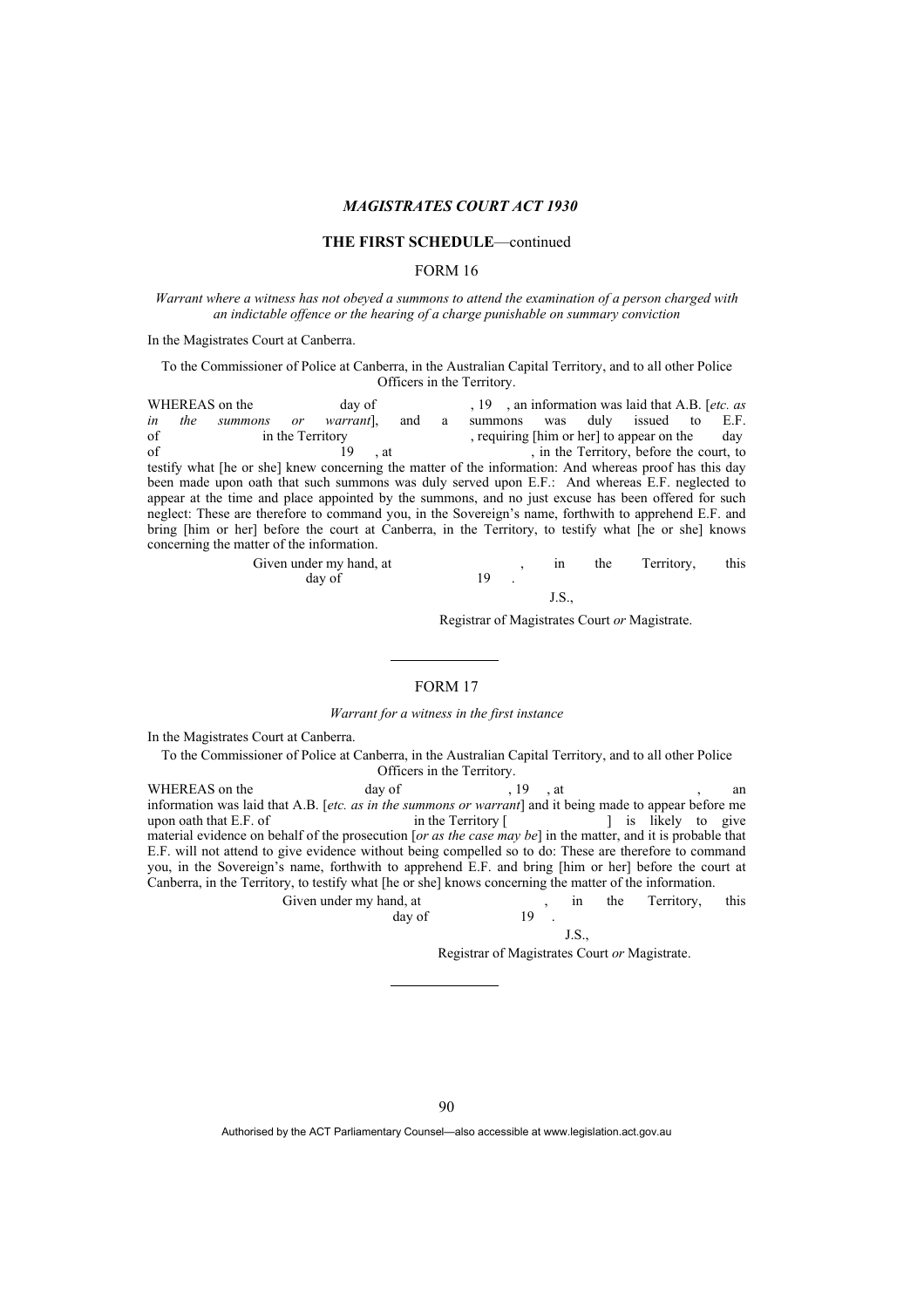#### **THE FIRST SCHEDULE**—continued

#### FORM 18

*Warrant to apprehend person indicted* 

In the Magistrates Court at Canberra.

To the Commissioner of Police at Canberra, in the Australian Capital Territory, and to all other Police Officers in the Territory.

WHEREAS it has been certified by the Registrar of the Supreme Court that [*etc. stating the certificate* (*Form* 4)]: These are therefore to command you, in the Sovereign's name, forthwith to apprehend A.B. and to bring [him or her] before the Magistrates Court to be dealt with according to law.

Given under my hand, at Canberra, in the Territory, this day of

J.S.,

Magistrate.

#### REMANDS

#### FORM 19

### **WARRANT OF REMAND OR COMMITMENT**

Authority and directions

To the Commissioner of Police and all other police officers.

 $day of$  19.

You must take, safely convey, and deliver the person named in this warrant to the custody of the Administrator.

To the Administrator and any other person into whose custody the person is transferred:

You must receive the person named in this warrant into custody and safely keep that person—

- (i) for the period specified, or in the circumstances described, in this warrant or such earlier day as may be lawfully ordered; or
- (ii) until the person is otherwise removed or discharged from custody by due course of law.

Personal details of person to be remanded or committed

Name:

Address:

Date of birth: [*day/month/year*] Gender: male/female\*

Charges

File number(s) of the charge(s):

Description of the charge(s):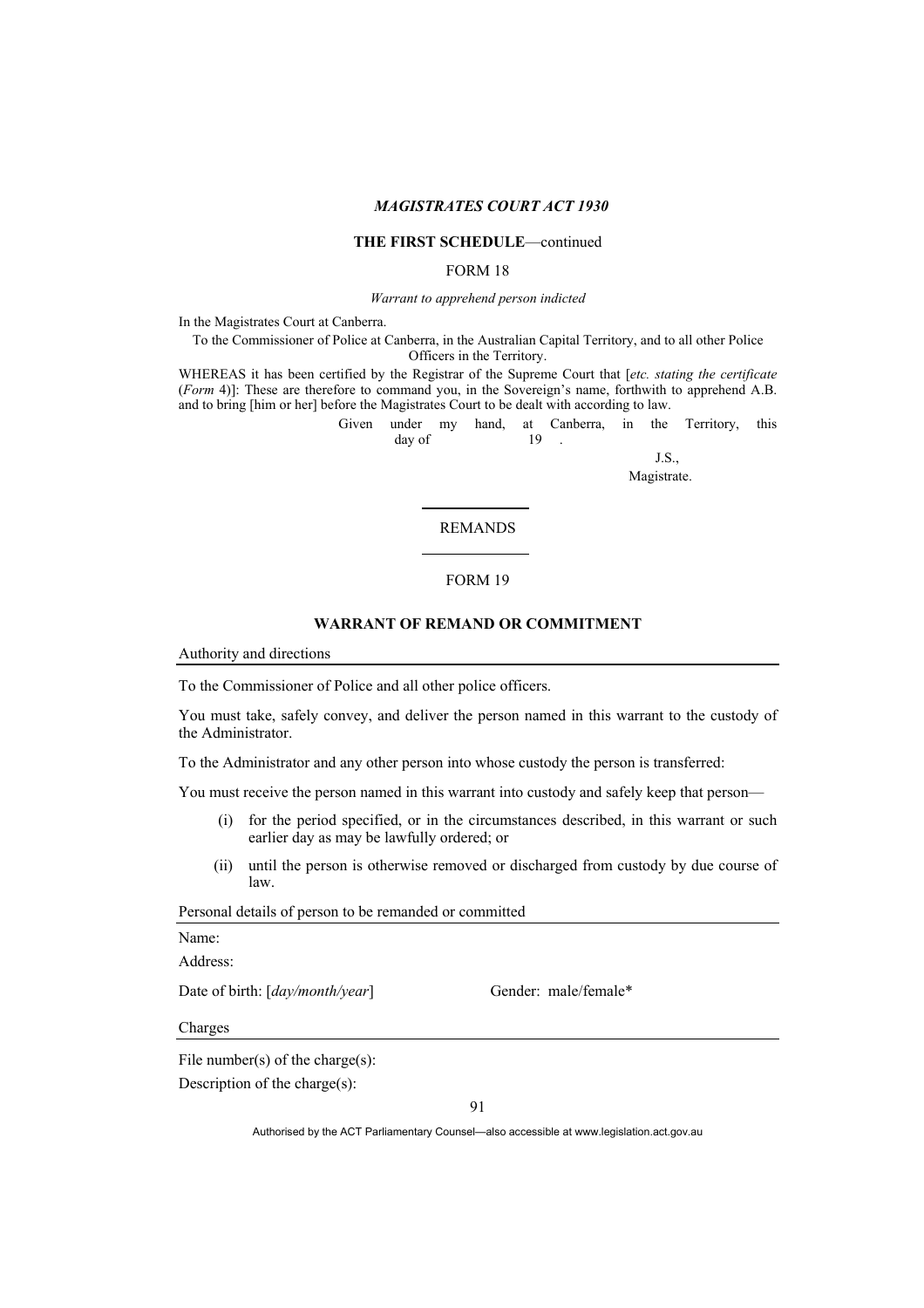# **THE FIRST SCHEDULE**—continued

Who filed the charge(s)?

#### History of defendant/witness\*

The defendant /witness\*—

- ❑ has been committed for trial/sentence\* before the Supreme Court.\*
- ❑ has been sentenced to a term of imprisonment.
- ❑ has been remanded in custody.
- ❑ has been committed for safe custody.
- $\Box$  is already in custody and has been charged with another offence.
- ❑ refused to enter into a recognizance to give evidence.
- ❑ has refused to take an oath or make an affirmation to testify as a witness.
- ❑ having sworn an oath or made an affirmation, refused to answer a question without offering any just excuse.
- ❑ has refused or disobeyed an order of the Court.

Reason for custody

- $\Box$  The proceeding has been adjourned and the defendant/ witness\* is to be brought before the Magistrates Court/Supreme Court\* at [*location*] at [*hour*] am/pm\* on [*date*].
- ❑ The defendant/witness\* has been committed for a period of [*number*] days.
- ❑ The defendant has been sentenced to imprisonment for [*period of imprisonment*] with a non-parole period of [*non-parole period*].
- ❑ The defendant is to be released on serving a term of imprisonment of [*period of imprisonment*] and entering into a recognizance the conditions of which are endorsed below.

#### Endorsement

- ❑ The accused did not apply for bail.
- ❑ The defendant's application for bail was refused. The reasons for refusal are:
- ❑ Bail was granted and the defendant is to be released from custody when he or she signs an undertaking agreeing to the conditions which are endorsed below:
- ❑ The defendant is to be released on serving a term of imprisonment of [*period of imprisonment*] and on entering into a recognizance on the following conditions: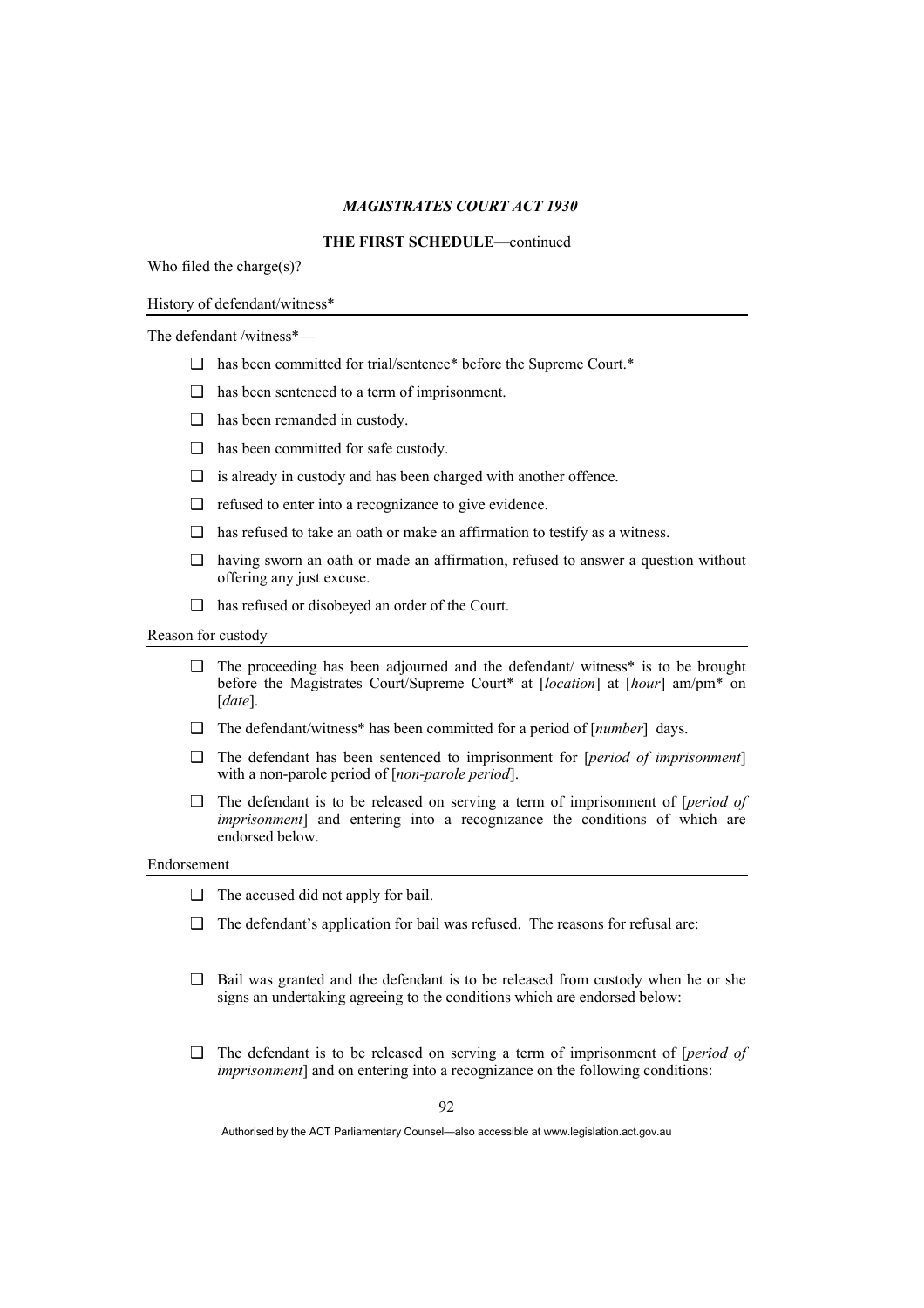# **THE FIRST SCHEDULE**—continued

This warrant is issued by the Court for the purposes of the *Removal of Prisoners Act 1968* and the Prisons Act 1952 of New South Wales.

The accused was legally represented by [*name of legal representative*] whose phone number is [*phone number*].

SIGNED AT CANBERRA ON THE [*day*] DAY OF [*month and year*] BY

MAGISTRATE/REGISTRAR\*

\*Delete whichever is inapplicable.

# RECOGNIZANCES ETC.

FORM 21

*Certificate of consent to bail by the committing Magistrate indorsed on the commitment*  I hereby certify that I consent to the within-named A.B. being bailed by recognizance, himself or herself in the sum of and [*two*] sureties in the sum of [each] (*to be included where an order is made under section* 248A) And the within-named A.B. himself or herself in the sum of to comply with (*here insert terms of order under section* 248A).

J.S.,

Magistrate.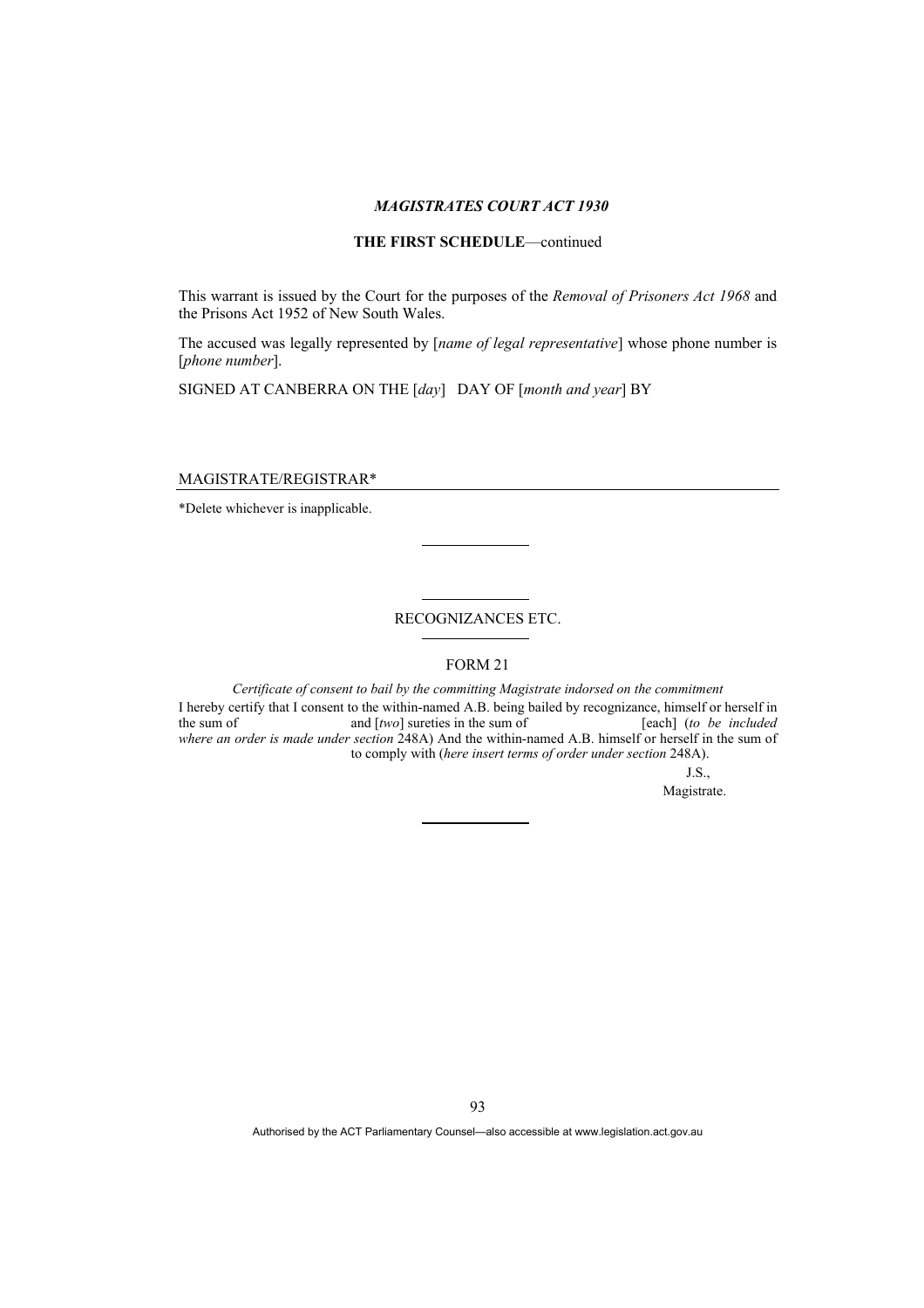#### **THE FIRST SCHEDULE**—continued

# FORM 22

*The like on a separate paper* 

WHEREAS A.B. was, on the day of , 19 , committed by  $[me]$  to the *\*gaol/remand centre at* ... in the *the saol* to the *etc.* , charged with [etc. *naming the offence shortly*]:

I hereby certify that I consent to A.B. being bailed by recognizance, himself or herself in the sum of and [two] sureties in the sum of [each] (to be included where an *order is made under section* 248A)

And the within-named A.B. himself or herself in the sum of to comply with (*here insert terms of order under section* 248A).

Dated this day of 19

J.S., Magistrate.

\**Strike out whichever is inapplicable*.

# FORM 30

#### *Recognizance to give evidence*

Australian Capital Territory,  $\qquad \qquad \left. \right\}$ 

BE it remembered that on the day of , 19, C.D., of , in the Territory, and day of , came before  $[me]$  a magistrate came before [*me*] a magistrate of the Territory, and acknowledged [himself or herself] to owe to the Crown the sum of to be made and levied of [his or her] goods and chattels, lands, and tenements, to the use of the Crown if C.D. shall fail in the conditions endorsed.

Taken and acknowledged before [me] the day and year first abovementioned at Canberra, in the Territory.

> J.S., Magistrate.

*Condition* 

THE condition of the within-written recognizance is such that whereas A.B., was this day charged before the Magistrates Court at Canberra, for that [*etc. as in the caption of the depositions*]. If therefore C.D. shall appear at the next Sittings of the Supreme Court, to be holden at in the , on , the day of , 19, and there give evidence upon an information to be then preferred against A.B. for the offence aforesaid, then the recognizance to be void, or else to stand in full force and effect.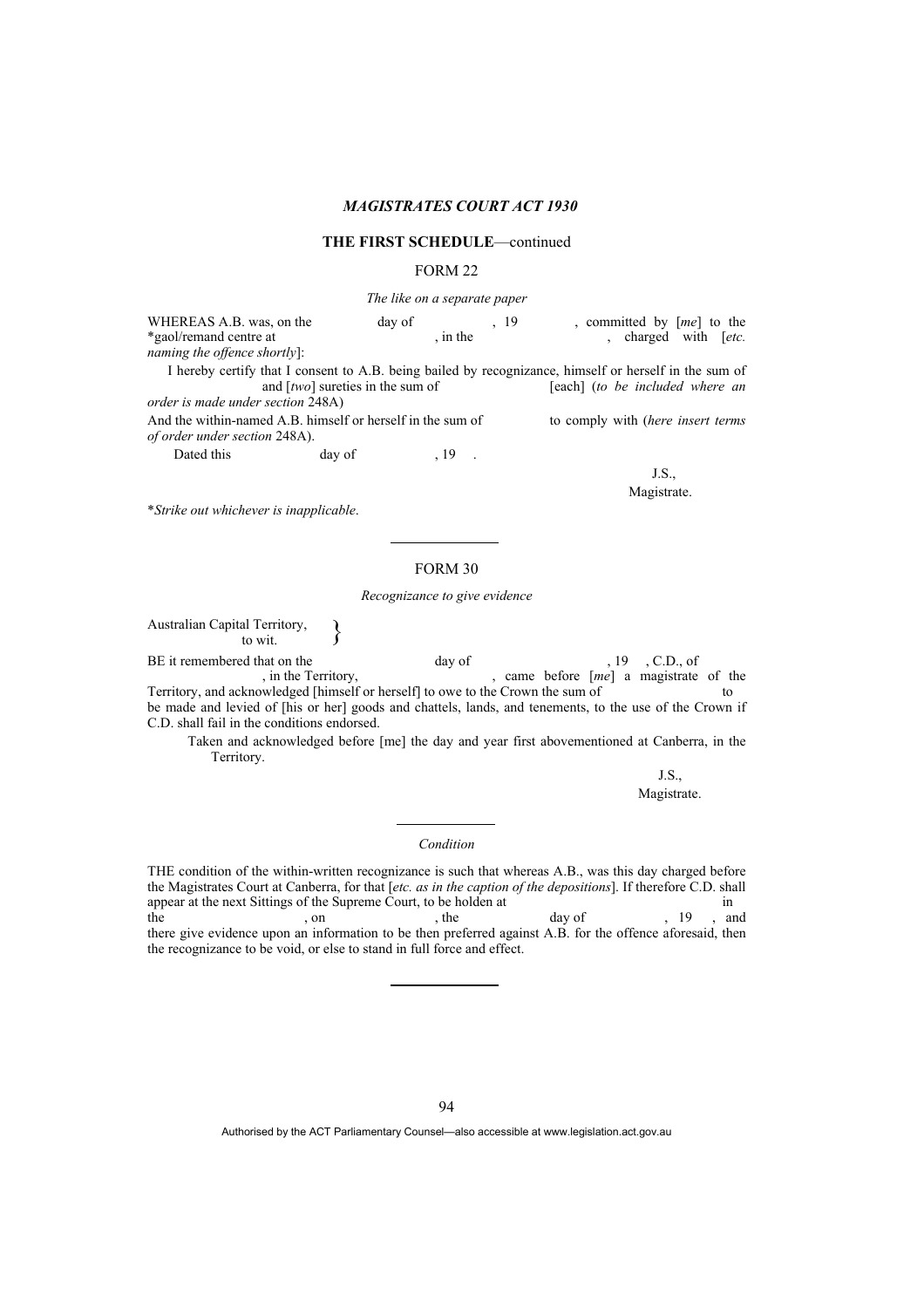#### **THE FIRST SCHEDULE**—continued

#### FORM 31

#### *Notices of recognizance to be given to the witnesses*

Australian Capital Territory,  $\longrightarrow$ 

TAKE notice that you, C.D., of , in the Territory, are bound in the sum of , to appear at the next [*as in the Condition*], and then and there to give evidence against A.B., and unless you then appear and give evidence accordingly the recognizance entered into by you will be forthwith put in suit and enforced against you.

Dated this day of , 19 .

J.S., Magistrate.

FORM 34

*Statement of the Defendant* 

Australian Capital Territory,  $\begin{matrix} \downarrow \\ \downarrow \\ \downarrow \downarrow \downarrow \end{matrix}$ 

A.B. stands charged before the Magistrates Court, at Canberra, this day of , 19 , that [he or she] [*describe the offence as in a warrant of commitment*], and the charge being read to A.B. and the witnesses for the prosecution, C.D. and E.F., being severally examined A.B. is now addressed by the Court as follows:

"Do you wish to say anything in answer to the charge? You are not obliged to say anything unless you desire to do so but whatever you say may be given in evidence against you upon your trial. You are clearly to understand that you have nothing to hope from any promise or favour and nothing to fear from any threat which may have been held out to you to induce you to make any admission or confession of your guilt; but whatever you now say may be given in evidence against you upon your trial, notwithstanding any such promise or threat."

Whereupon A.B. says as follows: [*Here state whatever the prisoner may say, and in his or her very words as nearly as possible; get him or her to sign it if he or she will*.]

A.B.

Taken before the Court at Canberra, in the Territory, the day and year first above-mentioned.

J.S., Magistrate.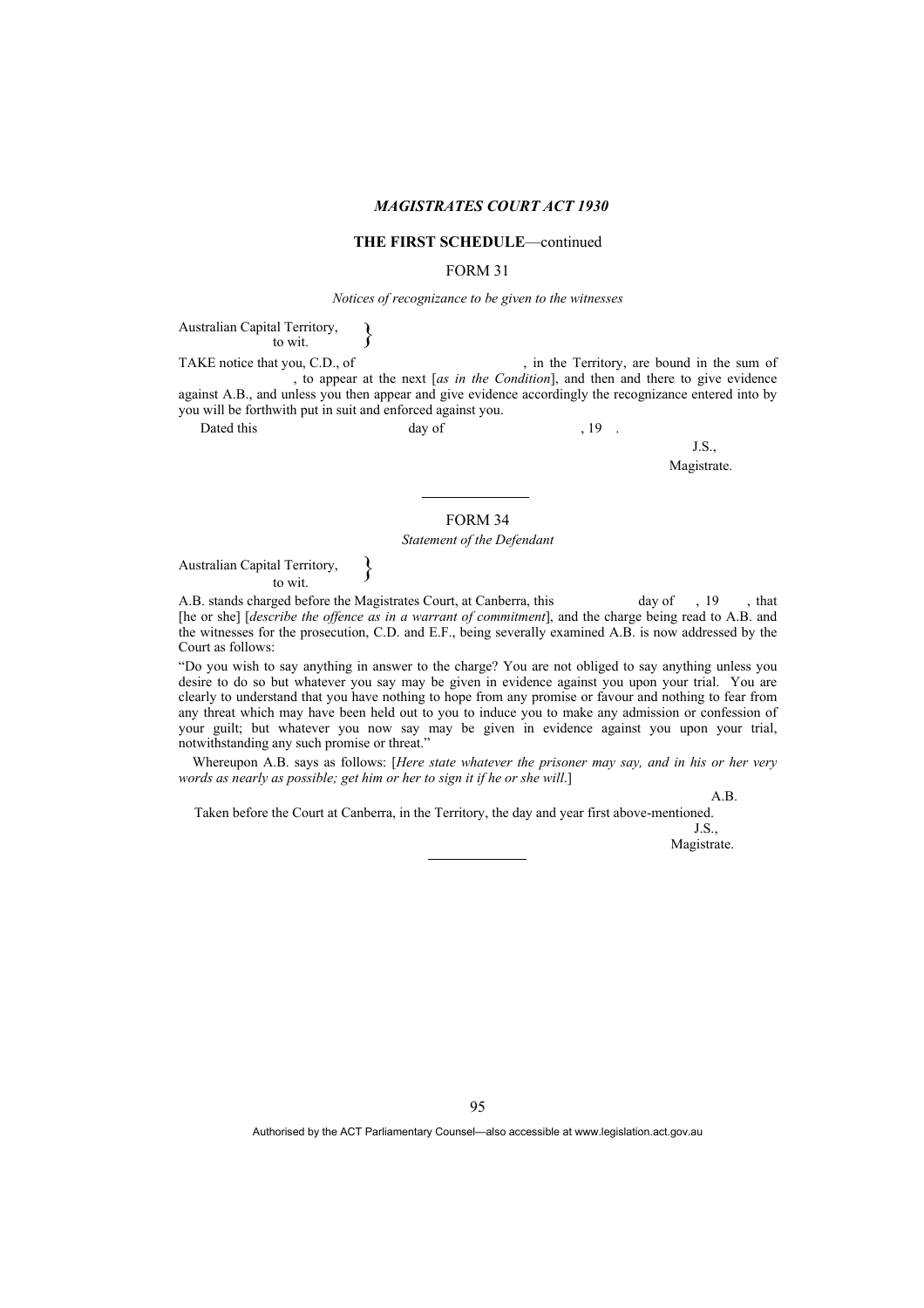#### **THE FIRST SCHEDULE**—continued

#### FORM 36

*Conviction for a penalty to be levied by execution* 

Australian Capital Territory, to wit. }

BE it remembered that on the day of , 19, at Canberra, in the Territory, A.B. of , in the Territory [, is convicted before the Magistrates Court at ), is convicted before the Magistrates Court at Canberra, that A.B. [*etc. stating the offence and the time and place when and where it was committed*], and A.B. was adjudged for [his or her] offence to forfeit and pay the sum of

[*stating the penalty and the compensation, if any*] to be paid and applied according to law, and also to pay to C.D. the sum of for [his or her] costs, and if the several sums are not paid forthwith [*or* on or before next] then it is hereby ordered that the sums be levied by execution against the goods and chattels of A.B.

Given under my hand, at Canberra, in the Territory, the day and year first above-mentioned.

J.S.

Magistrate.

# FORM 38

*Conviction when the punishment is imprisonment, and costs are awarded to be levied by execution*

Australian Capital Territory, to wit. }

BE it remembered that on the day of , 19, in the Territory, A.B. of , in the Territory, A.B. of , is convicted before the Magistrates Court , is convicted before the Magistrates Court at Canberra, that A.B. [*etc. stating the offence and the time and place when and where it was committed*], and A.B. was adjudged for [his or her] offence to be imprisoned in the gaol at , in the sense of , [there to be kept to hard labour] for the space of and A.B. was also adjudged to , [there to be kept to hard labour] for the space of pay to C.D. the sum of for [his or her] for [his or her] costs; and if the sum for costs is not paid forthwith [*or* on or before next] then it is hereby ordered that the sum be levied by execution against the goods and chattels of A.B.

Given under my hand, at Canberra, in the Territory, the day and year first above-mentioned.

 $J.S.$ Magistrate.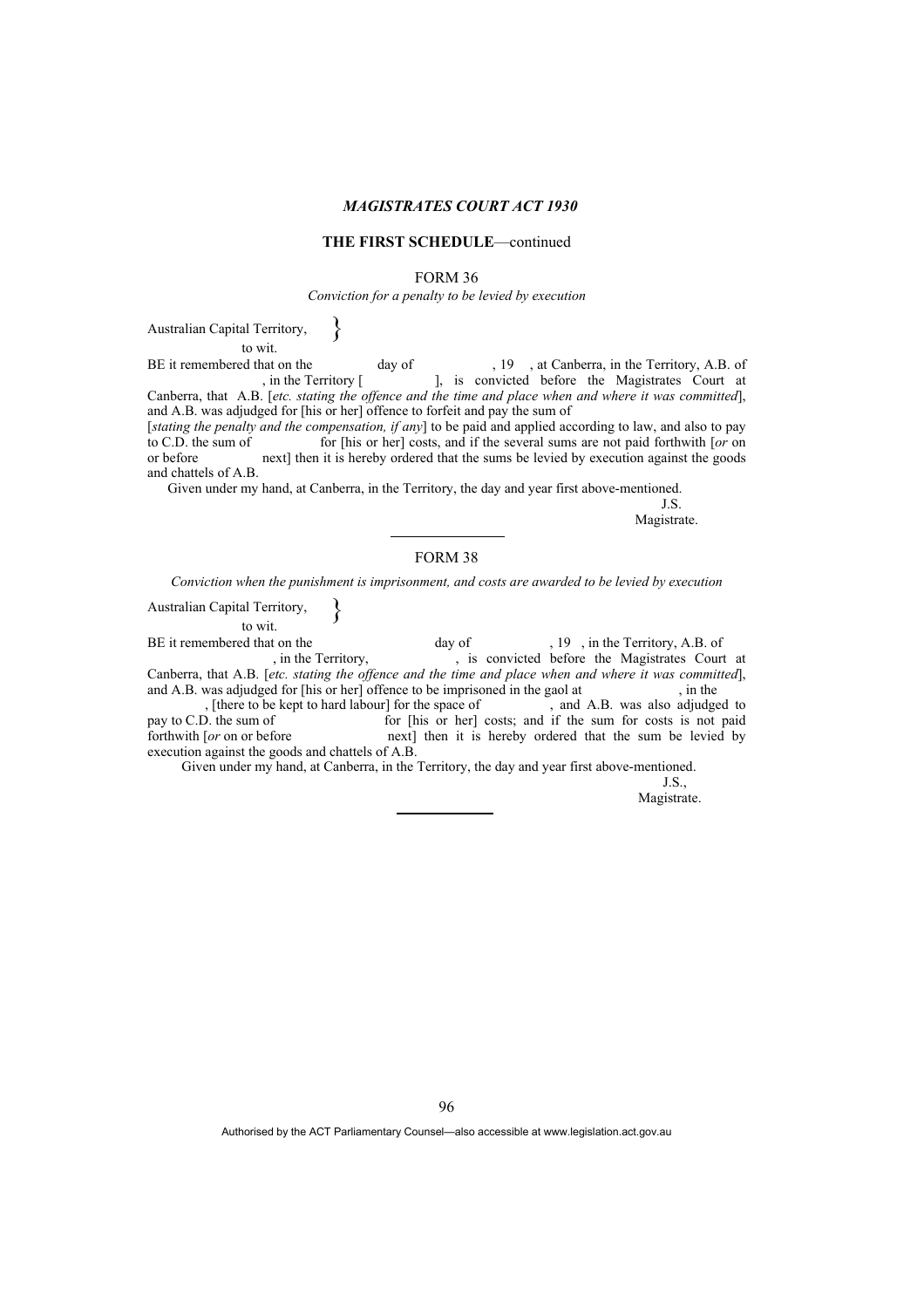#### **THE FIRST SCHEDULE**—continued

#### CONVICTION FOR INDICTABLE OFFENCE

#### FORM 39

#### *Summary conviction*

# Australian Capital Territory,  $\longrightarrow$

BE it remembered that on the day of , 19, at Canberra, in the Territory, A.B., being charged before the Magistrates Court, at Canberra, that A.B. [*etc. stating the offence and the time and place when and where committed*], and the age of A.B. on the [*date of offence*] having in the opinion of the Court not exceeded 16 [*or* 12] years [*or* and the value of the goods not exceeding \$4 (*or as the case may be*)] and A.B. [*or* C.D., the parent (or guardian) of A.B.] consenting to the Court deciding upon the charge summarily, A.B. is therefore convicted before the Court of the offence, and A.B. is adjudged for [his or her] offence to be imprisoned in the gaol at , in the , [there to be kept to hard labour] for the term of

Given under my hand at Canberra, in the Territory, the day and year first above-mentioned.

J.S.,

Magistrate.

#### FORM 40

*Summary conviction on confession* 

Australian Capital Territory, to wit.

BE it remembered that on the day of , 19, at Canberra, in the Territory, A.B. being charged before the Magistrates Court, at Canberra, that [he or she] A.B. [*etc. stating the offence and the time and place when and where committed*] and A.B., pleading guilty to such charge [he or she] is thereupon convicted before the Court of the offence, and A.B. is adjudged for [his or her] offence to be  $\frac{1}{2}$  in the gaol at  $\frac{1}{2}$ ,  $\frac{1}{2}$  in the gaol at the gaol at  $\frac{1}{2}$ ,  $\frac{1}{2}$  in  $\frac{1}{2}$  in  $\frac{1}{2}$  in  $\frac{1}{2}$  in  $\frac{1}{2}$  in  $\frac{1}{2}$  in  $\frac{1}{2}$  in  $\frac{1}{2}$  in  $\frac{1}{2}$  in  $\frac{1}{2}$  in  $\frac{1}{2$ 

[there to be kept to hard labour] for the term of

}

Given under my hand at Canberra, in the Territory, the day and year first above-mentioned.

J.S.,

Magistrate.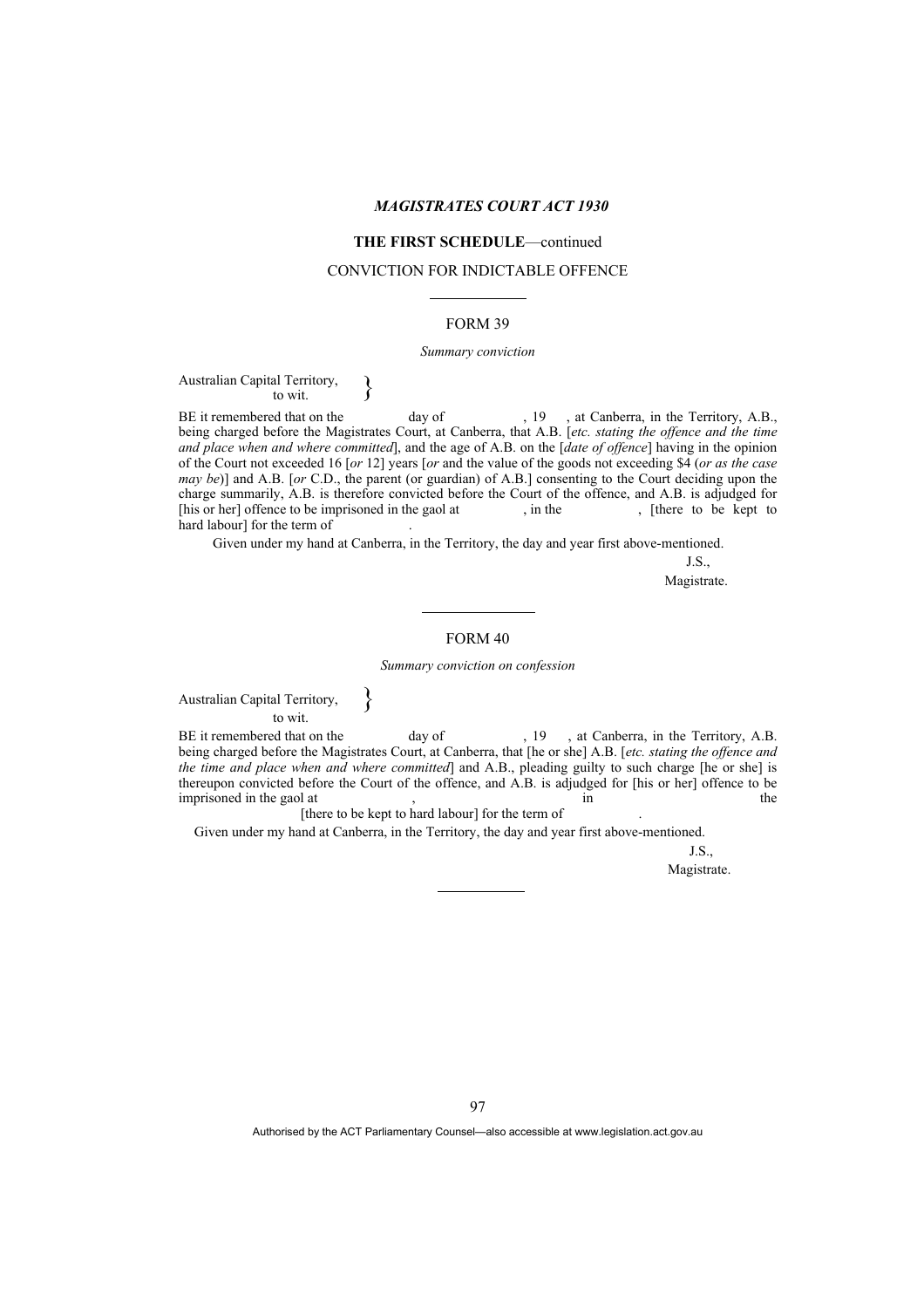### **THE FIRST SCHEDULE**—continued

#### ORDER AND CERTIFICATES OF DISMISSAL

#### FORM 41

#### *Order of Dismissal of an information*

In the Magistrates Court at Canberra.

A.B., informant.

C.D., defendant.

Date of information 19

Nature of information [*state shortly*].

BE it remembered that on the day of in the year of our Lord One thousand nine hundred and the above-mentioned information was laid before the Court for that [*etc. as in the summons to the defendant*] and now at this day, to wit, on the day of at *in the summons to the defendant*] and now at this day, to wit, on the day of at

 in the Australian Capital Territory, both the parties having appeared in order that the information should be heard and determined [*or* C.D. having appeared before the Court, but A.B., although duly called not having appeared] whereupon the matter of the information being duly considered it appears to this Court that the information is not proved and the same is hereby dismissed and it is adjudged that A.B. do pay to C.D. the sum of for [his *or* her] costs incurred by [him *or* her] in [his *or* her] defence in this behalf, and if the sum for costs is not paid [forthwith *or* on *or* before ] it is ordered that the same be levied by distress and the sale of the goods and chattels, money, Australian notes, bank notes, cheques, bills of exchange, promissory notes, bonds, specialties, or securities of money of A.B.

Dated at Canberra the day of the day of the state of  $\frac{19}{19}$ .

J.S., Magistrate.

#### FORM 42

#### *Certificate of dismissal*

Australian Capital Territory,

to wit.

I, the undersigned, a magistrate of the Territory, hereby certify that on the day of  $19$ , at  $\frac{1}{19}$ , at day of , 19, at , in the Territory, A.B. was charged before the Magistrates Court, at Canberra, A.B., [*etc. stating the offences and the time and place when and where alleged to have been committed*] and that the Court thereupon dismissed the information.

Given under my hand, at Canberra, in the Territory, this day of , 19 .

}

J.S., Magistrate.

98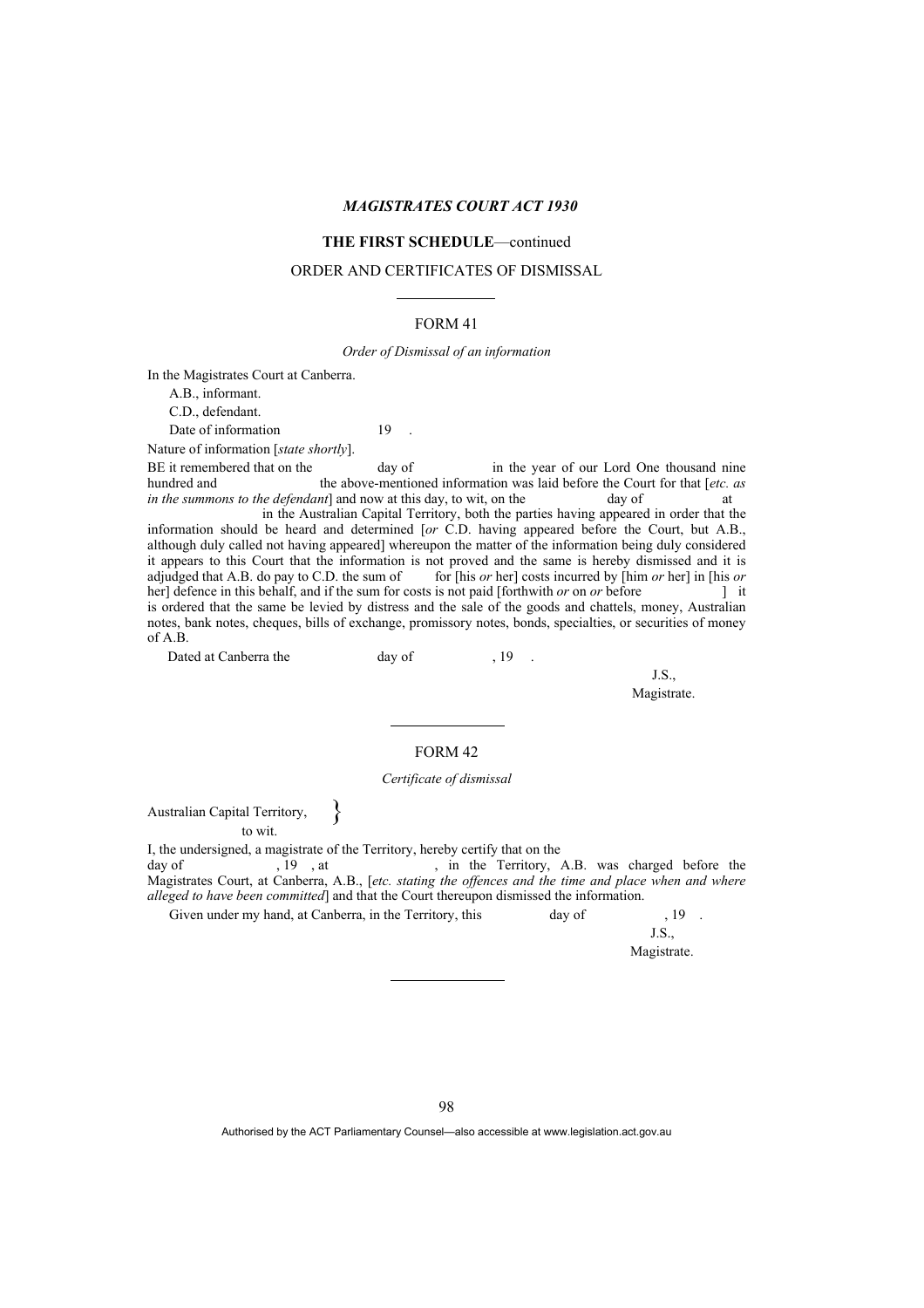#### **THE FIRST SCHEDULE**—continued

#### FORM 43

#### *Certificate of dismissal on summary hearing of indictable offence*

Australian Capital Territory,  $\longrightarrow$ 

.

I, the undersigned, a magistrate of the Territory, hereby certify that on the day of , 19 , at Canberra, in the Territory, A.B., charged before the Magistrates Court, at Canberra, that [*stating the offence charged, and the time and place when and where committed, etc. as in Form* 39 *to the asterisk*\*], the information is thereupon dismissed.

Given under my hand, at Canberra, in the Territory, this day of , 19

J.S., Magistrate.

#### FORM 47

ORDERS

*Order for any matter where the disobeying of it is punishable with imprisonment* 

Australian Capital Territory, to wit. } BE it remembered that on the day of , 19 , information was laid before the Magistrates Court, at Canberra, that [*stating the facts entitling the complainant to the order, with* the time and place when they occurred], and on the *with* the time and place when they occurred], and on the day of a st Canberra, in the Territory, having heard the information, the at Canberra, in the Territory, having heard the information, the Court adjudged A.B. to [*here state the matter required to be done*], and if upon a copy of the minute of this order being served upon A.B., either personally or by leaving the same for [him or her] at [his or her] last known or usual place of abode [he or she] shall neglect or refuse to obey the same it is adjudged that A.B. be imprisoned in the gaol at , in the [there to be kept to hard labour] for the context of the context of the context of the context of the context of the context of the context of the context of the context of the co for the term of  $\sim$  [unless the order is sooner obeyed, *if the Act authorise this*], and it is also adjudged that A.B. for costs, and if the sum is not paid forthwith [*or* on or before next], it is ordered that the same be levied by execution against the goods and chattels of A.B. Given under my hand, at Canberra, in the Territory, this day of

 $19$  .

J.S.,

Magistrate.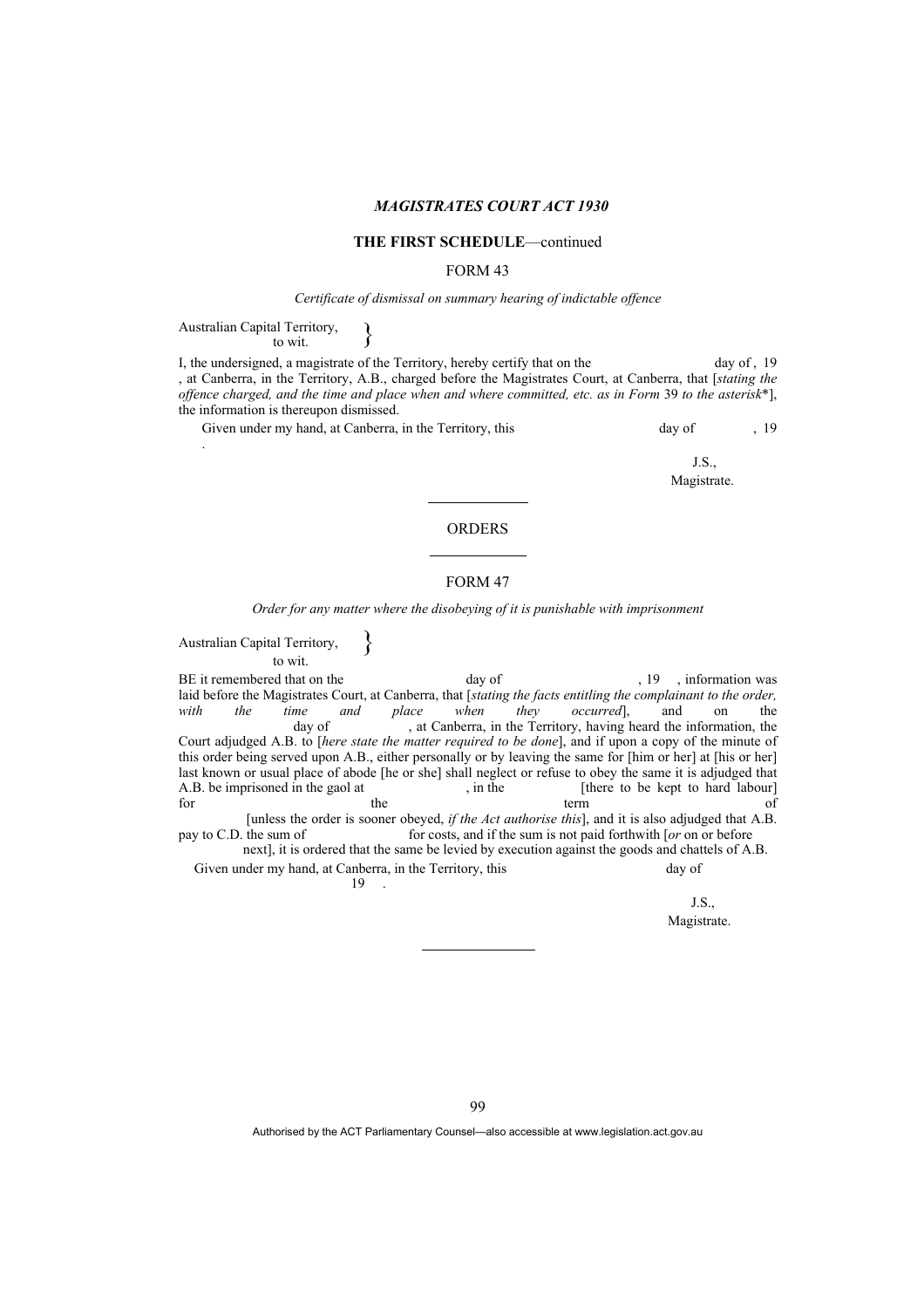#### **THE FIRST SCHEDULE**—continued

### FORM 48

*Order for payment of compensation and costs where information brought or made in the wrong Court* 

In the Magistrates Court, at Canberra.

A.B., informant.

C.D., defendant.

Date of information 19 .

Nature of information [*state shortly*].

BE it remembered that A.B. has now here vexatiously and oppressively brought C.D. before this Court to answer a certain information of A.B. there now being a place at which a Magistrates Court is held more easy of access than this place, not only from the place of abode of C.D. but also from the place where the subject-matter of the information arose, and now at this day [conclude as in ordinary cases].

J.S.,

Magistrate.

### EXECUTION AND IMPRISONMENT

#### GAOLER'S RECEIPT

#### FORM 76

\**Gaoler's/Superintendent's receipt for the prisoner*

I HEREBY certify that I have received from W.T., police officer, of Canberra, in the Australian Capital Territory, the body of A.B. in good health [*or as the case may be*], together with a warrant under the hand of J.S., Esquire, a magistrate of the Territory.

P.K.,

 \*Keeper of the Gaol/ Superintendent of the Remand Centre.

\**Strike out whichever is inapplicable*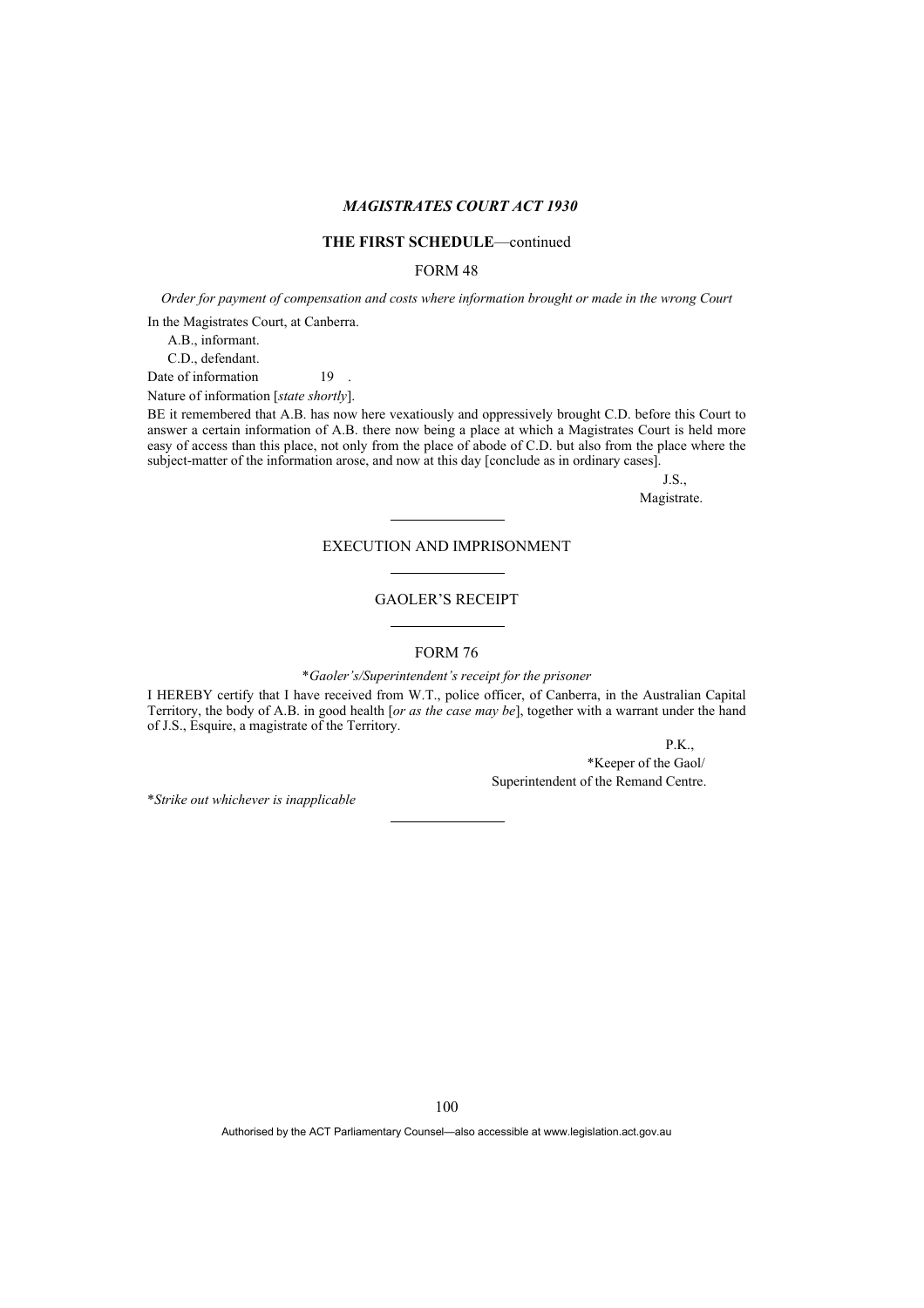### **SECOND SCHEDULE** Section 10P

#### OATH

I, [*name*], do swear that I will well and truly serve in the office of and that I will do right to all manner of people according to law, without fear or favour, affection or ill-will. So help me God!

#### AFFIRMATION

I, [*name*], do solemnly and sincerely affirm and declare that I will well and truly serve in the office of and that I will do right to all manner of people, according to law, without fear or favour, affection or illwill.

#### **THE THIRD SCHEDULE**

*Account of Registrar of Magistrates Court, Keeper of the Gaol and Superintendent of the Remand Centre* 

RETURN to Magistrates Court assembled at <br>
Territory on the day of all fines negatives and sums of money Territory, on the day of , 19, of all fines, penalties, and sums of money received by the \*Registrar of the Court/Keeper of the Gaol/Superintendent of the Remand Centre at , in the Territory, from the day of

, 19, to the day of , 19, and how applied.

|            |      |        |       |         |      |         |          |            |            | Reasons of  |  |
|------------|------|--------|-------|---------|------|---------|----------|------------|------------|-------------|--|
| Name of    |      |        |       |         |      |         | Amount   |            |            | non-        |  |
| person     |      |        |       | Amount  |      | Amount  | of fine. | Punishment | Name of    | payment or  |  |
| *convicted |      |        |       | thereof |      | thereof | how      | when fine  | convicting | other       |  |
| detained   | Date | Offenc | Costs | paid    | Fine | paid    | applied  | not paid   | magistrate | observation |  |
|            |      | e      |       |         |      |         |          |            |            |             |  |

(*Signed* )

\*Registrar of Magistrates Court/Keeper of the above-named Gaol/Superintendent of the above-named Remand Centre

\**Strike out whichever is inapplicable.*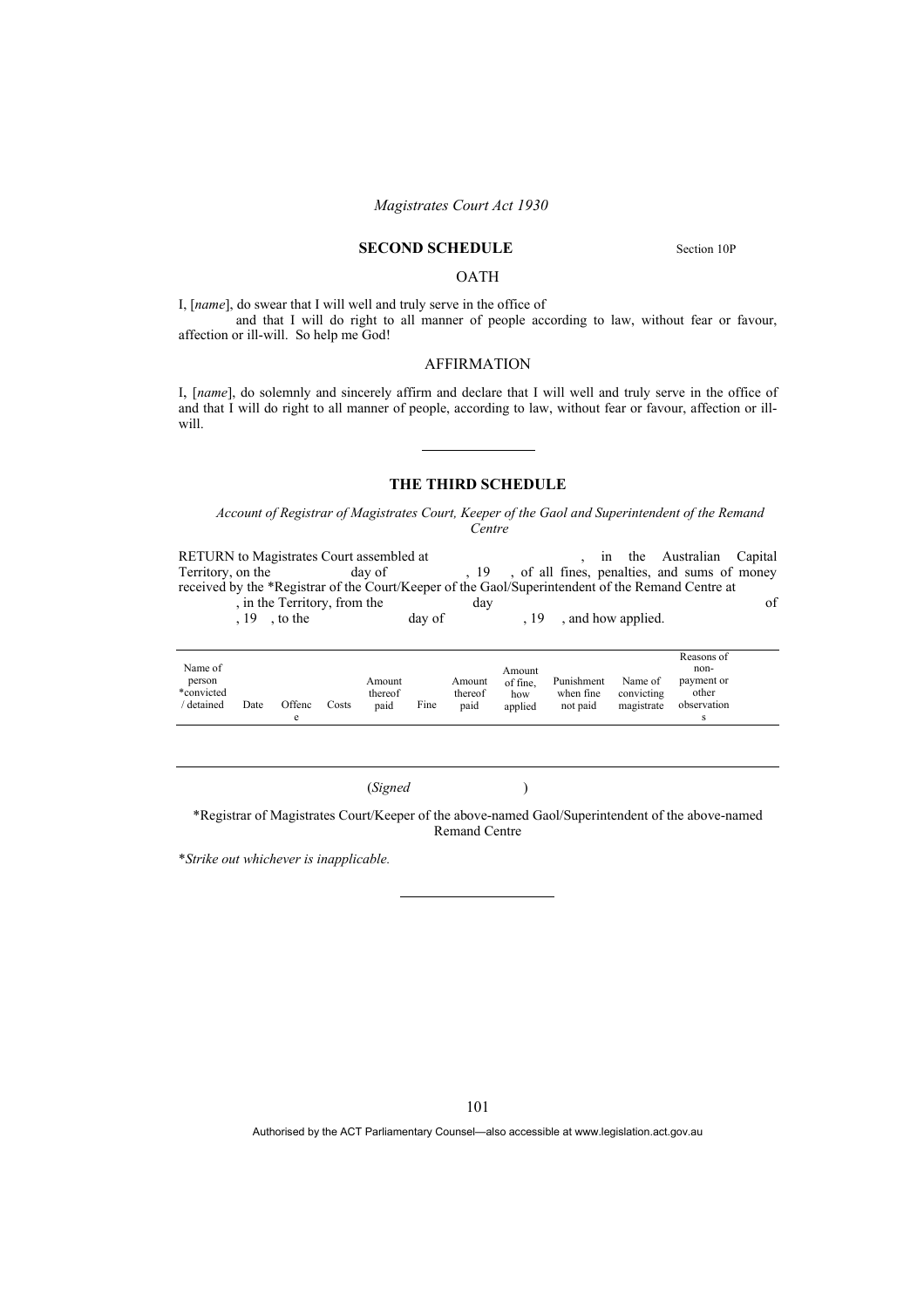#### **NOTES**

1. The *Magistrates Court Act 1930* as shown in this reprint comprises Act No. 21, 1930 amended as indicated in the Tables below.

The Australian Capital Territory received Self-Government on 11 May 1989.

For details regarding the application of the *Magistrates Court Act 1930* from 11 May 1989 to 1 July 1990 see the *Australian Capital Territory (Self-Government) Act 1988* of the Commonwealth (No. 106, 1988) and the *A.C.T. Self-Government (Consequential Provisions) Act 1988* of the Commonwealth (No. 109, 1988), in particular sections 3, 34 and Schedules 3 and 5 and section 12 respectively. The *Self-Government (Citation of Laws) Act 1989* (No. 21, 1989) and the *Reserved Laws (Interpretation) Ordinance 1989* (No. 25, 1989) effect the citation change of Ordinance to Act and affect references to Commonwealth legislation.

2. The *Legislation (Republication) Act 1996* (No. 51, 1996) authorises the Parliamentary Counsel in preparing a law for republication, to make certain editorial and other formal amendments in accordance with current legislative drafting practice. Those amendments make no change in the law. Amendments made pursuant to that Act do not appear in the Table of Amendments but details may be obtained on request from the Parliamentary Counsel's Office.

| Law                                                      | Number<br>and year | Date of<br>notification<br>in Gazette | Date of<br>commencement | Application,<br>saving or<br>transitional<br>provisions |
|----------------------------------------------------------|--------------------|---------------------------------------|-------------------------|---------------------------------------------------------|
| <b>Court of Petty Sessions</b><br>Ordinance (No. 2) 1930 | 21, 1930           | 21 Nov 1930                           | 21 Nov 1930             |                                                         |
| <b>Court of Petty Sessions</b><br>Ordinance 1932         | 21, 1932           | 17 Nov 1932                           | 17 Nov 1932             |                                                         |
| <b>Court of Petty Sessions</b><br>Ordinance 1934         | 17, 1934           | 19 July 1934                          | 19 July 1934            |                                                         |
| <b>Money Lenders Ordinance</b><br>1936                   | 13, 1936           | 9 Apr 1936                            | 1 May 1936              | S. 5(2)                                                 |
| <b>Court of Petty Sessions</b><br>Ordinance 1937         | 5, 1937            | 27 May 1937                           | 27 May 1937             | S. 2(2)                                                 |
| <b>Court of Petty Sessions</b><br>Ordinance (No. 2) 1937 | 28, 1937           | 23 Dec 1937                           | 23 Dec 1937             |                                                         |
| Seat of Government<br>(Designation) Ordinance<br>1938    | 25, 1938           | 8 Sept 1938                           | 8 Sept 1938             | S.3                                                     |
| as<br>amended                                            |                    |                                       |                         |                                                         |
| b٧<br><b>Ordinances Revision</b><br>Ordinance 1938       | 35, 1938           | 15 Dec 1938                           | 15 Dec 1938             |                                                         |
| <b>Ordinances Revision</b><br>Ordinance 1938             | 35, 1938           | 15 Dec 1938                           | 15 Dec 1938             |                                                         |
| <b>Court of Petty Sessions</b><br>Ordinance 1940         | 20, 1940           | 7 Nov 1940                            | 7 Nov 1940              |                                                         |
| <b>Court of Petty Sessions</b><br>Ordinance (No. 2) 1940 | 22, 1940           | 12 Dec 1940                           | 12 Dec 1940             |                                                         |
| <b>Court of Petty Sessions</b><br>Ordinance 1949         | 13, 1949           | 1 Dec 1949                            | 1 Dec 1949              | S.4                                                     |

#### **Table of Laws**

<sup>102</sup>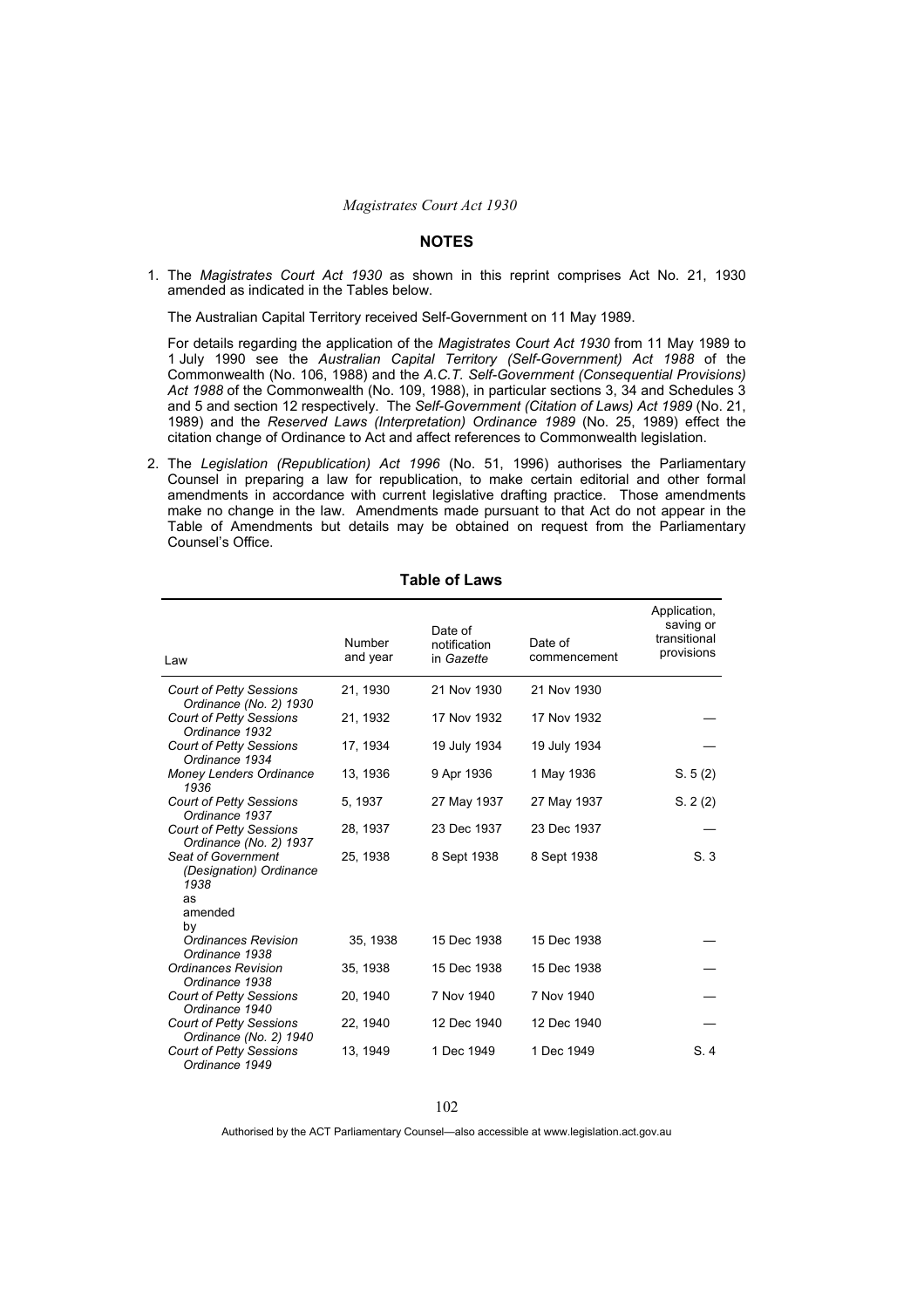## **NOTES**—continued

# **Table of Laws**—continued

| Law                                                                         | Number<br>and year | Date of<br>notification<br>in Gazette | Date of<br>commencement                                                                                   | Application,<br>saving or<br>transitional<br>provisions |
|-----------------------------------------------------------------------------|--------------------|---------------------------------------|-----------------------------------------------------------------------------------------------------------|---------------------------------------------------------|
| <b>Court of Petty Sessions</b><br>Ordinance 1951                            | 7, 1951            | 26 July 1951                          | 26 July 1951                                                                                              | S. 4                                                    |
| <b>Court of Petty Sessions</b><br>Ordinance (No. 2) 1951                    | 12, 1951           | 14 Dec 1951                           | 14 Dec 1951                                                                                               |                                                         |
| <b>Court of Petty Sessions</b><br>Ordinance 1953                            | 14, 1953           | 12 Nov 1953                           | 3 Dec 1953                                                                                                |                                                         |
| <b>Court of Petty Sessions</b><br>Ordinance 1958                            | 12, 1958           | 24 July 1958                          | 24 July 1958                                                                                              |                                                         |
| <b>Court of Petty Sessions</b><br>Ordinance 1961                            | 2, 1961            | 29 Mar 1961                           | 29 Mar 1961                                                                                               |                                                         |
| <b>Court of Petty Sessions</b><br>Ordinance 1966                            | 2, 1966            | 10 Feb 1966                           | 14 Feb 1966                                                                                               |                                                         |
| <b>Court of Petty Sessions</b><br>Ordinance 1967                            | 1, 1967            | 9 Feb 1967                            | 9 Feb 1967                                                                                                | S.23                                                    |
| <b>Court of Petty Sessions</b><br>Ordinance 1968                            | 25, 1968           | 19 Dec 1968                           | 1 Jan 1969 (see<br>Gazette 1968,<br>p. 7565)                                                              | Ss. 4 (2), 6<br>$(2)$ and 13                            |
| <b>Court of Petty Sessions</b><br>Ordinance 1969                            | 12, 1969           | 20 June 1969                          | 20 June 1969                                                                                              | S. 5                                                    |
| <b>Court of Petty Sessions</b><br>Ordinance 1970                            | 15, 1970           | 19 Mar 1970                           | 19 Mar 1970                                                                                               |                                                         |
| <b>Court of Petty Sessions</b><br>Ordinance 1972                            | 37, 1972           | 16 Nov 1972                           | Ss. 1, 2, 6 and<br>14: 16 Nov<br>1972<br>Remainder: 1<br>Feb 1973 (see<br>Gazette 1972,<br>No. 118, p. 2) | S.3                                                     |
| <b>Court of Petty Sessions</b><br>Ordinance 1973                            | 48, 1973           | 17 Dec 1973                           | 17 Dec 1973                                                                                               |                                                         |
| <b>Court of Petty Sessions</b><br>Ordinance 1974                            | 14, 1974           | 17 Apr 1974                           | 17 Apr 1974                                                                                               |                                                         |
| Ordinances Revision (Age of<br>Majority) Ordinance 1974                     | 47, 1974           | 24 Oct 1974                           | 1 Nov 1974                                                                                                |                                                         |
| <b>Court of Petty Sessions</b><br>(Amendment) Ordinance<br>1976             | 42, 1976           | 13 Sept 1976                          | 13 Sept 1976                                                                                              |                                                         |
| Court of Petty Sessions<br>(Amendment) Ordinance<br>1977                    | 4, 1977            | 24 Mar 1977                           | Ss. 1-3 and 10:<br>24 Mar 1977<br>Remainder: 28<br>Mar 1977 (see<br>Gazette 1977,<br>No. S52)             | Ss. 10-12                                               |
| <b>Court of Petty Sessions</b><br>(Amendment) Ordinance<br>(No. 2) 1977     | 34, 1977           | 28 July 1977                          | 28 July 1977                                                                                              | S. 24                                                   |
| <b>Court of Petty Sessions</b><br>(Amendment) Ordinance<br>(No. 3) 1977 (a) | 56, 1977           | 6 Oct 1977                            | 6 Oct 1977 (a)                                                                                            |                                                         |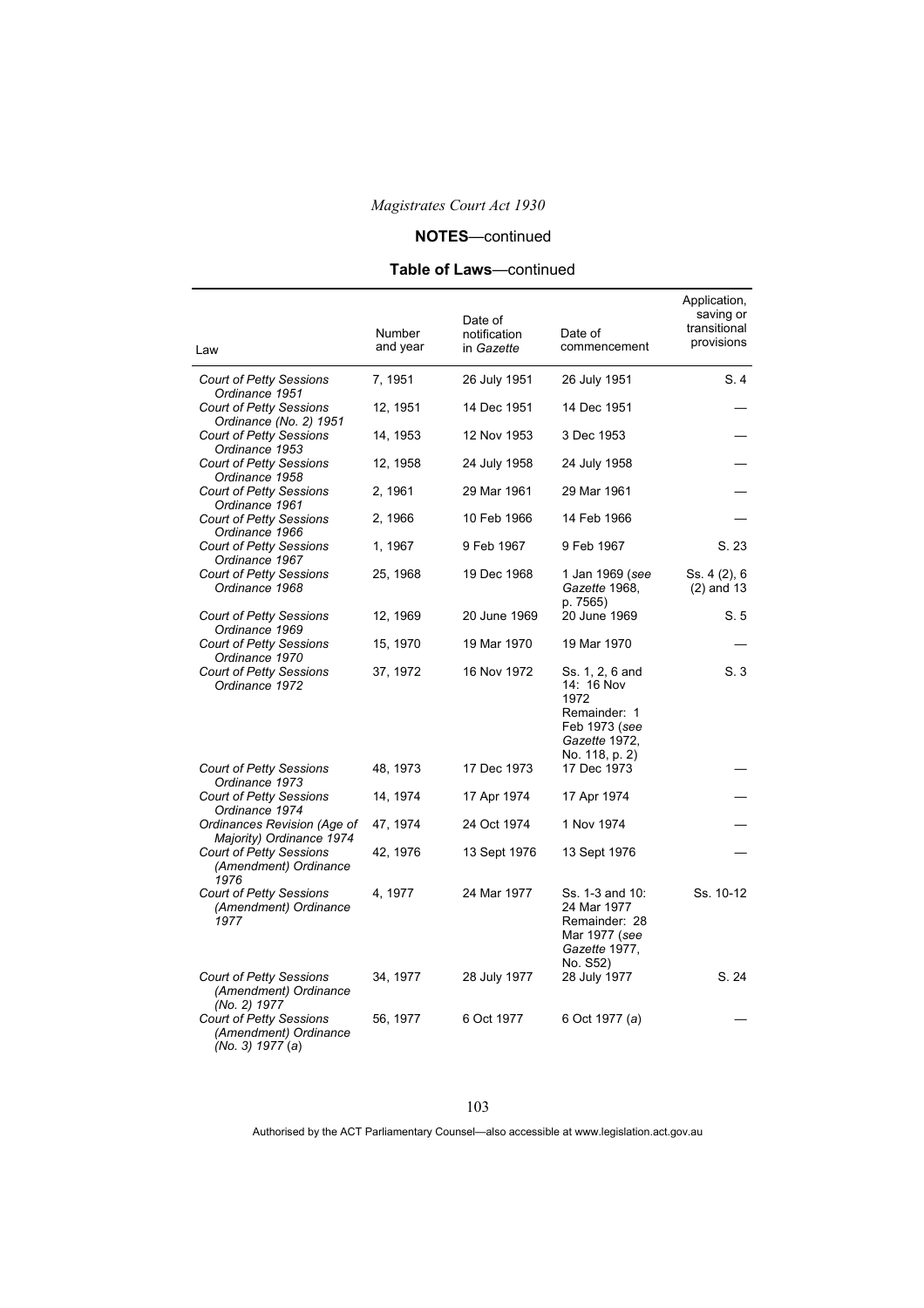# **NOTES**—continued

# **Table of Laws**—continued

| Law                                                                     | Number<br>and year   | Date of<br>notification<br>in Gazette | Date of<br>commencement                                            | Application,<br>saving or<br>transitional<br>provisions |
|-------------------------------------------------------------------------|----------------------|---------------------------------------|--------------------------------------------------------------------|---------------------------------------------------------|
| <b>Court of Petty Sessions</b><br>(Amendment) Ordinance<br>(No. 4) 1977 | 61, 1977             | 21 Nov 1977                           | 21 Nov 1977                                                        | S. 12                                                   |
| <b>Ordinances Revision</b><br>Ordinance 1978                            | 46, 1978             | 28 Dec 1978                           | 28 Dec 1978                                                        |                                                         |
| <b>Court of Petty Sessions</b><br>(Amendment) Ordinance<br>1979         | 33, 1979             | 14 Nov 1979                           | 14 Nov 1979                                                        | S. 13                                                   |
| <b>Court of Petty Sessions</b><br>(Amendment) Ordinance<br>(No. 2) 1979 | 41, 1979             | 18 Dec 1979                           | 18 Dec 1979                                                        | S.6                                                     |
| <b>Court of Petty Sessions</b><br>(Amendment) Ordinance<br>1980         | 4, 1980              | 20 Mar 1980                           | 1 Apr 1980 (see<br>Gazette 1980,<br>No. S66)                       | Ss. 11 and 12                                           |
| Court of Petty Sessions<br>(Amendment) Ordinance<br>(No. 2) 1980        | 10, 1980             | 26 Mar 1980                           | 26 Mar 1980                                                        |                                                         |
| <b>Court of Petty Sessions</b><br>(Amendment) Ordinance<br>1982         | 2, 1982              | 26 Feb 1982                           | 1 Sept 1982<br>(see Gazette<br>1982, No. S178)                     |                                                         |
| <b>Court of Petty Sessions</b><br>(Amendment) Ordinance<br>(No. 2) 1982 | 3, 1982              | 26 Feb 1982                           | 26 Feb 1982                                                        |                                                         |
| <b>Court of Petty Sessions</b><br>(Amendment) Ordinance<br>1984         | 9, 1984              | 11 Apr 1984                           | 11 Apr 1984                                                        |                                                         |
| <b>Court of Petty Sessions</b><br>(Amendment) Ordinance<br>(No. 2) 1984 | 10, 1984             | 11 Apr 1984                           | 11 Apr 1984                                                        |                                                         |
| <b>Court of Petty Sessions</b><br>(Amendment) Ordinance<br>(No. 3) 1984 | 16, 1984             | 1 June 1984                           | 1 June 1984                                                        |                                                         |
| <b>Court of Petty Sessions</b><br>(Amendment) Ordinance<br>(No. 4) 1984 | 61, 1984             | 2 Nov 1984                            | 2 Nov 1984                                                         | S.7                                                     |
| <b>Court of Petty Sessions</b><br>(Amendment) Ordinance<br>(No. 5) 1984 | 62, 1984             | 2 Nov 1984                            | 2 Nov 1984                                                         |                                                         |
| <b>Court of Petty Sessions</b><br>(Amendment) Ordinance<br>1985         | 17, 1985             | 17 Apr 1985                           | 17 Apr 1985                                                        |                                                         |
| <b>Court of Petty Sessions</b><br>(Amendment) Ordinance<br>(No. 2) 1985 | 18, 1985             | 17 Apr 1985                           | 17 Apr 1985                                                        |                                                         |
| <b>Court of Petty Sessions</b><br>(Amendment) Ordinance<br>(No. 3) 1985 | 41, 1985             | 5 Sept 1985                           | 5 Sept 1985                                                        |                                                         |
| Limitation Ordinance 1985<br>Magistrates Court Ordinance<br>1985        | 66, 1985<br>67, 1985 | 19 Dec 1985<br>19 Dec 1985            | 19 Dec 1985<br>1 Feb 1986 (see<br>Gazette 1986,<br>No. G3, p. 265) | Ss. 36 and 37                                           |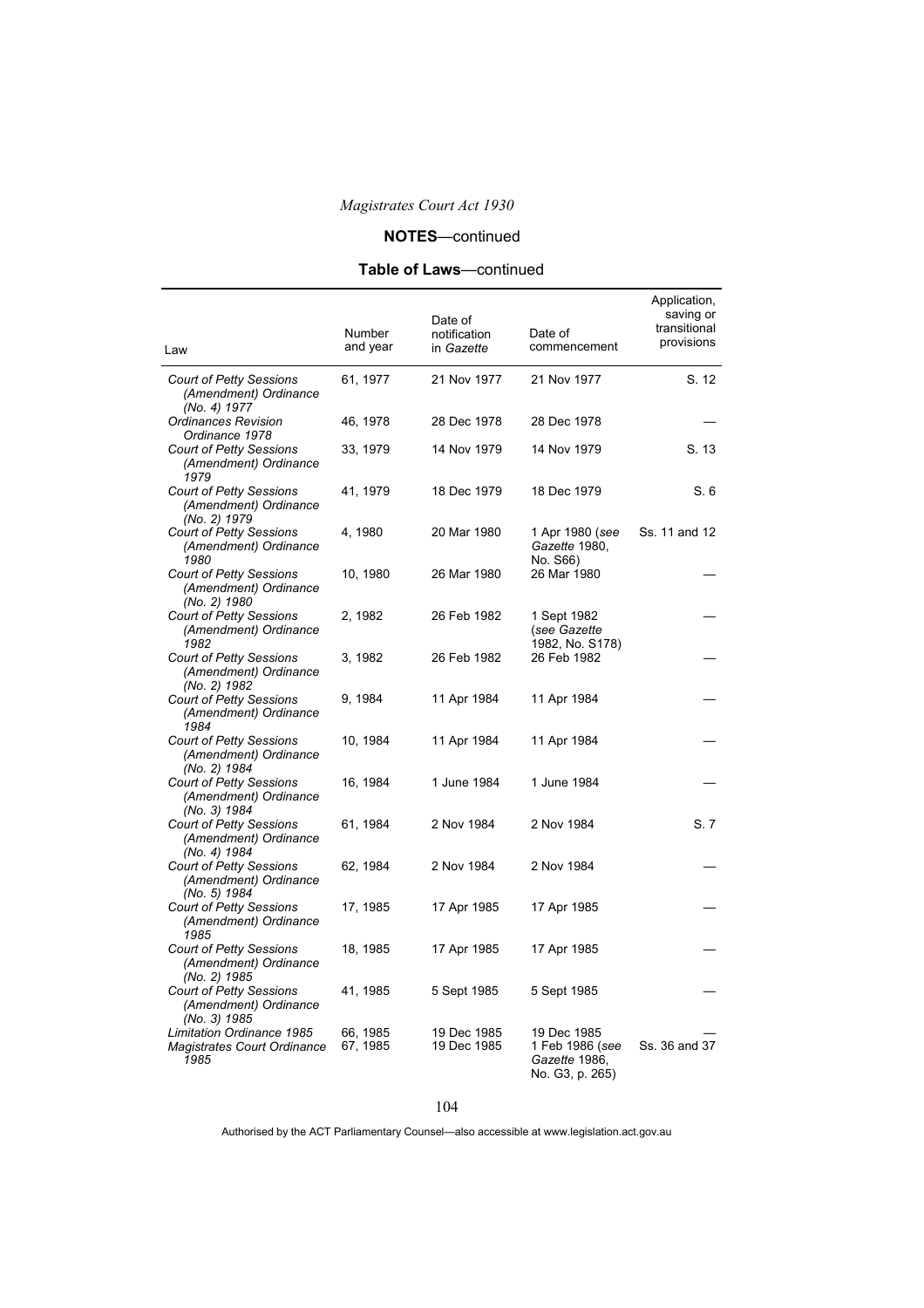# **NOTES**—continued

# **Table of Laws**—continued

| Law                                                                             | Number<br>and year | Date of<br>notification<br>in Gazette | Date of<br>commencement                                                                                           | Application,<br>saving or<br>transitional<br>provisions |
|---------------------------------------------------------------------------------|--------------------|---------------------------------------|-------------------------------------------------------------------------------------------------------------------|---------------------------------------------------------|
| <b>Magistrates Court</b><br>(Amendment) Ordinance<br>1986                       | 33, 1986           | 7 Aug 1986                            | 7 Aug 1986                                                                                                        |                                                         |
| Domestic Violence<br>(Miscellaneous<br>Amendments) Ordinance<br>1986            | 53, 1986           | 4 Sept 1986                           | 1 Oct 1986 (see<br>Gazette 1986,<br>No. S484)                                                                     |                                                         |
| Crimes (Amendment)<br>Ordinance (No. 4) 1986                                    | 57, 1986           | 3 Oct 1986                            | 3 Oct 1986                                                                                                        | S. 15                                                   |
| <b>Magistrates Court</b><br>(Amendment) Ordinance<br>(No. 2) 1986               | 71, 1986           | 30 Oct 1986                           | 1 Apr 1987 (see<br>Gazette 1987,<br>No. S52)                                                                      |                                                         |
| <b>Magistrates Court</b><br>(Amendment) Ordinance<br>(No. 3) 1986               | 74, 1986           | 14 Nov 1986                           | 14 Nov 1986                                                                                                       | S. 66                                                   |
| <b>Magistrates Court</b><br>(Amendment) Ordinance<br>(No. 4) 1986               | 83, 1986           | 22 Dec 1986                           | 22 Dec 1986                                                                                                       |                                                         |
| <b>Magistrates Court</b><br>(Amendment) Ordinance<br>1987                       | 56, 1987           | 21 Oct 1987                           | 21 Oct 1987                                                                                                       |                                                         |
| <b>Magistrates Court</b><br>(Amendment) Ordinance<br>1988                       | 45, 1988           | 27 July 1988                          | 27 July 1988                                                                                                      |                                                         |
| <b>Magistrates Court</b><br>(Amendment) Ordinance<br>1989                       | 55, 1989           | 30 June 1989                          | 1 July 1989                                                                                                       |                                                         |
| <b>Magistrates Court</b><br>(Amendment) Ordinance<br>(No. 2) 1989               | 59, 1989           | 25 Oct 1989                           | Ss. 11, 12 and<br>14: 27 June<br>1990 (see<br>Gazette 1990,<br>No. GN25,<br>p. 1687)<br>Remainder: 25<br>Oct 1989 | S. 2(2)                                                 |
| <b>Magistrates Court</b><br>(Amendment) Ordinance<br>(No. 3) 1989               | 60, 1989           | 20 Dec 1989                           | 14 Feb 1990<br>(see Gazette<br>1990, No. GN5,<br>p. 216)                                                          |                                                         |
| Crimes (Amendment)<br>Ordinance 1990                                            | 1, 1990            | 23 May 1990                           | 23 May 1990                                                                                                       | S.6                                                     |
| Self-Government<br>(Consequential<br>Amendments) Ordinance<br>1990(b)           | 5, 1990            | 27 June 1990                          | Ss. 1 and 2: 27<br>June 1990<br>Remainder: 1<br><b>July 1990</b>                                                  | S. 6(2)                                                 |
| <b>Magistrates Court (Appeals</b><br><b>Against Sentence)</b><br>Ordinance 1990 | 9, 1990            | 29 June 1990                          | 29 June 1990                                                                                                      | S. 11                                                   |
| <b>Magistrates Court</b><br>(Amendment) Act 1990                                | 65, 1990           | 24 Dec 1990                           | 24 Dec 1990                                                                                                       |                                                         |

105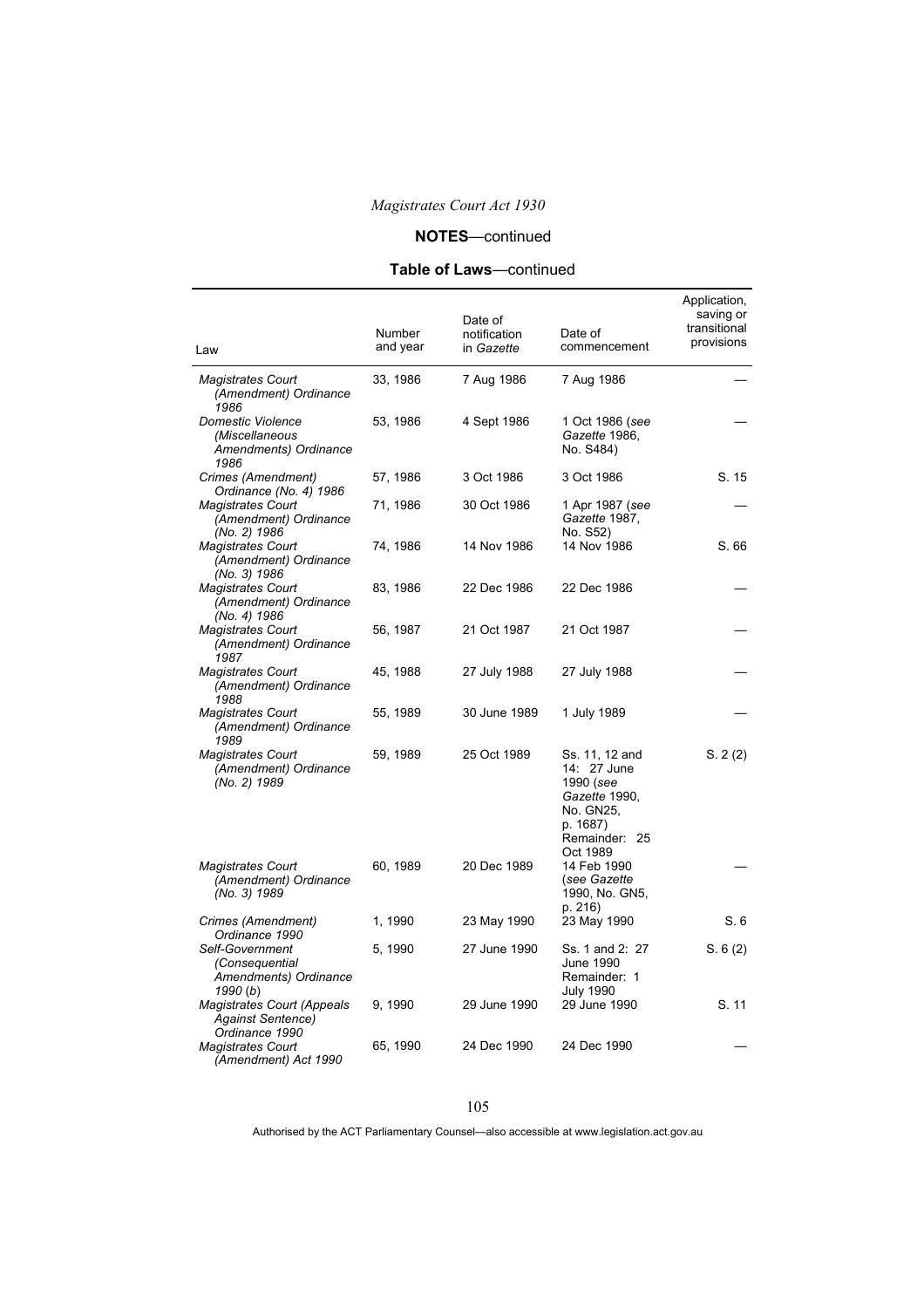# **NOTES**—continued

# **Table of Laws**—continued

| Law                                                                                                | Number<br>and year | Date of<br>notification<br>in Gazette | Date of<br>commencement                                                                                   | Application,<br>saving or<br>transitional<br>provisions |
|----------------------------------------------------------------------------------------------------|--------------------|---------------------------------------|-----------------------------------------------------------------------------------------------------------|---------------------------------------------------------|
| Weapons (Consequential<br>Amendments) Act 1991                                                     | 9, 1991            | 3 Apr 1991                            | Ss. 1 and 2: 3<br>Apr 1991<br>Remainder: 3<br>Oct 1991 (see<br>s. 2(2)                                    |                                                         |
| <b>Magistrates Court</b><br>(Amendment) Act 1991                                                   | 38, 1991           | 20 Sept 1991                          | Ss. 1-3: 20 Sept<br>1991<br>Remainder: 25<br>Sept 1991 (see<br>Gazette 1991,<br>No. S103, p. 3)           |                                                         |
| <b>Magistrates and Coroner's</b><br>Courts (Registrar) Act<br>1991                                 | 44, 1991           | 20 Sept 1991                          | Ss. 1 and 2: 20<br>Sept 1991<br>Remainder: 25<br>Sept 1991<br>(seeGazette<br>1991, No. S103,<br>p. 2)     | Ss. 3 and 4                                             |
| <b>Magistrates Court</b><br>(Amendment) Act (No. 2)<br>1991                                        | 79, 1991           | 11 Dec 1991                           | Ss. 1-3: 11 Dec<br>1991<br>Remainder: 11<br>June 1992                                                     |                                                         |
| <b>Workers' Compensation</b><br>(Consequential<br>Amendments) Act 1991                             | 106, 1991          | 15 Jan 1991                           | Ss. 1 and 2: 15<br>Jan 1992<br>Remainder: 22<br>Jan 1992 (see<br>s. 2 (2) and<br>Gazette 1992,<br>No. S9) |                                                         |
| <b>Magistrates Court</b><br>(Amendment) Act (No. 3)<br>1991                                        | 112, 1991          | 10 Jan 1992                           | Ss. 1 and 2: 10<br>Jan 1992<br>Remainder: 18<br>May 1992 (see<br>Gazette 1992,<br>No. S57, p. 2)          |                                                         |
| <b>Bail (Consequential</b><br>Amendments) Act 1992                                                 | 9, 1992            | 28 May 1992                           | Ss. 1 and 2: 28<br>May 1992<br>Remainder: 28<br>Nov 1992                                                  | S.3                                                     |
| Statute Law Revision<br>(Miscellaneous<br>Provisions) Act 1992                                     | 23, 1992           | 4 June 1992                           | 4 June 1992                                                                                               |                                                         |
| <b>Protection Orders</b><br>(Reciprocal<br>Arrangements)<br>(Consequential<br>Amendments) Act 1992 | 37, 1992           | 8 July 1992                           | Ss. 7 and 12: 3<br>Aug 1992 (see<br>Gazette 1992,<br>No. S130)<br>Remainder: 8<br><b>July 1992</b>        |                                                         |
| Evidence (Amendment) Act<br>1993                                                                   | 2, 1993            | 1 Mar 1993                            | 1 Mar 1993                                                                                                |                                                         |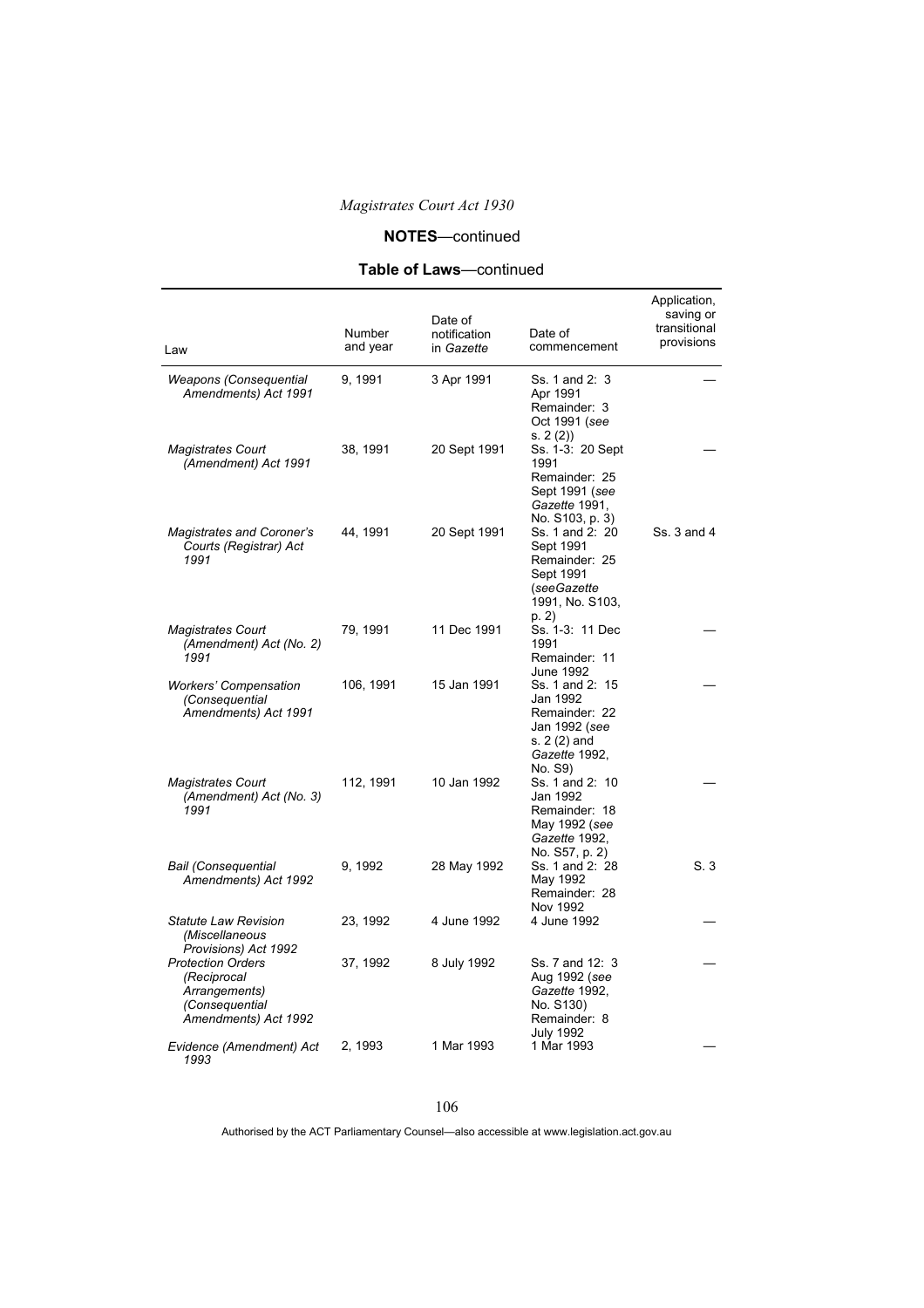## **NOTES**—continued

# **Table of Laws**—continued

| Law                                                                                           | Number<br>and year | Date of<br>notification<br>in Gazette | Date of<br>commencement                                                                                                             | Application,<br>saving or<br>transitional<br>provisions |
|-----------------------------------------------------------------------------------------------|--------------------|---------------------------------------|-------------------------------------------------------------------------------------------------------------------------------------|---------------------------------------------------------|
| <b>Magistrates Court</b><br>(Amendment) Act 1993                                              | 4, 1993            | 1 Mar 1993                            | Ss. 1-3: 1 Mar<br>1993<br>Ss. 4-19, 21-24<br>and 26-32: 8<br>Mar 1993 (see<br>Gazette 1993,<br>No. 32)<br>Remainder: 1<br>Sept 1993 | Ss. 31 and 32                                           |
| <b>Magistrates Court</b><br>(Amendment) Act (No. 2)<br>1993                                   | 48, 1993           | 27 Aug 1993                           | Ss. 1-3: 27 Aug<br>1993<br>Remainder: 27<br>Sept 1993 (see<br>s. 2 (2) and<br>Gazette 1993,<br>No. S201, p. 2)                      |                                                         |
| Supreme Court<br>(Amendment) Act (No. 2)<br>1993                                              | 91, 1993           | 17 Dec 1993                           | 17 Dec 1993                                                                                                                         |                                                         |
| <b>Magistrates Court</b><br>(Amendment) Act 1994                                              | 4, 1994            | 14 Mar 1994                           | Ss. 1-4, 10, 12<br>and 13: 14 Mar<br>1994<br>Remainder: (c)                                                                         | S. 13                                                   |
| Judicial Commissions<br>(Consequential<br>Amendments) Act 1994                                | 10, 1994           | 14 Mar 1994                           | 14 Mar 1994                                                                                                                         |                                                         |
| <b>Public Sector Management</b><br>(Consequential and<br>Transitional Provisions)<br>Act 1994 | 38, 1994           | 30 June 1994                          | Ss. 1 and 2: 30<br>June 1994<br>Remainder:<br>1 July 1994 (see<br>Gazette 1994,<br>No. S142, p. 2)                                  | Ss. 3, 5-12,<br>15 and 19                               |
| <b>Mental Health</b><br>(Consequential<br>Provisions) Act 1994                                | 45, 1994           | 7 Sept 1994                           | Ss. 1 and 2: 7<br>Sept 1994<br>Remainder: 6<br>Feb 1995 (see<br>s. 2 (2) and<br>Gazette 1995,<br>No. S33, p. 2)                     |                                                         |
| <b>Magistrates Court</b><br>(Enforcement of<br>Judgments) Act 1994                            | 61, 1994           | 11 Oct 1994                           | Ss. 1 and 2: 11<br>Oct 1994<br>Remainder: 10<br>Apr 1995 (see<br>Gazette 1995,<br>No. S75) (d)                                      | Part VIII<br>$(ss. 88-97)$                              |
| Coroners (Amendment) Act<br>(No. 2) 1994                                                      | 66, 1994           | 11 Oct 1994                           | 11 Oct 1994                                                                                                                         |                                                         |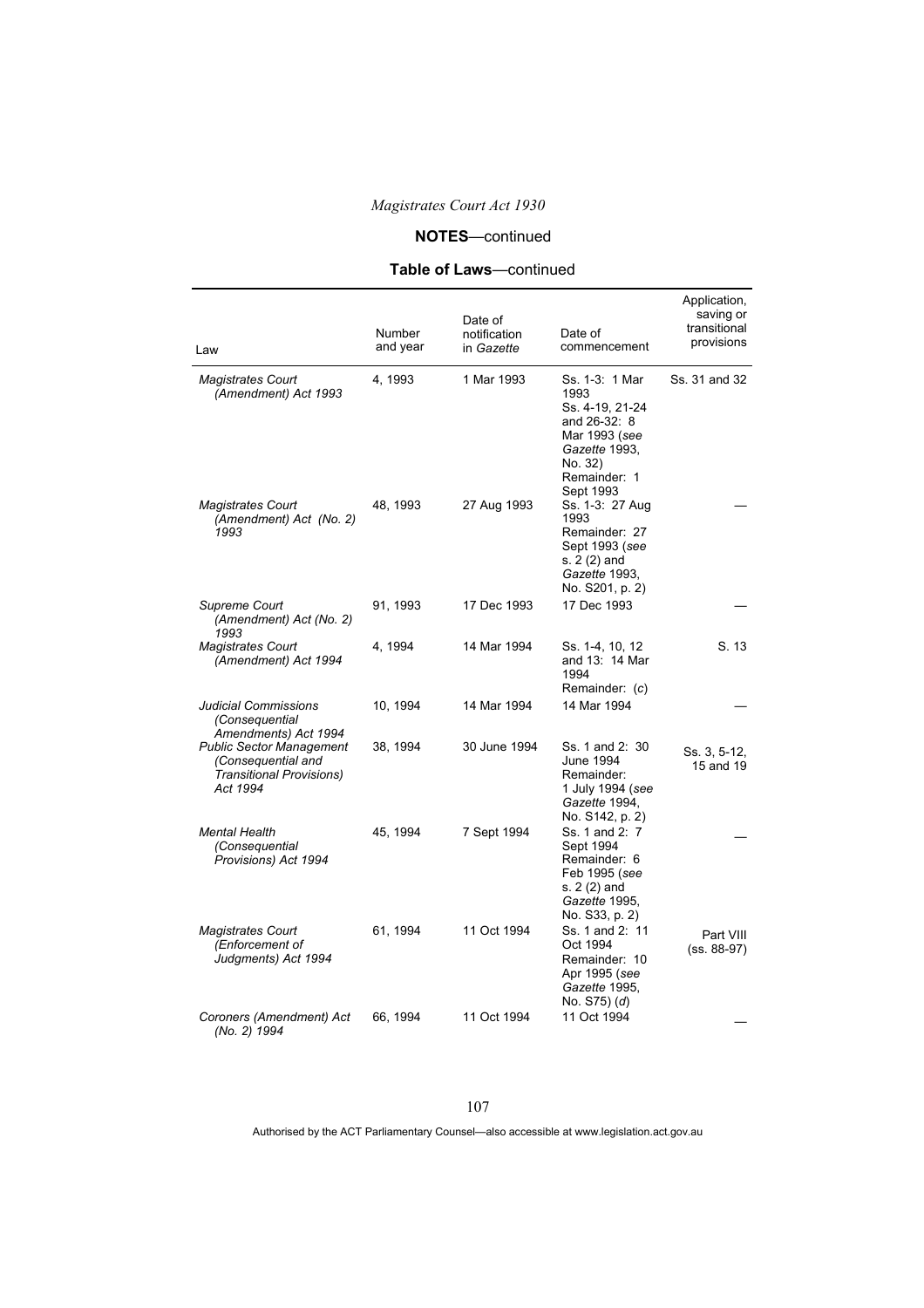## **NOTES**—continued

## **Table of Laws**—continued

| Law                                                         | Number<br>and year | Date of<br>notification<br>in Gazette | Date of<br>commencement                                                                                            | Application,<br>saving or<br>transitional<br>provisions |
|-------------------------------------------------------------|--------------------|---------------------------------------|--------------------------------------------------------------------------------------------------------------------|---------------------------------------------------------|
| <b>Statute Law Revision</b><br>(Penalties) Act 1994         | 81, 1994           | 29 Nov 1994                           | Ss. 1 and 2: 29<br>Nov 1994<br>Remainder: 29<br>Nov 1994 (see<br>Gazette 1994,<br>No. S269, p. 2)                  |                                                         |
|                                                             |                    | (Reprinted as at 10 April 1995)       |                                                                                                                    |                                                         |
| <b>Magistrates Court</b><br>(Amendment) Act 1995            | 41, 1995           | 7 Nov 1995                            | Ss. 1 and 2: 7<br>Nov 1995<br>Remainder: 7<br>May 1996                                                             |                                                         |
| <b>Statute Law Revision Act</b><br>1995                     | 46, 1995           | 18 Dec 1995                           | 18 Dec 1995                                                                                                        |                                                         |
| <b>Magistrates Court</b><br>(Amendment) Act 1996            | 6, 1996            | 12 Mar 1996                           | Ss. 1-3: 12 Mar<br>1996<br>S. 7 (b): 25 Sept<br>1991<br>Remainder: 12<br>Sept 1996                                 | S. 5(2)                                                 |
| Criminal Injuries<br>Compensation<br>(Amendment) Act 1996   | 68, 1996           | 20 Dec 1996                           | Ss. 1-3: 20 Dec<br>1996<br>Remainder: 1<br>Jan 1997 (see<br>Gazette 1996,<br>No. S352, p. 2)                       |                                                         |
| Firearms Act 1996                                           | 74, 1996           | 20 Dec 1996                           | Ss. 1 and 2: 20<br>Dec 1996<br>Remainder: 17<br>May 1997 (see<br>Gazette 1997,<br>No. S135)                        |                                                         |
| <b>Magistrates Court</b><br>(Amendment) Act (No. 2)<br>1996 | 82, 1996           | 20 Dec 1996                           | Ss. 1-3: 20 Dec<br>1996<br>Remainder: 1<br>Jan 1997 (see s.<br>2 (2) and <i>Gazette</i><br>1996 No. S353,<br>p. 2) |                                                         |
| <b>Magistrates Court</b><br>(Amendment) Act 1997            | 25, 1997           | 29 May 1997                           | Ss. 1-3: 29 May<br>1997<br>Remainder: 30<br>May 1997 (see<br>s. 2 (2) and<br>Gazette 1997,<br>No. S149)            |                                                         |

## **(Reprinted as at 30 May 1997)**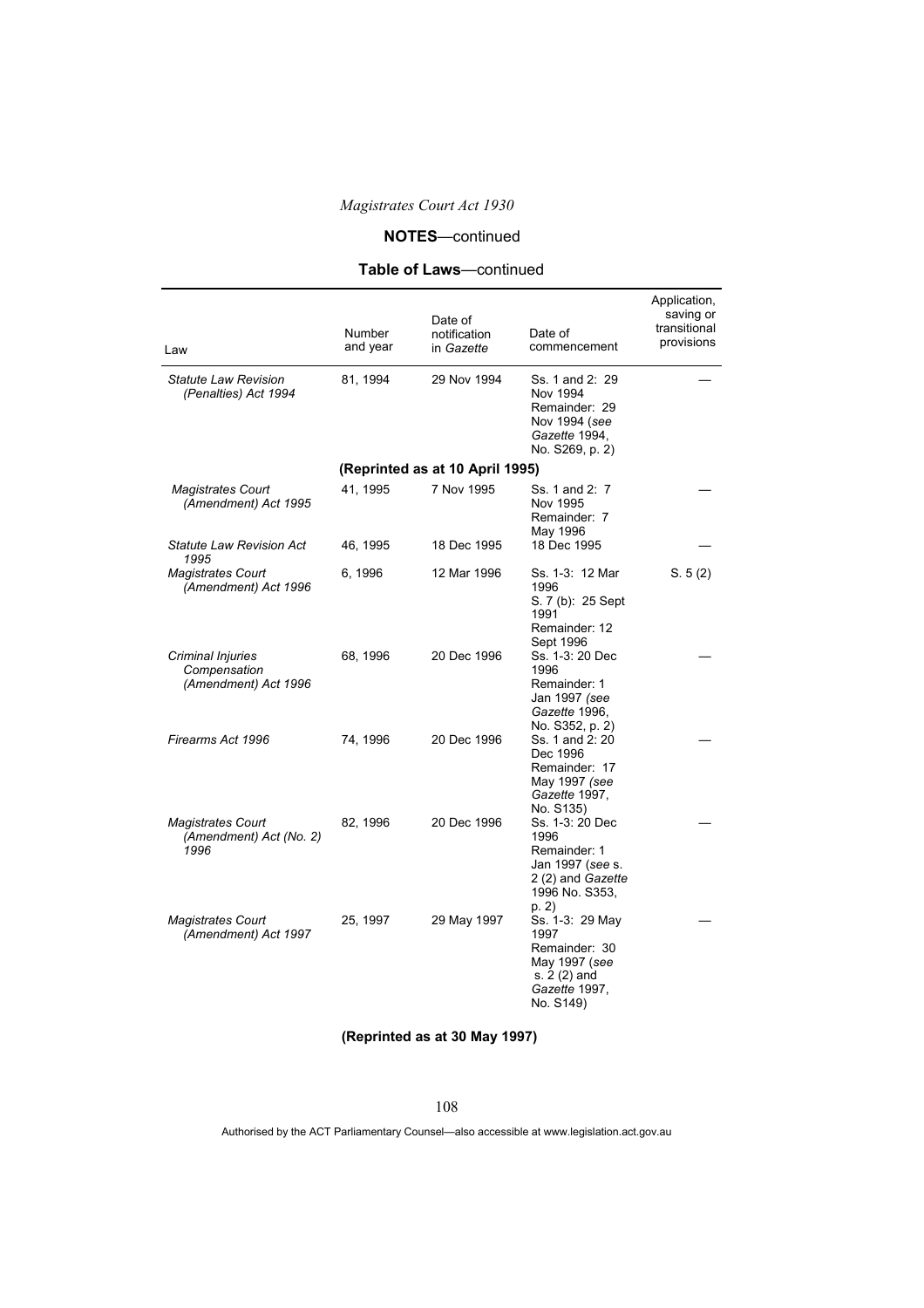#### **NOTES**—continued

#### **Table of Laws**—continued

| Law                                                                      | <b>Number</b><br>and year | Date of<br>notification<br>in Gazette | Date of<br>commencement                                                                       | Application,<br>saving or<br>transitional<br>provisions |
|--------------------------------------------------------------------------|---------------------------|---------------------------------------|-----------------------------------------------------------------------------------------------|---------------------------------------------------------|
| <b>Remuneration Tribunal</b><br>(Consequential<br>Amendments) Act 1997   | 41, 1997                  | 19 Sept 1997                          | Ss. 1 and 2: 19<br>Sept 1997<br>Remainder: 23<br>Sept 1997 (see<br>Gazette 1997,<br>No. S280) |                                                         |
| <b>Magistrates Court (Civil</b><br>Jurisdiction) (Amendment)<br>Act 1997 | 94, 1997                  | 1 Dec 1997                            | Ss. 1-3: 1 Dec.<br>1997<br>Remainder: 25<br>May 1998 (see<br>Gazette 1998,<br>No. S140)       |                                                         |
| Legal Practitioners<br>(Consequential<br>Amendments) Act 1997            | 96, 1997                  | 1 Dec 1997                            | Ss. 1 and 2: 1<br>Dec 1997<br>Remainder: 1<br>June 1998 (see<br>s. 2(2)                       |                                                         |

- (*a*) The *Court of Petty Sessions (Amendment) Ordinance (No. 3) 1977* was not laid before each House of the Parliament within 15 sitting days after the day on which it was made and by virtue of subsection 12 (3) of the *Seat of Government (Administration) Act 1910* of the Commonwealth, is void and of no effect. The amendments made by that Ordinance are not incorporated in this reprint.
- (*b*) Subsection 6 (1) of the *Self-Government (Consequential Amendments) Ordinance 1990* provides as follows:

"6. (1) The Ordinances specified in Schedule 1 (except the *Legal Practitioners Ordinance 1970*), the Crimes Act, 1900 of the State of New South Wales in its application in the Territory and the rules specified in Schedule 3 are amended—

- (a) by inserting 'she or' before 'he' (wherever occurring);
- (b) by inserting 'her or' before 'him' (wherever occurring);
- (c) by inserting 'her or' before 'his' (wherever occurring); and
- (d) by inserting 'herself or' before 'himself' (wherever occurring)."

The amendments have been incorporated in this reprint but do not appear in the Table of Amendments.

(*c*) Subsection 2 (2) of the *Magistrates Court (Amendment) Act 1994* provides as follows:

"(2) The remaining provisions commence on the day on which the first determination under subsection 248A (1) of the Principal Act as amended by this Act comes into effect."

The date fixed in pursuance of subsection 2 (2) was 1 July 1994.

(*d*) Subsection 53 (5) of the *Magistrates Court (Enforcement of Judgments) Act 1994* provides as follows: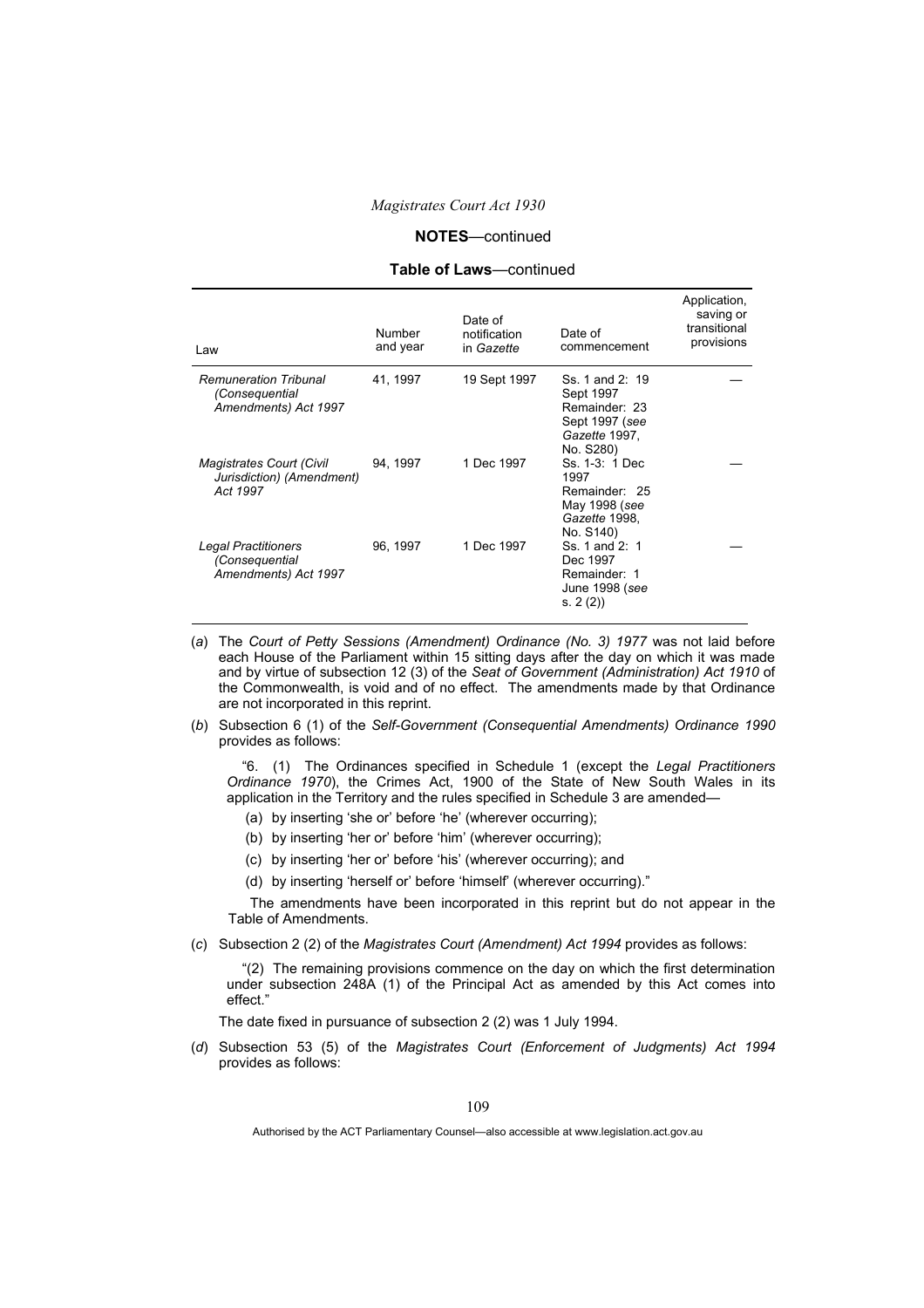## **NOTES**—continued

- "(5)The Principal Act is amended—
- (a) by omitting 'her or him' (wherever occurring) and substituting 'him or her';
- (b) by omitting 'herself or himself' (wherever occurring) and substituting 'himself or herself';
- (c) by omitting 'her or his' (wherever occurring) and substituting 'his or her'; and
- (d) by omitting 'she or he' (wherever occurring) and substituting 'he or she'."

The amendments have been incorporated in this reprint but do not appear in the Table of Amendments.

ad. = added or inserted am. = amended rep. = repealed rs. = repealed and substituted

| Provision                                    | How affected                                                                                                                                                                                                                                                                                   |
|----------------------------------------------|------------------------------------------------------------------------------------------------------------------------------------------------------------------------------------------------------------------------------------------------------------------------------------------------|
|                                              |                                                                                                                                                                                                                                                                                                |
|                                              |                                                                                                                                                                                                                                                                                                |
|                                              |                                                                                                                                                                                                                                                                                                |
|                                              |                                                                                                                                                                                                                                                                                                |
|                                              |                                                                                                                                                                                                                                                                                                |
|                                              | rs. No. 12, 1958                                                                                                                                                                                                                                                                               |
|                                              | am. No. 25, 1968; No. 37, 1972                                                                                                                                                                                                                                                                 |
|                                              | rep. No. 14, 1974                                                                                                                                                                                                                                                                              |
|                                              | 12, 1958; No. 1, 1967; No. 25, 1968; No. 48, 1973; No. 42, 1976;<br>No. 4, 1980; No. 62, 1984; Nos. 17, 41 and 67, 1985; No. 74, 1986;<br>Nos. 59 and 60, 1989; No. 5, 1990; Acts Nos. 38 and 44, 1991; No.<br>9, 1992; Nos. 4 and 91, 1993; No. 4, 1994; Nos. 6 and 82, 1996;<br>No. 96, 1997 |
|                                              |                                                                                                                                                                                                                                                                                                |
|                                              | am. No. 5, 1990                                                                                                                                                                                                                                                                                |
| Heading to Div. 1 of Part II ad. No. 4, 1977 |                                                                                                                                                                                                                                                                                                |
|                                              | am. No. 67, 1985                                                                                                                                                                                                                                                                               |
|                                              |                                                                                                                                                                                                                                                                                                |
|                                              | am. No. 67, 1985                                                                                                                                                                                                                                                                               |
|                                              |                                                                                                                                                                                                                                                                                                |
|                                              | am. Nos. 7 and 12, 1951; No. 48, 1973                                                                                                                                                                                                                                                          |
|                                              | rs. No. 4, 1977; No. 67, 1985                                                                                                                                                                                                                                                                  |
|                                              | am. No. 5, 1990                                                                                                                                                                                                                                                                                |
|                                              |                                                                                                                                                                                                                                                                                                |
|                                              | rs. No. 4, 1977                                                                                                                                                                                                                                                                                |
|                                              | am. Act No. 96, 1997                                                                                                                                                                                                                                                                           |
|                                              |                                                                                                                                                                                                                                                                                                |
|                                              | rep. No. 4, 1977                                                                                                                                                                                                                                                                               |
|                                              |                                                                                                                                                                                                                                                                                                |
|                                              | am. No. 67, 1985                                                                                                                                                                                                                                                                               |
|                                              |                                                                                                                                                                                                                                                                                                |
|                                              | rs. No. 4, 1977                                                                                                                                                                                                                                                                                |
|                                              | am. No. 5, 1990                                                                                                                                                                                                                                                                                |

#### **Table of Amendments**

110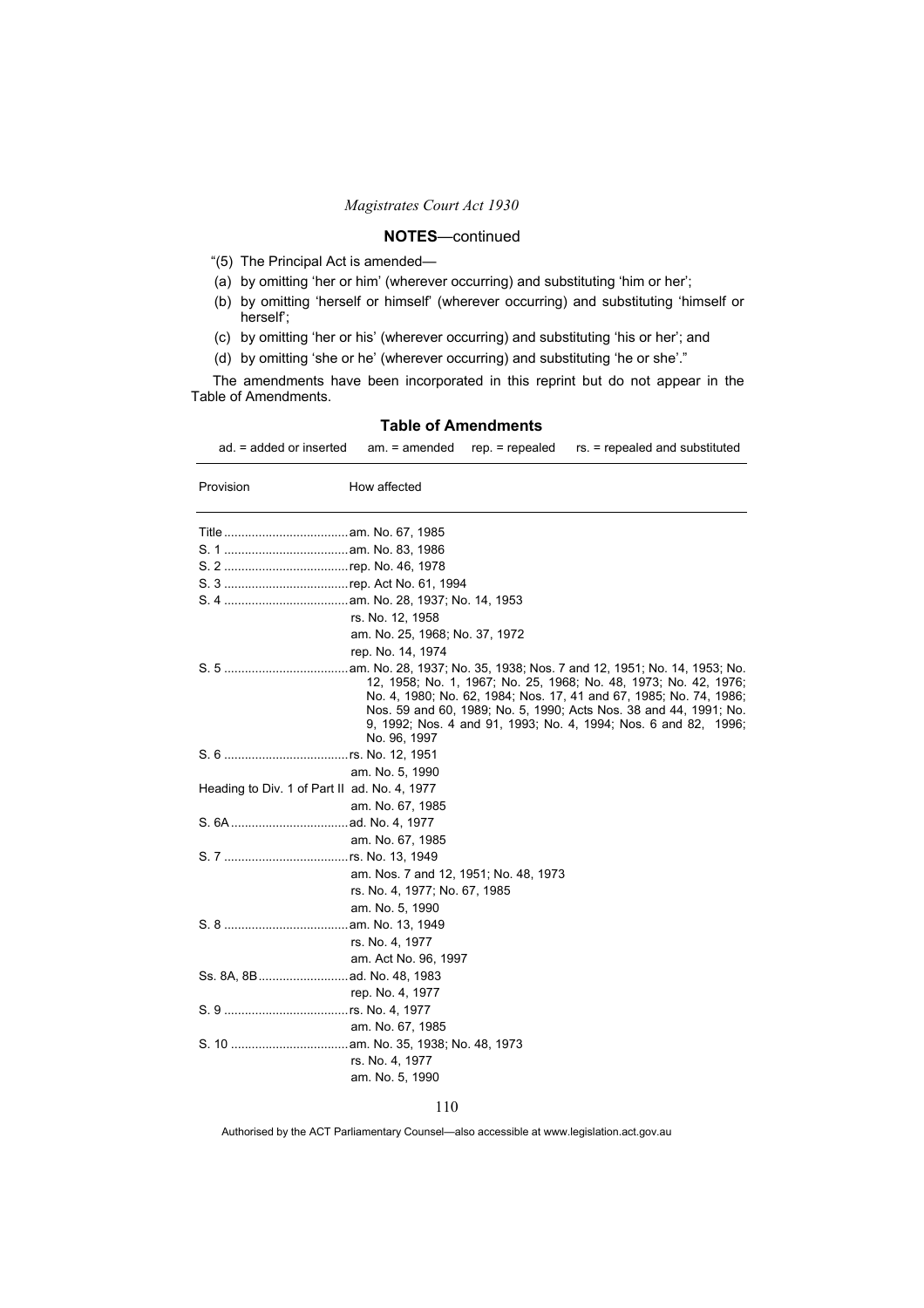## **NOTES**—continued

### **Table of Amendments**—continued

ad. = added or inserted am. = amended rep. = repealed rs. = repealed and substituted

| Provision                                             | How affected                                     |
|-------------------------------------------------------|--------------------------------------------------|
|                                                       | rs. Act No. 41, 1997                             |
|                                                       |                                                  |
|                                                       |                                                  |
|                                                       | am. No. 5, 1990                                  |
|                                                       |                                                  |
|                                                       | am. No. 67, 1985; No. 5, 1990                    |
|                                                       |                                                  |
|                                                       | rs. Act No. 10, 1994                             |
|                                                       |                                                  |
|                                                       | am. Act No. 4, 1993; No. 6, 1996                 |
|                                                       |                                                  |
|                                                       | rs. Act No. 38, 1994                             |
|                                                       |                                                  |
|                                                       | am. No. 67, 1985; No. 74, 1986; Act No. 66, 1994 |
| Div. 2 of Part II (ss. 10H ad. No. 4, 1977<br>$-10L)$ |                                                  |
|                                                       |                                                  |
|                                                       | am. No. 5, 1990                                  |
|                                                       |                                                  |
|                                                       | rs. Act No. 10, 1994                             |
|                                                       | am. No. 6, 1996                                  |
|                                                       |                                                  |
|                                                       | am. No. 5, 1990                                  |
|                                                       |                                                  |
|                                                       | am. No. 5, 1990                                  |
|                                                       | rs. Act No. 41, 1997                             |
| Heading to Div. 3 of                                  | ad. No. 4, 1977                                  |
| Part II                                               | am. No. 67, 1985; Act No. 44, 1991               |
| Div. 3 of Part II (ss. 10M, ad. No. 4, 1977<br>10N)   |                                                  |
|                                                       |                                                  |
|                                                       | am. No. 67, 1985; Act No. 44, 1991               |
|                                                       | rs. No. 4, 1993                                  |
|                                                       |                                                  |
|                                                       |                                                  |
|                                                       | am. Act No. 44, 1991                             |
| Div. 4 of Part II (ss. 10P, ad. No. 4, 1977<br>10Q)   |                                                  |
|                                                       |                                                  |
|                                                       | am. No. 5, 1990                                  |
|                                                       |                                                  |
|                                                       |                                                  |
|                                                       |                                                  |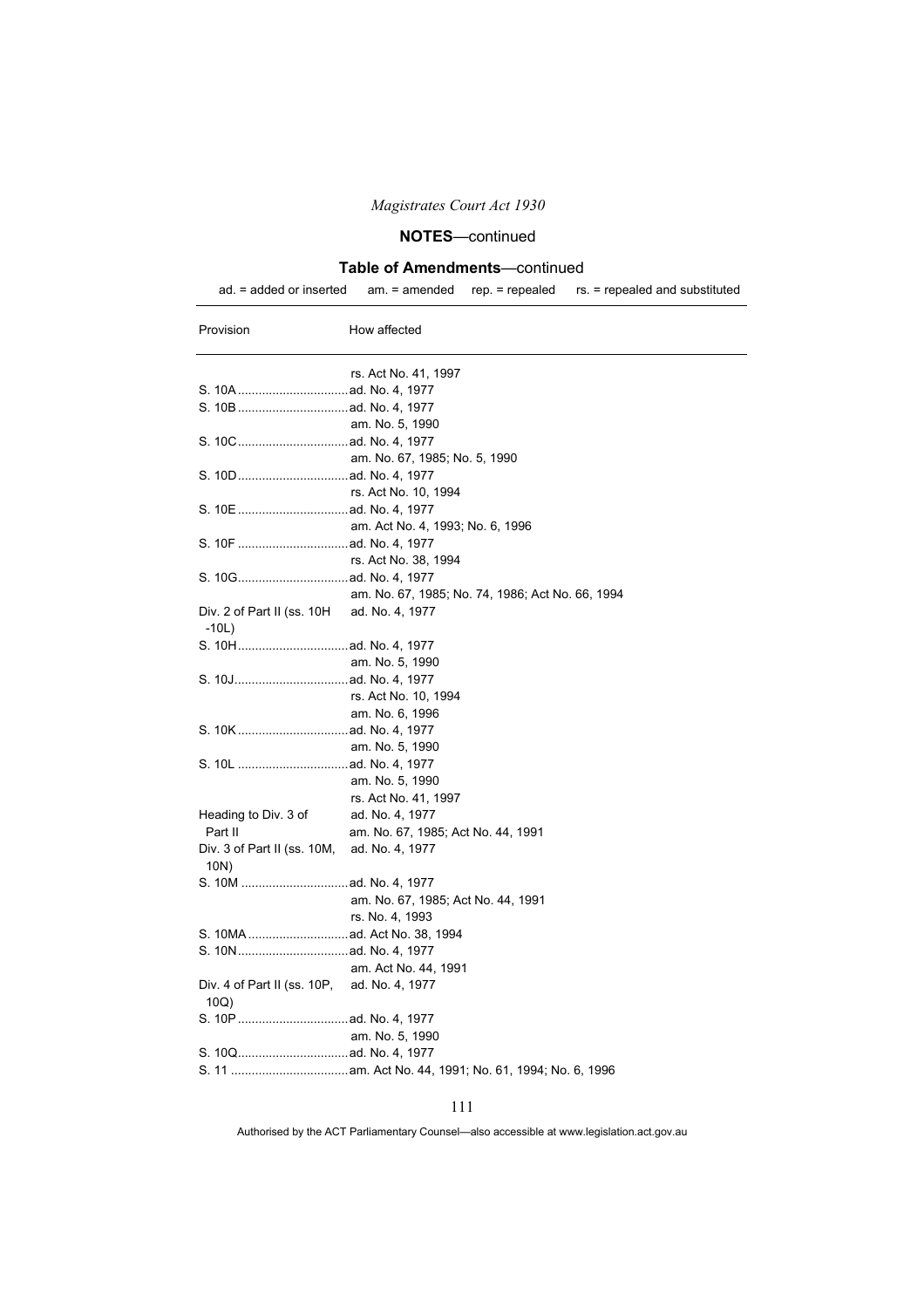## **NOTES**—continued

### **Table of Amendments**—continued

Provision **How affected** 

ad. = added or inserted am. = amended rep. = repealed rs. = repealed and substituted

| Heading to Div. 1 of Part am. No. 67, 1985<br>Ш       |                                                                                                  |
|-------------------------------------------------------|--------------------------------------------------------------------------------------------------|
|                                                       |                                                                                                  |
| Heading to Div. 2 of Part am. No. 67, 1985<br>Ш       |                                                                                                  |
|                                                       |                                                                                                  |
|                                                       |                                                                                                  |
|                                                       | rep. No. 74, 1986                                                                                |
|                                                       |                                                                                                  |
|                                                       | am. No. 1, 1967                                                                                  |
|                                                       | rep. No. 74, 1986                                                                                |
|                                                       |                                                                                                  |
|                                                       |                                                                                                  |
|                                                       | rs. No. 14, 1974                                                                                 |
|                                                       | am. No. 33, 1979; No. 74, 1986; No. 60, 1989; Acts Nos. 44 and 112,<br>1991; Nos. 4 and 48, 1993 |
|                                                       |                                                                                                  |
|                                                       |                                                                                                  |
|                                                       |                                                                                                  |
|                                                       | am. Act No. 44, 1991                                                                             |
|                                                       |                                                                                                  |
|                                                       |                                                                                                  |
|                                                       | rep. No. 74, 1986                                                                                |
|                                                       |                                                                                                  |
|                                                       | am. No. 14, 1953; No. 10, 1980; No. 67, 1985                                                     |
|                                                       | rep. No. 74, 1986                                                                                |
|                                                       |                                                                                                  |
|                                                       | am. No. 74, 1986; Act No. 6, 1996                                                                |
|                                                       |                                                                                                  |
|                                                       |                                                                                                  |
|                                                       |                                                                                                  |
|                                                       | rep. No. 17, 1985                                                                                |
|                                                       |                                                                                                  |
| Div. 3 of Part IV (ss. 32 rep. No. 74, 1986<br>$-36)$ |                                                                                                  |
|                                                       |                                                                                                  |

112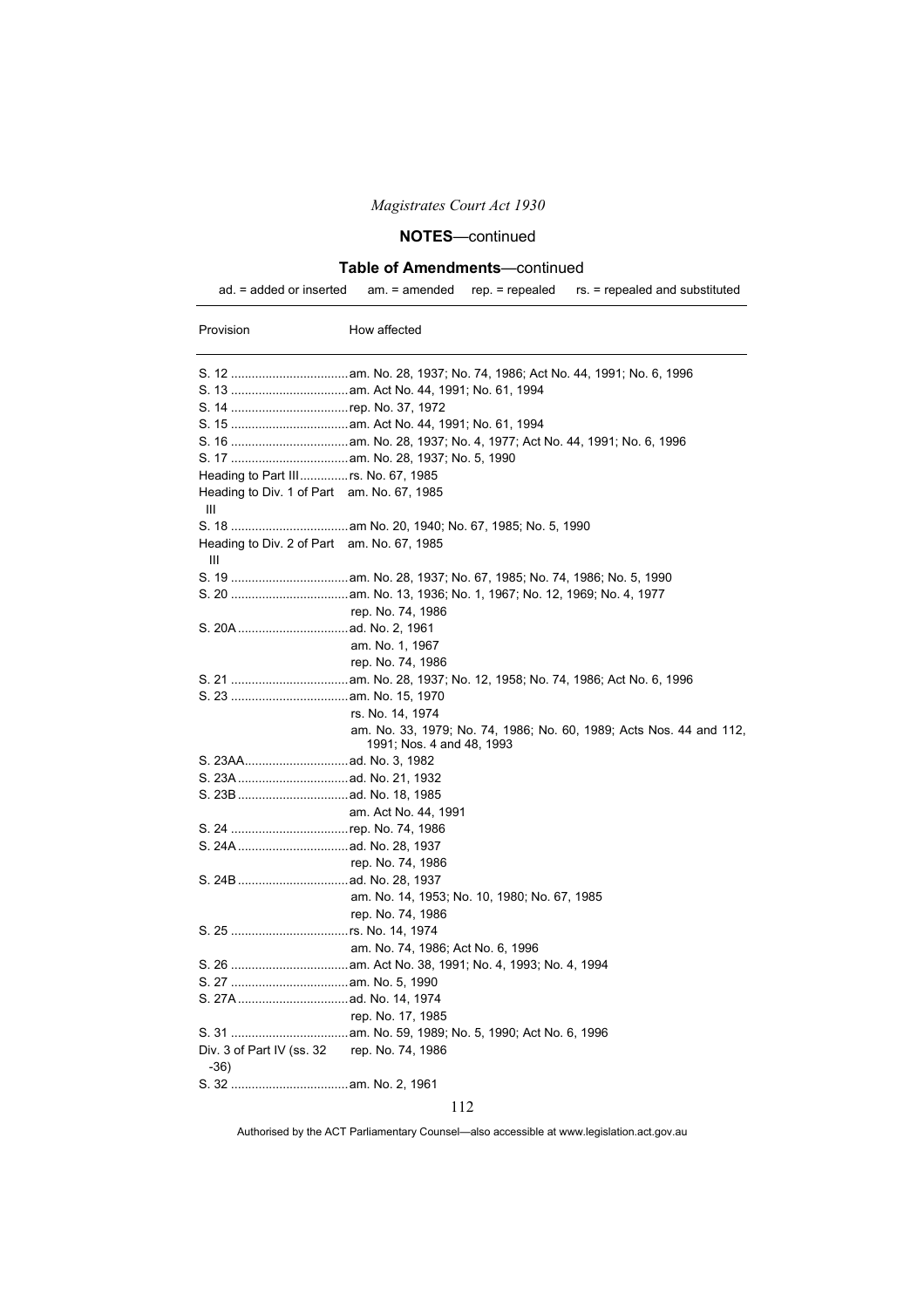# **NOTES**—continued

### **Table of Amendments**—continued

|  |  |  | $ad = added$ or inserted $am = amended$ rep. = repealed rs. = repealed and substituted |
|--|--|--|----------------------------------------------------------------------------------------|
|--|--|--|----------------------------------------------------------------------------------------|

| Provision | How affected                                                                           |
|-----------|----------------------------------------------------------------------------------------|
|           | rep. No. 74, 1986                                                                      |
|           |                                                                                        |
|           | rep. No. 74, 1986                                                                      |
|           |                                                                                        |
|           |                                                                                        |
|           | rep. No. 74, 1986                                                                      |
|           |                                                                                        |
|           | 1993; No. 6, 1996                                                                      |
|           |                                                                                        |
|           |                                                                                        |
|           |                                                                                        |
|           | rep. Act No. 6, 1996                                                                   |
|           |                                                                                        |
|           | am. No. 14, 1953; No. 74, 1986; Act No. 44, 1991                                       |
|           |                                                                                        |
|           |                                                                                        |
|           |                                                                                        |
|           |                                                                                        |
|           | rep. No. 9, 1992                                                                       |
|           |                                                                                        |
|           | rs. Act No. 6, 1996                                                                    |
|           |                                                                                        |
|           |                                                                                        |
|           |                                                                                        |
|           |                                                                                        |
|           | rep. No. 2, 1993                                                                       |
|           |                                                                                        |
|           | am. No. 41, 1985; Nos. 71, 74 and 83, 1986; No. 5, 1990; Acts Nos. 44<br>and 106, 1991 |
|           |                                                                                        |
|           | rep. Act No. 6, 1996                                                                   |
|           |                                                                                        |
|           |                                                                                        |
|           |                                                                                        |
|           | am. No. 37, 1972                                                                       |
|           | rs. No. 14, 1974; No. 4, 1980                                                          |
|           | am. Act No. 44, 1991                                                                   |
|           |                                                                                        |
|           |                                                                                        |
|           | rs. Act No. 6, 1996                                                                    |
|           |                                                                                        |
|           |                                                                                        |

113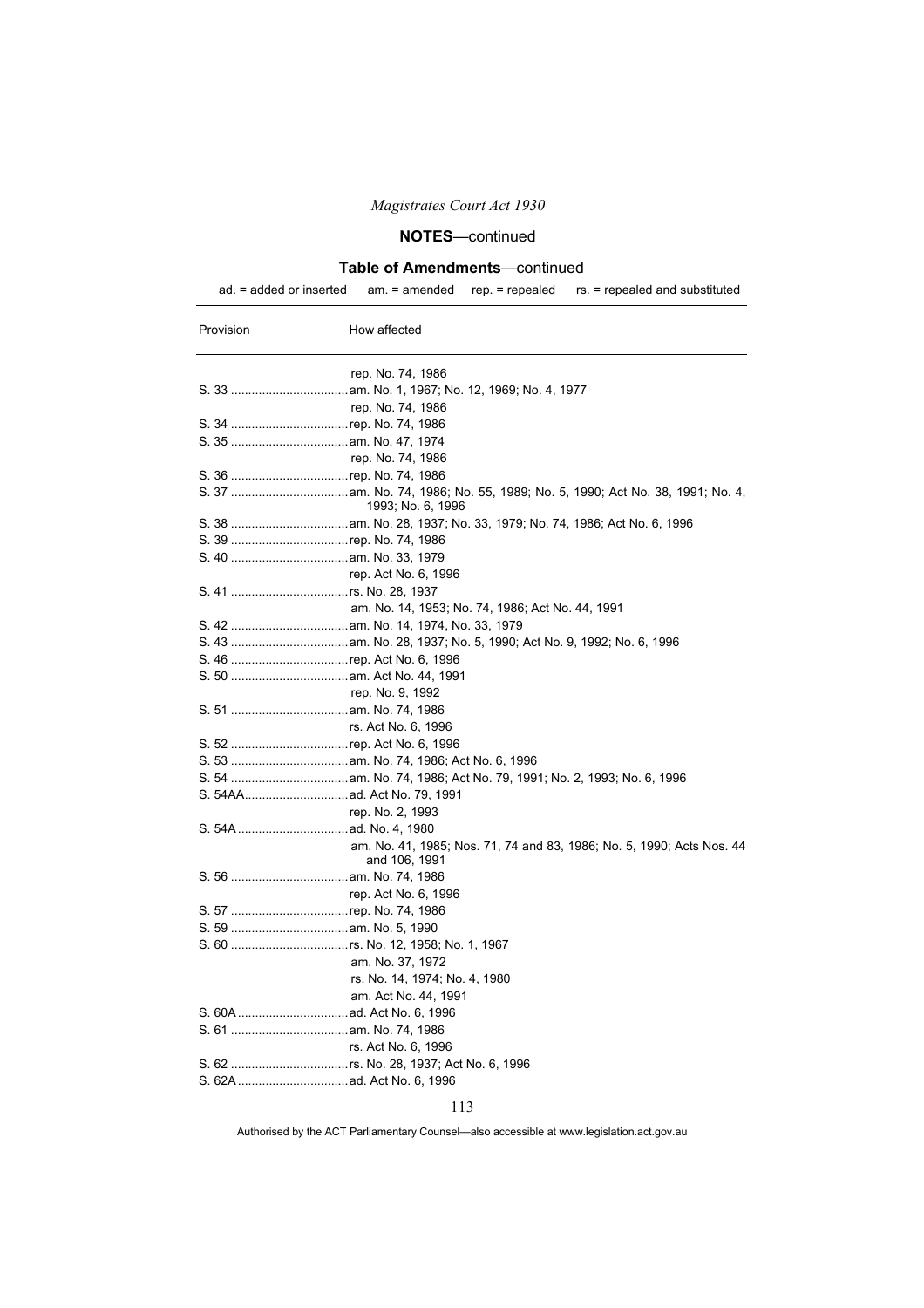## **NOTES**—continued

### **Table of Amendments**—continued

ad. = added or inserted am. = amended rep. = repealed rs. = repealed and substituted

| Provision | How affected                                   |
|-----------|------------------------------------------------|
|           |                                                |
|           | rs. Act No. 6, 1996                            |
|           |                                                |
|           | rep. Act No. 61, 1994                          |
|           |                                                |
|           |                                                |
|           |                                                |
|           | Ss. 67A, 67B  ad. No. 74, 1986                 |
|           | am. No. 5, 1990; Act No. 46, 1995              |
|           |                                                |
|           |                                                |
|           |                                                |
|           | rs. No. 82, 1996                               |
|           |                                                |
|           | rep. No. 82, 1996                              |
|           |                                                |
|           |                                                |
|           | am. Act No. 46, 1995                           |
|           |                                                |
|           |                                                |
|           | am. No. 82, 1996                               |
|           |                                                |
|           |                                                |
|           |                                                |
|           | 1996                                           |
|           | 1992; No. 6, 1996                              |
|           |                                                |
|           | rep. Act No. 9, 1992                           |
|           |                                                |
|           |                                                |
|           |                                                |
|           |                                                |
|           |                                                |
|           |                                                |
|           | Div. 1A of Part VI (s. 88A)ad. No. 56, 1987    |
|           |                                                |
|           |                                                |
|           |                                                |
|           | am. No. 56, 1987; Act No. 9, 1992; No. 6, 1996 |
|           |                                                |
|           | am. No. 1, 1967                                |

#### 114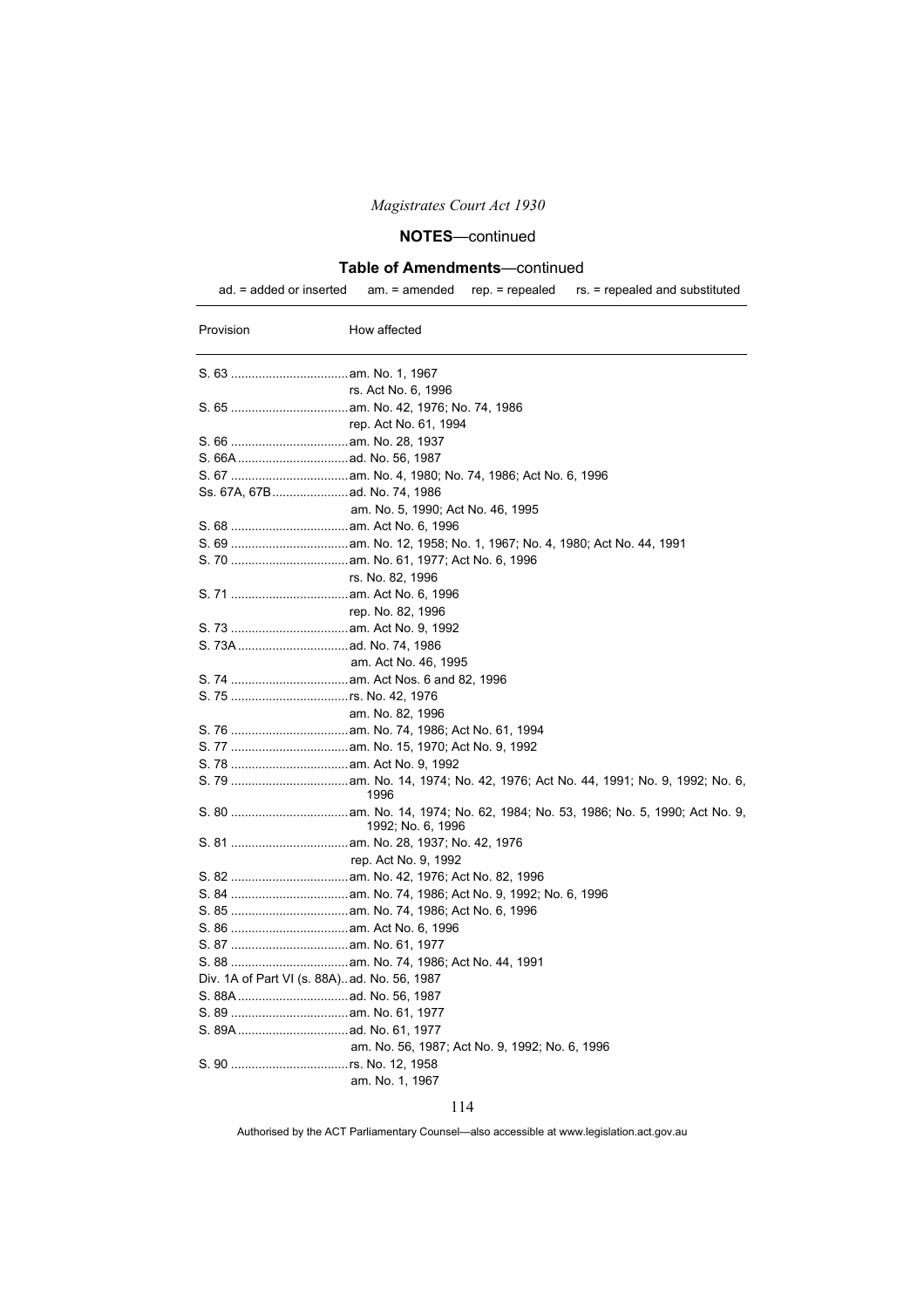# **NOTES**—continued

### **Table of Amendments**—continued

|  |  |  | ad. $=$ added or inserted am. $=$ amended rep. $=$ repealed rs. $=$ repealed and substituted |
|--|--|--|----------------------------------------------------------------------------------------------|
|--|--|--|----------------------------------------------------------------------------------------------|

| Provision                                        | How affected                                    |
|--------------------------------------------------|-------------------------------------------------|
|                                                  | rs. No. 14, 1974                                |
|                                                  | am. No. 61, 1977; Act No. 44, 1991; No. 6, 1996 |
|                                                  |                                                 |
|                                                  | am. Act No. 44, 1991; No. 6, 1996               |
|                                                  |                                                 |
|                                                  | am. No. 61, 1977; Act No. 6, 1996               |
|                                                  |                                                 |
|                                                  |                                                 |
|                                                  | am. No. 41, 1985; No. 5, 1990; Act No. 6, 1996  |
|                                                  |                                                 |
|                                                  |                                                 |
|                                                  | 1977; No. 41, 1985; No. 74, 1986; No. 56, 1987  |
|                                                  |                                                 |
|                                                  |                                                 |
|                                                  |                                                 |
|                                                  |                                                 |
|                                                  |                                                 |
|                                                  | am. No. 1, 1967; No. 59, 1989; Act No. 6, 1996  |
|                                                  |                                                 |
|                                                  | rep. No. 12, 1958                               |
| Div. 2A of Part VI (s. 97)ad. No. 9, 1984        |                                                 |
|                                                  |                                                 |
|                                                  | am. No. 56, 1987                                |
| Heading to Div. 3 of Part VI am. Act No. 9, 1992 |                                                 |
|                                                  |                                                 |
|                                                  | rep. No. 59, 1989                               |
|                                                  |                                                 |
|                                                  | rep. Act No. 9, 1992                            |
|                                                  |                                                 |
|                                                  | rep. Act No. 9, 1992                            |
|                                                  |                                                 |
|                                                  | rep. Act No. 9, 1992                            |
|                                                  |                                                 |
|                                                  |                                                 |
|                                                  |                                                 |
|                                                  |                                                 |
|                                                  |                                                 |
|                                                  |                                                 |
|                                                  |                                                 |
|                                                  |                                                 |
|                                                  |                                                 |
|                                                  |                                                 |
| Ss. 115, 116 am. Act No. 6, 1996                 |                                                 |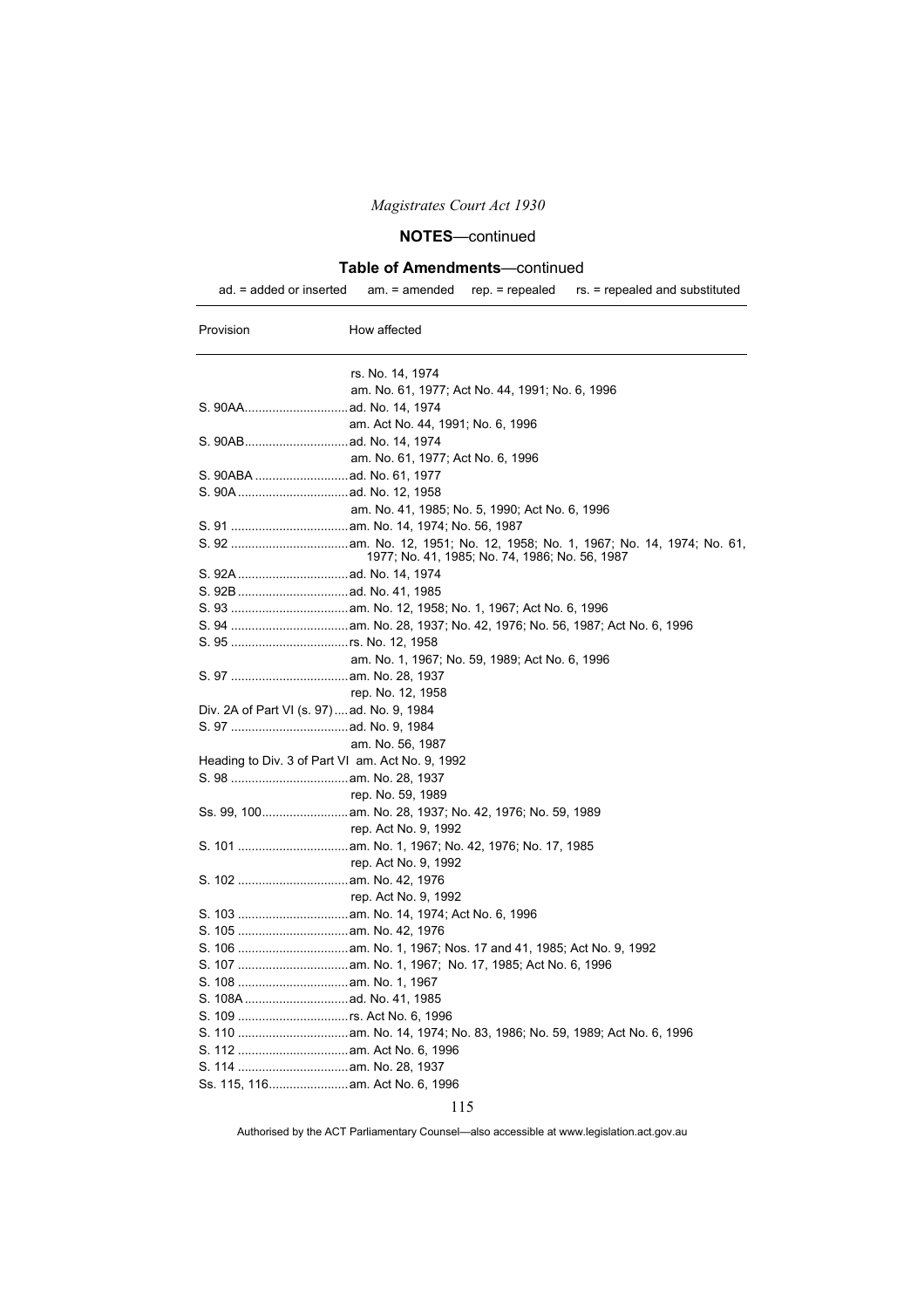## **NOTES**—continued

### **Table of Amendments**—continued

ad. = added or inserted am. = amended rep. = repealed rs. = repealed and substituted

| Provision                                 | How affected                                                |
|-------------------------------------------|-------------------------------------------------------------|
| Part VIIA (ss. 116A-116J)ad. No. 14, 1974 |                                                             |
|                                           | rep. No. 33, 1979                                           |
| Part VIIA (ss. 116A-116I)ad. No. 33, 1979 |                                                             |
|                                           |                                                             |
|                                           | rs. No. 33, 1979                                            |
|                                           | am. No. 10, 1984; No. 5, 1990; Act No. 4, 1993; No. 6, 1996 |
|                                           |                                                             |
|                                           | rs. No. 33, 1979                                            |
|                                           | am. Act No. 4, 1993                                         |
|                                           |                                                             |
|                                           |                                                             |
|                                           | rs. No. 33, 1979                                            |
|                                           | am. Act No. 44, 1991; No. 4, 1993; No. 6, 1996              |
|                                           |                                                             |
|                                           | rs. No. 33, 1979                                            |
|                                           | am. Act No. 44, 1991; No. 4, 1993                           |
|                                           |                                                             |
|                                           |                                                             |
|                                           | rs. No. 33, 1979                                            |
|                                           | am. No. 59, 1989; Act No. 44, 1991; No. 4, 1993             |
|                                           |                                                             |
|                                           | rs. No. 33, 1979; Act No. 4, 1993                           |
|                                           | am. No. 6, 1996                                             |
|                                           |                                                             |
|                                           | rs. No. 33, 1979                                            |
|                                           | am. Act No. 44, 1991; No. 4, 1993; No. 6, 1996              |
|                                           |                                                             |
|                                           | rep. No. 33, 1979                                           |
| Part VIII (ss. 117-134, rep. No. 74, 1986 |                                                             |
| 134A, 134B, 135-140)                      |                                                             |
| Ss. 117-122 rep. No. 74, 1986             |                                                             |
|                                           |                                                             |
|                                           | rep. No. 74, 1986                                           |
| S. 124 rep. No. 74, 1986                  |                                                             |
|                                           |                                                             |
|                                           | rep. No. 74, 1986                                           |
| S. 126 rep. No. 74, 1986                  |                                                             |
|                                           |                                                             |
|                                           | rep. No. 74, 1986                                           |
|                                           |                                                             |
|                                           | rep. No. 74, 1986                                           |
|                                           |                                                             |

116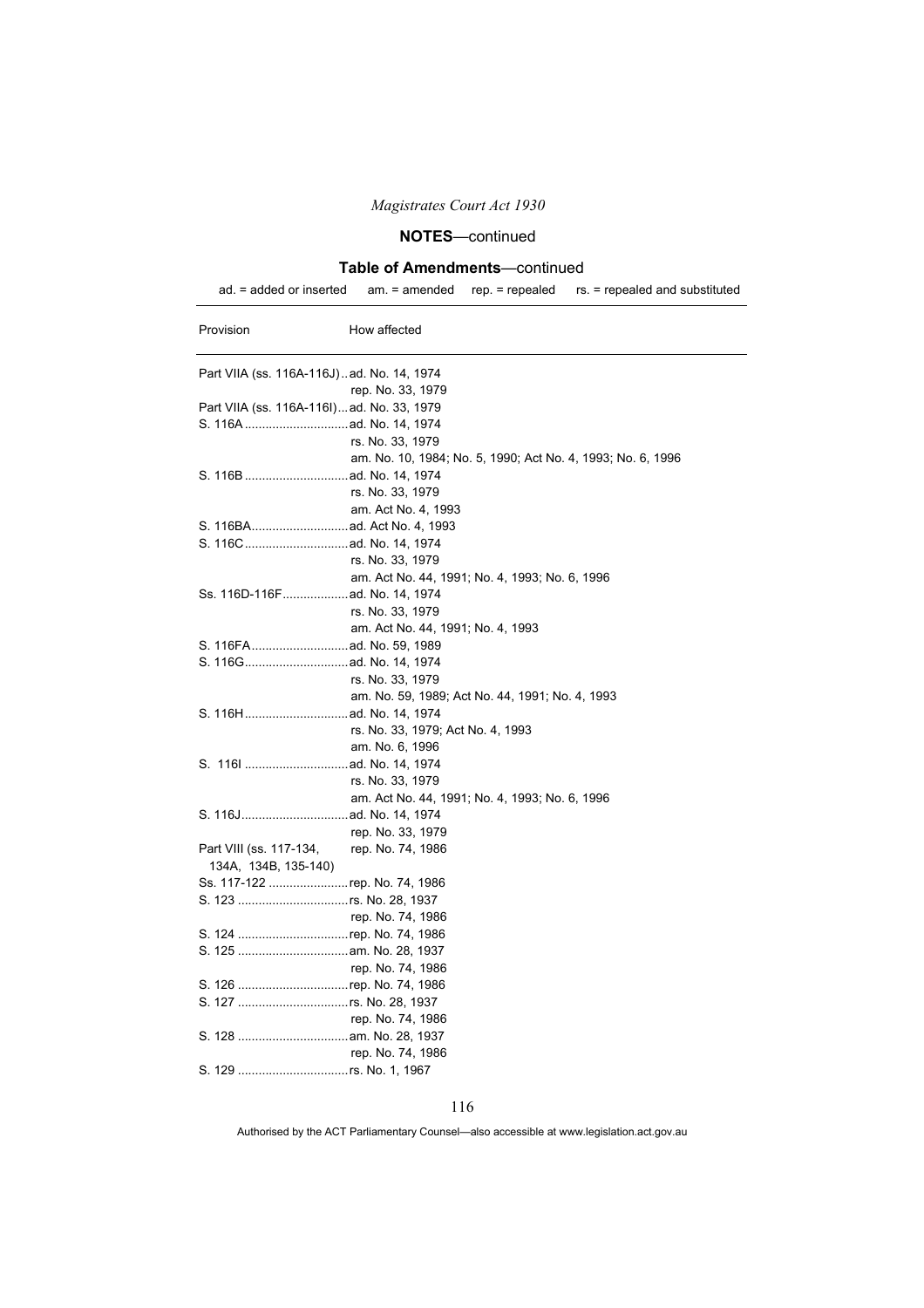## **NOTES**—continued

### **Table of Amendments**—continued

ad. = added or inserted am. = amended rep. = repealed rs. = repealed and substituted

| Provision                                         | How affected                                                                                 |
|---------------------------------------------------|----------------------------------------------------------------------------------------------|
|                                                   | am. No. 4, 1980                                                                              |
|                                                   | rep. No. 74, 1986                                                                            |
| Ss. 130, 131rep. No. 74, 1986                     |                                                                                              |
|                                                   |                                                                                              |
|                                                   | rep. No. 74, 1986                                                                            |
|                                                   |                                                                                              |
|                                                   | rep. No. 74, 1986                                                                            |
|                                                   |                                                                                              |
|                                                   | rep. No. 74, 1986                                                                            |
|                                                   |                                                                                              |
|                                                   | am. No. 46, 1978                                                                             |
|                                                   | rep. No. 74, 1986                                                                            |
|                                                   |                                                                                              |
|                                                   | rep. No. 74, 1986                                                                            |
| Ss. 136-138 rep. No. 74, 1986                     |                                                                                              |
|                                                   |                                                                                              |
|                                                   | rep. No. 74, 1986                                                                            |
|                                                   |                                                                                              |
|                                                   | rep. No. 74, 1986                                                                            |
|                                                   |                                                                                              |
|                                                   | and 68, 1996                                                                                 |
|                                                   |                                                                                              |
|                                                   |                                                                                              |
|                                                   |                                                                                              |
|                                                   | am. No. 10, 1980; No. 74, 1986; Acts Nos. 38 and 44, 1991; No. 4,<br>1994                    |
|                                                   |                                                                                              |
| Heading to Div. 2 of Part IX rs. Act No. 61, 1994 |                                                                                              |
|                                                   |                                                                                              |
|                                                   | ad. No. 60, 1989                                                                             |
|                                                   | rs. Act No. 112, 1991                                                                        |
|                                                   | am. No. 4, 1993                                                                              |
|                                                   |                                                                                              |
|                                                   | am. Act No. 6, 1996                                                                          |
|                                                   | 1990; Act No. 112, 1991; No. 23, 1992; No. 4, 1993; Nos. 4, 45 and<br>61, 1994; No. 46, 1995 |
|                                                   |                                                                                              |
|                                                   | am. Acts Nos. 44 and 112, 1991; No. 48, 1993                                                 |
|                                                   |                                                                                              |
| S. 149 rep. No. 74, 1986                          |                                                                                              |
|                                                   | 1989; Act No. 112, 1991; No. 4, 1993                                                         |
|                                                   |                                                                                              |

#### 117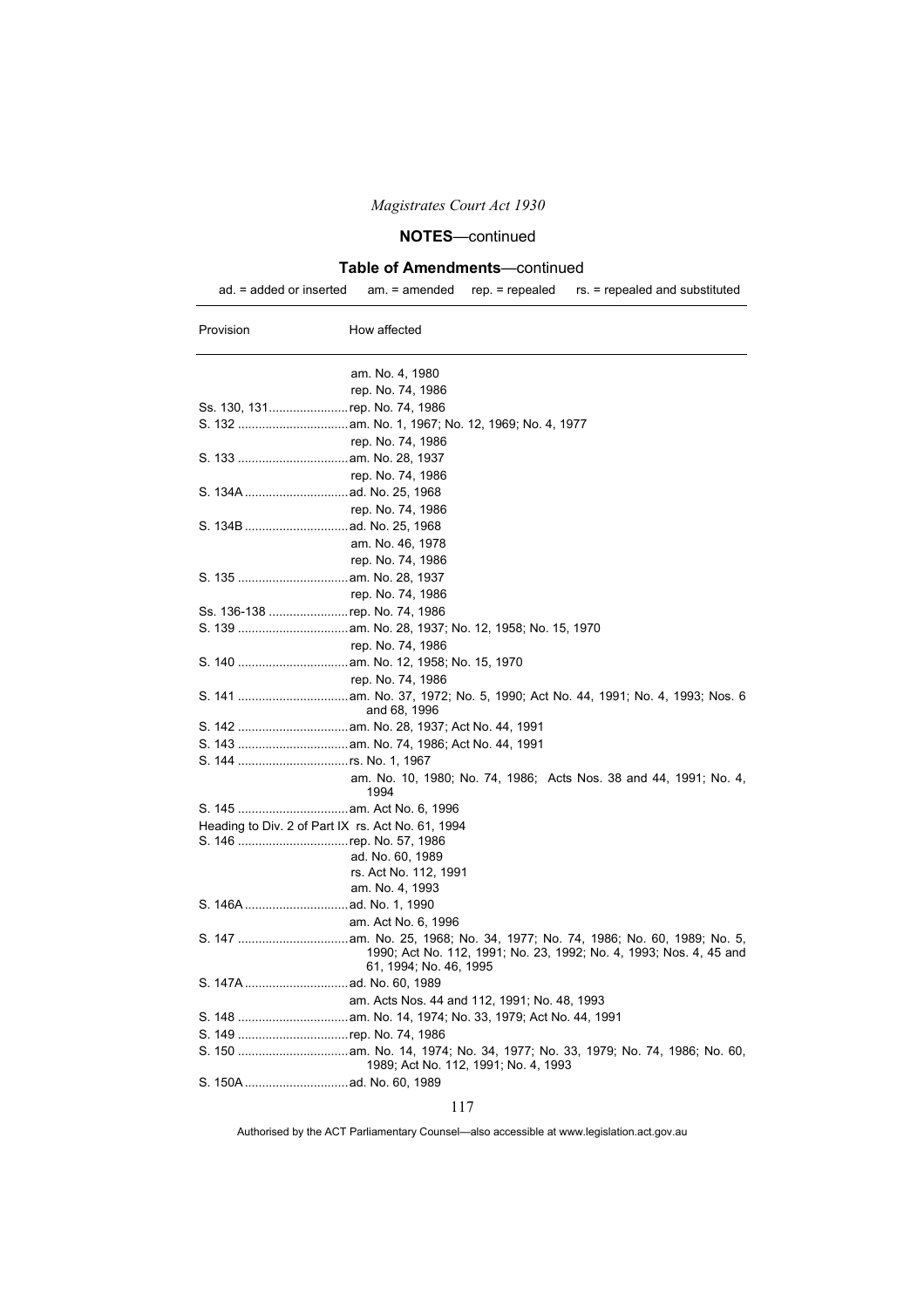# **NOTES**—continued

### **Table of Amendments**—continued

| Provision                                    | How affected                                               |
|----------------------------------------------|------------------------------------------------------------|
|                                              | am. Acts Nos. 44 and 112, 1991; No. 48, 1993               |
|                                              |                                                            |
|                                              | am. Acts Nos. 44 and 112, 1991; No. 48, 1993; No. 61, 1994 |
|                                              |                                                            |
|                                              | am. Act No. 44, 1991                                       |
|                                              |                                                            |
|                                              |                                                            |
|                                              |                                                            |
|                                              |                                                            |
|                                              | am. Act No. 44, 1991                                       |
|                                              |                                                            |
|                                              |                                                            |
|                                              | am. Acts Nos. 44 and 112, 1991                             |
|                                              |                                                            |
|                                              |                                                            |
|                                              |                                                            |
|                                              | rep. No. 61, 1994                                          |
|                                              |                                                            |
|                                              | rep. No. 61, 1994                                          |
| S. 160 rep. Act No. 61, 1994                 |                                                            |
|                                              |                                                            |
|                                              | rep. Act No. 61, 1994                                      |
|                                              |                                                            |
| S. 163 rep. No. 37, 1972                     | rep. No. 61, 1994                                          |
|                                              |                                                            |
|                                              | rep. Act No. 61, 1994                                      |
|                                              |                                                            |
|                                              | rep. No. 61, 1994                                          |
|                                              |                                                            |
|                                              | rep. No. 61, 1994                                          |
| Div. 2A of Part IX                           | ad. No. 2, 1982                                            |
| (ss. 166A-166E)                              |                                                            |
|                                              |                                                            |
|                                              | am. Act No. 44, 1991                                       |
|                                              |                                                            |
|                                              |                                                            |
|                                              | am. Act No. 44, 1991; No. 61, 1994                         |
| Ss. 166D, 166E ad. No. 2, 1982               |                                                            |
|                                              | am. Act No. 44, 1991                                       |
| Div. 3 of Part IX (ss. 167 rep. No. 74, 1986 |                                                            |
| -169)                                        |                                                            |
|                                              |                                                            |
|                                              | rep. No. 74, 1986                                          |
|                                              |                                                            |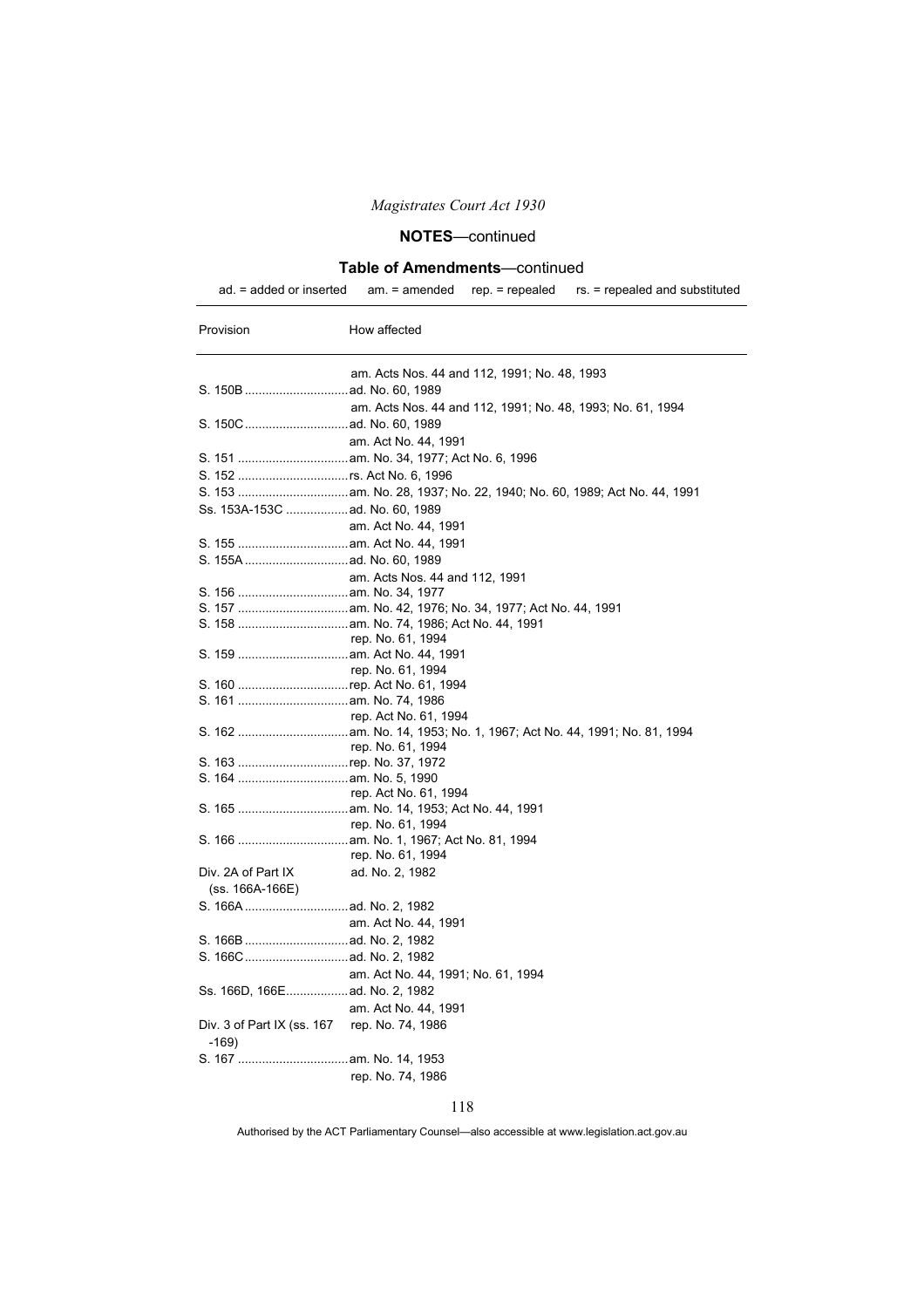## **NOTES**—continued

### **Table of Amendments**—continued

ad. = added or inserted am. = amended rep. = repealed rs. = repealed and substituted

| Provision                                                   | How affected                       |
|-------------------------------------------------------------|------------------------------------|
| Ss. 168, 169rep. No. 74, 1986                               |                                    |
| Div. 4 of Part IX (ss. 170 rep. Act No. 61, 1994<br>$-180)$ |                                    |
|                                                             |                                    |
|                                                             | rep. No. 61, 1994                  |
|                                                             |                                    |
|                                                             | rep. No. 61, 1994                  |
|                                                             |                                    |
|                                                             | rep. No. 61, 1994                  |
|                                                             |                                    |
|                                                             | am. No. 15, 1970; Act No. 44, 1991 |
|                                                             | rep. No. 61, 1994                  |
|                                                             |                                    |
|                                                             | rep. Act No. 61, 1994              |
| Ss. 175-177 rep. Act No. 61, 1994                           |                                    |
|                                                             |                                    |
|                                                             | rep. Act No. 61, 1994              |
|                                                             |                                    |
|                                                             | rep. No. 61, 1994                  |
| S. 180 rep. Act No. 61, 1994                                |                                    |
| Div. 5 of Part IX (ss. 181 rep. Act No. 61, 1994            |                                    |
| -184, 186, 187)                                             |                                    |
|                                                             |                                    |
|                                                             | rep. No. 61, 1994                  |
| Ss. 182-184  am. Act No. 44, 1991                           |                                    |
|                                                             | rep. No. 61, 1994                  |
|                                                             |                                    |
|                                                             | rep. No. 37, 1972                  |
| Ss. 186, 187rep. Act No. 61, 1994                           |                                    |
|                                                             | 1994                               |
|                                                             |                                    |
|                                                             | rs. Act No. 4, 1993                |
|                                                             | am. No. 61, 1994                   |
|                                                             |                                    |
|                                                             | am. No. 5, 1990; Act No. 44, 1991  |
|                                                             | rep. No. 61, 1994                  |
|                                                             |                                    |
|                                                             |                                    |
|                                                             | rep. No. 61, 1994                  |
|                                                             |                                    |
|                                                             |                                    |
|                                                             |                                    |

### 119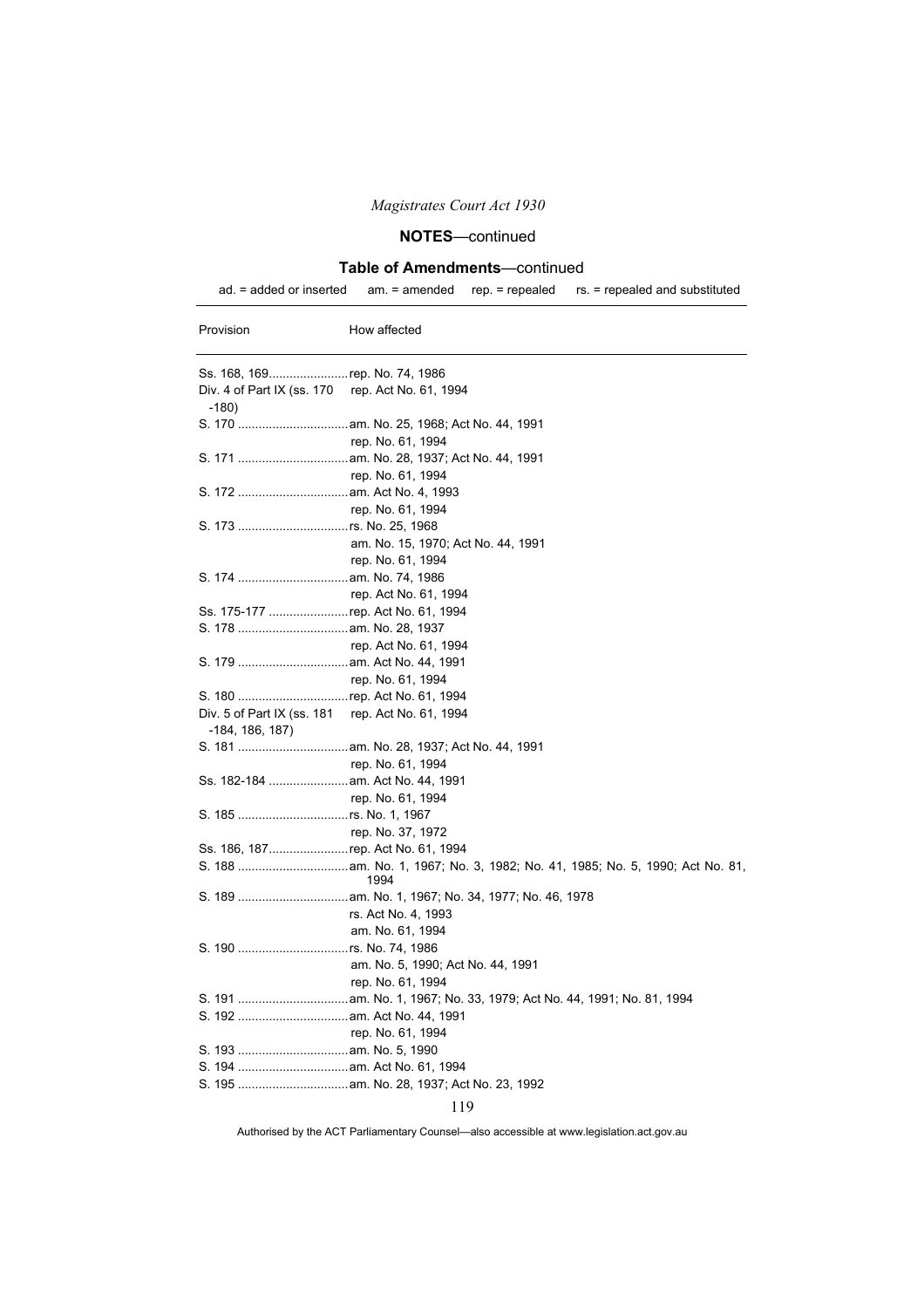## **NOTES**—continued

### **Table of Amendments**—continued

ad. = added or inserted am. = amended rep. = repealed rs. = repealed and substituted

| Provision | How affected                                    |  |
|-----------|-------------------------------------------------|--|
|           | Part X (ss. 196-206)rep. Act No. 65, 1990       |  |
|           | Part X (ss. 196-206, 206A .ad. Act No. 65, 1990 |  |
| $-206R)$  |                                                 |  |
|           |                                                 |  |
|           | rs. Act No. 65, 1990                            |  |
|           | am. No. 37, 1992                                |  |
|           | Ss. 197, 198rs. Act No. 65, 1990                |  |
|           |                                                 |  |
|           | rs. Act No. 65, 1990                            |  |
|           | am. No. 44, 1991                                |  |
|           |                                                 |  |
|           | rs. Act No. 65, 1990                            |  |
|           |                                                 |  |
|           | am. No. 44, 1991                                |  |
|           |                                                 |  |
|           | S. 203 rs. Act No. 65, 1990                     |  |
|           | am. No. 46, 1995                                |  |
|           |                                                 |  |
|           |                                                 |  |
|           | rs. Act No. 65, 1990                            |  |
|           | S. 206 rs. Act No. 65, 1990                     |  |
|           |                                                 |  |
|           | am. No. 44, 1991                                |  |
|           | Ss. 206B, 206C ad. Act No. 65, 1990             |  |
|           |                                                 |  |
|           | am. No. 9, 1991; No. 74, 1996; No. 25, 1997     |  |
|           |                                                 |  |
|           | am. No. 37, 1992                                |  |
|           | Ss. 206F-206I  ad. Act No. 65, 1990             |  |
|           |                                                 |  |
|           | am. No. 44, 1991                                |  |
|           |                                                 |  |
|           | am. No. 37, 1992; No. 81, 1994; No. 25, 1997    |  |
|           |                                                 |  |
|           |                                                 |  |
|           | am. No. 44, 1991                                |  |
|           |                                                 |  |
|           | am. No. 81, 1994                                |  |
|           |                                                 |  |
|           | am. No. 46, 1995                                |  |
|           |                                                 |  |
|           | Heading to Part XI  rs. No. 37, 1972            |  |
|           |                                                 |  |

#### 120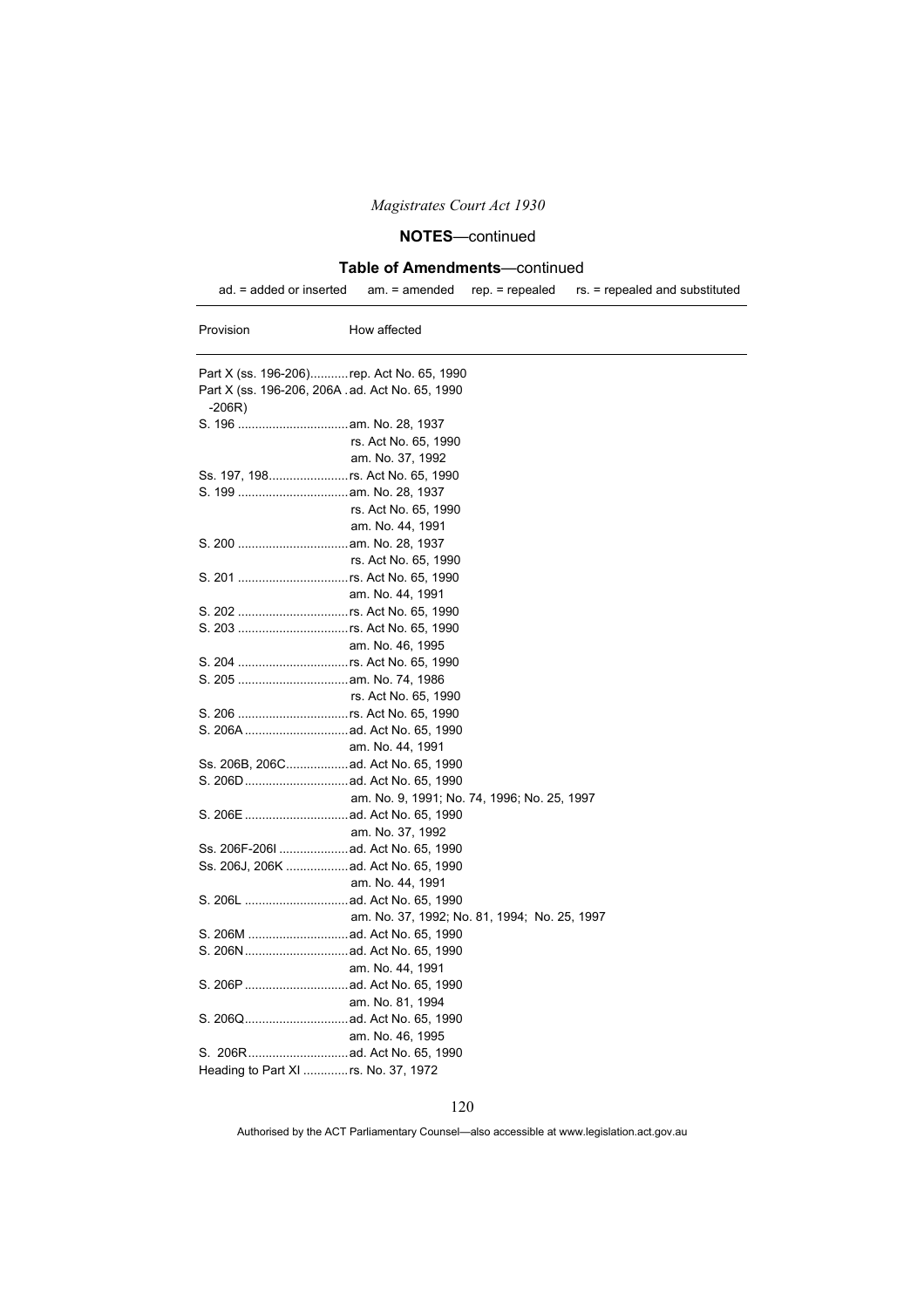## **NOTES**—continued

### **Table of Amendments**—continued

ad. = added or inserted am. = amended rep. = repealed rs. = repealed and substituted

| Provision                                    | How affected                                                                                                              |  |
|----------------------------------------------|---------------------------------------------------------------------------------------------------------------------------|--|
| Div. 1 of Part XI (s. 207)  ad. No. 37, 1972 |                                                                                                                           |  |
|                                              |                                                                                                                           |  |
|                                              | am. No. 1, 1967; No. 25, 1968                                                                                             |  |
|                                              | rs. No. 37, 1972                                                                                                          |  |
|                                              | am. No. 67, 1985; Act No. 65, 1990                                                                                        |  |
| Div. 2 of Part XI (ss. 208<br>$-219$         | ad. No. 37, 1972                                                                                                          |  |
|                                              |                                                                                                                           |  |
|                                              | am. No. 14, 1953; No. 12, 1958; No. 25, 1968                                                                              |  |
|                                              | rs. No. 37, 1972                                                                                                          |  |
|                                              | am. No. 16, 1984; Nos. 41 and 67, 1985; Nos. 33 and 74, 1986; Act No.<br>65, 1990; No. 9, 1992; No. 61, 1994; No. 6, 1996 |  |
|                                              |                                                                                                                           |  |
|                                              | am. No. 1, 1967; No. 25, 1968                                                                                             |  |
|                                              | rep. No. 37, 1972                                                                                                         |  |
|                                              |                                                                                                                           |  |
|                                              | rep. No. 37, 1972                                                                                                         |  |
|                                              |                                                                                                                           |  |
|                                              | rs. No. 28, 1937                                                                                                          |  |
|                                              | am. No. 1, 1967                                                                                                           |  |
|                                              | rs. No. 37, 1972                                                                                                          |  |
|                                              | am. No. 61, 1984; No. 67, 1985                                                                                            |  |
|                                              | rs. No. 74, 1986                                                                                                          |  |
|                                              |                                                                                                                           |  |
|                                              | rs. No. 28, 1937; No. 37, 1972                                                                                            |  |
|                                              |                                                                                                                           |  |
|                                              | rep. No. 74, 1986                                                                                                         |  |
|                                              |                                                                                                                           |  |
|                                              | am. No. 1, 1967                                                                                                           |  |
|                                              | rs. No. 37, 1972                                                                                                          |  |
|                                              | rep. No. 18, 1985                                                                                                         |  |
|                                              | S. 213 rs. No. 28, 1937; No. 37, 1972                                                                                     |  |
|                                              | rep. No. 18, 1985                                                                                                         |  |
|                                              |                                                                                                                           |  |
|                                              | am. No. 1, 1967                                                                                                           |  |
|                                              | rs. No. 37, 1972                                                                                                          |  |
|                                              | am. No. 61, 1984; Act No. 65, 1990                                                                                        |  |
|                                              |                                                                                                                           |  |
|                                              | rep. Act No. 9, 1992                                                                                                      |  |
| S. 215 rep. No. 28, 1937                     |                                                                                                                           |  |
|                                              | ad. No. 37, 1972                                                                                                          |  |
|                                              | am. No. 67, 1985                                                                                                          |  |
|                                              | rep. No. 74, 1986                                                                                                         |  |
|                                              | 121                                                                                                                       |  |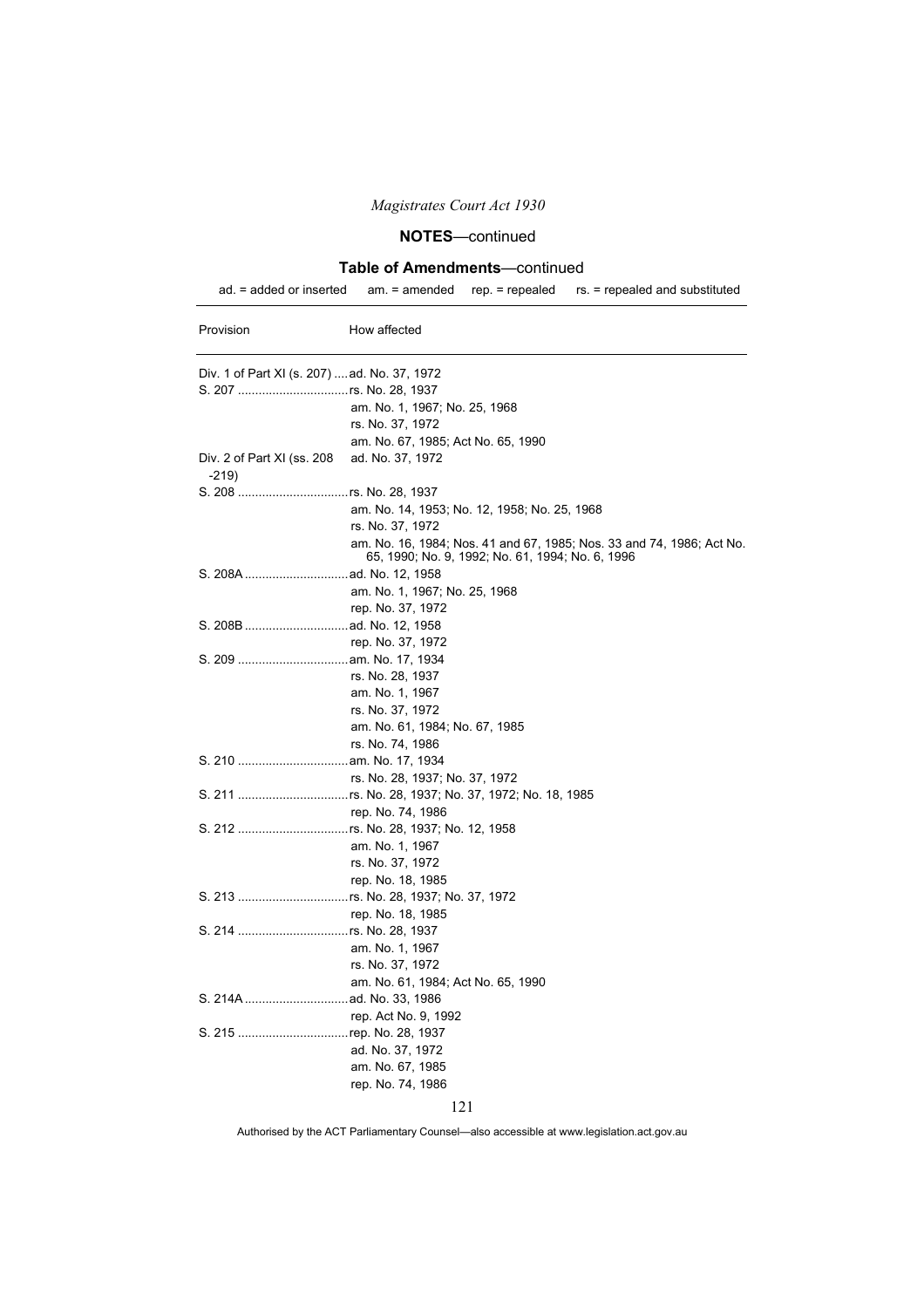## **NOTES**—continued

### **Table of Amendments**—continued

ad. = added or inserted am. = amended rep. = repealed rs. = repealed and substituted

| Provision                                        | How affected                                                                                                      |
|--------------------------------------------------|-------------------------------------------------------------------------------------------------------------------|
|                                                  |                                                                                                                   |
|                                                  | ad. No. 37, 1972                                                                                                  |
|                                                  | am. No. 62, 1984; No. 74, 1986; Act No. 9, 1992; No. 41, 1995                                                     |
| S. 217 rep. No. 28, 1937                         |                                                                                                                   |
|                                                  | ad. No. 37, 1972                                                                                                  |
|                                                  | rep. No. 74, 1986                                                                                                 |
| S. 218 rep. No. 28, 1937                         |                                                                                                                   |
|                                                  | ad. No. 37, 1972                                                                                                  |
|                                                  | rs. No. 61, 1984                                                                                                  |
|                                                  | am. No. 67, 1985                                                                                                  |
| S. 219 rep. No. 28, 1937                         |                                                                                                                   |
|                                                  | ad. No. 37, 1972                                                                                                  |
|                                                  | am. No. 67, 1985; No. 74, 1986                                                                                    |
| Div. 3 of Part XI (ss. 219A ad. No. 37, 1972     |                                                                                                                   |
| -219F)                                           |                                                                                                                   |
|                                                  |                                                                                                                   |
|                                                  | rep. Act No. 61, 1994                                                                                             |
|                                                  |                                                                                                                   |
|                                                  | am. No. 14, 1974; No. 41, 1979; No. 16, 1984; Nos. 41 and 67, 1985;<br>No. 9, 1990; Act No. 61, 1994; No. 6, 1996 |
|                                                  |                                                                                                                   |
|                                                  | am. No. 14, 1974; No. 41, 1979; No. 61, 1984; Nos. 41 and 67, 1985;<br>No. 9, 1990; Act No. 6, 1996               |
|                                                  |                                                                                                                   |
|                                                  | am. Nos. 41 and 67, 1985; No. 9, 1990; Act No. 9, 1992; No. 6, 1996                                               |
|                                                  |                                                                                                                   |
|                                                  | am. Act No. 6, 1996                                                                                               |
|                                                  |                                                                                                                   |
|                                                  | am. No. 14, 1974; No. 41, 1979; Nos. 41 and 67, 1985; No. 9, 1990                                                 |
| Div. 3A of Part XI                               | ad. No. 62, 1984                                                                                                  |
| (ss. 219G-219L)                                  | rep. Act No. 9, 1992                                                                                              |
|                                                  |                                                                                                                   |
|                                                  | am. No. 74, 1986                                                                                                  |
|                                                  | rep. Act No. 9, 1992                                                                                              |
| Ss. 219H-219L ad. No. 62, 1984                   |                                                                                                                   |
|                                                  | rep. Act No. 9, 1992                                                                                              |
| Heading to Div. 4 of Part ad. No. 37, 1972<br>ΧI |                                                                                                                   |
|                                                  |                                                                                                                   |
|                                                  | rs. No. 62, 1984                                                                                                  |
|                                                  | rep. Act No. 9, 1992                                                                                              |
| S. 221 rep. No. 28, 1937                         |                                                                                                                   |
|                                                  |                                                                                                                   |
|                                                  |                                                                                                                   |

### 122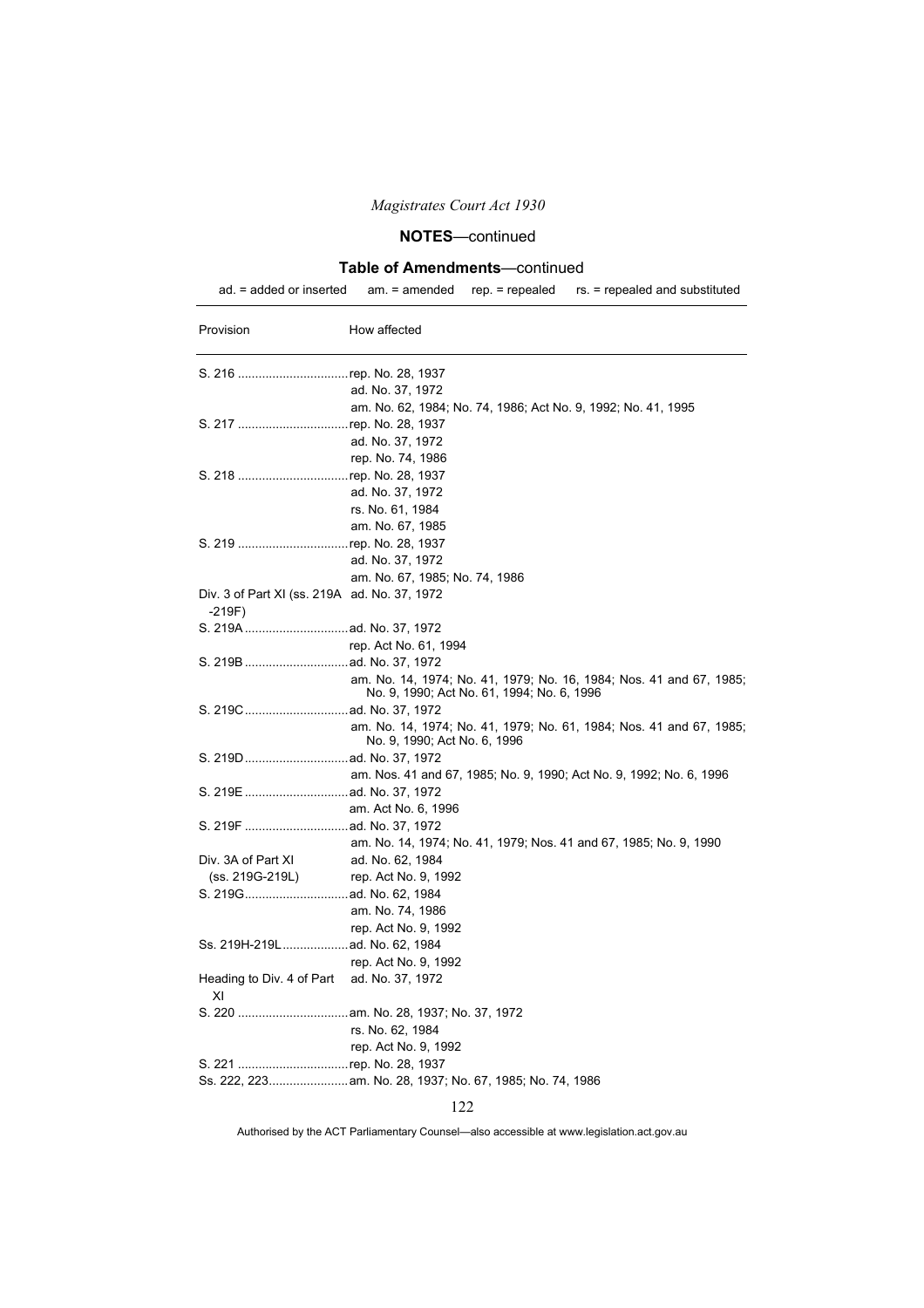## **NOTES**—continued

### **Table of Amendments**—continued

ad. = added or inserted am. = amended rep. = repealed rs. = repealed and substituted

| Provision                                | How affected                                                 |  |  |
|------------------------------------------|--------------------------------------------------------------|--|--|
|                                          |                                                              |  |  |
|                                          |                                                              |  |  |
|                                          |                                                              |  |  |
|                                          |                                                              |  |  |
|                                          |                                                              |  |  |
|                                          |                                                              |  |  |
|                                          | rs. No. 37, 1972                                             |  |  |
|                                          | am. No. 18, 1985; Act No. 44, 1991                           |  |  |
|                                          |                                                              |  |  |
|                                          |                                                              |  |  |
|                                          |                                                              |  |  |
|                                          |                                                              |  |  |
|                                          |                                                              |  |  |
| Ss. 237, 238rep. No. 66, 1985            |                                                              |  |  |
|                                          |                                                              |  |  |
|                                          |                                                              |  |  |
|                                          |                                                              |  |  |
|                                          | rs. Act No. 6, 1996                                          |  |  |
|                                          |                                                              |  |  |
|                                          | rs. Act No. 61, 1994                                         |  |  |
| Heading to Part XIII  rs. No. 14, 1953   |                                                              |  |  |
|                                          | am. Act No. 4, 1994                                          |  |  |
|                                          |                                                              |  |  |
|                                          |                                                              |  |  |
|                                          | am. Acts Nos. 38 and 44, 1991                                |  |  |
|                                          | rep. No. 4, 1994                                             |  |  |
|                                          |                                                              |  |  |
|                                          | rs. No. 83, 1986                                             |  |  |
|                                          | am. No. 55, 1989; No. 5, 1990; Act No. 44, 1991; No. 4, 1993 |  |  |
|                                          | rep. No. 4, 1994                                             |  |  |
|                                          | rep. No. 74, 1986                                            |  |  |
|                                          |                                                              |  |  |
|                                          | am. Act No. 6, 1996                                          |  |  |
| S. 248 rep. Act No. 61, 1994             |                                                              |  |  |
| Part XIIIA (ss. 248A                     | ad. No. 14, 1974                                             |  |  |
| -248D)                                   | rep. Act No. 9, 1992                                         |  |  |
| Part XIIIA (ss. 248A ad. Act No. 4, 1994 |                                                              |  |  |
| -248F)                                   |                                                              |  |  |
|                                          |                                                              |  |  |
|                                          | am. No. 53, 1986; No. 5, 1990                                |  |  |
|                                          | rep. Act No. 9, 1992                                         |  |  |
|                                          |                                                              |  |  |

123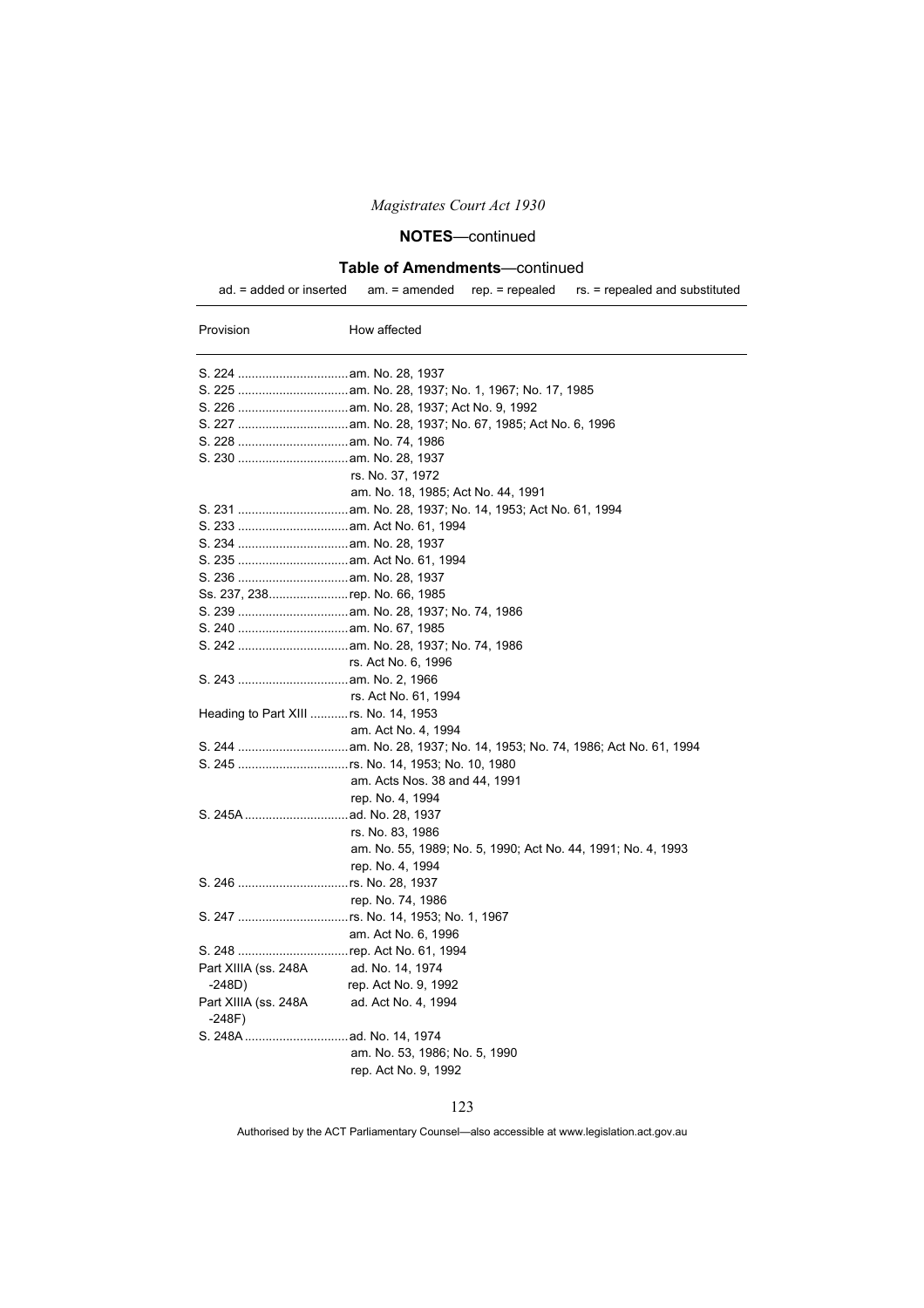## **NOTES**—continued

### **Table of Amendments**—continued

ad. = added or inserted am. = amended rep. = repealed rs. = repealed and substituted

| Provision | How affected                                                                                   |
|-----------|------------------------------------------------------------------------------------------------|
|           | ad. No. 4, 1994                                                                                |
|           | am. No. 94, 1997                                                                               |
|           |                                                                                                |
|           | am. No. 53, 1986; No. 5, 1990                                                                  |
|           | rep. Act No. 9, 1992                                                                           |
|           | ad. No. 4, 1994                                                                                |
|           |                                                                                                |
|           | rep. Act No. 9, 1992                                                                           |
|           | ad. No. 4, 1994                                                                                |
|           | am. No. 45, 1994; No. 46, 1995; No. 96, 1997                                                   |
|           |                                                                                                |
|           | am. No. 53, 1986                                                                               |
|           | rep. Act No. 9, 1992                                                                           |
|           | ad. No. 4, 1994                                                                                |
|           |                                                                                                |
|           |                                                                                                |
|           | am. No. 6, 1996                                                                                |
|           |                                                                                                |
|           |                                                                                                |
|           | am. No. 74, 1986; Act No. 44, 1991; No. 9, 1992                                                |
|           | S. 251 rep. No. 28, 1937                                                                       |
|           |                                                                                                |
|           |                                                                                                |
|           | S. 254 rs. No. 14, 1974                                                                        |
|           | am. Nos. 53 and 74, 1986; No. 5, 1990; Act No. 44, 1991; No. 9, 1992;<br>No. 61, 1994          |
|           |                                                                                                |
|           |                                                                                                |
|           | rs. Act No. 4, 1993                                                                            |
|           | am. Nos. 66 and 81, 1994                                                                       |
|           |                                                                                                |
|           | am. No. 46, 1995; No. 6, 1996                                                                  |
|           |                                                                                                |
|           | am. No. 46, 1995                                                                               |
|           |                                                                                                |
|           | am. Act No. 41, 1995; No. 6, 1996                                                              |
|           |                                                                                                |
|           | am. No. 71, 1986; Act No. 44, 1991                                                             |
|           |                                                                                                |
|           | am. Nos. 71 and 83, 1986; No. 45, 1988; Acts Nos. 38 and 44, 1991;<br>No. 4, 1993; No. 4, 1994 |
|           | 1993                                                                                           |

#### 124